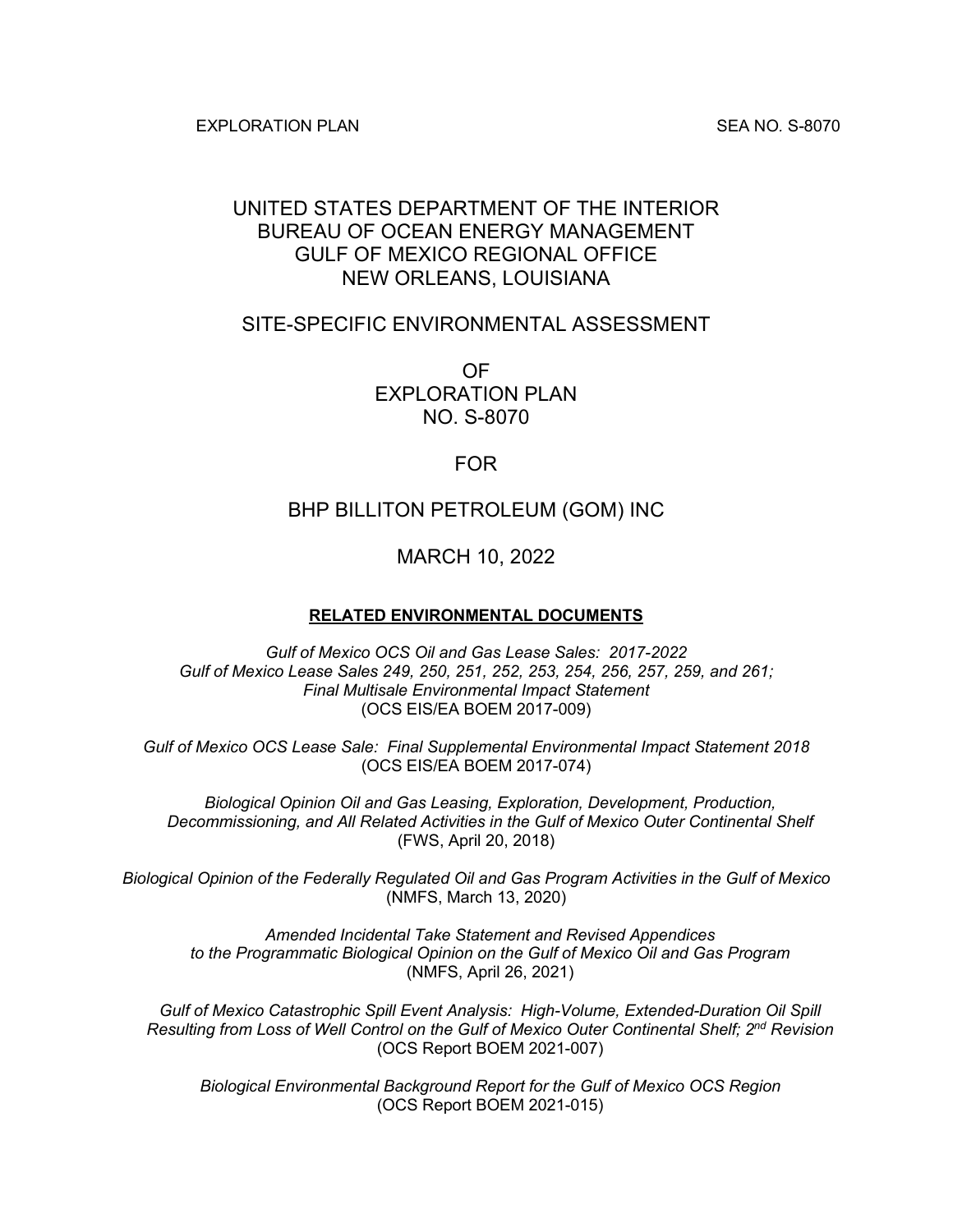# **FINDING OF NO SIGNIFICANT IMPACT (FONSI)**

The Bureau of Ocean Energy Management (BOEM) has prepared a Site-Specific Environmental Assessment (SEA) (No. S-8070) complying with the National Environmental Policy Act (NEPA). NEPA regulations under the Council on Environmental Quality (CEQ) (40 CFR §§ 1501.3 and 1501.5), the United States Department of the Interior (DOI) NEPA implementing regulations (43 CFR part 46), and BOEM policy require an evaluation of proposed major Federal actions, which under BOEM jurisdiction includes approving a plan for oil and gas exploration or development activity on the Outer Continental Shelf (OCS).

Impacts caused by similar actions to that proposed were examined at a basin-wide scale in the Gulf of Mexico (GOM) in the following NEPA and relevant documents:

- *Gulf of Mexico OCS Oil and Gas Lease Sales: 2017-2022 Gulf of Mexico Lease Sales 249, 250, 251, 252, 253, 254, 256, 257, 259, and 261 – Final Multisale Environmental Impact Statement* (2017-2022 GOM Multisale EIS) (OCS EIS/EA BOEM 2017-009);
- *Gulf of Mexico OCS Lease Sale Final Supplemental Environmental Impact Statement 2018* (2018 GOM Supplemental EIS) (OCS EIS/EA BOEM 2017- 074);
- *Biological Opinion Oil and Gas Leasing, Exploration, Development, Production, Decommissioning, and All Related Activities in the Gulf of Mexico Outer Continental Shelf* (FWS 2018 BO) (Issued by United States Fish and Wildlife Service [FWS] on April 20, 2018);
- *Biological Opinion on the Federally Regulated Oil and Gas Program Activities in the Gulf of Mexico* (NMFS 2020 BO) (Issued by National Marine Fisheries Service on [NMFS] March 13, 2020);
- *Amended Incidental Take Statement and Revised Appendices to the Programmatic Biological Opinion on the Gulf of Mexico Oil and Gas Program* (Issued by NMFS on April 26, 2021);
- *Gulf of Mexico Catastrophic Spill Event Analysis: High-Volume, Extended-Duration Oil Spill Resulting from Loss of Well Control on the Gulf of Mexico Outer Continental Shelf; 2nd Revision* (*Gulf of Mexico Catastrophic Spill Event Analysis*) (OCS Report BOEM 2021-007); and
- *Biological Environmental Background Report for the Gulf of Mexico OCS Region* (BEBR) (OCS Report BOEM 2021-015).

**Proposed Activities**: BHP Billiton Petroleum (GOM) Inc's (BHP) Supplemental Exploration Plan (EP) for drilling operations on the OCS of the GOM proposes to explore for hydrocarbons by drilling and temporarily abandoning wells J1-1 and J1-3 (J1-3 is intended as a respud/relief well) in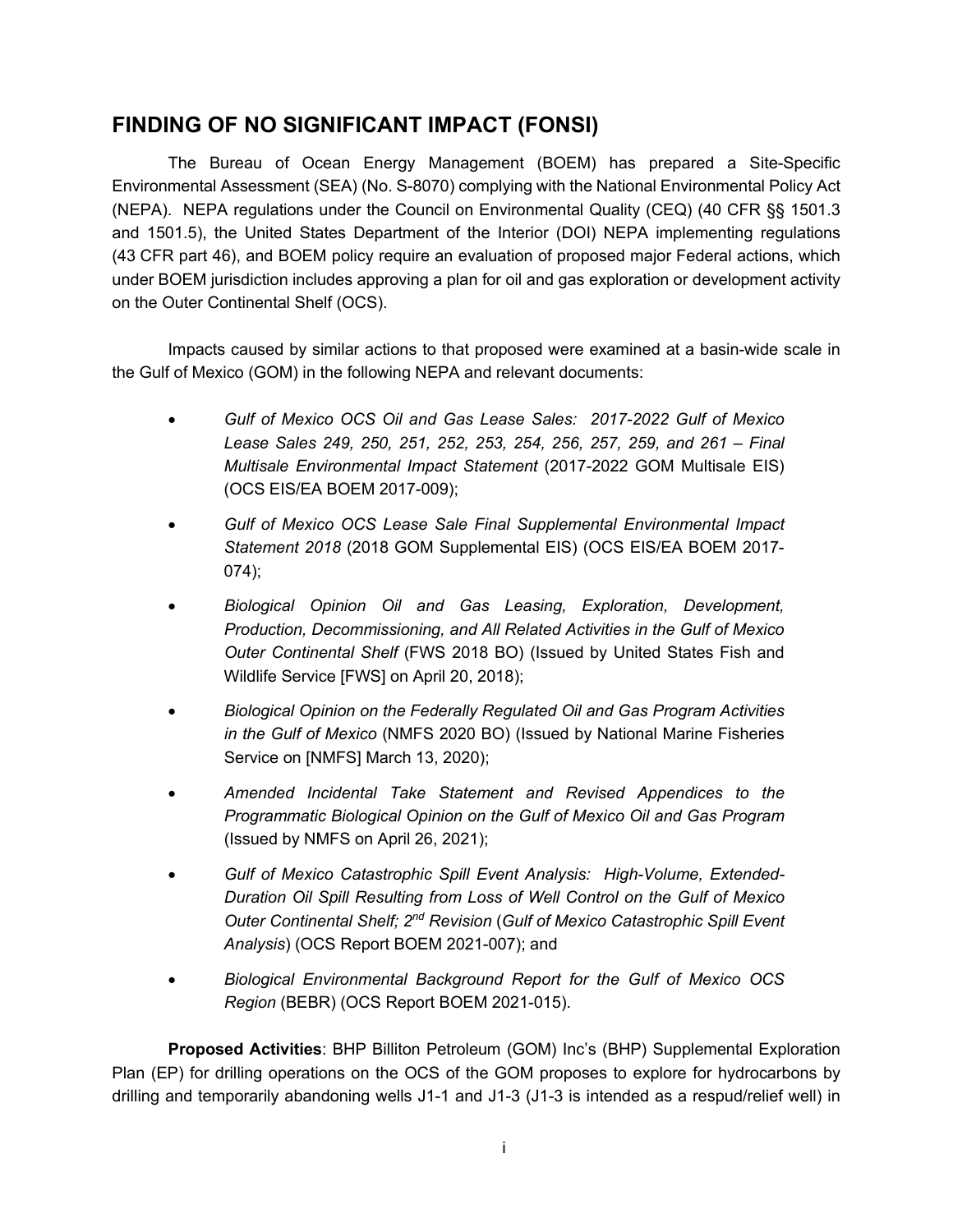Green Canyon Block 564, Lease Number OCS-G 34993 in the Central Planning Area of the GOM (Proposed Action). The Proposed Action is located south of Port Fourchon, Louisiana, approximately 115 miles (185 kilometers) from the nearest Louisiana shoreline in Lafourche Parish, Louisiana. The water depth of the project area is  $4,187 - 4,188$  feet (ft)  $(1,276 - 1,277$  meters [m]). BHP proposes using a dynamically positioned (DP) drillship, a mobile offshore drilling unit (MODU), to drill these wells.

**Resources and Impacts Considered**: The impact analysis focused on the exploration activities and the resources that may be potentially impacted. The impact producing factors (IPF) include (1) bottom disturbances, (2) waste and discharges, (3) noise, (4) vessel traffic, (5) air emissions, (6) spill and spill response, and (7) marine trash and debris.

In the Supplemental EP, (BHP) has included all required mitigation measures (e.g., lease stipulations, NMFS 2020 BO and 2021 Amended ITS terms and conditions and reasonable and prudent measures, and FWS 2018 conservation recommendations) and regulatory guidance as part of its Proposed Action. BOEM has assessed the impacts of the Proposed Action on the following resources:

- air quality;
- offshore water quality;
- benthic communities;
- marine mammals;
- sea turtles;
- fish resources and essential fish habitat (EFH);
- marine and coastal birds;
- archaeological resources;
- human/socioecomic resources; and
- other marine uses.

Based on the site-specific analysis, the Proposed Action would result in negligible to minor impacts to marine mammals and sea turtles because the resources may be present at times or located near where activities will take place, or would be potentially impacted from proposed activities. Based on the site-specific analysis and because all required mitigation measures and regulatory guidance are incorporated into the Proposed Action, no additional mitigation measures are required at this time. As a result, in this SEA, BOEM has considered two alternatives: (1) No Action and (2) Proposed Action.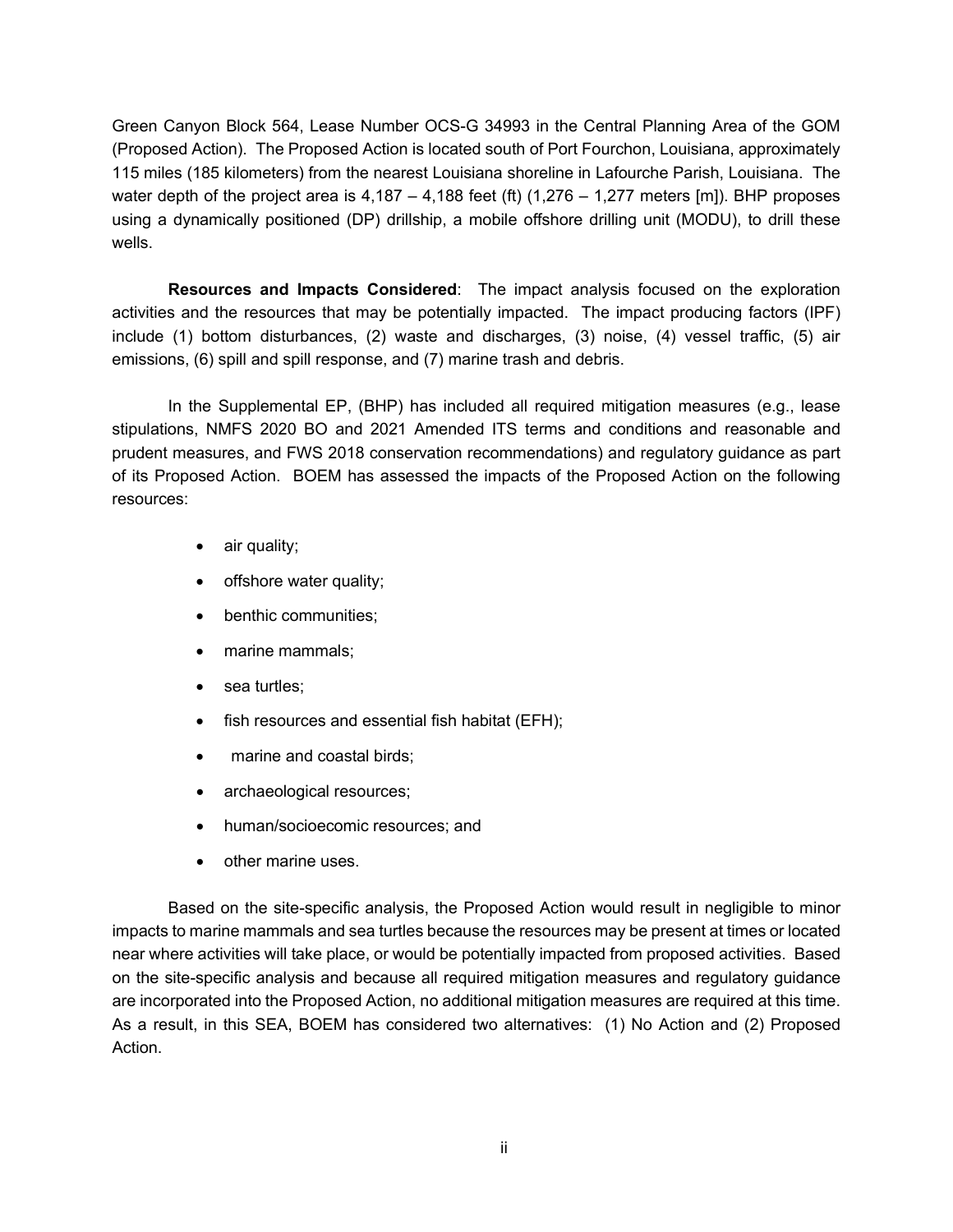In S-8070 EP, and in accordance with lease terms and applicable regulations and guidance, BHP has committed to employ required mitigation measures to address potential impacts to air quality, water quality, benthic communities, marine mammals, sea turtles, fish resources and EFH, and archaeological resources from the Proposed Action. Therefore, BOEM has determined that any remaining impacts would have no or negligible impact, and BOEM has selected Alternative 2, Proposed Action, and will not require additional mitigation measures as conditions of approval. Below are the required mitigation measures:

• **COMPLIANCE WITH BIOLOGICAL OPINION TERMS AND CONDITIONS AND REASONABLE AND PRUDENT MEASURES:** This approval is conditioned upon compliance with the Reasonable and Prudent Measures and implementing Terms and Conditions of the Biological Opinion issued by the National Marine Fisheries Service on March 13, 2020, and the amendment issued on April 26, 2021. This includes mitigation, particularly any appendices to Terms and Conditions applicable to the plan, as well as record-keeping and reporting sufficient to allow BOEM and BSEE to comply with reporting and monitoring requirements under the BiOp; and any additional reporting required by BOEM or BSEE developed as a result of BiOp implementation. The NMFS Bilogical Opinion may be found here:

[https://www.fisheries.noaa.gov/resource/document/biological-opinion-federally-regulated-oil](https://www.fisheries.noaa.gov/resource/document/biological-opinion-federally-regulated-oil-and-gas-program-activities-gulf-mexico)[and-gas-program-activities-gulf-mexico.](https://www.fisheries.noaa.gov/resource/document/biological-opinion-federally-regulated-oil-and-gas-program-activities-gulf-mexico)

The Appendices and protocols may be found in the amendment here:

[https://www.fisheries.noaa.gov/resource/document/appendices-biological-opinion-federally](https://www.fisheries.noaa.gov/resource/document/appendices-biological-opinion-federally-regulated-oil-and-gas-program-gulf-mexico)[regulated-oil-and-gas-program-gulf-mexico.](https://www.fisheries.noaa.gov/resource/document/appendices-biological-opinion-federally-regulated-oil-and-gas-program-gulf-mexico)

The amendment provided updates to Appendices A, C, and I, which may be found here:

[https://repository.library.noaa.gov/view/noaa/29355.](https://gcc02.safelinks.protection.outlook.com/?url=https%3A%2F%2Frepository.library.noaa.gov%2Fview%2Fnoaa%2F29355&data=04%7C01%7Cbeth.nord%40boem.gov%7C25100aedc2744115c11f08d90b33a699%7C0693b5ba4b184d7b9341f32f400a5494%7C0%7C0%7C637553138746196532%7CUnknown%7CTWFpbGZsb3d8eyJWIjoiMC4wLjAwMDAiLCJQIjoiV2luMzIiLCJBTiI6Ik1haWwiLCJXVCI6Mn0%3D%7C1000&sdata=M%2Feo3AkaFQ%2BjwN1c1uT72XLP1KaWT00y7pHI1Q6GiFs%3D&reserved=0)

- **SUPPORT BASES AND VESSEL TRANSIT ROUTES**: Approval of your plan is conditioned upon your use of the support bases and vessel transit routes as described in your plan. BOEM/BSEE must be notified at least 15 days prior to any vessel route changes that require transit of the Bryde's Whale area, and you must receive prior approval for that transit from BOEM/BSEE.
- **SEISMIC SURVEY OPERATION, MONITORING, AND REPORTING GUIDELINES**: The applicant will follow the guidance provided under Appendix A: Seismic Survey Mitigation and Protected Species Observer Protocols found in the Biological Opinion issued by the National Marine Fisheries Service on April 26, 2021. The guidance can be accessed on NOAA Fisheries internet website at [https://repository.library.noaa.gov/view/noaa/29355.](https://gcc02.safelinks.protection.outlook.com/?url=https%3A%2F%2Frepository.library.noaa.gov%2Fview%2Fnoaa%2F29355&data=04%7C01%7Cbeth.nord%40boem.gov%7C25100aedc2744115c11f08d90b33a699%7C0693b5ba4b184d7b9341f32f400a5494%7C0%7C0%7C637553138746196532%7CUnknown%7CTWFpbGZsb3d8eyJWIjoiMC4wLjAwMDAiLCJQIjoiV2luMzIiLCJBTiI6Ik1haWwiLCJXVCI6Mn0%3D%7C1000&sdata=M%2Feo3AkaFQ%2BjwN1c1uT72XLP1KaWT00y7pHI1Q6GiFs%3D&reserved=0)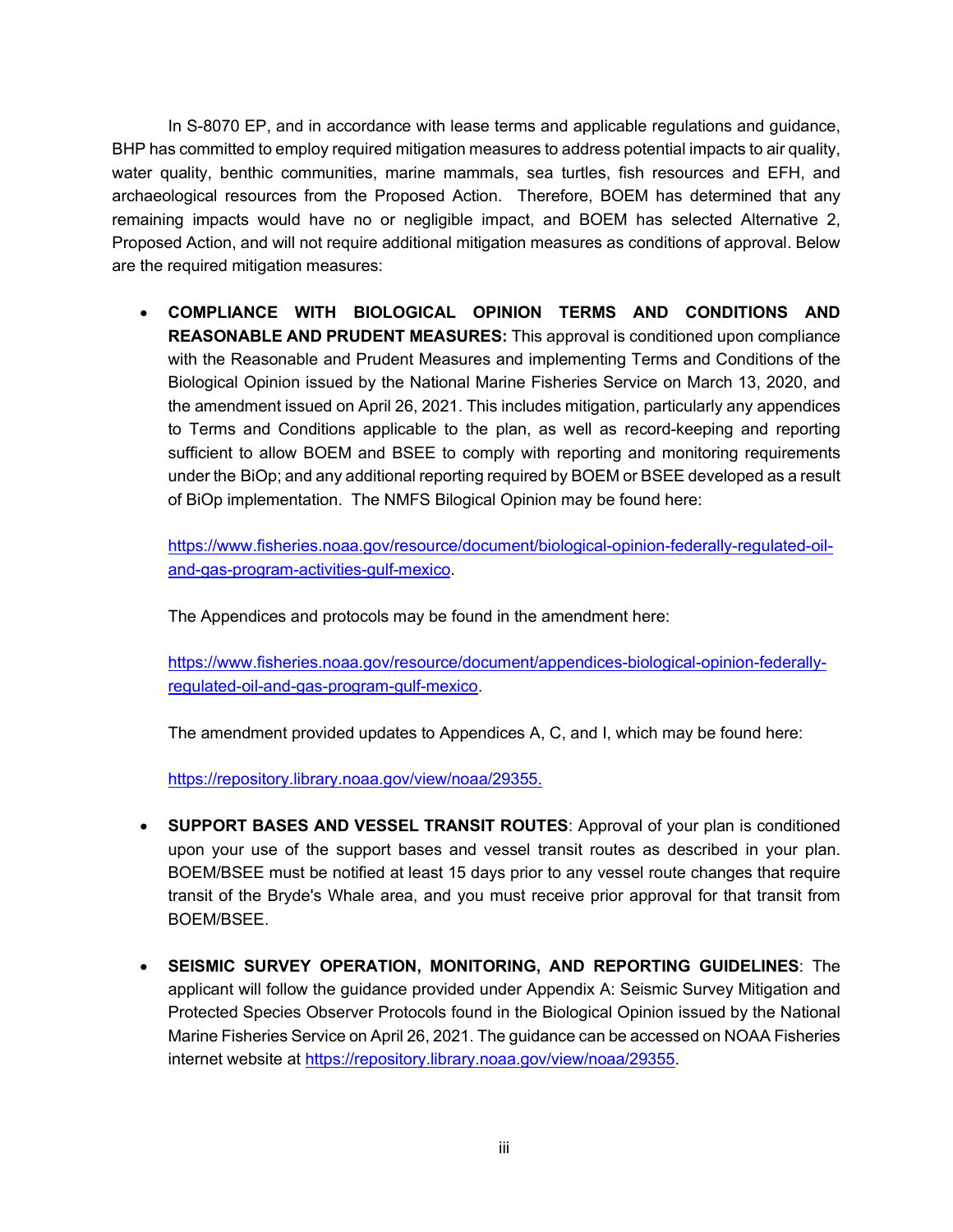- **MARINE TRASH AND DEBRIS AWARENESS AND ELIMINATION**: The applicant will follow the protocols provided under Appendix B. Gulf of Mexico Marine Trash and Debris Awareness and Elimination Survey Protocols found in the Biological Opinion issued by the National Marine Fisheries Service on March 13, 2020. The guidance can be accessed on NOAA Fisheries internet website at [https://www.fisheries.noaa.gov/resource/document/appendices-biological](https://www.fisheries.noaa.gov/resource/document/appendices-biological-opinion-federally-regulated-oil-and-gas-program-gulf-mexico)[opinion-federally-regulated-oil-and-gas-program-gulf-mexico.](https://www.fisheries.noaa.gov/resource/document/appendices-biological-opinion-federally-regulated-oil-and-gas-program-gulf-mexico)
- **VESSEL-STRIKE AVOIDANCE/REPORTING**: The applicant will follow the protocols provided under Appendix C. Gulf of Mexico Vessel Strike Avoidance and Injured/Dead Aquatic Protected Species Reporting Protocols found in the Biological Opinion issued by the National Marine Fisheries Service on April 26, 2021. The guidance can be accessed on the NOAA Fisheries internet site at [https://repository.library.noaa.gov/view/noaa/29355.](https://gcc02.safelinks.protection.outlook.com/?url=https%3A%2F%2Frepository.library.noaa.gov%2Fview%2Fnoaa%2F29355&data=04%7C01%7Cbeth.nord%40boem.gov%7C25100aedc2744115c11f08d90b33a699%7C0693b5ba4b184d7b9341f32f400a5494%7C0%7C0%7C637553138746196532%7CUnknown%7CTWFpbGZsb3d8eyJWIjoiMC4wLjAwMDAiLCJQIjoiV2luMzIiLCJBTiI6Ik1haWwiLCJXVCI6Mn0%3D%7C1000&sdata=M%2Feo3AkaFQ%2BjwN1c1uT72XLP1KaWT00y7pHI1Q6GiFs%3D&reserved=0)
- **SEA TURTLE RESUSCITATION GUIDELINES:** The applicant will follow the guidance provided under Appendix J. Sea Turtle Handling and Resuscitation Guidelines found in the Biological Opinion issued by the National Marine Fisheries Service on March 13, 2020. The guidance can be accessed on the NOAA Fisheries internet site at [https://www.fisheries.noaa.gov/resource/document/appendices-biological-opinion-federally](https://www.fisheries.noaa.gov/resource/document/appendices-biological-opinion-federally-regulated-oil-and-gas-program-gulf-mexico)[regulated-oil-and-gas-program-gulf-mexico.](https://www.fisheries.noaa.gov/resource/document/appendices-biological-opinion-federally-regulated-oil-and-gas-program-gulf-mexico)
- **MOON POOL MONITORING CONDITION OF APPROVAL:** A moon pool has been identified during review of your plan submittal. The requirements below must be followed for any activities entailing use of the moon pool, except under circumstances when complying with these requirements would put the safety of the vessel or crew at risk. If any protected species (i.e. species protected under the Endangered Species Act [ESA] and/or Marine Mammal Protection Act [MMPA]) is detected in the moon pool, you are required to follow the appropriate procedures described in the Reporting Requirements condition of approval (COA) in your plan approval.

Application of these measures includes, but is not limited to, dive support vessels, service vessels, pipelaying vessels, drillships, floating platforms (e.g., SPAR), mobile offshore drilling units, and other facilities with enclosed moon pools (e.g., well in the hull of a vessel, with or without a door).

### **General Requirements**

- Where the moon pools have hull doors, the operator(s) should keep the doors closed as much as reasonably practicable when no activity is occurring within the moon pool, unless the safety of crew or vessel require otherwise. This will prevent protected species from entering the confined area during periods of non-activity.
- Use of a moon pool requires regular monitoring while open to the water column and if a vessel is not underway. Regular monitoring means 24-hour video monitoring with hourly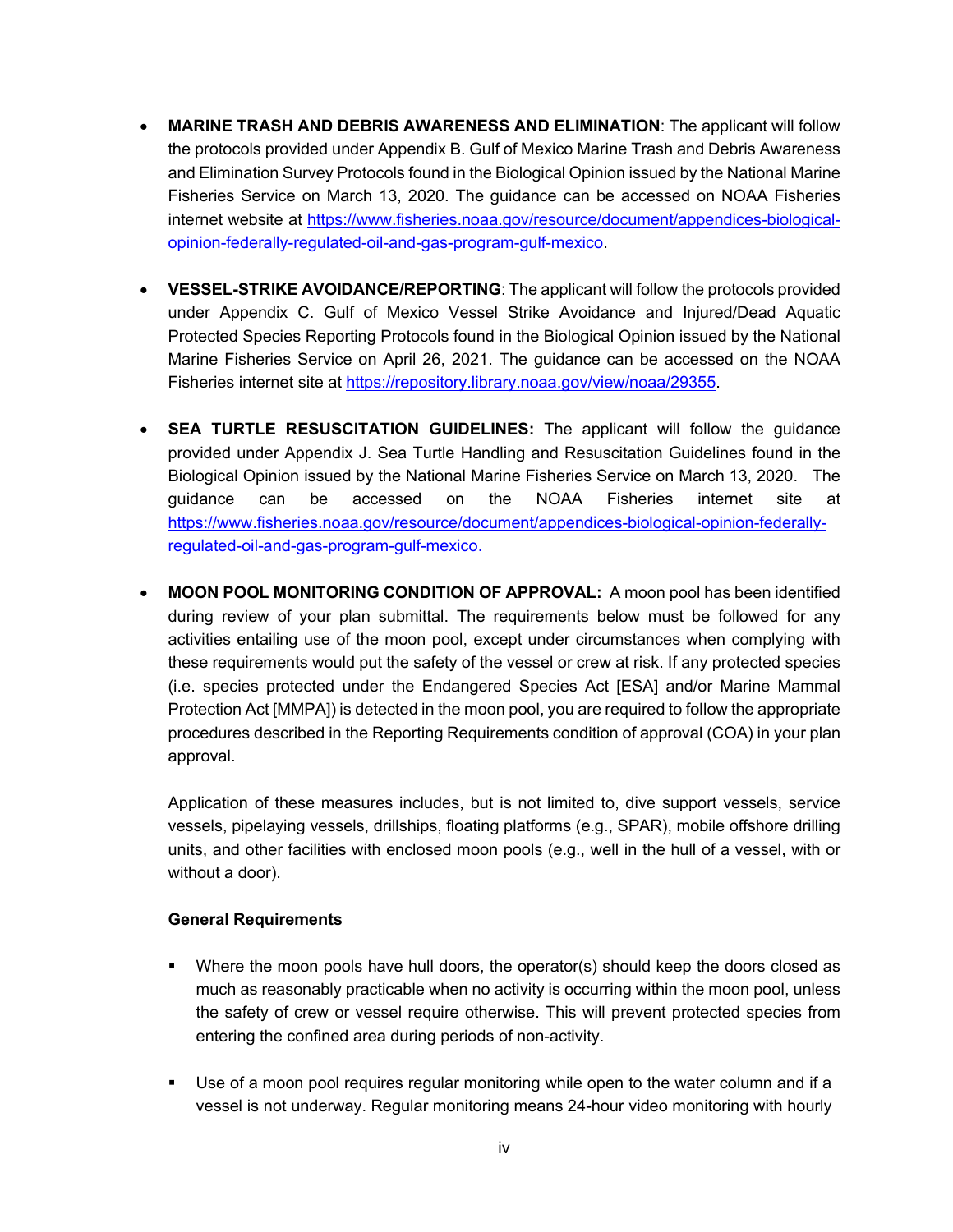recurring checks for at least five minutes of the video feed, or hourly recurring visual checks of the moon pool for at least five minutes by a dedicated crew observer with no other tasks during that short visual check.

If water conditions are such that observers are unable to see within a meter of the surface, operations requiring the lowering or retrieval of equipment through the moon pool must be conducted at a rate that will minimize potential harm to protected species.

### **Closure of the Hull Door**

- Should the moon pool have a hull door that can be closed, then prior to and following closure, the moon pool must be monitored continuously by a dedicated crew observer with no other tasks to ensure that no individual protected species is present in the moon pool area. If visibility is not clear to the hull door from above (e.g., turbidity or low light), 30 minutes of monitoring is required prior to hull door closure.
- If a protected species is observed in the moon pool prior to closure of the hull door, the hull door must not be closed, except for human safety considerations. Once the observed animal leaves the moon pool, the operator may commence closure. If the observed animal remains in the moon pool after closure, contact NMFS or BSEE prior to the closure of the hull doors according to reporting requirements (*see Reporting Requirements COA under Reporting of Observations of Protected Species within an Enclosed Moon Pool)*.

### **Movement of the Vessel (No Hull Door) and Equipment Deployment/Retrieval**

- Prior to movement of the vessel and/or deployment/retrieval of equipment, the moon pool must be monitored continuously for a minimum of 30 minutes, by a dedicated crew observer with no other tasks, to ensure no individual protected species is present in the moon pool area.
- **If a protected species is observed in the moon pool prior to movement of the vessel, the** vessel must not be moved and equipment must not be deployed or retrieved, except for human safety considerations. If the observed animal leaves the moon pool, the operator may commence activities. If the observed animal remains in the moon pool contact BSEE prior to planned movement of the vessel according to reporting requirements (see *Reporting Requirements* COA under *Reporting of Observations of Protected Species within an Enclosed Moon Pool).*
- Should a protected species be observed in a moon pool prior to activity commencement (including lowering or retrieval of equipment), recovery of the animal or other actions specific to the scenario may be required to prevent interaction with the animal. If protected species are observed during activity, only reporting is required (see *Reporting*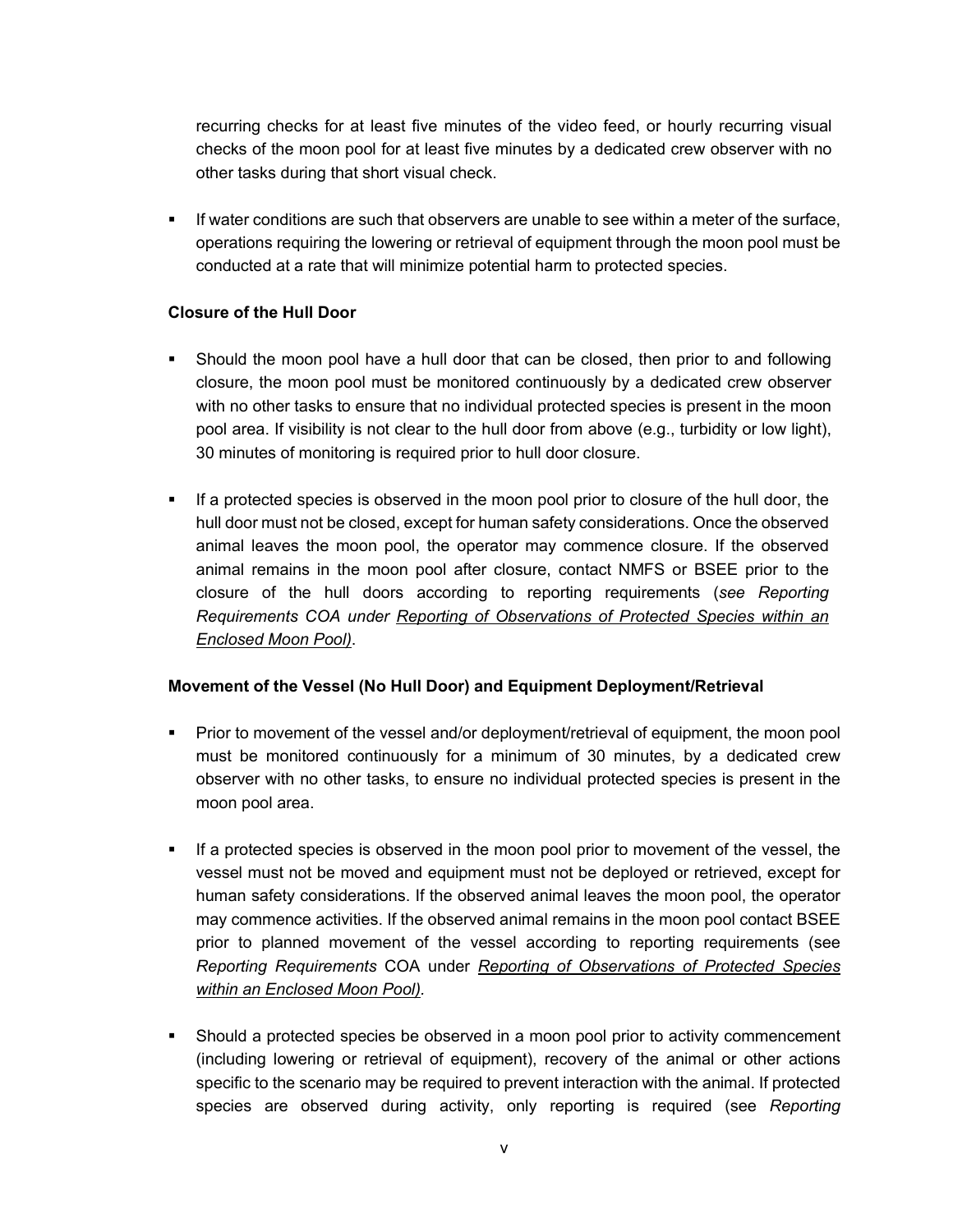*Requirements* COA). Operators must not take such action except at the direction of, and after contact with, NMFS (see *Reporting Requirements* COA).

- **SLACK-LINE PRECAUTIONS CONDITION OF APPROVAL**: If operations require the use of flexible, small diameter (< 2 inch) lines to support operations (with or without divers), operators/contractors must reduce the slack in the lines, except for human safety considerations, to prevent accidental entanglement of protected species (i.e. species protected under the Endangered Species Act [ESA] and/or Marine Mammal Protection Act [MMPA]). This requirement includes tether lines attached to remotely operated equipment. The requirements below must be followed for any activities entailing use of flexible, small diameter lines that will not remain continuously taut, except when complying with these requirements would put the safety of divers, crew or the vessel at risk:
	- Operators must utilize tensioning tools and/or other appropriate procedures to reduce unnecessary looseness in the lines and/or potential looping;
	- The lines must remain taut, as long as additional safety risks are not created by this action;
	- A line tender must be present at all times during dive operations and must monitor the line(s) the entire time a diver is in the water; and
	- Should the line tender and/or diver become aware of an entanglement of an individual protected species, the reporting requirements described in the *Reporting Requirements* COA must be followed as soon as safety permits.
- **REPORTING REQUIREMENTS CONDITION OF APPROVAL:** Review of your proposed activities identified use of equipment that has the potential for entanglement and/or entrapment of protected species (i.e. species protected under the Endangered Species Act [ESA] and/or Marine Mammal Protection Act [MMPA]) that could be present during operations. In case of entrapment, procedures and measures for reporting are dependent upon the situation at hand. **These requirements replace those specific to dead and injured species reporting in respective sections of Appendix A (insofar as they relate to geophysical surveys) and Appendix C of the 2020 Biological Opinion on the Bureau of Ocean Energy Management's Oil and Gas Program Activities in the Gulf of Mexico**.

### **Incidents Requiring Immediate Reporting**

Certain scenarios or incidents require immediate reporting to Federal agencies; these are described below:

Should any of the following occur at any time, **immediate reporting** of the incident is required after personnel and/or diver safety is ensured: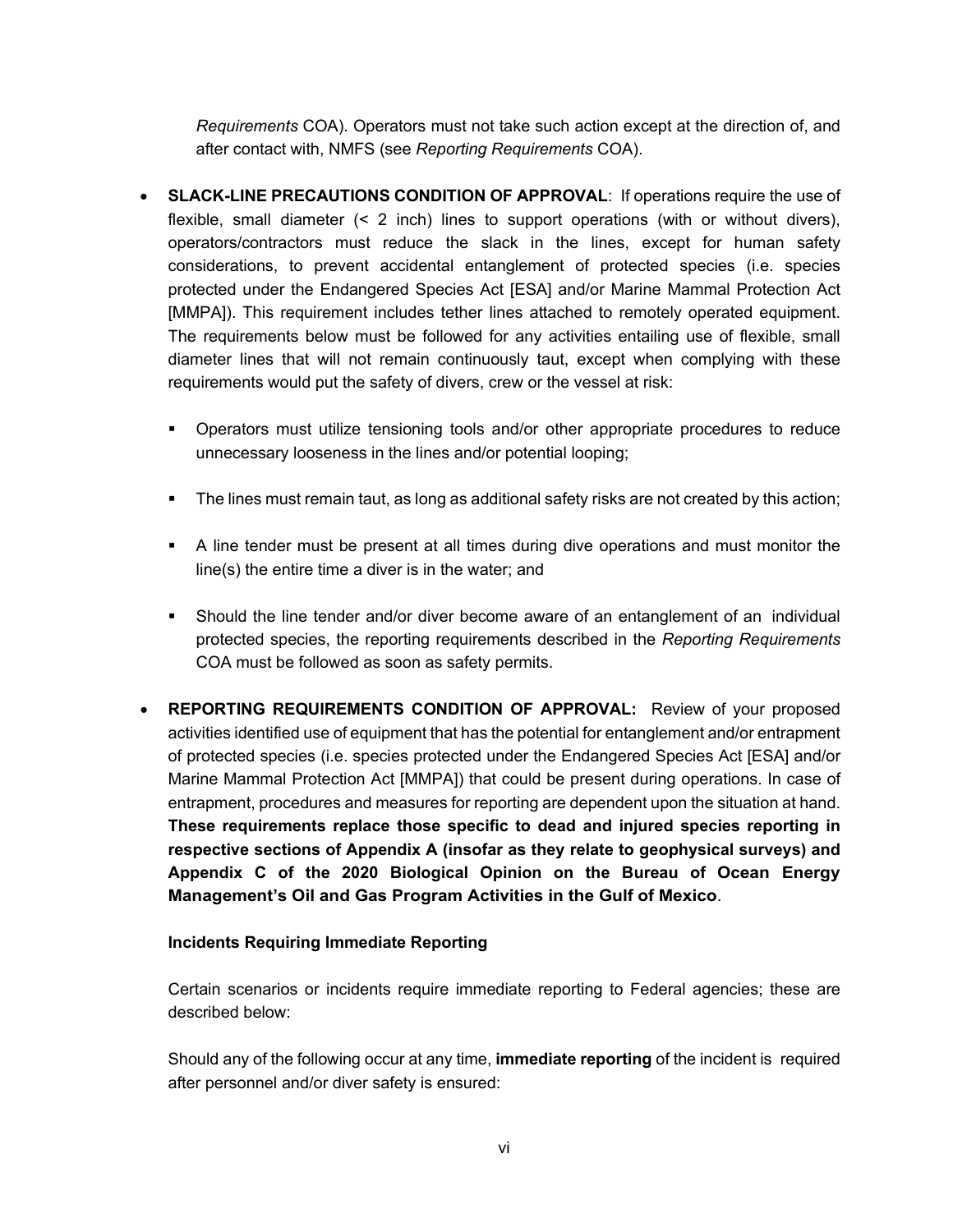- Entanglement or entrapment of a protected species (i.e., an animal is entangled in a line or cannot or does not leave a moon pool of its own volition).
- **Injury of a protected species (e.g., the animal appears injured or lethargic).**
- **Interaction, or contact with equipment by a protected species.**
- Any observation of a leatherback sea turtle within a moon pool (regardless of whether it appears injured, or an interaction with equipment or entanglement/entrapment is observed).
- 1. As soon as personnel and/or diver safety is ensured, report the incident to National Marine Fisheries Service (NMFS) by contacting the appropriate expert for 24-hr response. If you do not receive an immediate response, you must keep trying until contact is made. Any failed attempts should be documented. Contact information for reporting is as follows:
	- a. **Marine mammals:** contact **Southeast Region's Marine Mammal Stranding Hotline at 1-877-433-8299.**
	- b. **Sea turtles**: contact **Brian Stacy, Veterinary Medical Officer at 352-283-3370**. If unable to reach Brian Stacy, contact Lyndsey Howell at 301-310-3061. This includes the immediate reporting of **any observation of a leatherback sea turtle within a moon pool**.
	- c. **Other protected species** (e.g., giant manta ray, oceanic whitetip shark, or Gulf sturgeon)**:** contact the **ESA Section 7 biologist at 301-427-8413**  (**[nmfs.psoreview@noaa.gov](mailto:nmfs.psoreview@noaa.gov)**) and report all incidents to [takereport.nmfsser@noaa.gov.](mailto:takereport.nmfsser@noaa.gov.)
	- d. Minimum reporting information is described below:
		- i. Time, date, water depth, and location (latitude/longitude) of the first discovery of the animal;
		- ii. Name, type, and call sign of the vessel in which the event occurred;
		- iii. Equipment being utilized at time of observation;
		- iv. Species identification (if known) or description of the animal involved;
		- v. Approximate size of animal;
		- vi. Condition of the animal during the event and any observed injury/behavior;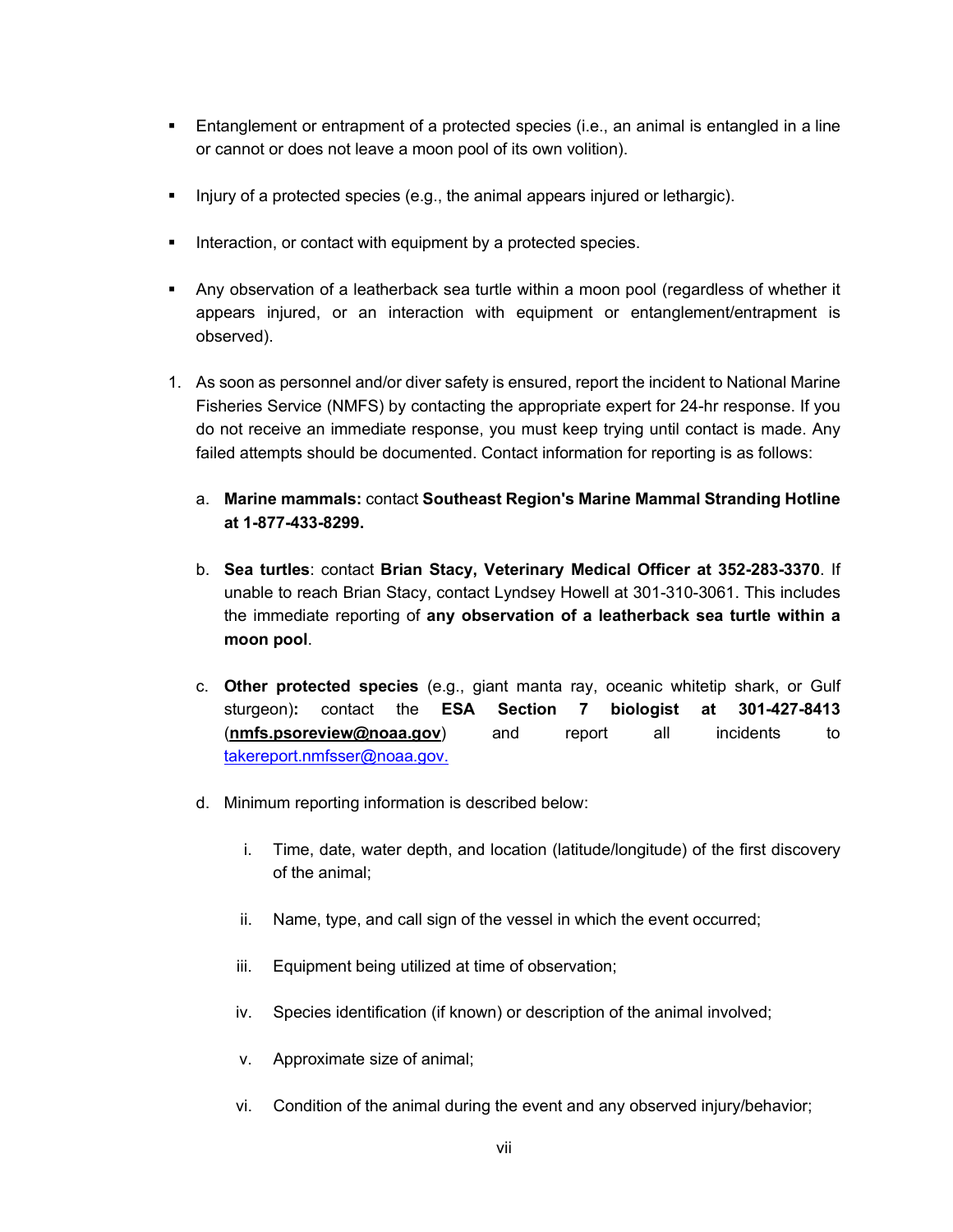- vii. Photographs or video footage of the animal, only if able; and
- viii. General narrative and timeline describing the events that took place.
- 2. After the appropriate contact(s) have been made for guidance/assistance as described in 1 above, you may call BSEE at 985-722-7902 (24 hours/day) for questions or additional guidance on recovery assistance needs (if still required) and continued monitoring requirements. You may also contact this number if you do not receive a timely response from the appropriate contact(s) listed in 1. above.
	- a. Minimum post-incident reporting includes all information described above (under 1.d.iviii) in addition to the following:
		- i. NMFS liaison or stranding hotline that was contacted for assistance;
		- ii. For moon pool observations or interactions:
			- Size and location of moon pool within vessel (e.g., hull door or no hull door);
			- Whether activities in the moon pool were halted or changed upon observation of the animal; and
			- Whether the animal remains in the pool at the time of the report, or if not, the time/date the animal was last observed.

# **Reporting of Observations of Protected Species Within an Enclosed Moon Pool**

If a protected species is observed within an enclosed moon pool and does not demonstrate any signs of distress or injury or an inability to leave the moon pool of its own volition, measures described in this section must be followed (only in cases where they do not jeopardize human safety). Although this particular situation may not require immediate assistance and reporting as described under Incidents Requiring Immediate Reporting (see above), a protected species could potentially become disoriented with their surroundings and may not be able to leave the enclosed moon pool of their own volition. In order for operations requiring use of a moon pool to continue, the following reporting measures must be followed:

**Within 24 hours of any observation, and daily after that** for as long as an individual protected species remains within a moon pool (i.e., in cases where an ESA listed species has entered a moon pool but entrapment or injury has not been observed), the following information must be reported to BSEE [\(protectedspecies@bsee.gov\)](mailto:protectedspecies@bsee.gov) and BOEM (protectedspecies@boem.gov):

1. For an initial report, all information described under 1.d.i-viii above should be included.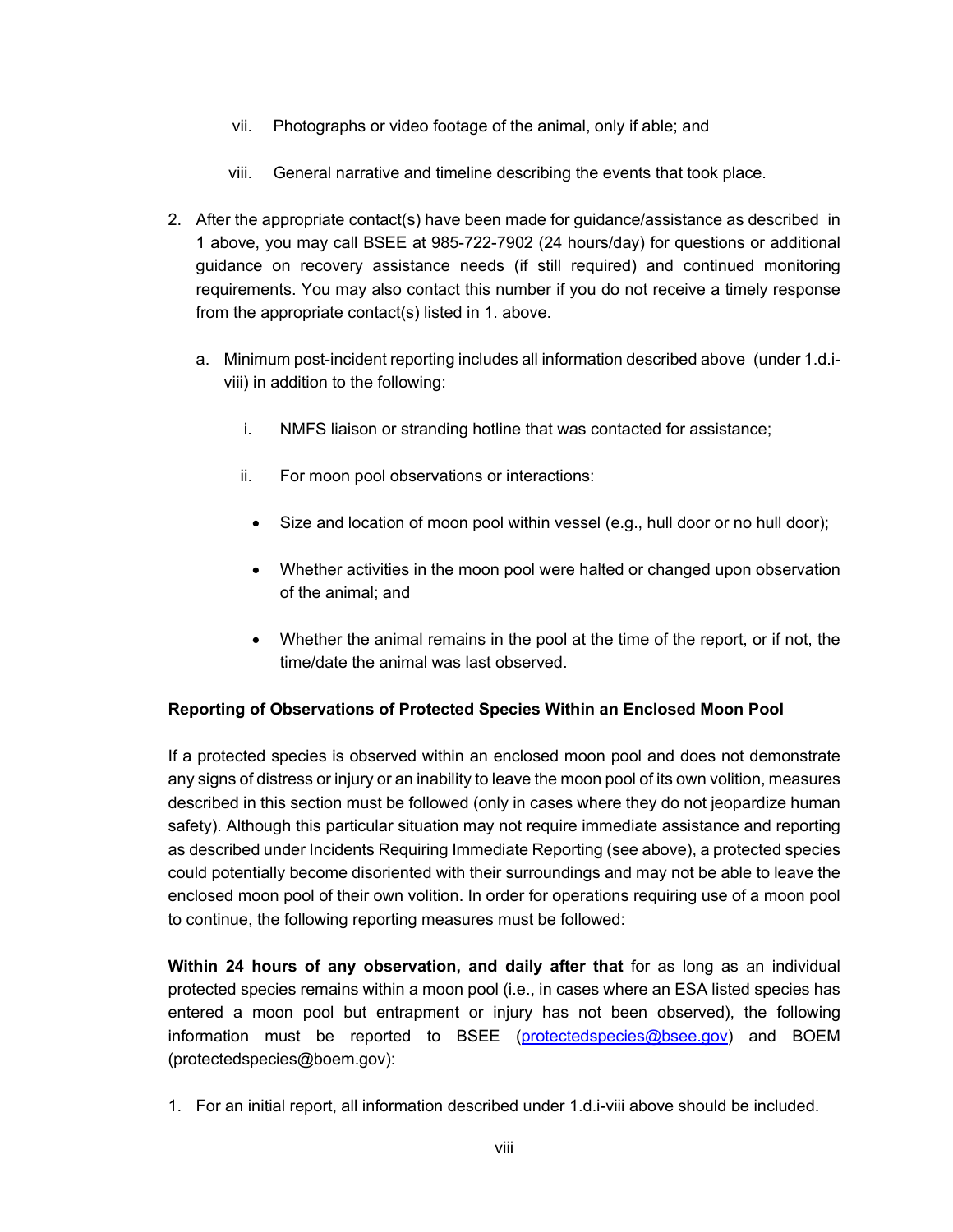- 2. For subsequent daily reports:
	- a. Describe the animal's status to include external body condition (e.g., note any injuries or noticeable features), behaviors (e.g., floating at surface, chasing fish, diving, lethargic, etc.), and movement (e.g., has the animal left the moon pool and returned on multiple occasions?);
	- b. Description of current moon pool activities, if the animal is in the moon pool (e.g., drilling, preparation for demobilization, etc.);
	- c. Description of planned activities in the immediate future related to vessel movement or deployment of equipment;
	- d. Any additional photographs or video footage of the animal, if possible;
	- e. Guidance received and followed from NMFS liaison or stranding hotline that was contacted for assistance;
	- f. Whether activities in the moon pool were halted or changed upon observation of the animal; and
	- g. Whether the animal remains in the pool at the time of the report, or if not, the time/date the animal was last observed.

**Conclusion:** BOEM has evaluated the potential environmental impacts of the Proposed Action and, based on our evaluation in this SEA, BOEM has selected Alternative 2. Based on SEA No. S-8070, a determination is made that the Proposed Action would have no significant impact on the human environment; therefore, preparation of an environmental impact statement is not required. Any new information relevant to resources was updated and analyzed in the attached SEA and the other documents listed above that were reviewed and considered by BOEM.

# PERRY BOUDREAUX Management, cn=PERRY BOUDREAUX, Date: 2022.03.14 08:57:18 -05'00'

Digitally signed by PERRY BOUDREAUX DN: c=US, o=U.S. Government, ou=Department of the Interior, ou=Bureau of Ocean Energy

Date March 14, 2022

Perry Boudreaux Chief, Environmental Operations Section Office of Environment Gulf of Mexico Regional Office Bureau of Ocean Energy Management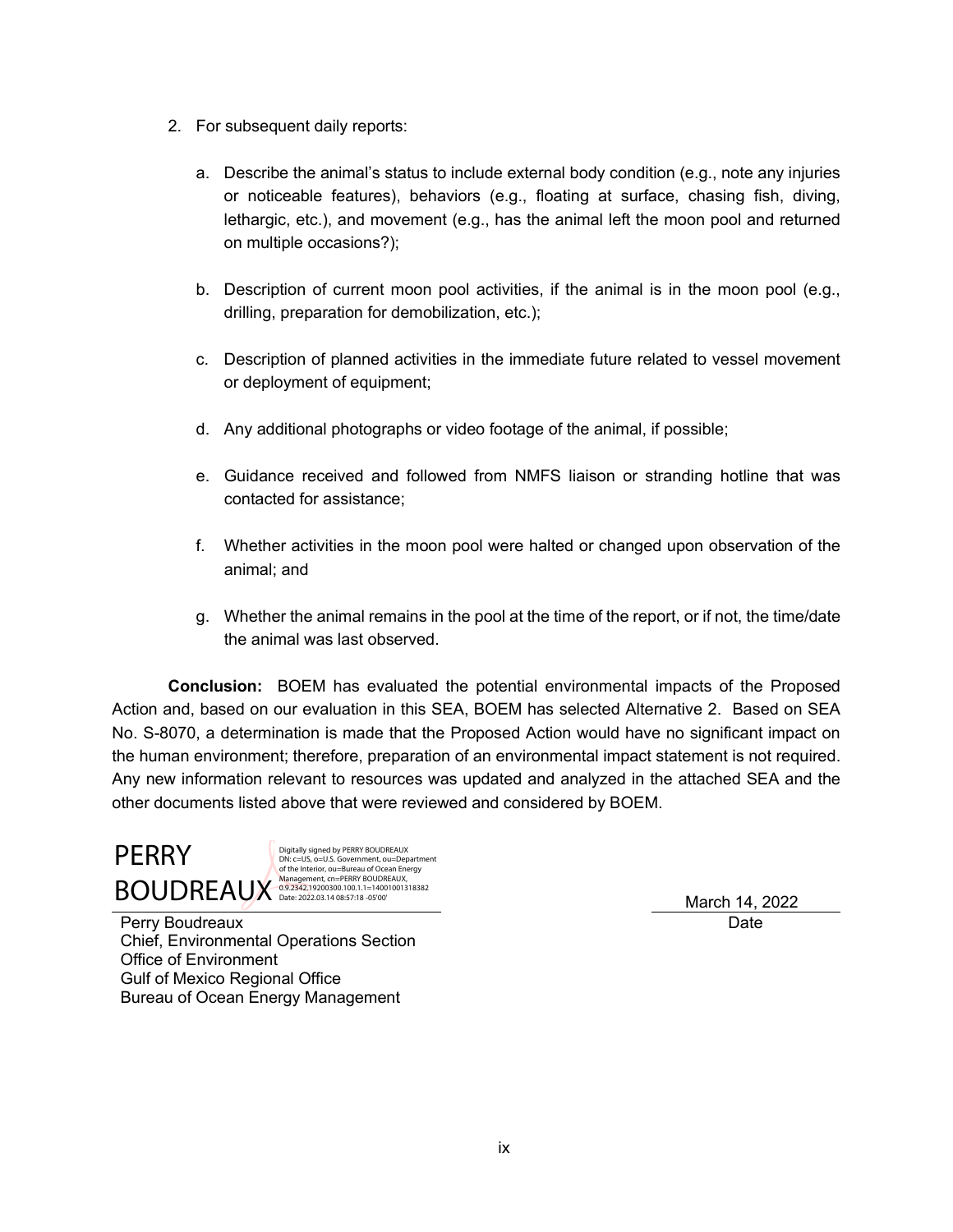# <span id="page-10-0"></span>**TABLE OF CONTENTS**

| 1.1                                                                  |       |  |  |  |
|----------------------------------------------------------------------|-------|--|--|--|
| 1.2                                                                  |       |  |  |  |
| 1.3                                                                  |       |  |  |  |
| IMPACT-PRODUCING FACTORS ………………………………………………………………………………………1-3<br>1.4 |       |  |  |  |
|                                                                      | 1.4.1 |  |  |  |
|                                                                      | 1.4.2 |  |  |  |
|                                                                      |       |  |  |  |
|                                                                      |       |  |  |  |
| 2.1                                                                  |       |  |  |  |
| 2.2                                                                  |       |  |  |  |
|                                                                      |       |  |  |  |
|                                                                      |       |  |  |  |
| 3.1                                                                  |       |  |  |  |
|                                                                      | 3.1.1 |  |  |  |
|                                                                      | 3.1.2 |  |  |  |
|                                                                      |       |  |  |  |
|                                                                      | 3.2.1 |  |  |  |
|                                                                      | 3.2.2 |  |  |  |
|                                                                      | 3.2.3 |  |  |  |
|                                                                      | 3.2.4 |  |  |  |
| 3.3                                                                  |       |  |  |  |
|                                                                      | 3.3.1 |  |  |  |
|                                                                      | 3.3.2 |  |  |  |
|                                                                      | 3.3.3 |  |  |  |
|                                                                      | 3.3.4 |  |  |  |
|                                                                      |       |  |  |  |
|                                                                      | 3.4.1 |  |  |  |
|                                                                      | 3.4.2 |  |  |  |
|                                                                      | 3.4.3 |  |  |  |
|                                                                      | 3.4.4 |  |  |  |
|                                                                      |       |  |  |  |
|                                                                      |       |  |  |  |
|                                                                      |       |  |  |  |
|                                                                      |       |  |  |  |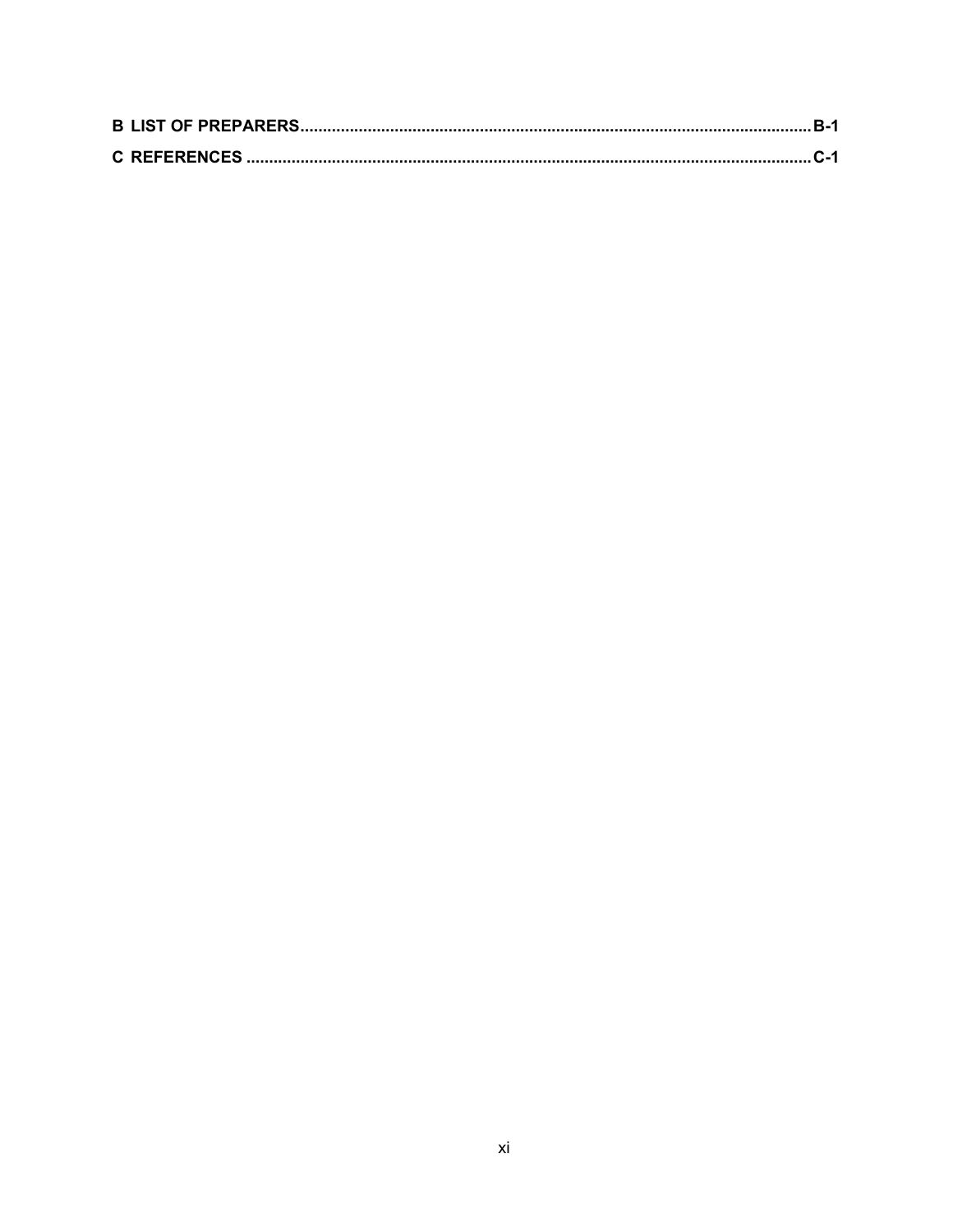# <span id="page-12-0"></span>**LIST OF TABLES**

| Table 1-1. Worst-Case Discharges from Proposed Drillrigs and Vessels1-6   |  |
|---------------------------------------------------------------------------|--|
| Table 2-1. Summary of Alternatives and Potential Impacts to Resources2-8  |  |
|                                                                           |  |
| Table 3-2. Nonattainment and Maintenance Areas on the U.S. Gulf Coast3-6  |  |
|                                                                           |  |
| Table 3-4. Estimated Annual Emission Amounts in Tons per Year (tpy)  3-10 |  |
|                                                                           |  |
|                                                                           |  |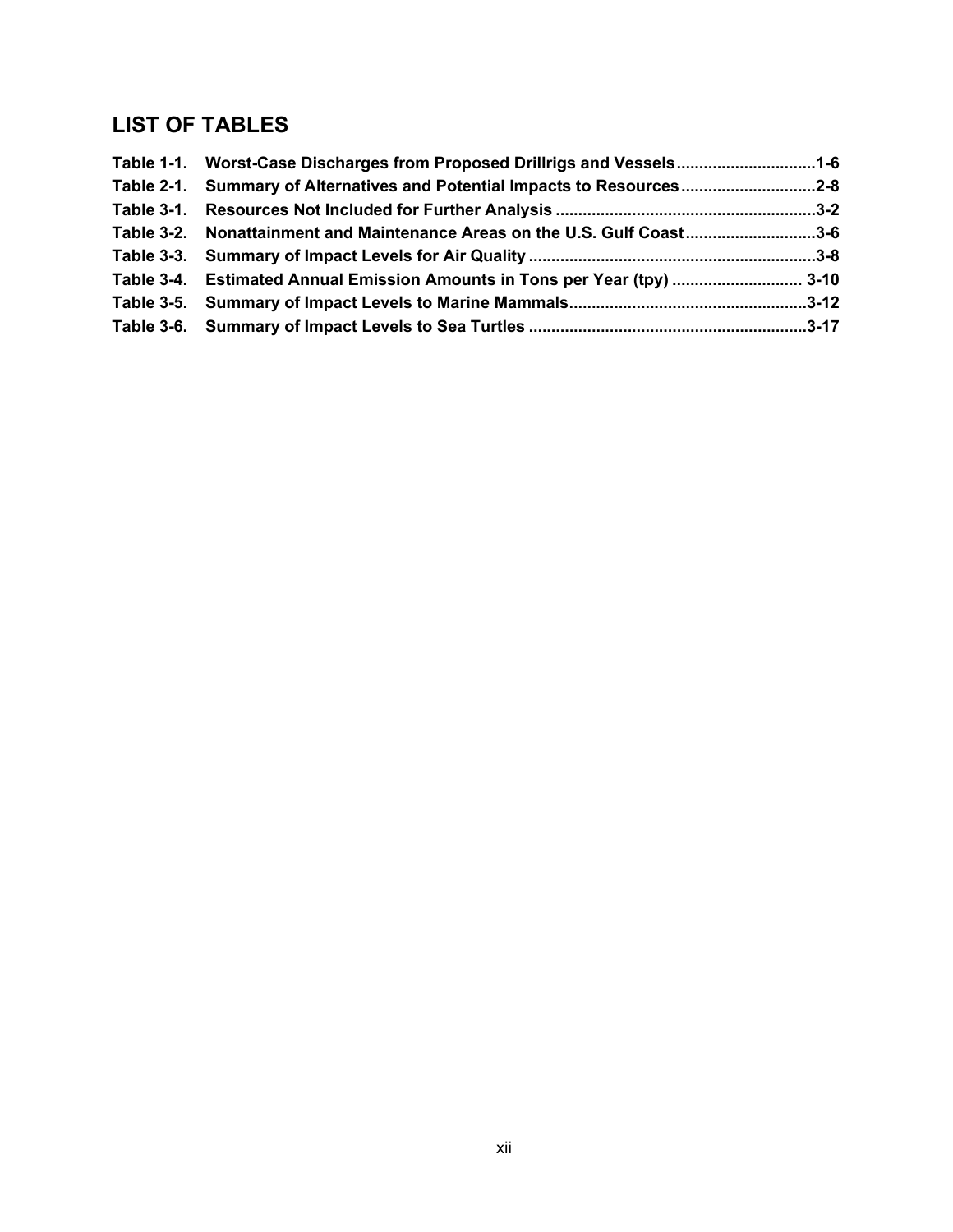# **Site-Specific Environmental Assessment (SEA) BHP BILLITON PETROLEUM (GOM) INC SUPPLEMENTAL EXPLORATION PLAN: S-8070**

# <span id="page-13-0"></span>**1 INTRODUCTION**

This Site-Specific Environmental Assessment (SEA) has been prepared to determine whether the proposed activities outlined in the Supplemental Exploration Plan (EP), S-8070, initially submitted by BHP Billiton Petroleum (GOM) Inc (BHP) on December 27, 2021 (Proposed Action), will significantly affect the quality of the human environment within the meaning of Section 102(2)(c) of the National Environmental Policy Act (NEPA) and therefore require an environmental impact statement (EIS) to be prepared. BHP's Supplemental EP proposes to explore for hydrocarbons by drilling and temporarily abandoning well J1-1 and J1-3 (intended as a respud/relief only) in Green Canyon Block 564, Lease Number OCS-G 34993 in the Central Planning Area (CPA) of the Gulf of Mexico (GOM).

The Council on Environmental Quality (CEQ) and the United States Department of the Interior (DOI) regulations encourage the use of existing environmental analyses (i.e., tiering) to avoid unnecessary redundant analyses, reduce the size of new NEPA documents, and focus the NEPA analysis on the issues for decision at each level of environmental review (40 CFR §§ 1501.11 and 1508.1(ff); 43 CFR § 46.140). The regulations are designed to allow for the preparation of an SEA for an individual proposed action as long as any previously unanalyzed effects are not significant. As such, this SEA is tiered to the following Bureau of Ocean Energy Management (BOEM) NEPA and relevant documents, which evaluated the potential impacts resulting from exploration and development activities across the GOM Outer Continental Shelf (OCS):

- *Gulf of Mexico OCS Oil and Gas Lease Sales: 2017-2022 Gulf of Mexico Lease Sales 249, 250, 251, 252, 253, 256, 257, 259, and 261 – Final Multisale Environmental Impact Statement* (2017-2022 GOM Multisale EIS) (BOEM, 2017a);
- *Gulf of Mexico OCS Lease Sale: Final Supplemental Environmental Impact Statement 2018* (2018 GOM Supplemental EIS) (BOEM, 2017b);
- *Biological Opinion Oil and Gas Leasing, Exploration, Development, Production, Decommissioning, and All Related Activities in the Gulf of Mexico Outer Continental Shelf* (FWS 2018 BO) (Issued by United States Fish and Wildlife Service [FWS] on April 20, 2018);
- *Biological Opinion on the Federally Regulated Oil and Gas Program Activities in the Gulf of Mexico* (NMFS 2020 BO) (Issued by National Marine Fisheries Service [NMFS] on March 13, 2020);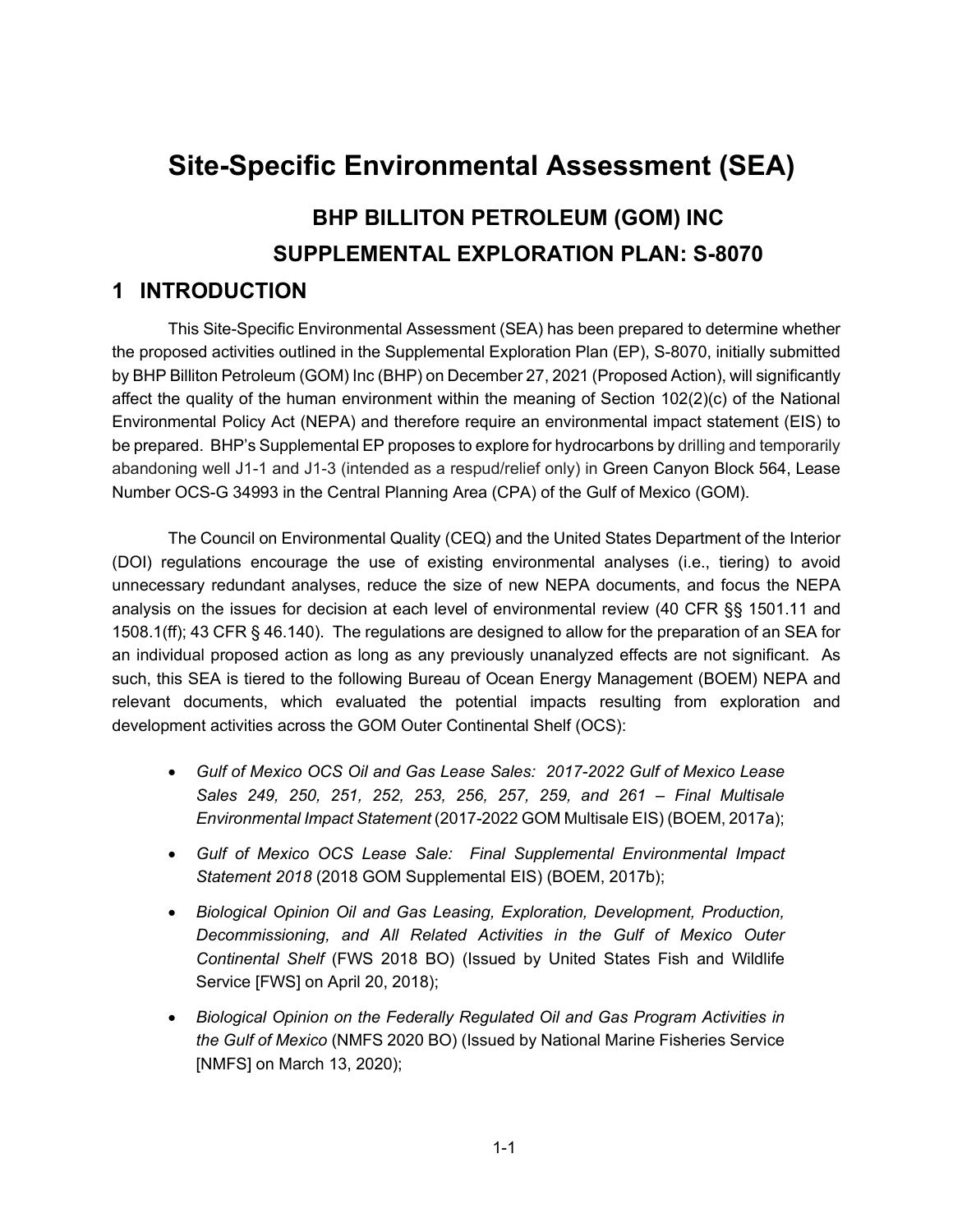- *Amended Incidental Take Statement and Revised Appendices to the Programmatic Biological Opinion on the Gulf of Mexico Oil and Gas Program* (NMFS 2021 Amended ITS) (Issued by NMFS on April 26, 2021) (NMFS, 2021a);
- *Gulf of Mexico Catastrophic Spill Event Analysis: High-Volume, Extended-Duration Oil Spill Resulting from Loss of Well Control on the Gulf of Mexico Outer Continental Shelf; 2nd Revision* (*Gulf of Mexico Catastrophic Spill Event Analysis*) (BOEM, 2021a); and
- *Biological Environmental Background Report for the Gulf of Mexico OCS Region* (BEBR) (BOEM, 2021b).

This SEA analyzes the potential impacts resulting from the proposed site-specific activities. Where applicable, relevant affected environment discussions and impact analyses from the 2017-2022 GOM Multisale EIS and 2018 GOM Supplemental EIS are summarized and utilized for site-specific analysis and are incorporated by reference. Relevant new information published after the abovereferenced environmental analyses is included by citation. Lease stipulations, the Outer Continental Shelf Lands Act (OCSLA), all applicable Federal, State, and local regulations (as per 30 CFR § 550.101(a)); guidance provided in all applicable Notices to Lessees and Operators (NTLs) (as per 30 CFR § 550.103); and mitigation and monitoring measures identified in this SEA, 2017-2022 GOM Multisale EIS, 2018 GOM Supplemental EIS, FWS 2018 BO, NMFS 2020 BO, and NMFS 2021 Amended ITS have been considered in the evaluation of the Proposed Action.

# <span id="page-14-0"></span>**1.1 BACKGROUND**

BOEM and the Bureau of Safety and Environmental Enforcement (BSEE) have been delegated the authority under OCSLA to manage and oversee the exploration and development of OCS oil, gas, and mineral resources while ensuring safe operations and the protection of the human environment. Working together, BOEM and BSEE manage oil and gas leases, permits, authorizations, and regulate exploration, development, production, and decommissioning. Prior to authorizing activities related to these phases, BOEM conducts resource and NEPA reviews. BOEM's Office of Leasing and Plans oversees the submittal of EPs and Development Operations Coordination Documents (DOCD) pursuant to 30 CFR part 550 subpart B.

As required by 30 CFR § 550.201, lessees and operators submit EPs and DOCDs to provide BOEM with information needed to adequately evaluate the overall potential impacts to the human environment prior to conducting activities on the lease. Submittal of an environmental impact analysis (EIA) is required in EPs under 30 CFR § 550.227 and in DOCDs under 30 CFR § 550.261; wherein, the operator provides environmental information and makes impact conclusions regarding their proposed activities.

# <span id="page-14-1"></span>**1.2 PURPOSE OF AND NEED FOR THE PROPOSED ACTION**

BHP has submitted a plan to conduct exploration activities on the OCS. The purpose of the Proposed Action is to drill and temporarily abandon 2 wells so that BHP can utilize the information to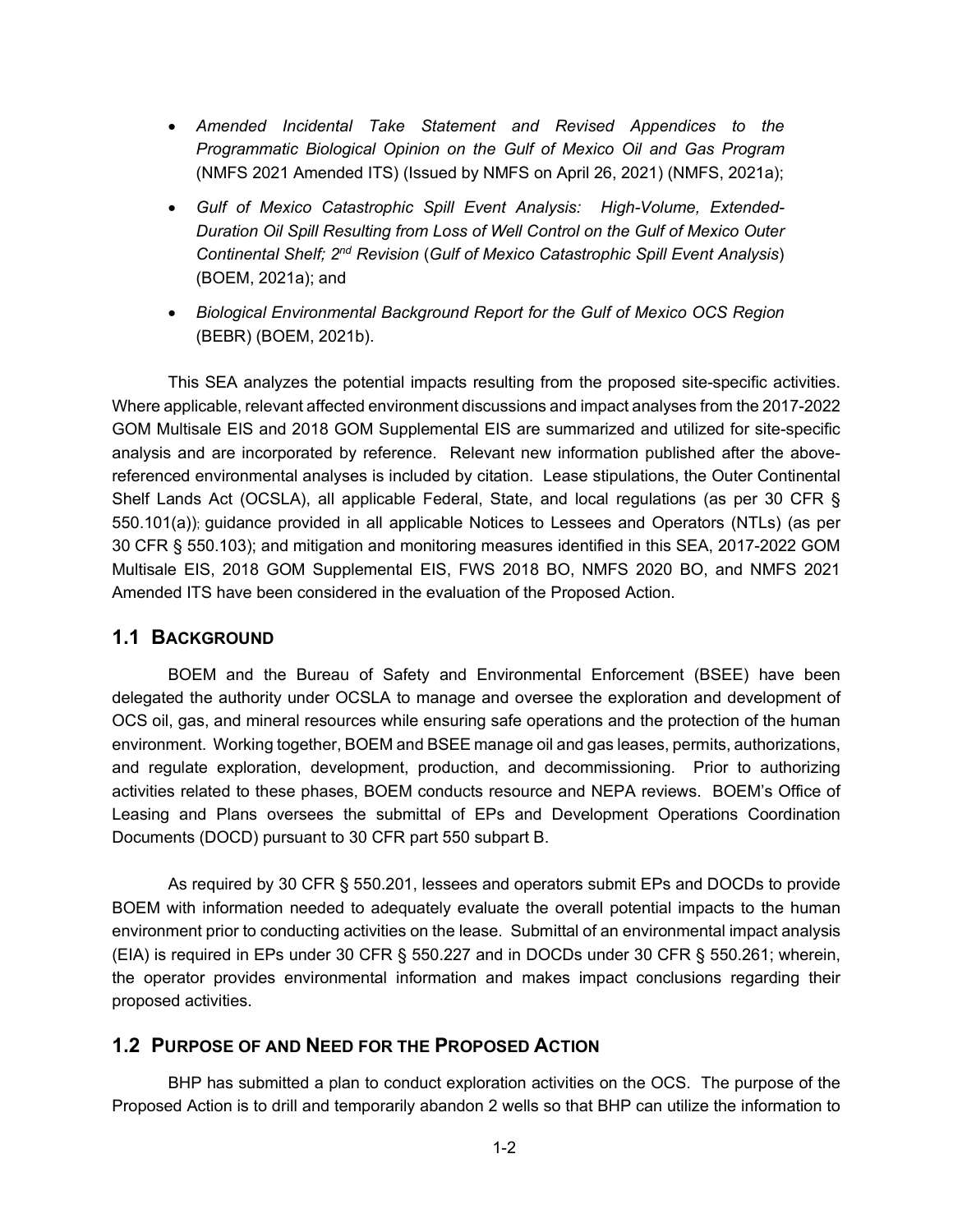evaluate the potential for, and develop plans for, the development and production of hydrocarbon resources on the OCS, which would contribute to the Nation's need for energy.

The need for this action is established by BOEM's responsibility under OCSLA to make OCS lands available for expeditious and orderly development, subject to environmental safeguards, in a manner that is consistent with the maintenance of competition and other national needs. Section 11 of OCSLA (43 U.S.C. § 1340) requires oil and gas lessees seeking to conduct exploration activities to first obtain approval from the Secretary who has delegated the authority to grant such approval to BOEM.

In response to the Proposed Action in BHP's plan, BOEM is required by OCSLA to approve, approve with modifications, or deny the plan within 30 days (refer to 43 U.S.C. § 1340(c)(1)). The criteria that BOEM will apply in reaching a decision to approve, approve with modifications, or deny the plan within 30 days and the scope of its discretion are provided by Section 11 of OCSLA and detailed in the implementing regulations (30 CFR part 550 subpart B). Authorizing the Proposed Action, as outlined in the Supplemental EP S-8070, allows BHP to pursue its rights under the lease and to conduct exploration drilling activities.

### <span id="page-15-0"></span>**1.3 DESCRIPTION OF PROPOSED ACTION**

BHP's Supplemental EP for drilling operations on the Gulf of Mexico OCS proposes to explore for hydrocarbons by drilling and temporarily abandoning wells J1-1 and J1-3 (J1-3 is intended as a respud/relief well) in Green Canyon Block 564, Lease Number OCS-G 34993 in the Central Planning Area of the GOM (Proposed Action). The Proposed Action is located south of Port Fourchon, Louisiana, approximately 115 miles (185 kilometers) from the nearest Louisiana shoreline in Lafourche Parish, Louisiana. The water depth of the project area is  $4,187 - 4,188$  feet (ft) (1,276 – 1,277 meters [m]). BHP proposes using a dynamically positioned (DP) drillship, a mobile offshore drilling unit (MODU), to drill these wells. The projected duration of the proposed drilling is 100 days per well and will begin in March 2022 and end by September 2023.

Supply and crew boat facilities to support the proposed activities are to be located in existing facilities in Port Fourchon, Louisiana, approximately 118 mi (190 km) north of the project location. Port Fourchon will be used as the debarkation point for equipment, supplies, and crews supporting the proposed activities. Air operations will be flown out of Houma, Louiaiana approximately 154 mi (254 km) north of the project location. BHP does not expect any shore-based construction or expansion in association with these proposed activities. The types of support vessels and their potential travel frequency during exploratory drilling are included in BHP's plan (BHP, 2021). No new or unusual technology is proposed by BHP.

# <span id="page-15-1"></span>**1.4 IMPACT-PRODUCING FACTORS**

For purposes of this analysis, an impact-producing factor (IPF) is the outcome of a proposed activity that may pose a vulnerability risk or potential impact to the human environment, such as noise (acoustic source), air emissions, discharges and waste (effluent), or offshore habitat modification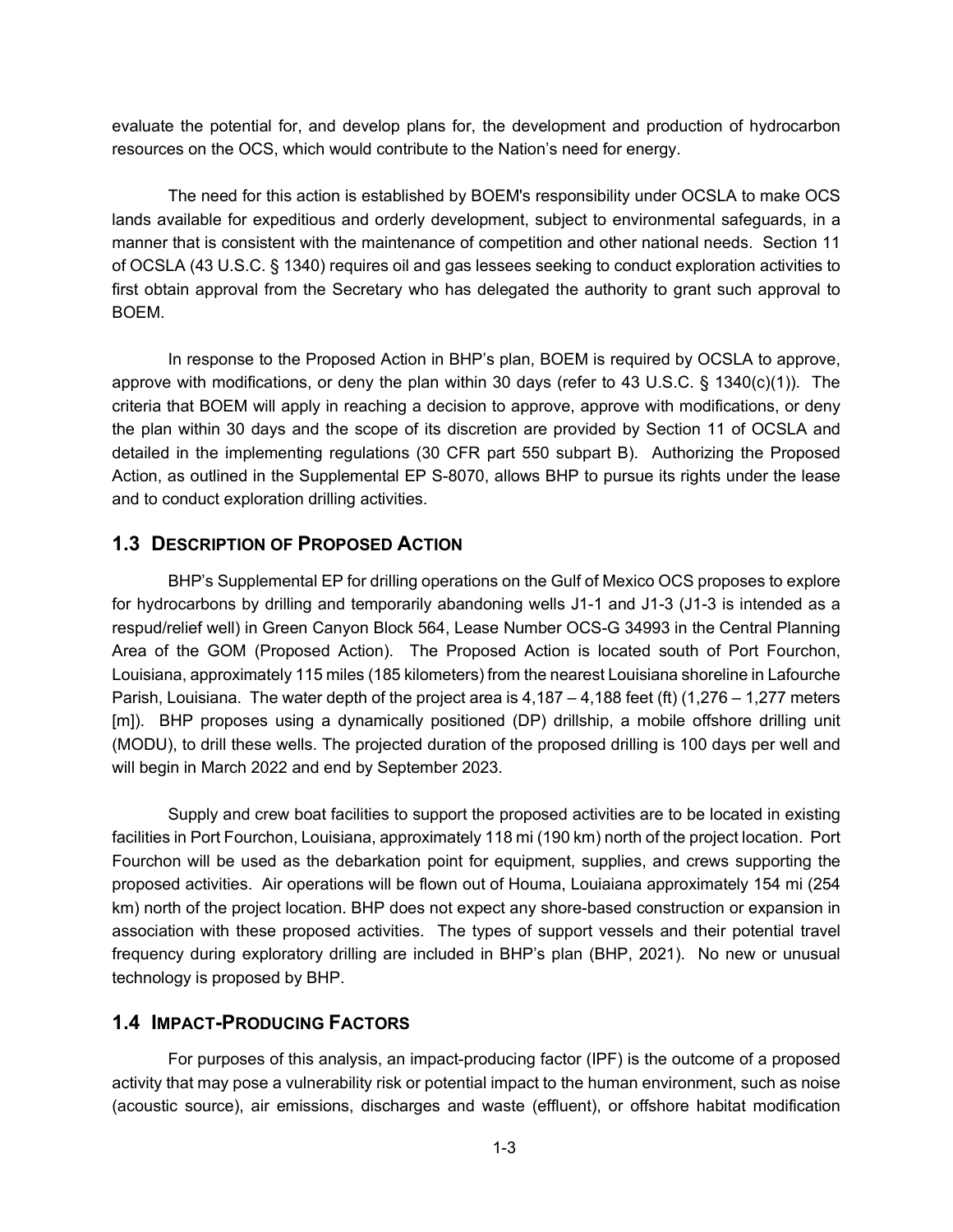(physical disturbance). The impact analysis evaluates the potentially affected environment<sup>[1](#page-16-2)</sup> and the degree of the effects<sup>[2](#page-16-3)</sup> of the action. Each phase of oil and gas operations typically have specific types of IPFs that may affect physical or environmental conditions and/or may affect one or more natural, cultural, or socioeconomic resource(s). The IPFs are categorized as routine activities, accidental events, and other effects that are reasonably foreseeable and have a close causal connection to the Proposed Action. Detailed descriptions of routine activities and accidental events considered in this SEA are provided in **Appendix A**, and the vulnerability (effects or impacts) of resources to IPFs is also available in the BEBR (BOEM, 2021b).

### <span id="page-16-0"></span>**1.4.1 Routine Activities**

Routine activities are generally sequential and occur on a regular basis during the lifetime of a lease (i.e., 50 years). Examples of routine activity include geological and geophysical (G&G) surveys<sup>3</sup>, drilling wells, installing production structures and/or subsea infrastructure (platforms, wellheads, manifolds, subsea tie-ins, pipelines), ancillary activities, and decommissioning. Specific to the activities for exploration proposed by BHP, the routine activities would result in the following:

- (1) bottom disturbance or offshore habitat modification;
- (2) noise;
- (3) discharges and wastes;
- (4) space-use conflicts; and
- (5) air emissions.

# <span id="page-16-1"></span>**1.4.2 Accidental Events**

Though not planned, intended, nor anticipated, BOEM recognizes that there is potential for accidental events. The impacts and complexity of an accidental event can vary greatly dependent upon the type, interrelated factors, type and amount of material, time of year, and resources impacted. The primary IPFs from potential accidents related to the proposed activities include the following:

<span id="page-16-2"></span><sup>1</sup> In considering the potentially affected environment, agencies should consider, as appropriate to the specific action, the affected area (national, regional, or local) and its resources, such as listed species and designated critical habitat under the Endangered Species Act (ESA). Significance varies with the setting of the proposed action (40 CFR § 1501.3(b)(1)).

<span id="page-16-3"></span> $2$  The degree of the effects, as appropriate to the specific action; both short and long term, beneficial and adverse, public health and safety, and whether the effects would violate laws protecting the environment are to be considered (40 CFR § 1501.3(b)(2)(i-iv)).

<span id="page-16-4"></span><sup>&</sup>lt;sup>3</sup> The G&G activities for oil and gas exploration and development are authorized on the basis of whether or not the proposed activities occur before leasing takes place (prelease) and are authorized by a permit or the G&G activity will occur on an existing lease (post-lease/ancillary). Postlease/ancillary activities are authorized by OCS plan approvals, plan revisions, requirement for notification, or a separate G&G permit if the survey will extend off the existing lease.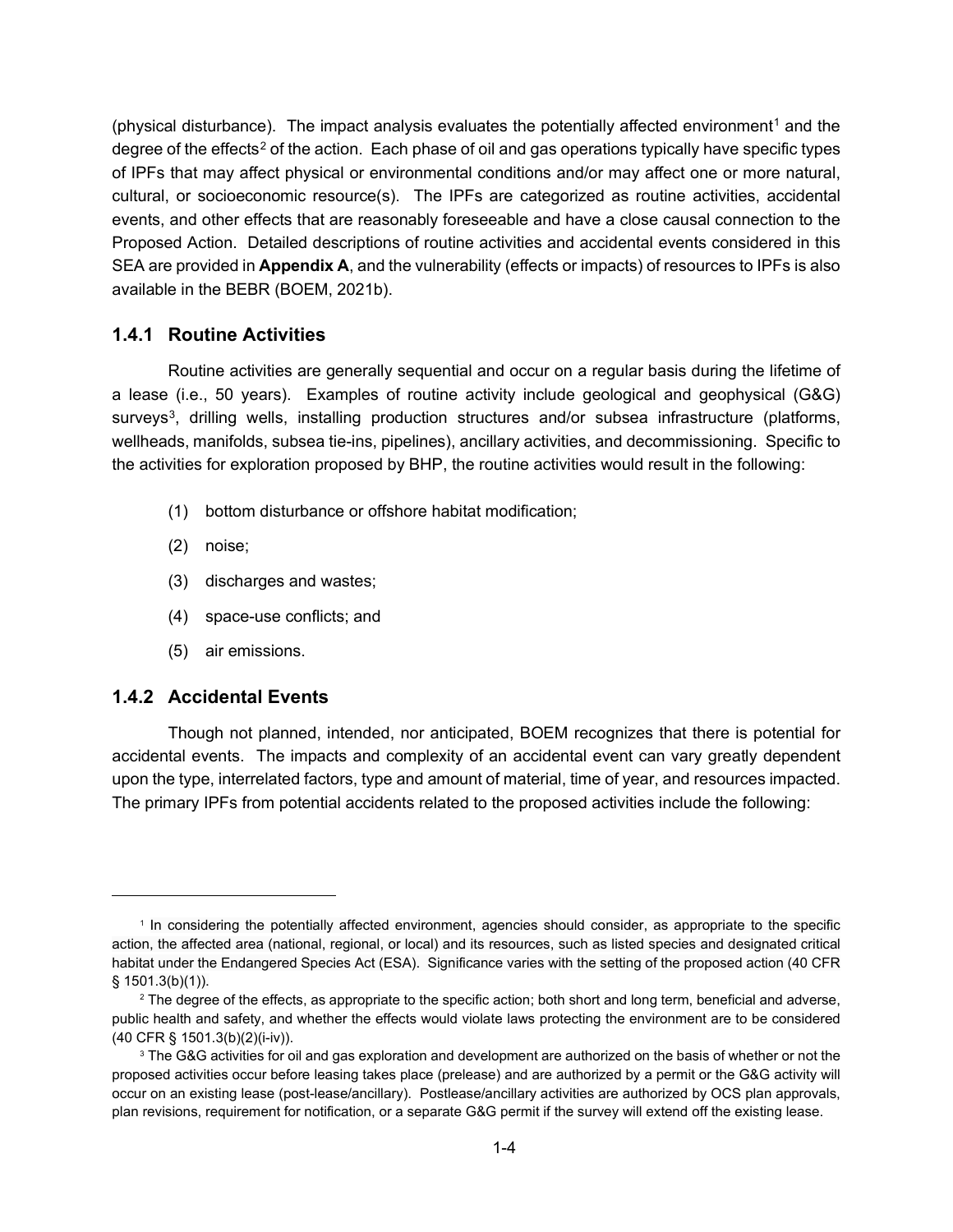- (1) accidental releases (oil/chemical spills and oil spill response, emergency flaring/venting, or marine trash and debris);
- (2) accidental collisions resulting in a spill (vessel to vessel or vessel to structure);
- (3) accidental vessel strike (vessel to organism); and
- (4) accidental entanglement/entrapment (equipment or facility and organism).

## <span id="page-17-0"></span>**1.5 ACCIDENTAL SPILL CONCERNS**

Based on experience and the operations proposed in BHP's plan, the potential sources of spills from the proposed activity would include the following:

- (1) a storage tank accident on the MODU or vessel(s);
- (2) a transfer operation mishap between the supply vessel(s) and the MODU;
- (3) a leak resulting from damage to the fuel tanks or equipment on the MODU or vessel(s); and/or
- (4) a loss of well control  $(LWC)^4$ .

As required by 30 CFR §§ 550.219 and 550.250, lessees or designated operators are required to provide BSEE and BOEM with an oil spill response plan (OSRP) that is prepared in accordance with 30 CFR part 254 subpart B with their proposed exploration, development, or production plan for the facilities that they will use to conduct their activities or to alternatively reference their approved Regional OSRP. In addition, lessees or designated operators are required to report incidents under 30 CFR § 250.188(a) (fatalities, blowouts, explosions, etc.) and oil spills pursuant to 30 CFR § 250.187(d) and 30 CFR § 254.46 (from a rig, production facility, or pipeline estimated to be more than 1 barrel [bbl] [42 gallons (gal)]). As required in 30 CFR § 254.46(a), immediate notification is required for spills from a facility, another offshore facility, or offshore spill of unknown origin.

#### **Spill Response Requirements**

Agency regulations require that all lessees and designated operators of oil handling, storage, or transportation facilities located seaward of the coastline submit an OSRP before they can operate a facility. BSEE has issued NTL 2012-N06, "Guidance to Owners and Operators of Offshore Facilities Seaward of the Coast Line Concerning Regional Oil Spill Response Plans," which informs operators of OSRP requirements and requires that they have adequate resources available to protect the

<span id="page-17-1"></span><sup>4</sup> The current definition for loss of well control is as follows: uncontrolled flow of formation or other fluids (the flow may be to an exposed formation [an underground blowout] or at the surface [a surface blowout]; uncontrolled flow through a diverter; and/or uncontrolled flow resulting from a failure of surface equipment or procedures. Not all loss of well control events would result in a blowout as defined above, but they are most commonly thought of as releases to the human environment. A loss of well control can occur during any phase of development, i.e., exploratory drilling, development drilling, well completion, production, or workover operations (BOEM, 2021a).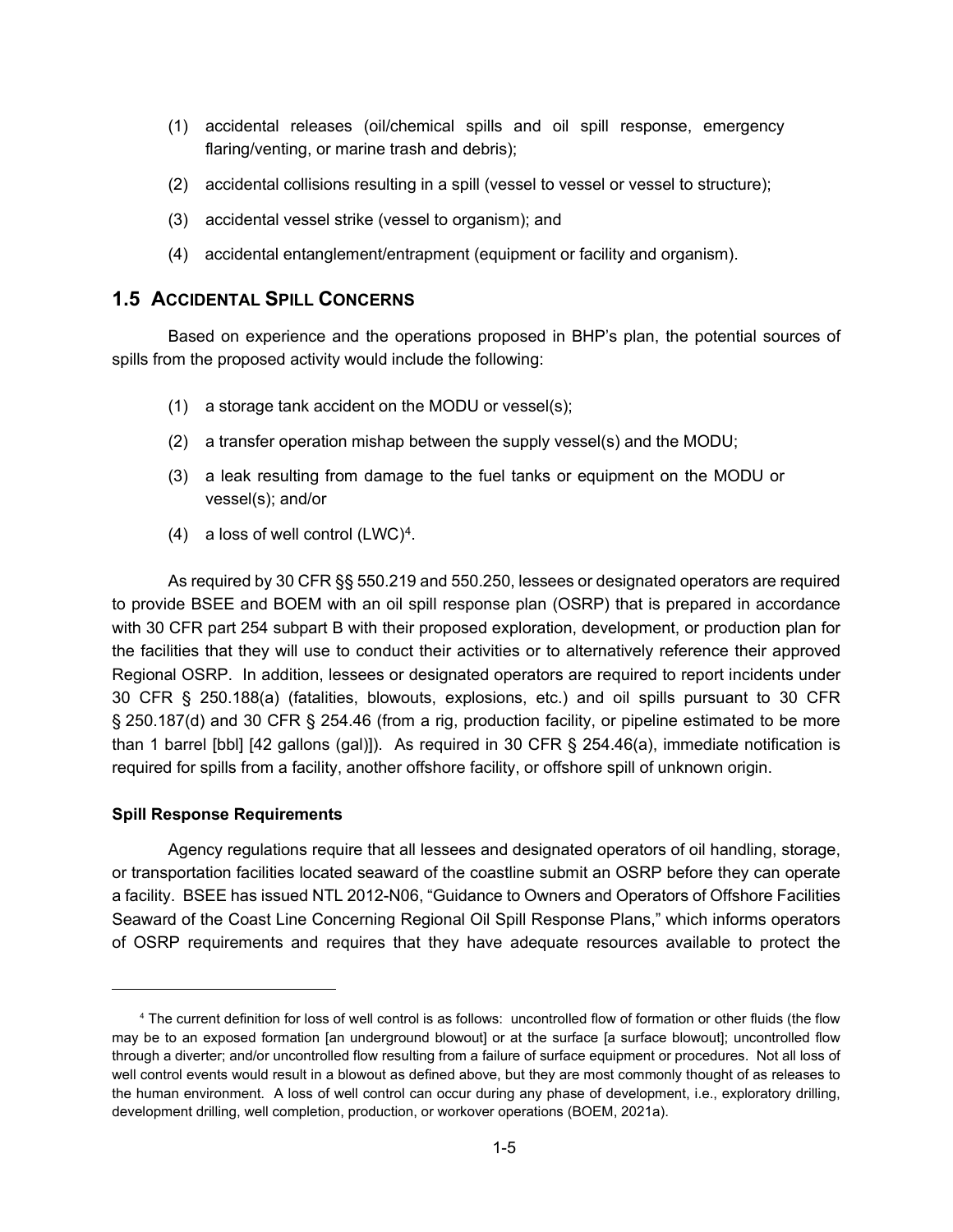environment from spills or releases from their facilities. The Environmental Protection and Response Plan within the OSRP outlines the availability of spill containment and cleanup equipment and trained personnel necessary to ensure that a full response can be deployed during an oil-spill emergency.

All the proposed activities and facilities in this plan will be covered by the Regional OSRP filed by BHP (OSRP Control No. O-43) (Operator Number 02010) in accordance with 30 CFR part 550 and 30 CFR part 254 and deemed in compliance by BSEE on December 13, 2021. BHP also certifies it has the capability to respond, to the maximum extent practicable, to a worst-case discharge, or a substantial threat of such a discharge, resulting from the activities proposed in their Supplemental EP (BHP, 2021).

#### **Potential Spills from Vessels/Transfer Operations**

As indicated above, offshore spills from BHP's proposed activities are possible if an accident were to damage a storage tank onboard the drilling rig, crew boat, offshore support vessel, or fuel supply vessel. Historically, accidents of this nature have resulted from unintentional vessel collisions and transfer incidents during the offloading of diesel fuel to the drilling rig. BHP plans to use a DP drillship using a subsea blowout preventer (BOP) to conduct the proposed activities. There are several tanks onboard the MODUs that store fuel and lubricants necessary for the rig's operation. A worst-case discharge (WCD) scenario<sup>[5](#page-18-1)</sup> from a rupture or spill from the vessels and other support are provided in **Table 1-1**.

| <b>Vessel</b>              | Largest Main Tank Capacity* | <b>Total Capacity*</b>                                                           |
|----------------------------|-----------------------------|----------------------------------------------------------------------------------|
| DP Drillship               | 628,320 gal (14,960 bbl)    | 2,458,260 gal (58,530 bbl)                                                       |
| Crew Boat                  | N/A                         | 15,000 gal (357 bbls)                                                            |
| Supply Boat                | N/A                         | 370,000 gal (8,810 bbl)                                                          |
| <b>Diesel Supply Boats</b> | N/A                         | 259,823 gal (6,186 bbls)<br>359,386 gal (8,557 bbls)<br>295,161 gal (7,028 bbls) |
| Helicopter                 | N/A                         | 800 gal (19 bbls)                                                                |

<span id="page-18-0"></span>Table 1-1. Worst-Case Discharges from Proposed Drillrigs and Vessels

bbl = barrel;  $q = gal$ ;  $N/A =$ not applicable.

<span id="page-18-1"></span><sup>&</sup>lt;sup>5</sup> Information provided regarding the WCD totals and calculations is not required under NEPA regulations; however, the information is included as part of the review process and compliance with 30 CFR § 254.47; BOEM NTL 2015-N01, "Information Requirements for Exploration Plans, Development and Production Plans, and Development Operations Coordination Documents on the OCS for Worst Case Discharge and Blowout Scenarios"; and Frequency Asked Questions as part of every EP and development and production plan (DPP)/DOCD. In addition, the August 16, 2010, CEQ Report prepared following the *Deepwater Horizon* explosion, oil spill, and response in the GOM recommended that BOEM should "Ensure that NEPA document provide decisionmakers with a robust analysis of reasonably foreseeable impacts, including an analysis of reasonably foreseeable impacts associated with low-probability catastrophic spills for oil and gas activities on the OCS" (CEQ, 2010). BOEM's *Gulf of Mexico Catastrophic Spill Event Analysis* technical report is a robust analysis of the impacts from low-probability catastrophic spills and is included in this analysis to support decisionmaking purposes.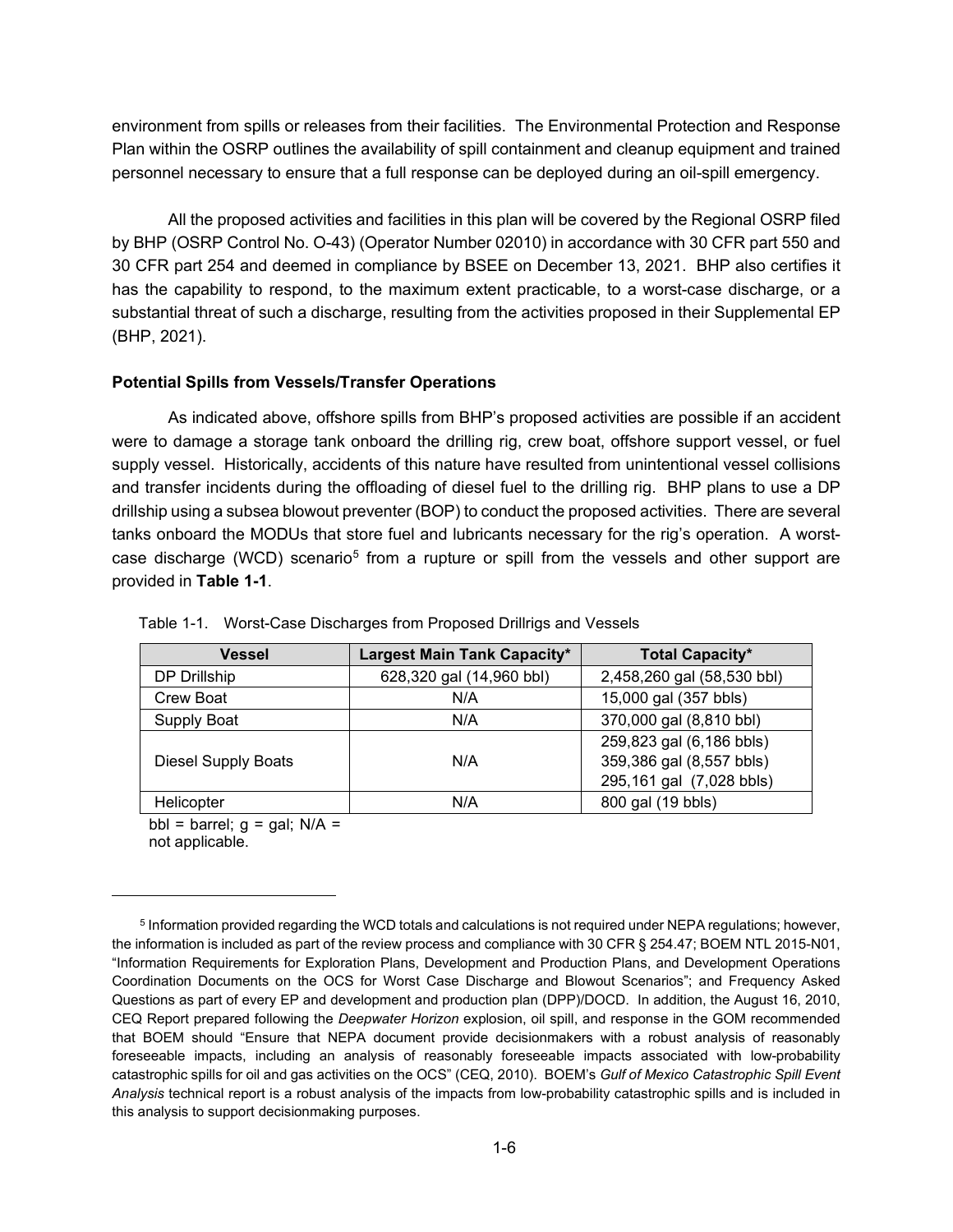#### **Potential Spills from a Loss of Well Control (LWC)**

BSEE requires that all LWC incidents be reported immediately per 30 CFR § 250.188(a)(3). Offshore LWCs that cause large-scale, oil-spill $6$  events are rare and not expected. Most LWC accidents release a relatively small amount of oil into the environment before the well is brought under control by the operator or the well is sealed by natural processes known as bridging over<sup>7</sup>. It is important to note that spill volume is only one factor that influences the nature and severtity of an event's impacts. Each oil-spill event is unique; its outcome depends on several factors. These factors include time of year and location, atmospheric and oceanographic conditions (e.g., winds, currents, coastal type, and sensitive resources), specifics of the well (i.e., flow rates, hydrocarbon characteristics, and infrastructure damage), and response efforts (i.e., speed and effectiveness). For these reasons, the severity of impacts from an oil spill cannot be predicted based on volume alone (BOEM, 2021a). In the event of a LWC, an operator's first course of action is to activate the BOP to close the well. The BOP may be located on the surface of the drilling rig or subsea (on the seafloor). There are built-in redundancies in the BOP system to allow activation of selected components with the intent to seal off the well bore. If a subsea BOP cannot be operated from the drill rig, it can be operated at the seafloor using remotely operated vehicles (ROVs).

BSEE prepared annual reports that described activity, environmental compliance, and safety on the OCS [\(https://www.bsee.gov/newsroom/library/annual-report\)](https://www.bsee.gov/newsroom/library/annual-report)[8.](#page-19-2) Based on records from previous years provided in the annual reports, a LWC that results in a crude oil spill is unlikely to occur. Between 2007 and 2014, on average a LWC event with a surface release occured three times or less per year. This average is based on more than 100 wells drilled annually. As an additional measure, the operator has an OSRP in place that addresses the WCD and LWC.

#### **Potential Site-Specific Spill Risk and Response**

BHP's plan describes measures for LWC prevention, likelihood for surface intervention to stop a blowout, and early intervention in the event of a blowout. BHP has developed standards for well control, personnel safety, and an emergency response plan; these methods are stated in detail in the

<span id="page-19-0"></span><sup>&</sup>lt;sup>6</sup> As applicable to NEPA, Eccleston (2008) describes a catastrophic event as "large-scale damage involving destruction of species, ecosystems, infrastructure, or property with long-term effects, and/or major loss of human life." For oil and gas activities on the OCS, a catastrophic event is a high-volume, extended-duration oil spill regardless of the cause. The high-volume, extended-duration oil spill, or catastrophic spill, has been further defined by the National Oil and Hazardous Substances Pollution Contingency Plans as a "spill of national significance" or "a spill which, because of its severity, size, location, actual or potential impact on the public health and welfare or the environment, or the necessary response effort, is so complext that it requires extraordinary coordination of Federal, State, and local, and responsible party resources to contain and cleanup the discharge" (40 CFR part 300, Appendix E) (BOEM, 2021a).

<span id="page-19-1"></span> $<sup>7</sup>$  In a LWC or blowout, the flow duration is dependent on the oil reservoir characteristics and the tendency for the</sup> well to fill in or bridge naturally (bridge over), and the timing of the intervention. The flow of a blowout well could, and often does, change as the blowout naturally bridges, the reservoir is depleted, or the reservoir pressure is reduced (Buchholz et al., 2016).

<span id="page-19-2"></span><sup>&</sup>lt;sup>8</sup> The 2014 Annual Report was based on a calendar year. The 2015 Annual Report and future reports were based on U.S. fiscal year (FY), which runs from October 1 to September 30 (BSEE, 2016). The last Annual Report available is from FY 2016.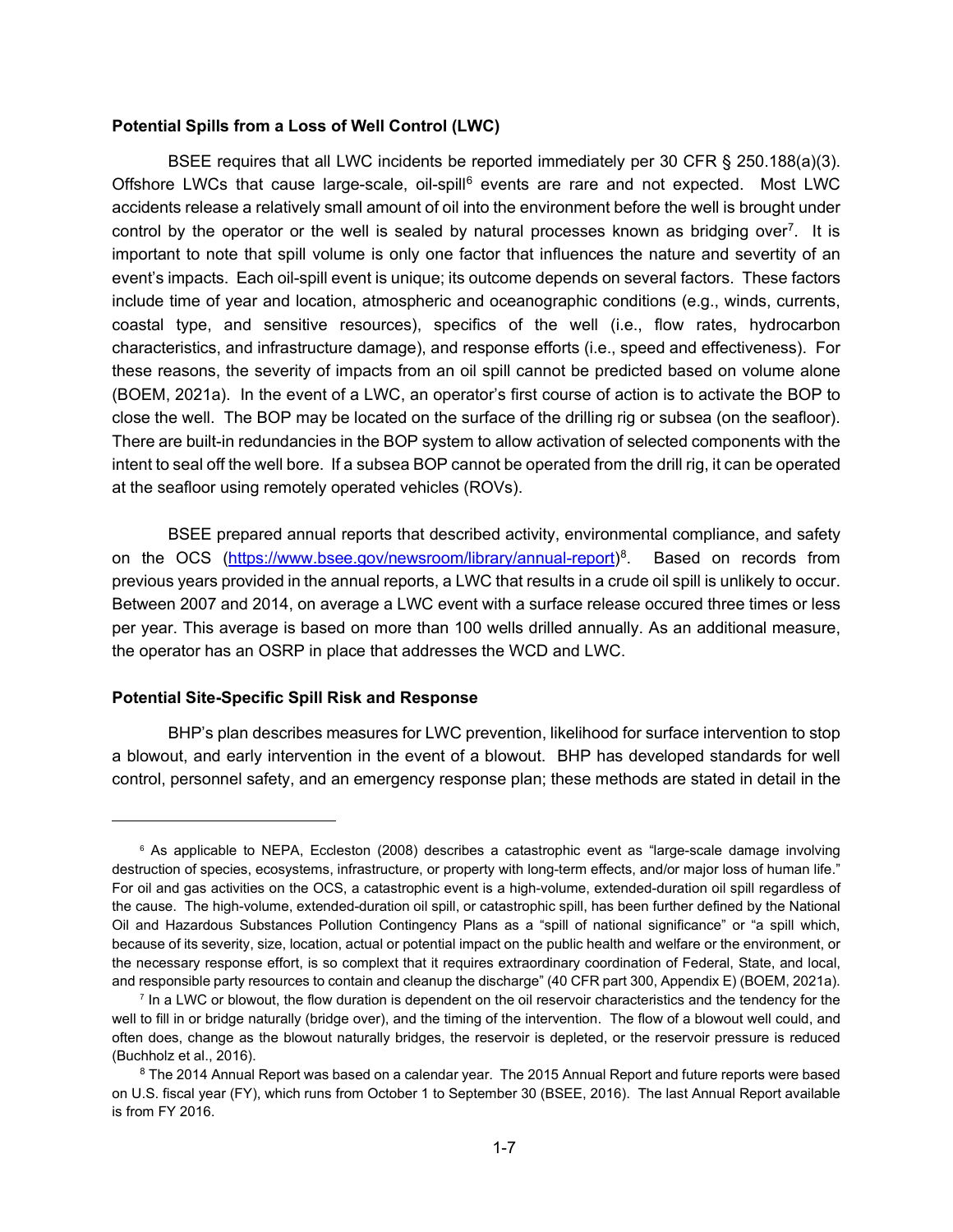OSRP or emergency response plan submitted by BHP (BHP, 2021). As per the information provided in BHP's OSRP plan, the MODU that BHP plans to use will deploy a subsea BOP while drilling the well (BHP, 2021).

The WCD from drilling or production operations of a subsea well is the daily rate of uncontrolled flow of natural gas or oil into the open wellbore. Operators must submit WCD calculated volumes and associated data according to NTL 2015-N01, "Information Requirements for Exploration Plans, Development and Production Plans, and Development Operations Coordination Documents on the OCS for Worst Case Discharge and Blowout Scenarios," as part of every EP and DOCD. Though not proposed or expected, BHP has estimated that a WCD scenario from a blowout of one of the wells under the proposed activities could be 269,263 barrels of oil per day (BOPD) of 31° American Petroleum Institute (API) gravity crude. In accordance with enhanced agency oversight, BOEM verified the operator's calculations used to determine the WCD volume[9](#page-20-0).

BHP indicated in its plan that it is assumed that the well will not bridge over and will continue to flow until the well is either capped by subsea containment devices of is killed via a relief well. Due to the complex nature of the flux calculation and mechanical earth modeling, BHP considers that it is not possible to predict with certainty if the open hole section will collapse and bridge off. BHP has developed standards for well control, personnel safety, and emergency response. These methods are stated in detail in S-8070 and OSRP O-43 (BHP, 2021).

In the event that a relief well is required due to a blowout, BHP indicates that they have six drilling rigs under contract currently in the GOM that have the capability to drill the relief well if needed (BHP, 2021). For this project, BHP estimates that it will take 7 to 10 days for the MODU to safely suspend ongoing operations and arrive at the relief well location. Upon arrival at relief well location, approximately 90 days will be required to drill the relief well and perform kill operations; for a total of up to 100 to kill the well. Also, there are no existing facilities/platforms nearby from where the relief well can be drilled. Additional details related to the proposed activities can be found in BHP's proposed Supplemental EP (BHP, 2021).

#### **Oil-Spill Risk and Assessment**

In the event of a spill, there is no single method of containing and removing the oil that would be 100 percent effective. Removal and containment efforts to respond to an ongoing spill would likely require multiple technologies, including mechanical cleanup, chemical dispersant application, and less frequently, in-situ burning of the slick. Even with the potential to deploy all of these technologies, it is likely that, with the operating limitations of today's spill response technology, not all of the oil could be contained and removed from the offshore environment. It is likely that larger spills in deep waters and

<span id="page-20-0"></span><sup>9</sup> Information provided regarding the WCD totals and calculations is not required under NEPA regulations; however, the information is included as part of the review process and compliance with 30 CFR § 254.47; NLT 2015-N01, "Information Requirements for Exploration Plans, Development and Production Plans, and Development Operations Coordination Documents on the OCS for Worst Case Discharge and Blowout Scenarios"; and Frequency Asked Questions as part of every EP and DPP/DOCD.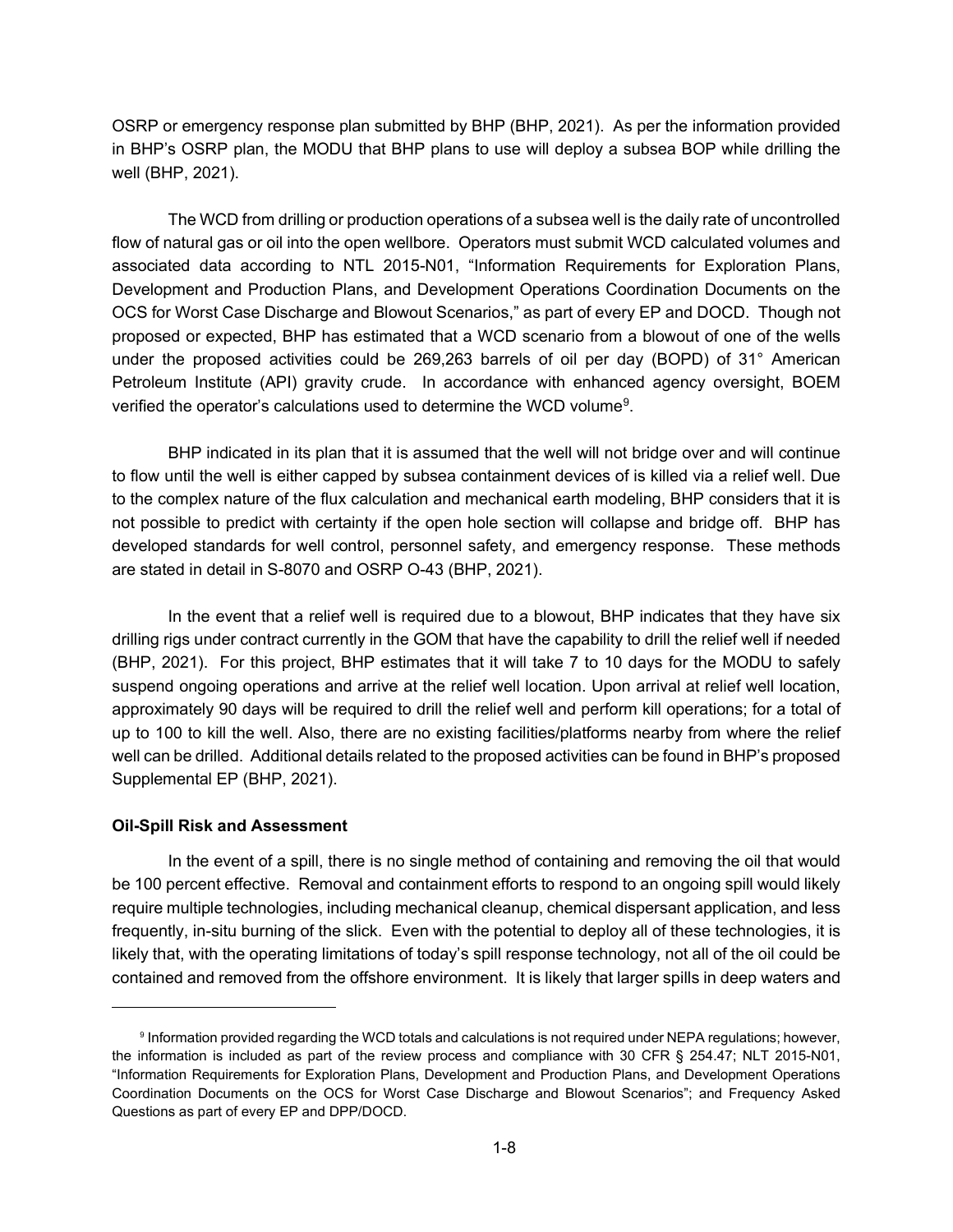under the right conditions would require the simultaneous use of all available cleanup methods (i.e., mechanical cleanup, dispersant application, and in-situ burning).

That being said, when considering the historical/statistical data, subsea containment improvements, BOEM and BSEE's enhanced oversight, and industry's heightened safety awareness since the *Deepwater Horizon*, it is reasonable to conclude that an accidental spill event is less likely to occur. Events that are statistically unexpected to occur, but would still be possible, such as a catastrophic discharge event are not considered a part of the proposed activities and, therefore, are not discussed in this document. For more information on a low-probability catastrophic event and the resulting analysis of potential effects, refer to BOEM's *Gulf of Mexico [Catastrophic Spill Event Analysis](https://www.boem.gov/sites/default/files/documents/environment/GOM%20Catastrophic%20Spill%20Event%20Analysis%202021.pdf)* technical report (BOEM, 2021a).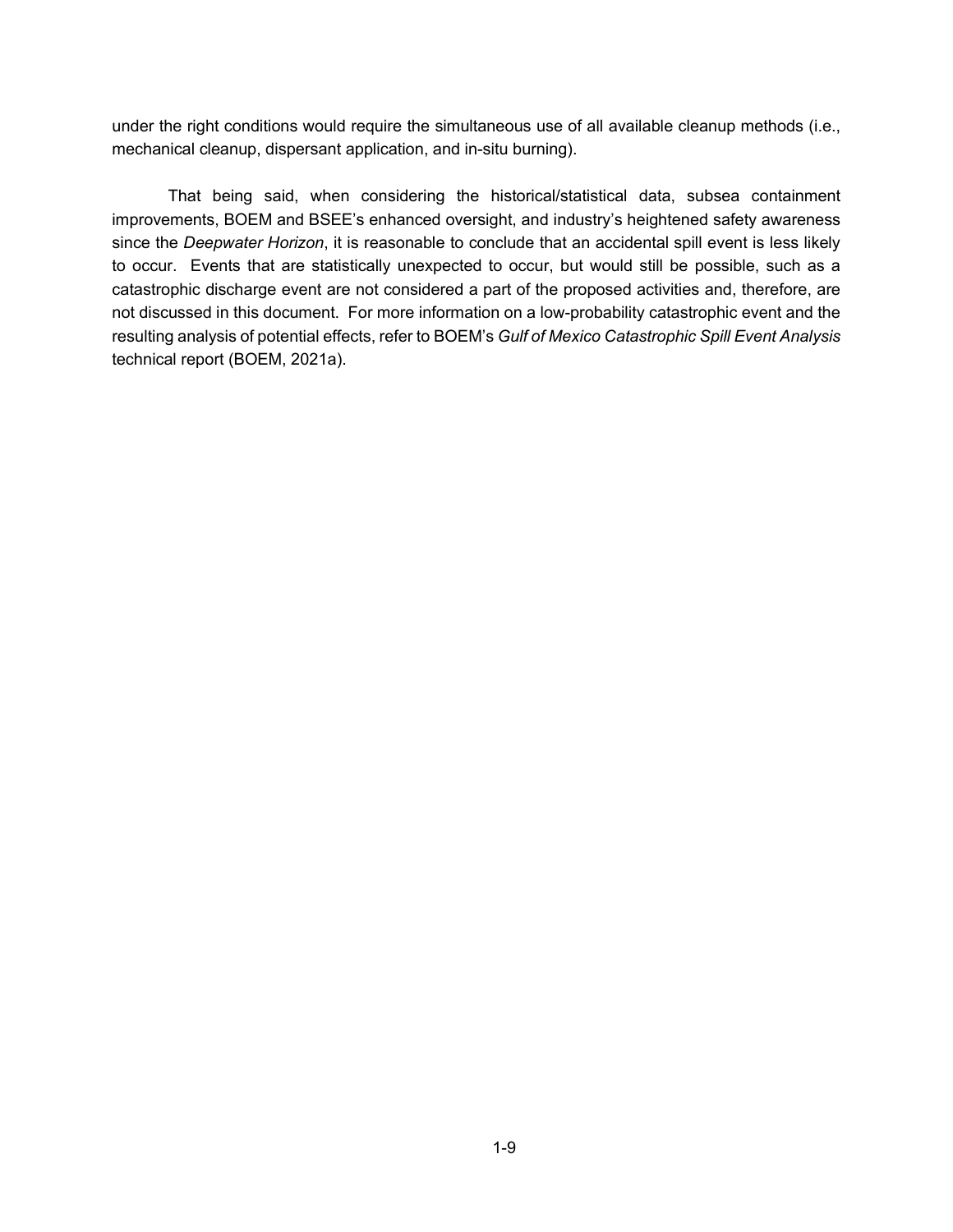# <span id="page-22-0"></span>**2 ALTERNATIVES CONSIDERED**

# <span id="page-22-1"></span>**2.1 NO ACTION**

**Alternative 1** – If selected, BHP would not be authorized to undertake the proposed activities. If the proposed activities are not undertaken, they would not cause activity-specific routine or accidental impacts. Activities related to the previously issued authorizations on the existing OCS lease block, Green Canyon Block 564, and related to the overall OCS activities would not increase. The No Action Alternative would not significantly change the environmental impacts of overall OCS oil and gas exploration and development activities as described in the 2017-2022 GOM Multisale EIS and 2018 GOM Supplemental EIS. Routine and accidental impacts elsewhere in the GOM and previously authorized or permitted activities on this lease block would continue to occur.

# <span id="page-22-2"></span>**2.2 PROPOSED ACTION**

**Alternative 2** – If selected, BHP would be authorized to undertake the proposed activities as requested in S-8070. The lessee/operator will conduct operations in accordance with the lease stipulations; OCSLA; and all applicable Federal, State, and local regulations (as per 30 CFR § 550.101(a)); guidance provided in all appropriate NTLs (as per 30 CFR § 550.103); and appropriate mitigation measures, terms and conditions, and reasonable and prudent measures set out in the FWS 2018 BO, NMFS 2020 BO (as amended), and NMFS 2021 Amended ITS, as applicable.These consist of the following:

• **COMPLIANCE WITH BIOLOGICAL OPINION TERMS AND CONDITIONS AND REASONABLE AND PRUDENT MEASURES:** This approval is conditioned upon compliance with the Reasonable and Prudent Measures and implementing Terms and Conditions of the Biological Opinion issued by the National Marine Fisheries Service on March 13, 2020, and the amendment issued on April 26, 2021. This includes mitigation, particularly any appendices to Terms and Conditions applicable to the plan, as well as record-keeping and reporting sufficient to allow BOEM and BSEE to comply with reporting and monitoring requirements under the BiOp; and any additional reporting required by BOEM or BSEE developed as a result of BiOp implementation. The NMFS Bilogical Opinion may be found here:

[https://www.fisheries.noaa.gov/resource/document/biological-opinion-federally-regulated-oil](https://www.fisheries.noaa.gov/resource/document/biological-opinion-federally-regulated-oil-and-gas-program-activities-gulf-mexico)[and-gas-program-activities-gulf-mexico.](https://www.fisheries.noaa.gov/resource/document/biological-opinion-federally-regulated-oil-and-gas-program-activities-gulf-mexico)

The Appendices and protocols may be found in the amendment here:

[https://www.fisheries.noaa.gov/resource/document/appendices-biological-opinion-federally](https://www.fisheries.noaa.gov/resource/document/appendices-biological-opinion-federally-regulated-oil-and-gas-program-gulf-mexico)[regulated-oil-and-gas-program-gulf-mexico.](https://www.fisheries.noaa.gov/resource/document/appendices-biological-opinion-federally-regulated-oil-and-gas-program-gulf-mexico)

The amendment provided updates to Appendices A, C, and I, which may be found here:

[https://repository.library.noaa.gov/view/noaa/29355.](https://gcc02.safelinks.protection.outlook.com/?url=https%3A%2F%2Frepository.library.noaa.gov%2Fview%2Fnoaa%2F29355&data=04%7C01%7Cbeth.nord%40boem.gov%7C25100aedc2744115c11f08d90b33a699%7C0693b5ba4b184d7b9341f32f400a5494%7C0%7C0%7C637553138746196532%7CUnknown%7CTWFpbGZsb3d8eyJWIjoiMC4wLjAwMDAiLCJQIjoiV2luMzIiLCJBTiI6Ik1haWwiLCJXVCI6Mn0%3D%7C1000&sdata=M%2Feo3AkaFQ%2BjwN1c1uT72XLP1KaWT00y7pHI1Q6GiFs%3D&reserved=0)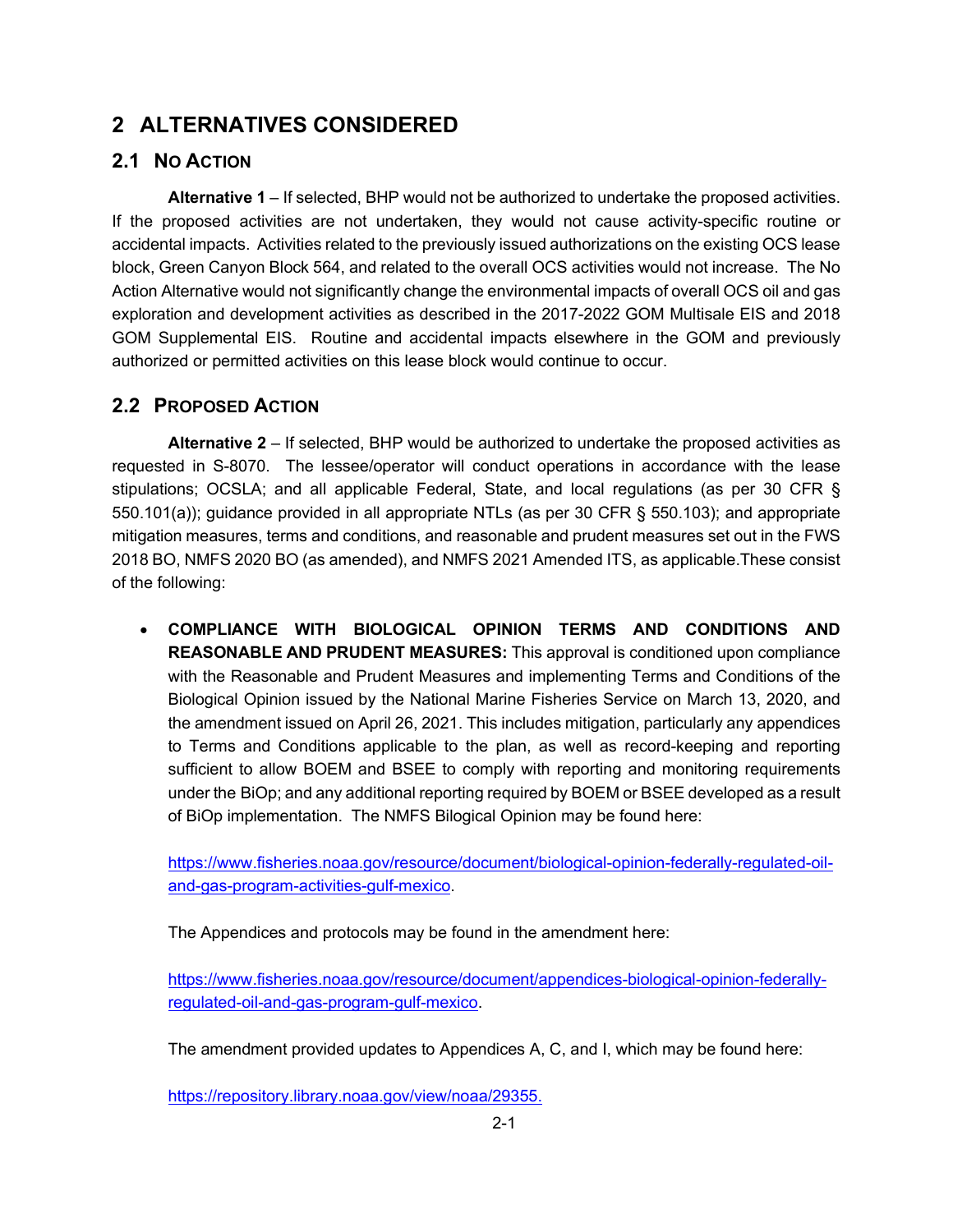- **SUPPORT BASES AND VESSEL TRANSIT ROUTES**: Approval of your plan is conditioned upon your use of the support bases and vessel transit routes as described in your plan. BOEM/BSEE must be notified at least 15 days prior to any vessel route changes that require transit of the Bryde's Whale area, and you must receive prior approval for that transit from BOEM/BSEE.
- **SEISMIC SURVEY OPERATION, MONITORING, AND REPORTING GUIDELINES**: The applicant will follow the guidance provided under Appendix A: Seismic Survey Mitigation and Protected Species Observer Protocols found in the Biological Opinion issued by the National Marine Fisheries Service on April 26, 2021. The guidance can be accessed on NOAA Fisheries internet website at [https://repository.library.noaa.gov/view/noaa/29355.](https://gcc02.safelinks.protection.outlook.com/?url=https%3A%2F%2Frepository.library.noaa.gov%2Fview%2Fnoaa%2F29355&data=04%7C01%7Cbeth.nord%40boem.gov%7C25100aedc2744115c11f08d90b33a699%7C0693b5ba4b184d7b9341f32f400a5494%7C0%7C0%7C637553138746196532%7CUnknown%7CTWFpbGZsb3d8eyJWIjoiMC4wLjAwMDAiLCJQIjoiV2luMzIiLCJBTiI6Ik1haWwiLCJXVCI6Mn0%3D%7C1000&sdata=M%2Feo3AkaFQ%2BjwN1c1uT72XLP1KaWT00y7pHI1Q6GiFs%3D&reserved=0)
- **MARINE TRASH AND DEBRIS AWARENESS AND ELIMINATION**: The applicant will follow the protocols provided under Appendix B. Gulf of Mexico Marine Trash and Debris Awareness and Elimination Survey Protocols found in the Biological Opinion issued by the National Marine Fisheries Service on March 13, 2020. The guidance can be accessed on NOAA Fisheries internet website at [https://www.fisheries.noaa.gov/resource/document/appendices-biological](https://www.fisheries.noaa.gov/resource/document/appendices-biological-opinion-federally-regulated-oil-and-gas-program-gulf-mexico)[opinion-federally-regulated-oil-and-gas-program-gulf-mexico.](https://www.fisheries.noaa.gov/resource/document/appendices-biological-opinion-federally-regulated-oil-and-gas-program-gulf-mexico)
- **VESSEL-STRIKE AVOIDANCE/REPORTING**: The applicant will follow the protocols provided under Appendix C. Gulf of Mexico Vessel Strike Avoidance and Injured/Dead Aquatic Protected Species Reporting Protocols found in the Biological Opinion issued by the National Marine Fisheries Service on April 26, 2021. The guidance can be accessed on the NOAA Fisheries internet site at [https://repository.library.noaa.gov/view/noaa/29355.](https://gcc02.safelinks.protection.outlook.com/?url=https%3A%2F%2Frepository.library.noaa.gov%2Fview%2Fnoaa%2F29355&data=04%7C01%7Cbeth.nord%40boem.gov%7C25100aedc2744115c11f08d90b33a699%7C0693b5ba4b184d7b9341f32f400a5494%7C0%7C0%7C637553138746196532%7CUnknown%7CTWFpbGZsb3d8eyJWIjoiMC4wLjAwMDAiLCJQIjoiV2luMzIiLCJBTiI6Ik1haWwiLCJXVCI6Mn0%3D%7C1000&sdata=M%2Feo3AkaFQ%2BjwN1c1uT72XLP1KaWT00y7pHI1Q6GiFs%3D&reserved=0)
- **SEA TURTLE RESUSCITATION GUIDELINES:** The applicant will follow the guidance provided under Appendix J. Sea Turtle Handling and Resuscitation Guidelines found in the Biological Opinion issued by the National Marine Fisheries Service on March 13, 2020. The guidance can be accessed on the NOAA Fisheries internet site at [https://www.fisheries.noaa.gov/resource/document/appendices-biological-opinion-federally](https://www.fisheries.noaa.gov/resource/document/appendices-biological-opinion-federally-regulated-oil-and-gas-program-gulf-mexico)[regulated-oil-and-gas-program-gulf-mexico.](https://www.fisheries.noaa.gov/resource/document/appendices-biological-opinion-federally-regulated-oil-and-gas-program-gulf-mexico)
- **MOON POOL MONITORING CONDITION OF APPROVAL:** A moon pool has been identified during review of your plan submittal. The requirements below must be followed for any activities entailing use of the moon pool, except under circumstances when complying with these requirements would put the safety of the vessel or crew at risk. If any protected species (i.e. species protected under the Endangered Species Act [ESA] and/or Marine Mammal Protection Act [MMPA]) is detected in the moon pool, you are required to follow the appropriate procedures described in the Reporting Requirements condition of approval (COA) in your plan approval.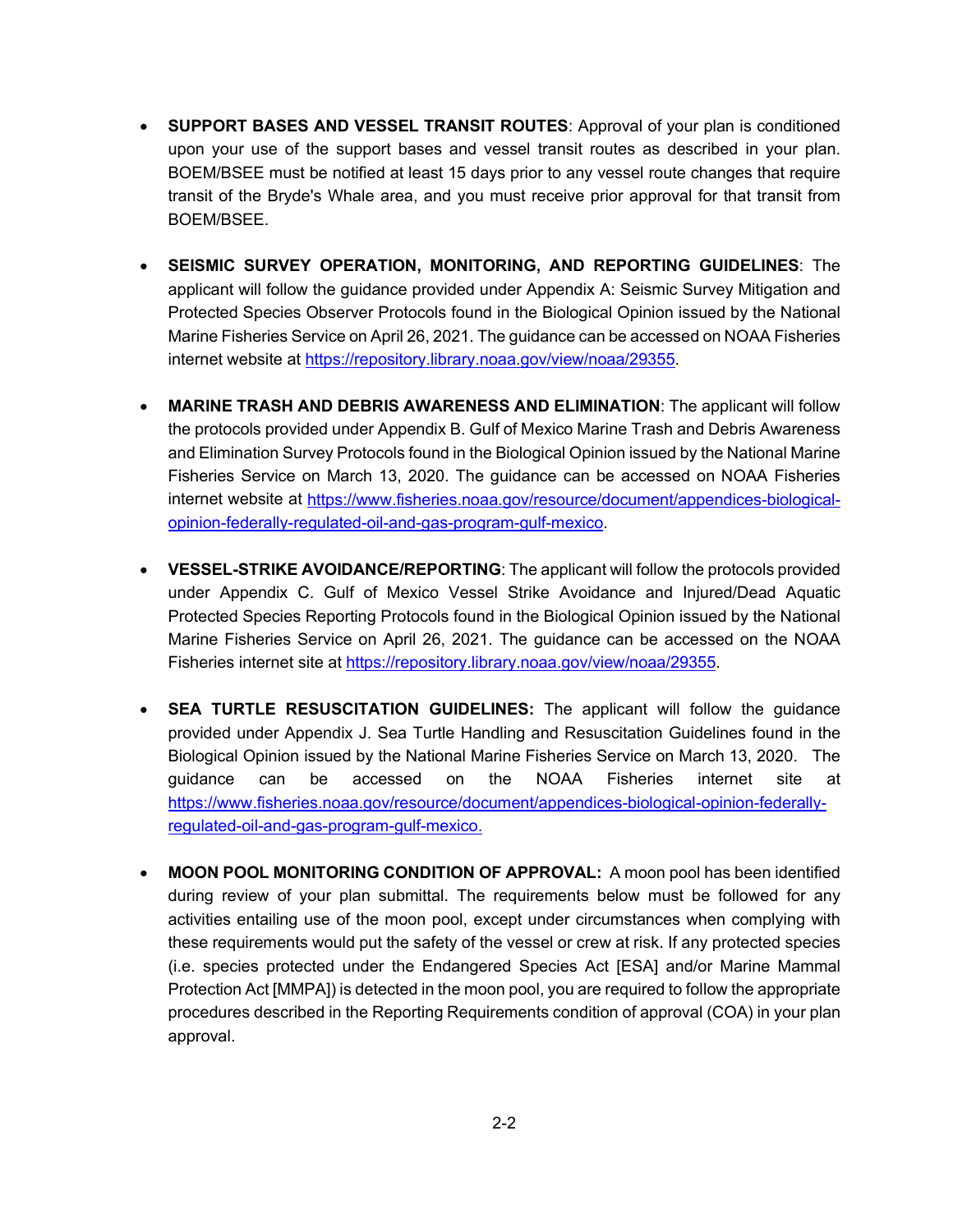Application of these measures includes, but is not limited to, dive support vessels, service vessels, pipelaying vessels, drillships, floating platforms (e.g., SPAR), mobile offshore drilling units, and other facilities with enclosed moon pools (e.g., well in the hull of a vessel, with or without a door).

### **General Requirements**

- Where the moon pools have hull doors, the operator(s) should keep the doors closed as much as reasonably practicable when no activity is occurring within the moon pool, unless the safety of crew or vessel require otherwise. This will prevent protected species from entering the confined area during periods of non-activity.
- Use of a moon pool requires regular monitoring while open to the water column and if a vessel is not underway. Regular monitoring means 24-hour video monitoring with hourly recurring checks for at least five minutes of the video feed, or hourly recurring visual checks of the moon pool for at least five minutes by a dedicated crew observer with no other tasks during that short visual check.
- $\blacksquare$  If water conditions are such that observers are unable to see within a meter of the surface, operations requiring the lowering or retrieval of equipment through the moon pool must be conducted at a rate that will minimize potential harm to protected species.

#### **Closure of the Hull Door**

- Should the moon pool have a hull door that can be closed, then prior to and following closure, the moon pool must be monitored continuously by a dedicated crew observer with no other tasks to ensure that no individual protected species is present in the moon pool area. If visibility is not clear to the hull door from above (e.g., turbidity or low light), 30 minutes of monitoring is required prior to hull door closure.
- If a protected species is observed in the moon pool prior to closure of the hull door, the hull door must not be closed, except for human safety considerations. Once the observed animal leaves the moon pool, the operator may commence closure. If the observed animal remains in the moon pool after closure, contact NMFS or BSEE prior to the closure of the hull doors according to reporting requirements (*see Reporting Requirements COA under Reporting of Observations of Protected Species within an Enclosed Moon Pool)*.

#### **Movement of the Vessel (No Hull Door) and Equipment Deployment/Retrieval**

**Prior to movement of the vessel and/or deployment/retrieval of equipment, the moon pool** must be monitored continuously for a minimum of 30 minutes, by a dedicated crew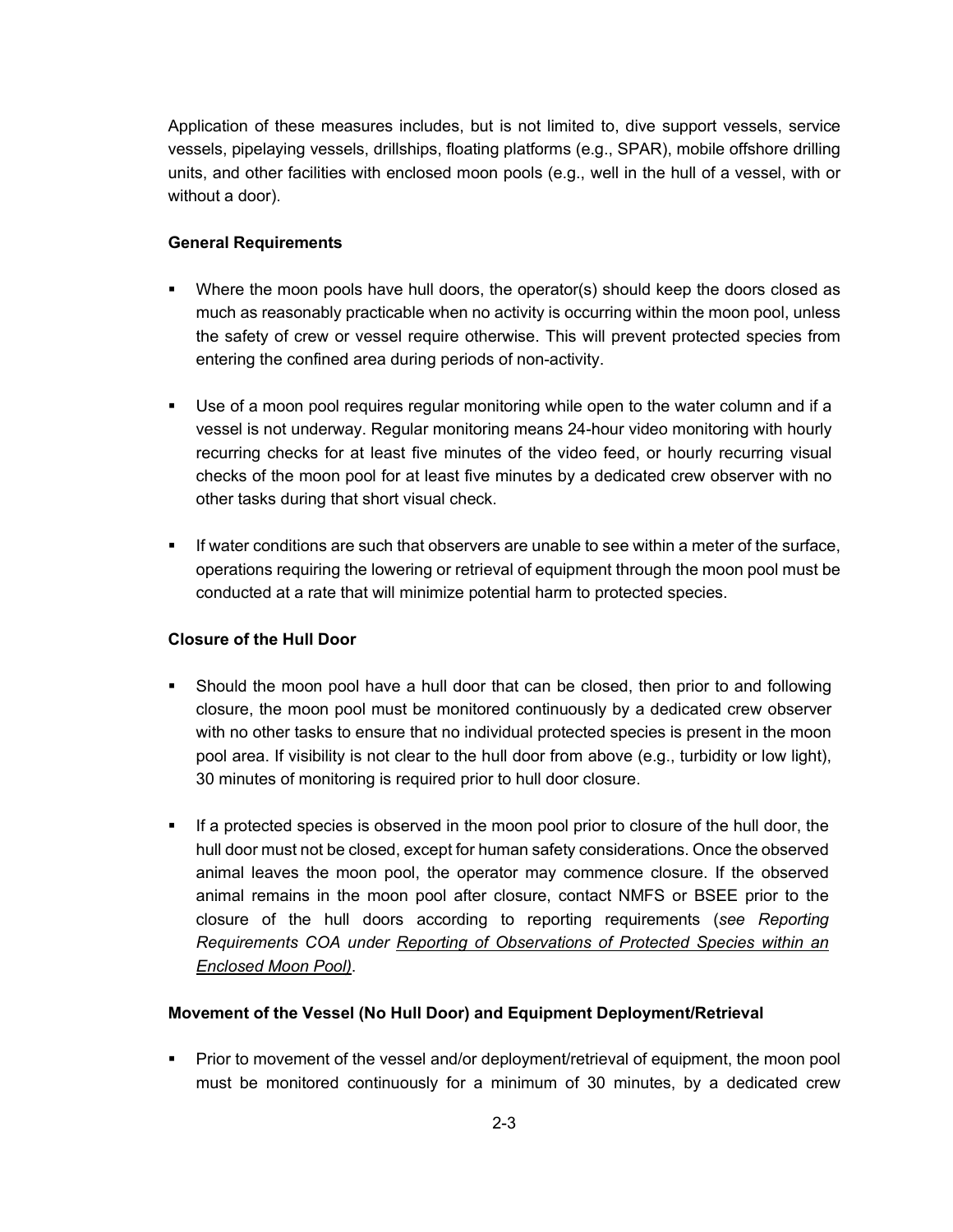observer with no other tasks, to ensure no individual protected species is present in the moon pool area.

- If a protected species is observed in the moon pool prior to movement of the vessel, the vessel must not be moved and equipment must not be deployed or retrieved, except for human safety considerations. If the observed animal leaves the moon pool, the operator may commence activities. If the observed animal remains in the moon pool contact BSEE prior to planned movement of the vessel according to reporting requirements (see *Reporting Requirements* COA under *Reporting of Observations of Protected Species within an Enclosed Moon Pool).*
- Should a protected species be observed in a moon pool prior to activity commencement (including lowering or retrieval of equipment), recovery of the animal or other actions specific to the scenario may be required to prevent interaction with the animal. If protected species are observed during activity, only reporting is required (see *Reporting Requirements* COA). Operators must not take such action except at the direction of, and after contact with, NMFS (see *Reporting Requirements* COA).
- **SLACK-LINE PRECAUTIONS CONDITION OF APPROVAL**: If operations require the use of flexible, small diameter (< 2 inch) lines to support operations (with or without divers), operators/contractors must reduce the slack in the lines, except for human safety considerations, to prevent accidental entanglement of protected species (i.e. species protected under the Endangered Species Act [ESA] and/or Marine Mammal Protection Act [MMPA]). This requirement includes tether lines attached to remotely operated equipment. The requirements below must be followed for any activities entailing use of flexible, small diameter lines that will not remain continuously taut, except when complying with these requirements would put the safety of divers, crew or the vessel at risk:
	- Operators must utilize tensioning tools and/or other appropriate procedures to reduce unnecessary looseness in the lines and/or potential looping;
	- The lines must remain taut, as long as additional safety risks are not created by this action;
	- A line tender must be present at all times during dive operations and must monitor the line(s) the entire time a diver is in the water; and
	- Should the line tender and/or diver become aware of an entanglement of an individual protected species, the reporting requirements described in the *Reporting Requirements* COA must be followed as soon as safety permits.
- **REPORTING REQUIREMENTS CONDITION OF APPROVAL:** Review of your proposed activities identified use of equipment that has the potential for entanglement and/or entrapment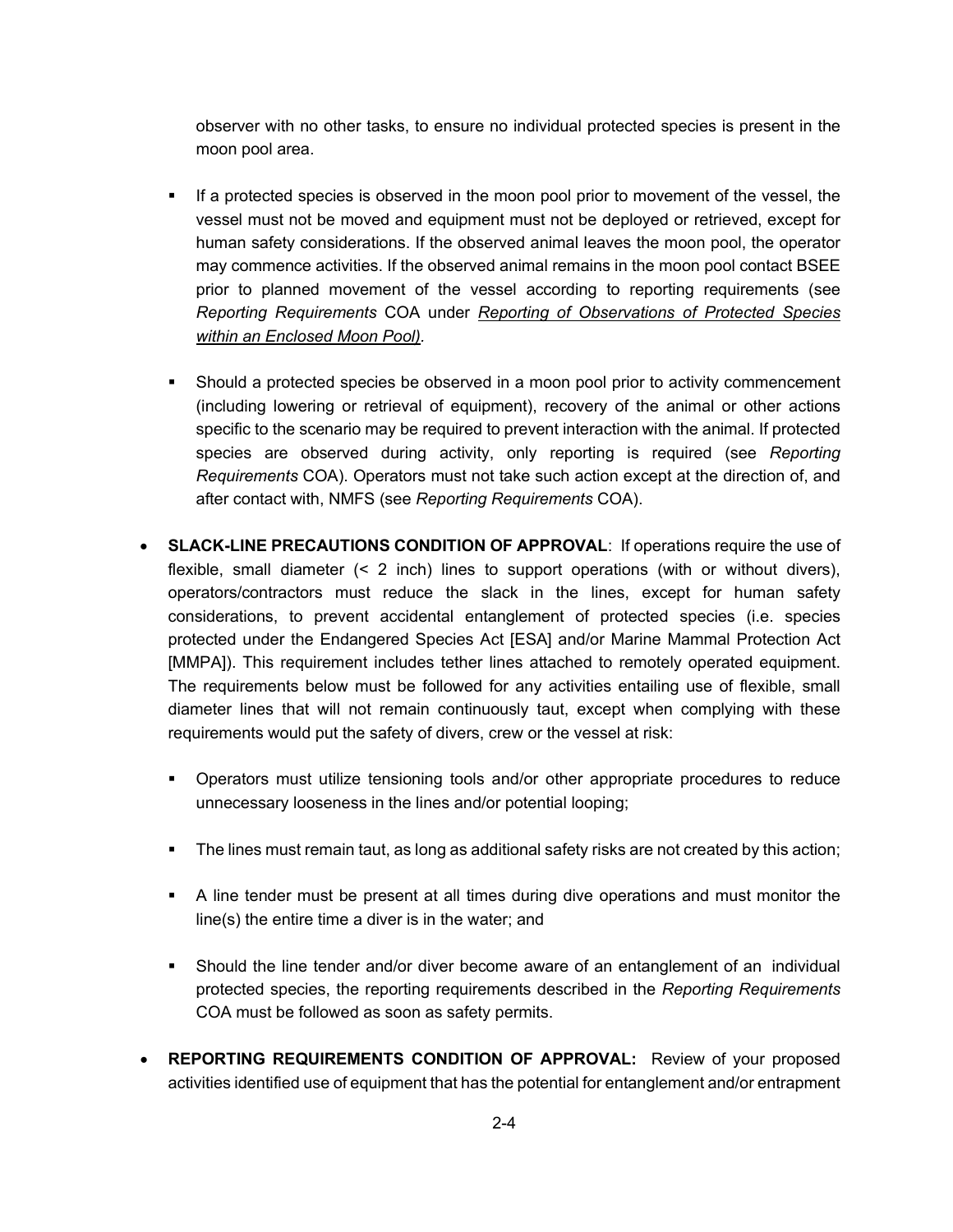of protected species (i.e. species protected under the Endangered Species Act [ESA] and/or Marine Mammal Protection Act [MMPA]) that could be present during operations. In case of entrapment, procedures and measures for reporting are dependent upon the situation at hand. **These requirements replace those specific to dead and injured species reporting in respective sections of Appendix A (insofar as they relate to geophysical surveys) and Appendix C of the 2020 Biological Opinion on the Bureau of Ocean Energy Management's Oil and Gas Program Activities in the Gulf of Mexico**.

#### **Incidents Requiring Immediate Reporting**

Certain scenarios or incidents require immediate reporting to Federal agencies; these are described below:

Should any of the following occur at any time, **immediate reporting** of the incident is required after personnel and/or diver safety is ensured:

- Entanglement or entrapment of a protected species (i.e., an animal is entangled in a line or cannot or does not leave a moon pool of its own volition).
- Injury of a protected species (e.g., the animal appears injured or lethargic).
- **Interaction, or contact with equipment by a protected species.**
- Any observation of a leatherback sea turtle within a moon pool (regardless of whether it appears injured, or an interaction with equipment or entanglement/entrapment is observed).
- 3. As soon as personnel and/or diver safety is ensured, report the incident to National Marine Fisheries Service (NMFS) by contacting the appropriate expert for 24-hr response. If you do not receive an immediate response, you must keep trying until contact is made. Any failed attempts should be documented. Contact information for reporting is as follows:
	- e. **Marine mammals:** contact **Southeast Region's Marine Mammal Stranding Hotline at 1-877-433-8299.**
	- f. **Sea turtles**: contact **Brian Stacy, Veterinary Medical Officer at 352-283-3370**. If unable to reach Brian Stacy, contact Lyndsey Howell at 301-310-3061. This includes the immediate reporting of **any observation of a leatherback sea turtle within a moon pool**.
	- g. **Other protected species** (e.g., giant manta ray, oceanic whitetip shark, or Gulf sturgeon)**:** contact the **ESA Section 7 biologist at 301-427-8413**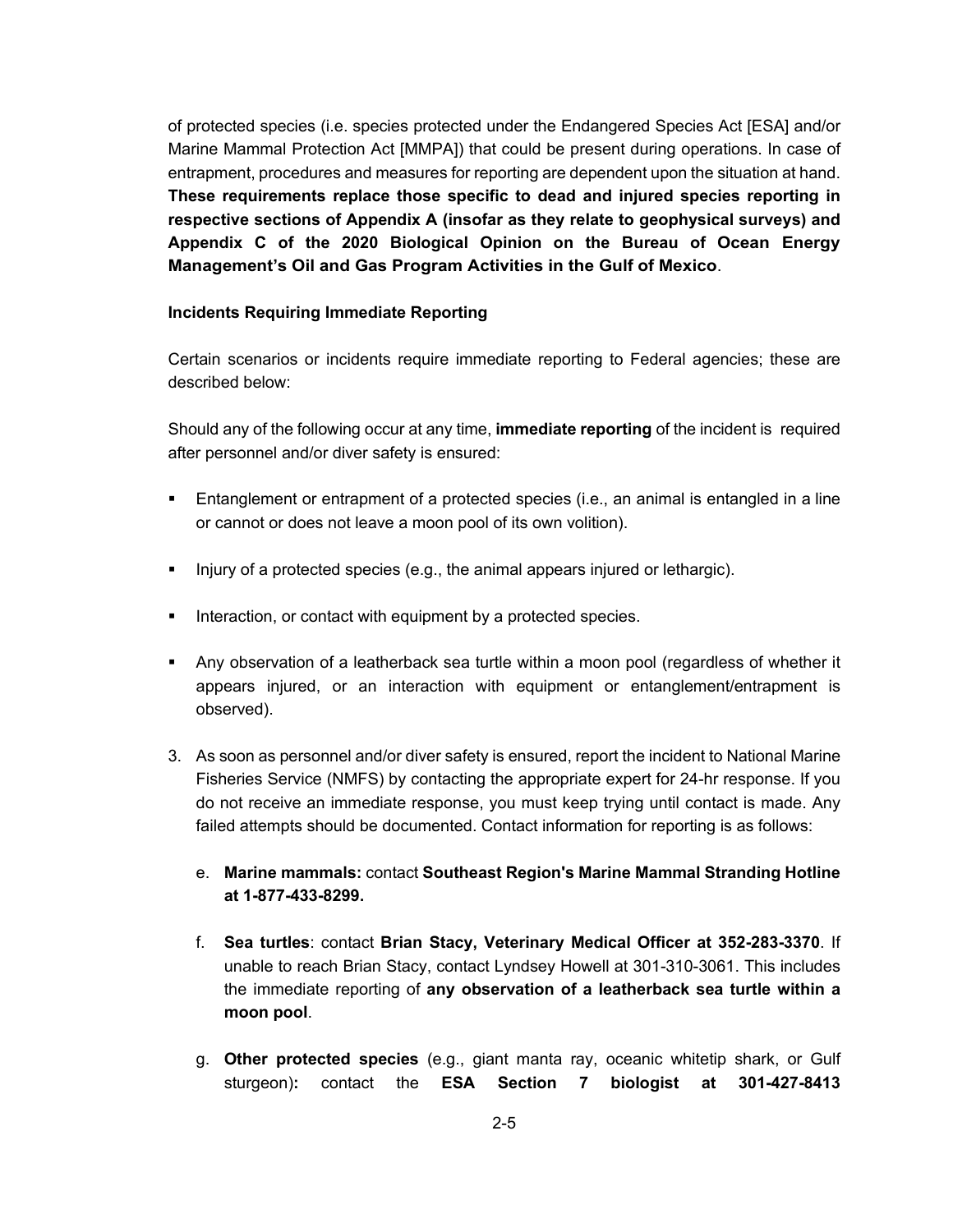(**[nmfs.psoreview@noaa.gov](mailto:nmfs.psoreview@noaa.gov)**) and report all incidents to [takereport.nmfsser@noaa.gov.](mailto:takereport.nmfsser@noaa.gov.)

- h. Minimum reporting information is described below:
	- ix. Time, date, water depth, and location (latitude/longitude) of the first discovery of the animal;
	- x. Name, type, and call sign of the vessel in which the event occurred;
	- xi. Equipment being utilized at time of observation;
	- xii. Species identification (if known) or description of the animal involved;
	- xiii. Approximate size of animal;
	- xiv. Condition of the animal during the event and any observed injury/behavior;
	- xv. Photographs or video footage of the animal, only if able; and
	- xvi. General narrative and timeline describing the events that took place.
- 4. After the appropriate contact(s) have been made for guidance/assistance as described in 1 above, you may call BSEE at 985-722-7902 (24 hours/day) for questions or additional guidance on recovery assistance needs (if still required) and continued monitoring requirements. You may also contact this number if you do not receive a timely response from the appropriate contact(s) listed in 1. above.
	- b. Minimum post-incident reporting includes all information described above (under 1.d.iviii) in addition to the following:
		- iii. NMFS liaison or stranding hotline that was contacted for assistance;
		- iv. For moon pool observations or interactions:
			- Size and location of moon pool within vessel (e.g., hull door or no hull door);
			- Whether activities in the moon pool were halted or changed upon observation of the animal; and
			- Whether the animal remains in the pool at the time of the report, or if not, the time/date the animal was last observed.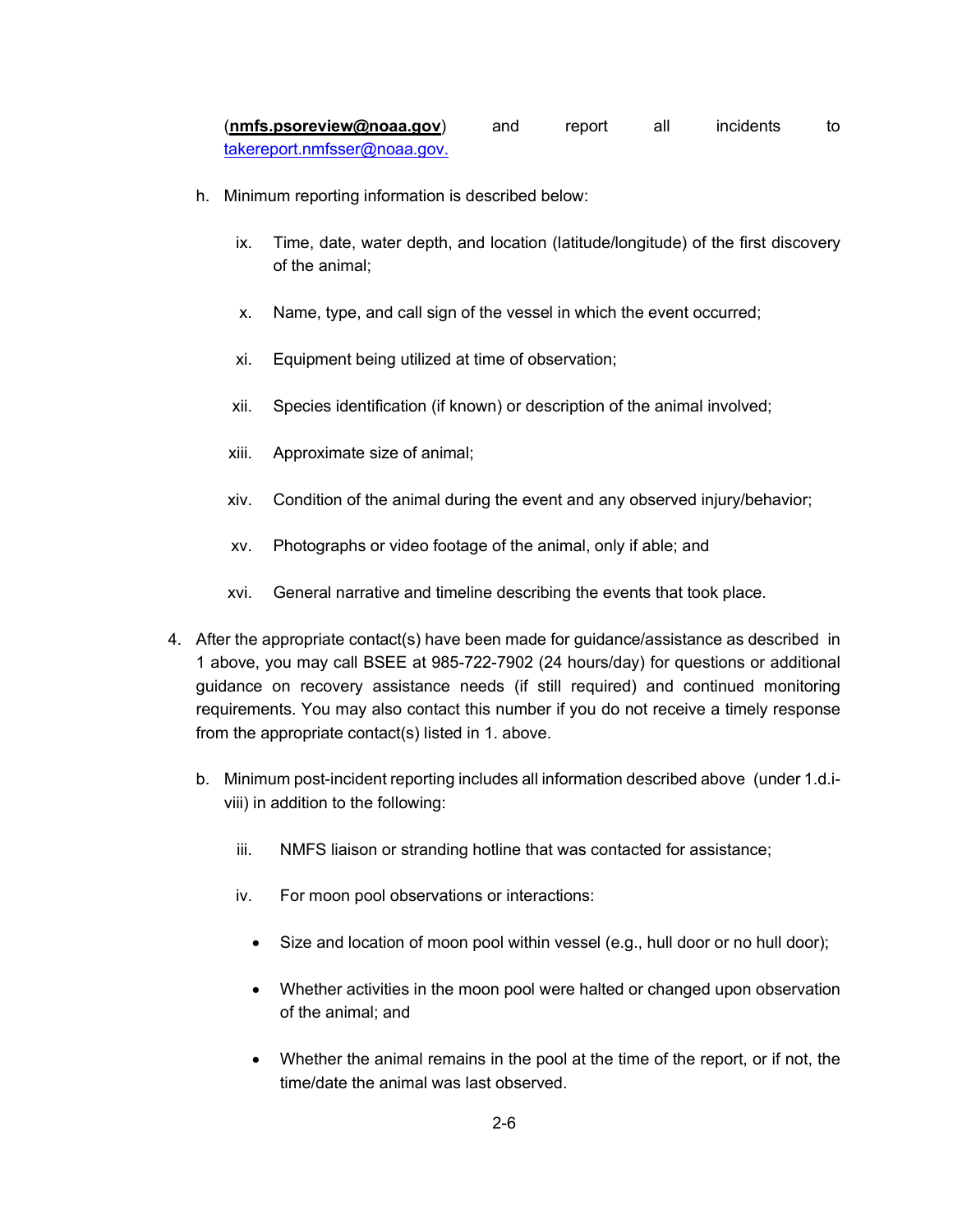### **Reporting of Observations of Protected Species Within an Enclosed Moon Pool**

If a protected species is observed within an enclosed moon pool and does not demonstrate any signs of distress or injury or an inability to leave the moon pool of its own volition, measures described in this section must be followed (only in cases where they do not jeopardize human safety). Although this particular situation may not require immediate assistance and reporting as described under Incidents Requiring Immediate Reporting (see above), a protected species could potentially become disoriented with their surroundings and may not be able to leave the enclosed moon pool of their own volition. In order for operations requiring use of a moon pool to continue, the following reporting measures must be followed:

**Within 24 hours of any observation, and daily after that** for as long as an individual protected species remains within a moon pool (i.e., in cases where an ESA listed species has entered a moon pool but entrapment or injury has not been observed), the following information must be reported to BSEE [\(protectedspecies@bsee.gov\)](mailto:protectedspecies@bsee.gov) and BOEM (protectedspecies@boem.gov):

- 3. For an initial report, all information described under 1.d.i-viii above should be included.
- 4. For subsequent daily reports:
	- h. Describe the animal's status to include external body condition (e.g., note any injuries or noticeable features), behaviors (e.g., floating at surface, chasing fish, diving, lethargic, etc.), and movement (e.g., has the animal left the moon pool and returned on multiple occasions?);
	- i. Description of current moon pool activities, if the animal is in the moon pool (e.g., drilling, preparation for demobilization, etc.);
	- j. Description of planned activities in the immediate future related to vessel movement or deployment of equipment;
	- k. Any additional photographs or video footage of the animal, if possible;
	- l. Guidance received and followed from NMFS liaison or stranding hotline that was contacted for assistance;
	- m. Whether activities in the moon pool were halted or changed upon observation of the animal; and
	- n. Whether the animal remains in the pool at the time of the report, or if not, the time/date the animal was last observed.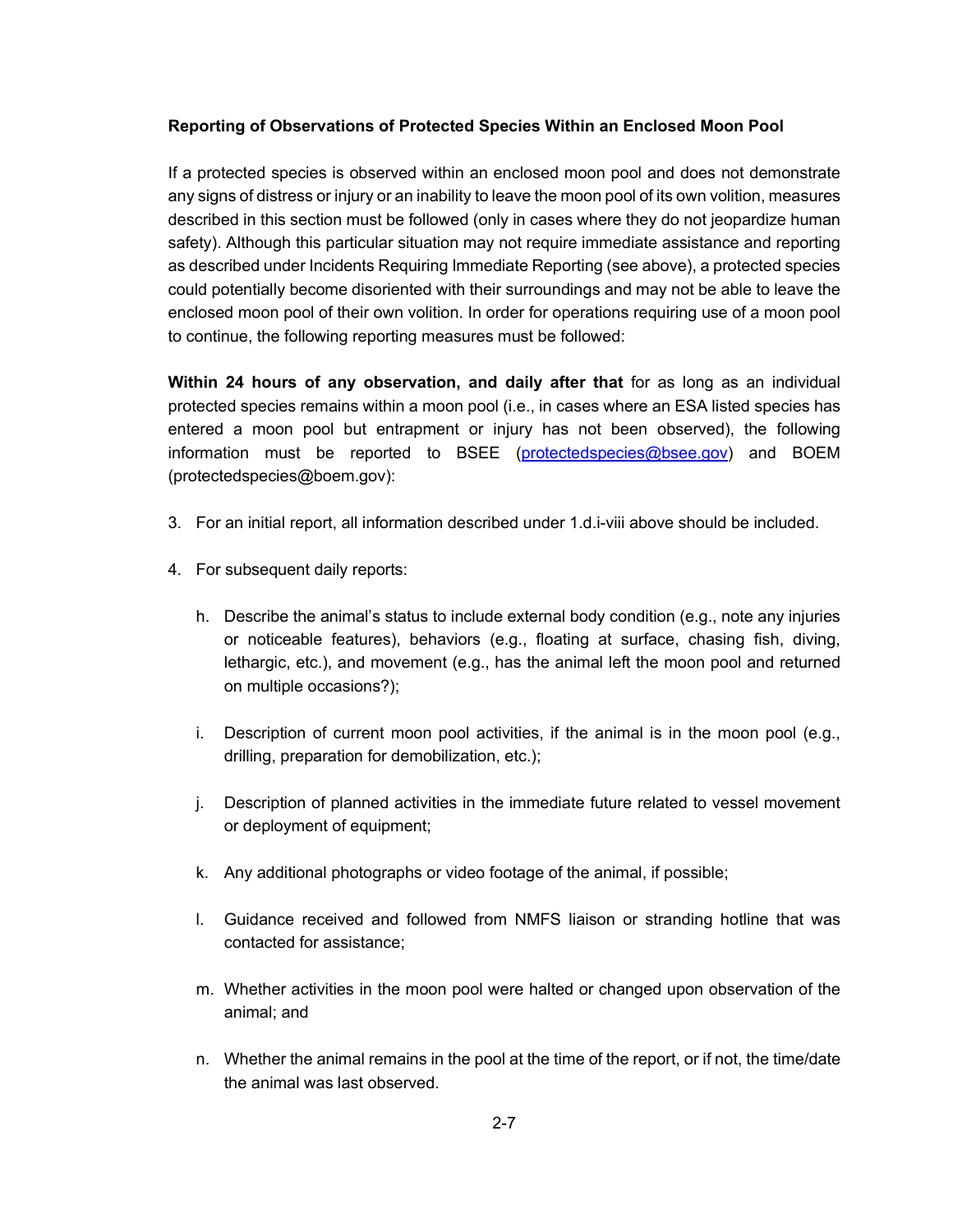### <span id="page-29-0"></span>**2.3 SUMMARY AND COMPARISON OF THE ALTERNATIVES**

If selected, Alternative 1, No Action Alternative, would result in BHP not exercising its rights under the lease and conducting the proposed activities. Alternative 1 would not result in any immediate activity-specific impacts to the human environment, and the lessee may not develop or continue to develop the oil and gas resources of its lease. Alternative 1 does not meet the underlying purpose and need as defined in **Chapter 1.2** because the potential oil and gas resources at this site would not be explored or would not be further explored and, thus, may not be developed.

Alternative 2 would result in the lessee/designated operator being authorized to conduct proposed activities. Alternative 2 is BOEM's preferred alternative as it allows the lessee to achieve its exploration objectives and incorporates mitigation and monitoring requirements (as components of project design) to minimize or negate potential environmental impacts. **Table 2-1** provides an overall summary of impacts to resources.

| <b>Resource</b>                                                                                                              |                          | <b>Alternative 1:</b><br><b>No Action</b> | <b>Alternative 2:</b><br><b>Proposed Action</b>                                                         | <b>Alternative 3:</b><br><b>Proposed Action</b><br>with Additional<br><b>Mitigation</b><br><b>Measures</b> |
|------------------------------------------------------------------------------------------------------------------------------|--------------------------|-------------------------------------------|---------------------------------------------------------------------------------------------------------|------------------------------------------------------------------------------------------------------------|
| Air Quality                                                                                                                  |                          | <b>Negligible</b>                         | Negligible to<br>Minor                                                                                  |                                                                                                            |
|                                                                                                                              |                          |                                           |                                                                                                         |                                                                                                            |
| <b>Water Quality</b>                                                                                                         |                          | <b>None</b>                               | Negligible to                                                                                           |                                                                                                            |
|                                                                                                                              |                          |                                           | Minor                                                                                                   |                                                                                                            |
| <b>Marine Mammals</b>                                                                                                        |                          | <b>None</b>                               | Negligible                                                                                              |                                                                                                            |
|                                                                                                                              |                          |                                           | Negligible to                                                                                           |                                                                                                            |
| Sea Turtles                                                                                                                  |                          | <b>None</b>                               | <b>Minor</b>                                                                                            |                                                                                                            |
| <b>Birds</b>                                                                                                                 |                          | <b>None</b>                               | <b>Negligible</b>                                                                                       |                                                                                                            |
|                                                                                                                              |                          |                                           | Negligible to                                                                                           |                                                                                                            |
| Fish and EFH                                                                                                                 |                          | <b>None</b>                               | <b>Minor</b>                                                                                            |                                                                                                            |
| <b>Benthic</b><br>Communities                                                                                                |                          |                                           | Negligible to                                                                                           |                                                                                                            |
|                                                                                                                              |                          | <b>None</b>                               | Minor                                                                                                   |                                                                                                            |
| Archaeology                                                                                                                  |                          |                                           | Negligible to                                                                                           |                                                                                                            |
|                                                                                                                              |                          | <b>None</b>                               | <b>Minor</b>                                                                                            |                                                                                                            |
| Negligible                                                                                                                   | integrity of a resource. |                                           | No impact or impacts may or may not cause observable changes to natural conditions; does not reduce the |                                                                                                            |
| Impacts cause observable and short-term changes to natural conditions but does not reduce the integrity of a<br><b>Minor</b> |                          |                                           |                                                                                                         |                                                                                                            |

<span id="page-29-1"></span>Table 2-1. Summary of Alternatives and Potential Impacts to Resources

resource.

Moderate Impacts cause observable and short-term changes to natural conditions and/or reduces the integrity of a resource.

Major Impacts cause observable and long-term changes to natural conditions and reduces the integrity of a resource. NOTE: The descriptions above are a general summary/definition of the overall impacts. Refer to each specific resource in **Chapter 3** for a more detailed definition of the impact levels used for our evaluation of the potential impacts to resources.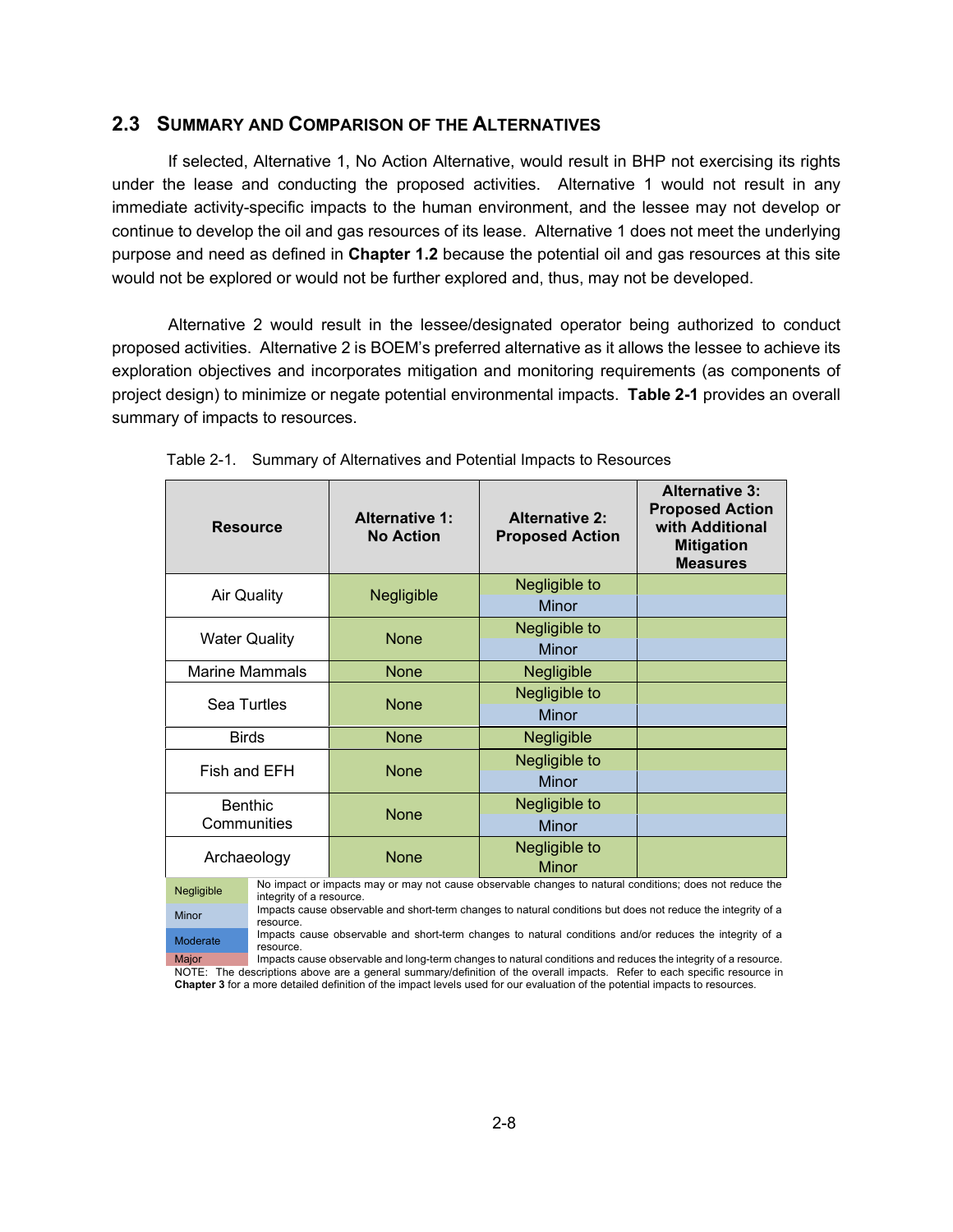# <span id="page-30-0"></span>**3 AFFECTED ENVIRONMENT AND ENVIRONMENTAL IMPACTS**

# <span id="page-30-1"></span>**3.1 INTRODUCTION**

The discussion below will briefly describe/summarize the pertinent affected resources, discuss the site-specific review that was conducted, and provide the analysis of the proposed activities' potential impacts to the human environment. The description of the affected environment and impact analysis are presented together in this chapter for each resource. For the impact analysis, resource-specific significance criteria was developed for each resource category (refer to 40 CFR § 1508.1(g)).

A detailed description of resources in the GOM, along with a detailed impact analysis of the routine and accidental impacts of the proposed activities on these resources, can be found in the [BEBR,](https://www.boem.gov/sites/default/files/documents/environment/Biological%20Environmental%20Background%20Report%20for%20the%20GOM.pdf) GOM CSEA, and Chapter 4 of the 2017-2022 GOM Multisale EIS and 2018 GOM Supplemental EIS, and these documents are incorporated by reference for all resources discussed below. Throughout this SEA, where information was incomplete or unavailable, BOEM complied with its obligations under NEPA to determine if the information was relevant to reasonably foreseeable significant adverse impacts; if so, whether it was essential to a reasoned choice among alternatives and, if it was essential, whether it could be obtained and whether the cost of obtaining the information is exorbitant, as well as whether scientifically credible information using generally accepted scientific methodologies could be applied in its place (40 CFR § 1502.21).

The most notable incomplete or unavailable information relates to some aspects of the effects from the *Deepwater Horizon* explosion, oil spill, and response in 2010. Credible scientific data regarding the potential short-term and long-term impacts from the *Deepwater Horizon* explosion, oil spill, and response on some GOM resources have become available. However, some long-term effects continue to be studied and results remain incomplete at this time, and it could be many years before this information becomes available. BOEM will continue to monitor these resources for effects caused by the *Deepwater Horizon* explosion, oil spill, and response, and will ensure that future BOEM environmental reviews take into account any new information that may emerge.

While incomplete or unavailable information could conceivably result in potential shifts in baseline conditions of habitats that could affect BOEM's decision-making, BOEM has determined that it can make an informed decision at this time without this incomplete or unavailable information. BOEM's subject-matter experts have applied other scientifically credible information using accepted theoretical approaches and research methods, such as information on related or surrogate species.

# <span id="page-30-2"></span>**3.1.1 Potentially Affected Resources**

Preliminary screening for this assessment was based on a review of the relevant literature, previous SEAs, 2017-2022 GOM Multisale EIS, 2018 GOM Supplemental EIS, and statistics/data pertinent to historic and projected activities. For this SEA, BOEM evaluated the site-specific impacts that may result from the operator's proposed activities and identified the following potentially affected resources: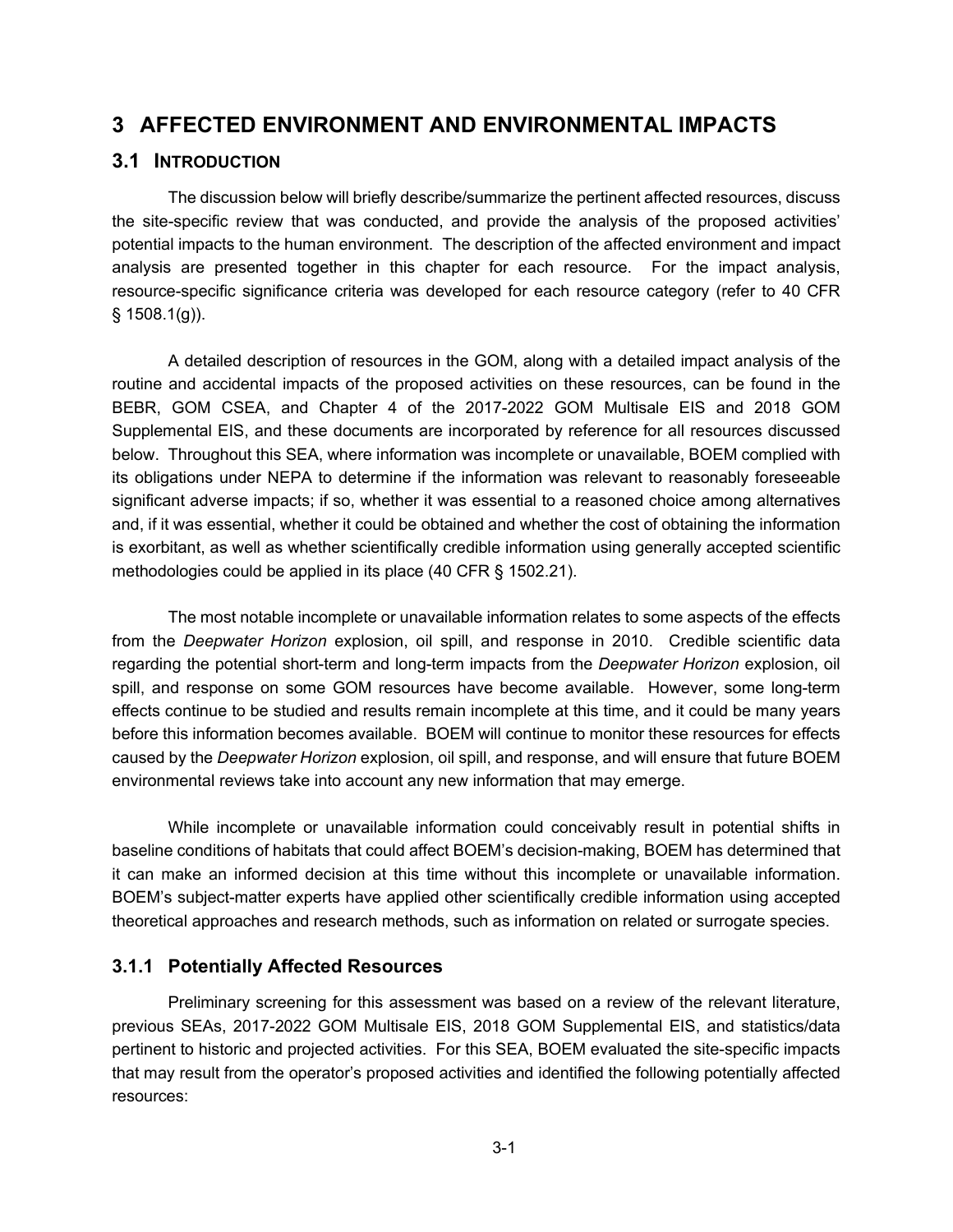- air quality;
- offshore water quality;
- benthic communities;
- marine mammals (including ESA listed and non-listed species);
- sea turtles (all are ESA listed species);
- fisheries and essential fish habitat (EFH);
- marine and coastal birds;
- archaeological resources;
- human/socioeconomic resources; and
- other marine uses (military, significant sand source block [SSRA], artificial reef, etc.).

# <span id="page-31-0"></span>**3.1.2 Resources Not Affected or Negligibly Impacted**

Based on the site-specific review and impact conclusions reached, the following resources below are scoped out of this SEA on the basis that the Proposed Action would not have an impact on the resource because the resource is not present within the proposed activity area and/or the proposed activities would have no impact/effect or no more than a negligible impact (**Table 3-1**).

| <b>Resource</b>                                                                                                                                                                                                                                                                                                                                                                                                                                                                                                                                                                                                                                                                                                                                                                                                                                                                                  | <b>Reason For No Further Analysis</b>                                                                                                                                                                                                                                                                                                                                                                                                                                                                                                                                                                                                                                                                                                                                                                                                                                                               |  |  |  |
|--------------------------------------------------------------------------------------------------------------------------------------------------------------------------------------------------------------------------------------------------------------------------------------------------------------------------------------------------------------------------------------------------------------------------------------------------------------------------------------------------------------------------------------------------------------------------------------------------------------------------------------------------------------------------------------------------------------------------------------------------------------------------------------------------------------------------------------------------------------------------------------------------|-----------------------------------------------------------------------------------------------------------------------------------------------------------------------------------------------------------------------------------------------------------------------------------------------------------------------------------------------------------------------------------------------------------------------------------------------------------------------------------------------------------------------------------------------------------------------------------------------------------------------------------------------------------------------------------------------------------------------------------------------------------------------------------------------------------------------------------------------------------------------------------------------------|--|--|--|
| <b>Offshore Water Quality</b>                                                                                                                                                                                                                                                                                                                                                                                                                                                                                                                                                                                                                                                                                                                                                                                                                                                                    |                                                                                                                                                                                                                                                                                                                                                                                                                                                                                                                                                                                                                                                                                                                                                                                                                                                                                                     |  |  |  |
| BOEM requires projected waste and discharge<br>information for specific proposed activities to be<br>submitted in an exploration plan, as outlined by<br>NTL 2008-G04. The U.S. Environmental<br>Protection Agency (USEPA) Regions 4 and 6<br>regulate the discharge of routine operational<br>waste streams generated from offshore oil- and<br>gas-related activities. Section 403 of the Clean<br>Water Act (CWA) requires that National Pollutant<br>Discharge Elimination System (NPDES) permits<br>be issued for discharges to the ocean in<br>compliance with USEPA's regulations for<br>preventing unreasonable degradation of the<br>receiving waters. The NPDES permits specify<br>effluent limitations and monitoring requirements<br>for discharges associated with offshore oil and<br>gas extraction activities. There are two general<br>NPDES permits that cover the GOM. Permit | The proposed exploration activities are located<br>within USEPA Region 6 on Green Canyon Block<br>564, which is located approximately 115 mi (185<br>km) from the nearest coastline off Lafourche<br>Parish, Louisiana. Green Canyon Block 564 is<br>within USEPA Region 6 and falls under the<br>requirements of NPDES Permit GMG290000.<br>Discharges authorized under the NPDES permit<br>would have no effect to negligible impact on the<br>pH, temperature, dissolved oxygen content,<br>salinity, oxidation-reduction potential, or turbidity<br>of the water. Furthermore, any hydrocarbons<br>present in discharges that meet the NPDES<br>permit would be below concentrations that would<br>produce physical or chemical changes to water<br>quality. In addition to permitted discharges,<br>unpermitted spills may occur. BOEM has<br>previously estimated that most accidental spills |  |  |  |
| GMG290000, issued by USEPA Region 6, covers<br>the Western Planning Area (WPA) and CPA;                                                                                                                                                                                                                                                                                                                                                                                                                                                                                                                                                                                                                                                                                                                                                                                                          | will be less than 50 bbl in volume, based on<br>historical spill rates and projected OCS activity.                                                                                                                                                                                                                                                                                                                                                                                                                                                                                                                                                                                                                                                                                                                                                                                                  |  |  |  |
| Permit GEG460000, issued by USEPA Region 4,                                                                                                                                                                                                                                                                                                                                                                                                                                                                                                                                                                                                                                                                                                                                                                                                                                                      | Potential impacts on resources from these small                                                                                                                                                                                                                                                                                                                                                                                                                                                                                                                                                                                                                                                                                                                                                                                                                                                     |  |  |  |
| covers the Eastern Planning Area (EPA) and a                                                                                                                                                                                                                                                                                                                                                                                                                                                                                                                                                                                                                                                                                                                                                                                                                                                     | spills would be rendered negligible by natural                                                                                                                                                                                                                                                                                                                                                                                                                                                                                                                                                                                                                                                                                                                                                                                                                                                      |  |  |  |

<span id="page-31-1"></span>Table 3-1. Resources Not Included for Further Analysis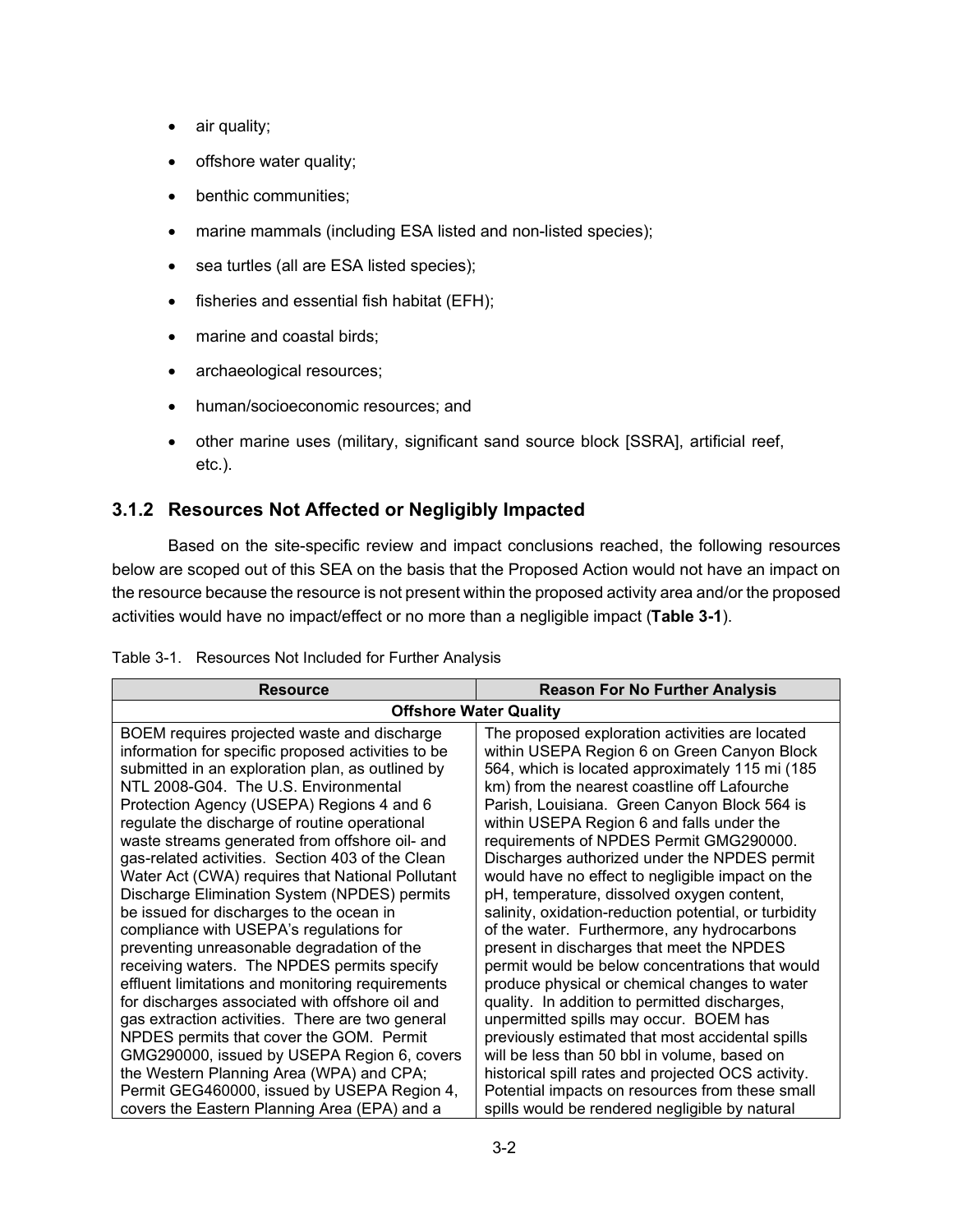| <b>Resource</b>                                                                                                                                                                                                                                                                                                                                                                                                                                                                                                                                                                                                                                                                                                                                                                                                                                                                                                                                                                                                                                                                                                                                                                                                                                                                                                                                                                             | <b>Reason For No Further Analysis</b>                                                                                                                                                                                                                                                                                                                                                                                                                                                                                                                                                                              |
|---------------------------------------------------------------------------------------------------------------------------------------------------------------------------------------------------------------------------------------------------------------------------------------------------------------------------------------------------------------------------------------------------------------------------------------------------------------------------------------------------------------------------------------------------------------------------------------------------------------------------------------------------------------------------------------------------------------------------------------------------------------------------------------------------------------------------------------------------------------------------------------------------------------------------------------------------------------------------------------------------------------------------------------------------------------------------------------------------------------------------------------------------------------------------------------------------------------------------------------------------------------------------------------------------------------------------------------------------------------------------------------------|--------------------------------------------------------------------------------------------------------------------------------------------------------------------------------------------------------------------------------------------------------------------------------------------------------------------------------------------------------------------------------------------------------------------------------------------------------------------------------------------------------------------------------------------------------------------------------------------------------------------|
| small part of the CPA. BSEE has regulatory<br>authority through 30 CFR part 300 to prevent and<br>control water pollution. BSEE's Office of<br>Environmental Compliance performs inspections<br>to support the USEPA.                                                                                                                                                                                                                                                                                                                                                                                                                                                                                                                                                                                                                                                                                                                                                                                                                                                                                                                                                                                                                                                                                                                                                                       | processes such as weathering and dispersion that<br>would degrade the spill products. Water quality is<br>also degraded by trash and debris. Activities<br>proposed will comply with Federal regulations and<br>the requirements in NMFS 2020 BO Appendix B:<br>"Gulf of Mexico Marine Trash and Debris<br>Awareness and Elimination Survey Protocols" to<br>reduce the potential for trash and marine debris<br>from the proposed activities, which reduces the<br>potential impacts to negligible.                                                                                                               |
| <b>Benthic Communities</b>                                                                                                                                                                                                                                                                                                                                                                                                                                                                                                                                                                                                                                                                                                                                                                                                                                                                                                                                                                                                                                                                                                                                                                                                                                                                                                                                                                  |                                                                                                                                                                                                                                                                                                                                                                                                                                                                                                                                                                                                                    |
| Benthic fauna inhabit the seafloor throughout the<br>GOM at all water depths. In deep water (>984 ft<br>[300 m]), chemosynthetic communities form<br>around natural hydrocarbon seepages.<br>Deepwater coral communities can co-occur on<br>hard substrates near hydrocarbon seeps with<br>chemosynthetic organisms and routinely colonize<br>other hard substrates.                                                                                                                                                                                                                                                                                                                                                                                                                                                                                                                                                                                                                                                                                                                                                                                                                                                                                                                                                                                                                        | Based on review of the geo-hazard survey and<br>BOEM June 2019 database of 3D seismic water<br>bottom anomalies, no known or mapped benthic<br>resources were identified within the proposed<br>activity area; therefore, with existing regulatory<br>requirements in place, the potential impact is<br>negligible and no additional mitigation or<br>monitoring measures are applied. Activities<br>proposed will comply with Federal, State, and<br>local regulations and NTLs to reduce the risk for<br>potential for accidental events; therefore, potential<br>impacts to benthic communities from accidental |
|                                                                                                                                                                                                                                                                                                                                                                                                                                                                                                                                                                                                                                                                                                                                                                                                                                                                                                                                                                                                                                                                                                                                                                                                                                                                                                                                                                                             | events are negligible.                                                                                                                                                                                                                                                                                                                                                                                                                                                                                                                                                                                             |
| <b>Archaeological Resources</b>                                                                                                                                                                                                                                                                                                                                                                                                                                                                                                                                                                                                                                                                                                                                                                                                                                                                                                                                                                                                                                                                                                                                                                                                                                                                                                                                                             |                                                                                                                                                                                                                                                                                                                                                                                                                                                                                                                                                                                                                    |
| BOEM is required under 36 CFR $\S$ 800.4(b)(1) to<br>make a reasonable and good faith effort to carry<br>out appropriate identification efforts, which may<br>include background research, consultation, oral<br>history interviews, sample field investigation, and<br>field survey. BOEM regulation 30 CFR<br>§ 550.194(a) requires an operator to submit an<br>archaeological report analyzing the potential for<br>an undertaking to adversely effect an<br>archaeological resource where the Regional<br>Director has reason to believe an archaeological<br>resource may be affected by the Proposed Action.<br>The Regional Director may then require an<br>archaeological report. To mitigate adverse<br>impacts to these resources, BOEM requires that<br>the operator either avoid the features identified as<br>possible resources in the operator's<br>archaeological report or establish to the<br>satisfaction of the Regional Director that an<br>archaeological resource does not exist or will not<br>be adversely affected by operations. Mitigation of<br>adverse impacts to archaeological resources<br>determined to be significant under 36 CFR § 60.4<br>within the identified Area of Potential Effect may<br>be determined following consultation with the<br>Advisory Council on Historic Preservation and<br>appropriate State Historic Preservation Offices per | Based on review of the archaeological report and<br>additional data, no archaeological resources are<br>known to occur within the Proposed Action area.<br>Therefore, with existing regulatory requirements in<br>place, the potential impact is negligible and no<br>additional mitigation or monitoring measures are<br>applied.                                                                                                                                                                                                                                                                                 |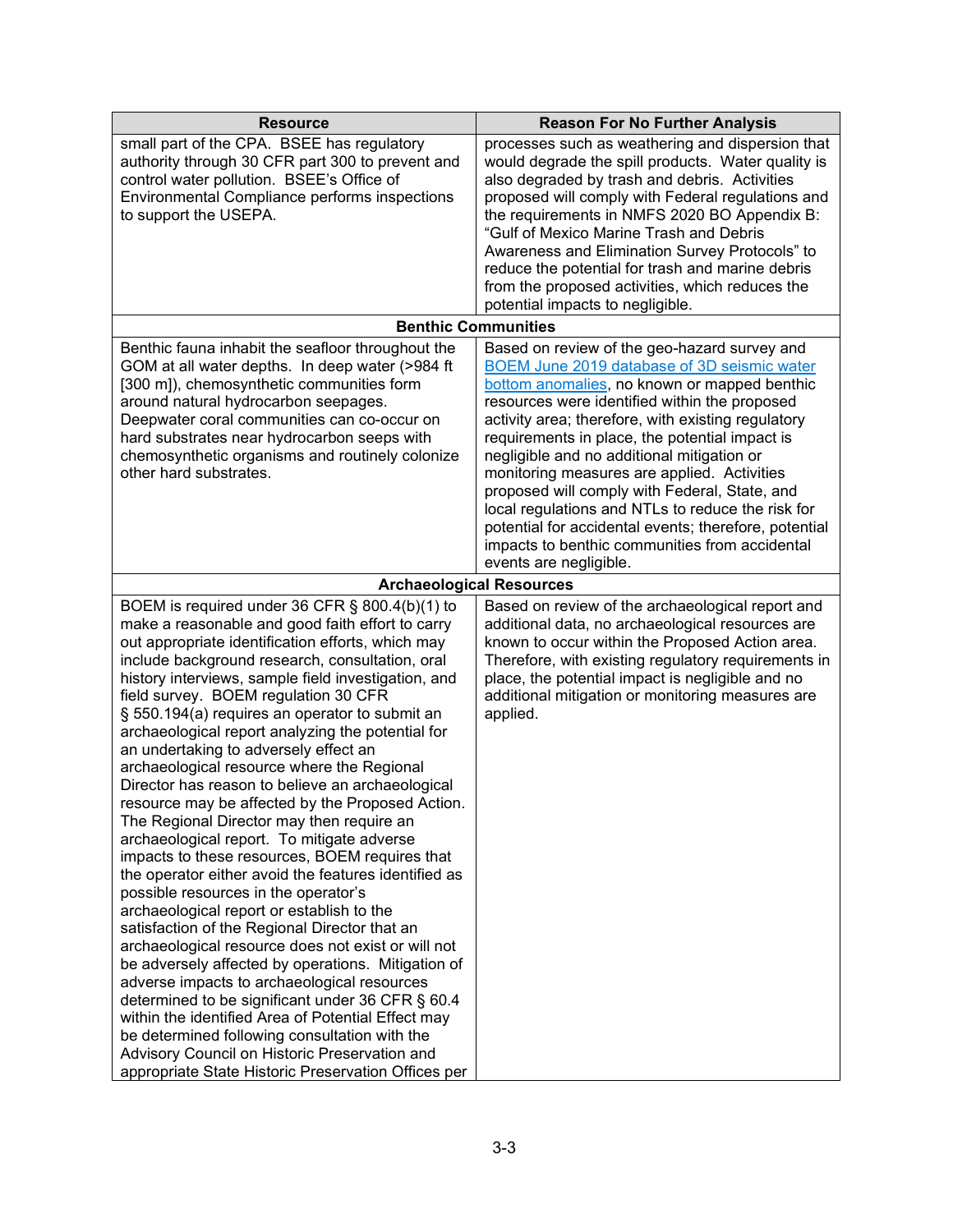| <b>Resource</b>                                                                                                                                                                                                                                                                                                                                                                                                                                                                                                                                                                                                                                                                                                                                                                                                                                                                                                       | <b>Reason For No Further Analysis</b>                                                                                                                                                                                                                                                                                                                                                                                                                                                                                                                                                                                                                                                                                                                                                                                                                                                                                                                                                                                                                                                                                                                                                                                                |
|-----------------------------------------------------------------------------------------------------------------------------------------------------------------------------------------------------------------------------------------------------------------------------------------------------------------------------------------------------------------------------------------------------------------------------------------------------------------------------------------------------------------------------------------------------------------------------------------------------------------------------------------------------------------------------------------------------------------------------------------------------------------------------------------------------------------------------------------------------------------------------------------------------------------------|--------------------------------------------------------------------------------------------------------------------------------------------------------------------------------------------------------------------------------------------------------------------------------------------------------------------------------------------------------------------------------------------------------------------------------------------------------------------------------------------------------------------------------------------------------------------------------------------------------------------------------------------------------------------------------------------------------------------------------------------------------------------------------------------------------------------------------------------------------------------------------------------------------------------------------------------------------------------------------------------------------------------------------------------------------------------------------------------------------------------------------------------------------------------------------------------------------------------------------------|
| 36 CFR § 800.6 <sup>10</sup> . Under 30 CFR § 550.194(c)                                                                                                                                                                                                                                                                                                                                                                                                                                                                                                                                                                                                                                                                                                                                                                                                                                                              |                                                                                                                                                                                                                                                                                                                                                                                                                                                                                                                                                                                                                                                                                                                                                                                                                                                                                                                                                                                                                                                                                                                                                                                                                                      |
| lessees are required to immediately notify                                                                                                                                                                                                                                                                                                                                                                                                                                                                                                                                                                                                                                                                                                                                                                                                                                                                            |                                                                                                                                                                                                                                                                                                                                                                                                                                                                                                                                                                                                                                                                                                                                                                                                                                                                                                                                                                                                                                                                                                                                                                                                                                      |
| BOEM's Regional Director of the discovery of any<br>potential archaeological resources.                                                                                                                                                                                                                                                                                                                                                                                                                                                                                                                                                                                                                                                                                                                                                                                                                               |                                                                                                                                                                                                                                                                                                                                                                                                                                                                                                                                                                                                                                                                                                                                                                                                                                                                                                                                                                                                                                                                                                                                                                                                                                      |
| Fish and Invertebrate Resources and Essential Fish Habitat                                                                                                                                                                                                                                                                                                                                                                                                                                                                                                                                                                                                                                                                                                                                                                                                                                                            |                                                                                                                                                                                                                                                                                                                                                                                                                                                                                                                                                                                                                                                                                                                                                                                                                                                                                                                                                                                                                                                                                                                                                                                                                                      |
| Fish and invertebrate resources refers to all                                                                                                                                                                                                                                                                                                                                                                                                                                                                                                                                                                                                                                                                                                                                                                                                                                                                         |                                                                                                                                                                                                                                                                                                                                                                                                                                                                                                                                                                                                                                                                                                                                                                                                                                                                                                                                                                                                                                                                                                                                                                                                                                      |
| estuarine and marine fish and invertebrates<br>endemic to the GOM, with a particular emphasis<br>on species of ecological and economical<br>significance. Essential fish habitat (EFH) refers to<br>all waters and substrate necessary for spawning,<br>breeding, feeding, and growth to maturity for<br>federally managed fisheries species in the GOM<br>(16 U.S.C. §§ 1801 <i>et seq.</i> ).                                                                                                                                                                                                                                                                                                                                                                                                                                                                                                                       | The proposed activities in Green Canyon Block<br>564 will not occur within delineated EFH and will<br>not occur within specified distances of topographic<br>and live bottom features that would trigger a<br>project-specific EFH consultation as described in<br>NTL-2009-G39. Minimum distance requirements<br>were cooperatively developed by BOEM and<br>NMFS during past programmatic EFH<br>consultations for bottom-disturbing activities<br>occurring near sensitive benthic habitats. Overall,<br>S-8070 is expected to have negligible population-<br>level impacts to fish and invertebrate resources in<br>the OCS, as well as EFH due to the localized,<br>short-term nature of the proposed activities.<br>Therefore, no site-specific avoidances or<br>mitigations are applied.                                                                                                                                                                                                                                                                                                                                                                                                                                      |
| <b>Marine and Coastal Birds</b>                                                                                                                                                                                                                                                                                                                                                                                                                                                                                                                                                                                                                                                                                                                                                                                                                                                                                       |                                                                                                                                                                                                                                                                                                                                                                                                                                                                                                                                                                                                                                                                                                                                                                                                                                                                                                                                                                                                                                                                                                                                                                                                                                      |
| Birds from six distinct taxonomic and ecological<br>groups rely heavily on the marine (i.e., pelagic<br>waters) and coastal habitats found in the GOM<br>region. Species abundance in the GOM varies by<br>season due to migration and breeding timings.<br>Abundance can also be driven by mesoscale<br>features, such as the Mississippi River freshwater<br>plumes and oceanic fronts and eddies. As such,<br>seabirds' population levels can be impacted by<br>natural climate cycles and human activities.<br>Currently, there are seven ESA-listed bird species<br>in the GOM: Cape Sable seaside sparrow<br>(Federal Register, 1967); Mississippi sandhill<br>crane (Federal Register, 1973); piping plover<br>(Federal Register, 1985); red knot (Federal<br>Register, 2014a); roseate tern (Federal Register,<br>1987); whooping crane (Federal Register, 2011);<br>and wood stork (Federal Register, 2012). | Impacts from routine activities to coastal, marine,<br>and migratory birds include impacts from routine<br>discharges and wastes and noise. Routine<br>discharges and wastes affecting air and water<br>quality are under the jurisdiction of USEPA<br>(including NPDES) or BOEM, and existing<br>regulations assure that impacts on birds are<br>negligible. Birds are known to habituate to noises,<br>including vessel traffic associated with routine<br>commercial traffic in the Gulf of Mexico.<br>Therefore, the impact of noise from OCS oil- and<br>gas-related activities, such as helicopters and<br>vessels, to birds is expected to be negligible. The<br>FWS 2018 BO found that proposed oil and gas<br>activities are not likely to adversely affect<br>ESA-listed species because activities are either<br>not expected to extend into suitable habitat, there<br>would be no direct habitat loss, and/or the<br>potential for an oil spill reaching specific habitat<br>areas is low because a catastrophic spill is not<br>reasonably certain to occur. For species that may<br>be affected, sublethal impacts were considered<br>discountable or insignificant effects. The FWS<br>2018 BO provided conservation |

<span id="page-33-0"></span><sup>10</sup> The technical requirements of the archaeological resource survey and report are detailed in NTL 2005-G07, "Archaeological Resource Surveys and Reports"; NTL 2011-JOINT-G01, "Revisions to the List of OCS Lease Blocks Requiring Archaeological Resource Surveys and Reports"*; and* Pre-Seabed Disturbance Survey Mitigation published online a[t https://www.boem.gov/Conditional-Archaeological-Mitigation/.](https://www.boem.gov/Conditional-Archaeological-Mitigation/)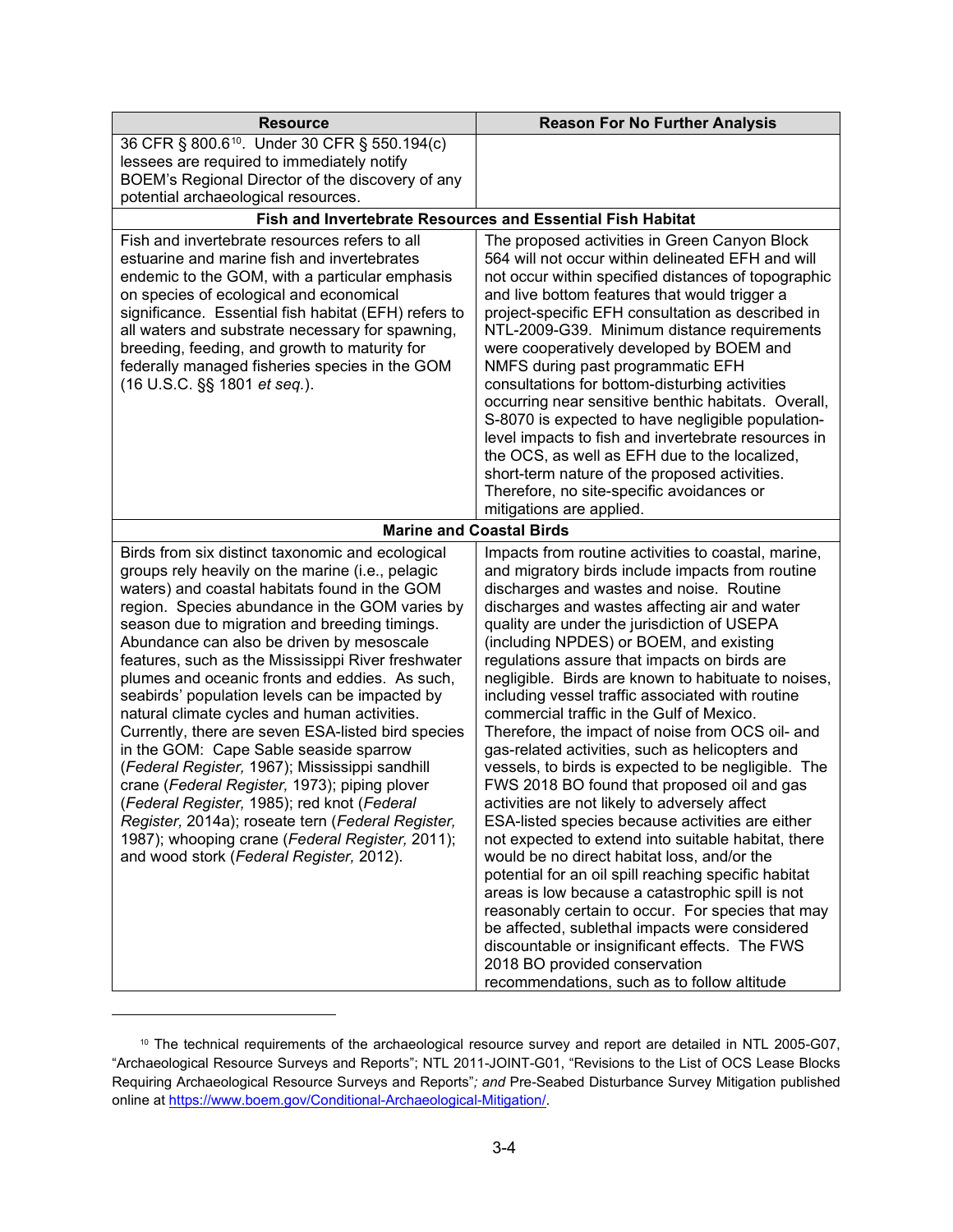| <b>Resource</b>                                                                                                                                                                                                                                                                                                                                                                                                                                                                                                                                                                                                                                                                                                                                                                                                                                                                                                                                                  | <b>Reason For No Further Analysis</b>                                                                                                                                                                                                                                                                                                                                                                                                                                                                                                                                                                                                                                                                                                                                                                                                                                                                                                       |  |  |  |
|------------------------------------------------------------------------------------------------------------------------------------------------------------------------------------------------------------------------------------------------------------------------------------------------------------------------------------------------------------------------------------------------------------------------------------------------------------------------------------------------------------------------------------------------------------------------------------------------------------------------------------------------------------------------------------------------------------------------------------------------------------------------------------------------------------------------------------------------------------------------------------------------------------------------------------------------------------------|---------------------------------------------------------------------------------------------------------------------------------------------------------------------------------------------------------------------------------------------------------------------------------------------------------------------------------------------------------------------------------------------------------------------------------------------------------------------------------------------------------------------------------------------------------------------------------------------------------------------------------------------------------------------------------------------------------------------------------------------------------------------------------------------------------------------------------------------------------------------------------------------------------------------------------------------|--|--|--|
|                                                                                                                                                                                                                                                                                                                                                                                                                                                                                                                                                                                                                                                                                                                                                                                                                                                                                                                                                                  | restrictions over NWR and parks and other<br>ecologically sensitive areas, and to continue<br>enforcement of regulations regarding marine trash<br>and debris.                                                                                                                                                                                                                                                                                                                                                                                                                                                                                                                                                                                                                                                                                                                                                                              |  |  |  |
|                                                                                                                                                                                                                                                                                                                                                                                                                                                                                                                                                                                                                                                                                                                                                                                                                                                                                                                                                                  | <b>Human/Socioeconomic Resources</b>                                                                                                                                                                                                                                                                                                                                                                                                                                                                                                                                                                                                                                                                                                                                                                                                                                                                                                        |  |  |  |
| The coastal zone of the GOM is not a physically,<br>culturally, or economically homogenous unit. The<br>counties and parishes along the Gulf Coast cover<br>approximately 1,631 mi (2,625 km) and includes<br>multiple uses for recreational activities (beaches),<br>deepwater ports, oil and gas support industries,<br>manufacturing, farming, ranching, and hundreds<br>of thousands of acres of wetlands and protected<br>habitat. Offshore oil and gas activities affect<br>onshore areas because of the various industries<br>involved and because of the complex supply<br>chains for these industries. Many of these<br>impacts occur in counties and parishes along the<br>GOM region. Employment stability in the oil and<br>gas industry and its support sectors correlates<br>directly with fluctuations in OCS oil- and gas-<br>related activity levels, which are, in turn, closely<br>related to the changes in oil and gas commodity<br>prices. | The potential impacts resulting from the industry's<br>routine activities occur within the larger<br>socioeconomic context of the GOM region. Given<br>the existing, extensive, and widespread support<br>system for the OCS oil- and gas-related industry<br>and its associated labor force, the impacts of<br>routine activities related to a single lease sale are<br>expected to be negligible, widely distributed, and<br>to have little impact. Routine activities related to a<br>single Proposed Action would be incremental in<br>nature, not expected to change existing<br>conditions, and positive in their contribution to the<br>sustainability of current industry, related support<br>services, and associated employment.<br>No new or expansion of existing shore bases or<br>onshore support infrastructure and facilities is<br>planned as part of the Proposed Action; therefore,<br>potential impacts are negligible. |  |  |  |
| <b>Other Marine Uses</b>                                                                                                                                                                                                                                                                                                                                                                                                                                                                                                                                                                                                                                                                                                                                                                                                                                                                                                                                         |                                                                                                                                                                                                                                                                                                                                                                                                                                                                                                                                                                                                                                                                                                                                                                                                                                                                                                                                             |  |  |  |
| The marine environment is used for a variety of<br>activities and overlaps or conflicts can occur with<br>multiple uses and/or users. The GOM is very<br>active with existing multiple users and designated<br>uses, including oil and gas activities, fishing<br>(commercial or recreational), shipping, military,<br>SSRA blocks, and artificial reefs. Future activities<br>may include renewable energy development,<br>aquaculture, and other alternative uses.                                                                                                                                                                                                                                                                                                                                                                                                                                                                                             | The Proposed Action would have no to neglibile<br>impacts on other marine uses, and no additional<br>mitigation or monitoring measures are applied.                                                                                                                                                                                                                                                                                                                                                                                                                                                                                                                                                                                                                                                                                                                                                                                         |  |  |  |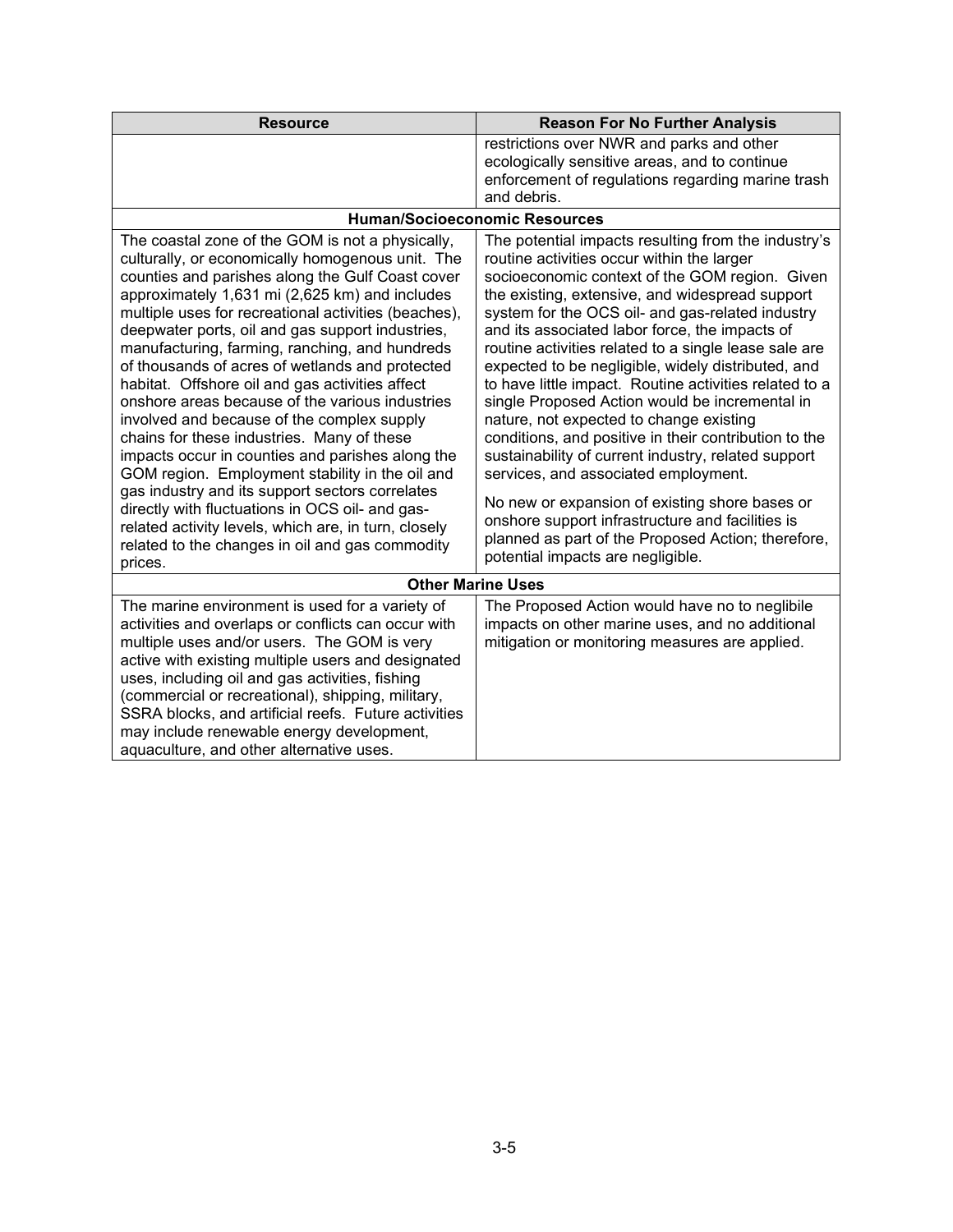# <span id="page-35-0"></span>**3.2 AIR QUALITY**

The Clean Air Act (CAA) Amendments of 1990 assigned air quality jurisdiction to the Secretary of the Interior (which was subsequently delegated to BOEM) for sources westward of 87°30' W. longitude and to the USEPA for sources eastward of 87°30' W. longitude in the Gulf of Mexico. Air emissions associated with OCS oil- and gas-related activities in the GOM contribute to ambient air pollutant levels in the surrounding onshore areas. The onshore areas include the States of Texas, Louisiana, Mississippi, Alabama, and Florida and special management areas.

The USEPA identified the following six common air pollutants of concern (referred to as criteria air pollutants): carbon monoxide (CO), lead (Pb), ozone (O<sub>3</sub>), nitrogen dioxide (NO<sub>2</sub>), particulate matter (PM), and sulfur dioxide (SO<sub>2</sub>) (42 U.S.C. §§ 7401 *et seq.*). The CAA requires the USEPA to set the National Ambient Air Quality Standards (NAAQS) for the criteria air pollutants. The USEPA designates onshore areas as "unclassifiable/attainment" or "nonattainment" status depending on the criteria air pollutants levels and their comparison with the NAAQS. Areas designated as "nonattainment" exceed a NAAQS for that criteria air pollutant. **Table 3-2** shows the current areas in nonattainment status. The term "maintenance" area refers to an area that is currently attaining the NAAQS but is still under a maintenance plan to uphold the NAAQS. In addition to the NAAQS, air quality in special management areas designated as Class I, II, or III Areas are further protected by the maximum allowable concentration increases, also referred to as the Prevention of Significant Deterioration (PSD) increments. The protections on air quality in Class I Areas are more stringent than Class II and III Areas. Moreover, the Federal land managers of Federal Class I Areas are responsible to protect the air quality-related values (AQRVs).

| <b>State</b> | Area                       | $8-hrO3$<br>(1997) | $8-hrO3$<br>(2008) | SO <sub>2</sub><br>(2010) | Lead<br>(2008) |
|--------------|----------------------------|--------------------|--------------------|---------------------------|----------------|
| Alabama      | Troy                       |                    |                    |                           | <b>NAA</b>     |
|              | Tampa                      |                    |                    |                           | <b>NAA</b>     |
| Florida      | <b>Hillsborough County</b> |                    |                    | <b>NAA</b>                |                |
|              | Nassau County              |                    |                    | <b>NAA</b>                |                |
| Louisiana    | <b>Baton Rouge</b>         | М                  | М                  |                           |                |
|              | St. Bernard Parish         |                    |                    | <b>NAA</b>                |                |
|              | Beaumont-Port Arthur       | M                  |                    |                           |                |
| Texas        | Houston-Galveston-Brazoria | <b>NAA</b>         | <b>NAA</b>         |                           |                |
|              | Frisco                     |                    |                    |                           | <b>NAA</b>     |

<span id="page-35-2"></span>Table 3-2. Nonattainment and Maintenance Areas on the U.S. Gulf Coast

M = maintenance area; NAA = nonattainment area;  $O_3$  = ozone;  $SO_2$  = sulfur dioxide. Blank cells indicate that the area is in attainment of the NAAQS. Source: USEPA, 2021.

# <span id="page-35-1"></span>**3.2.1 Affected Environment**

The proposed activities are located approximately 115 mi (185 km) from the nearest coastline of Louisiana. The air emission-related activity covers surface areas in Green Canyon 564. The air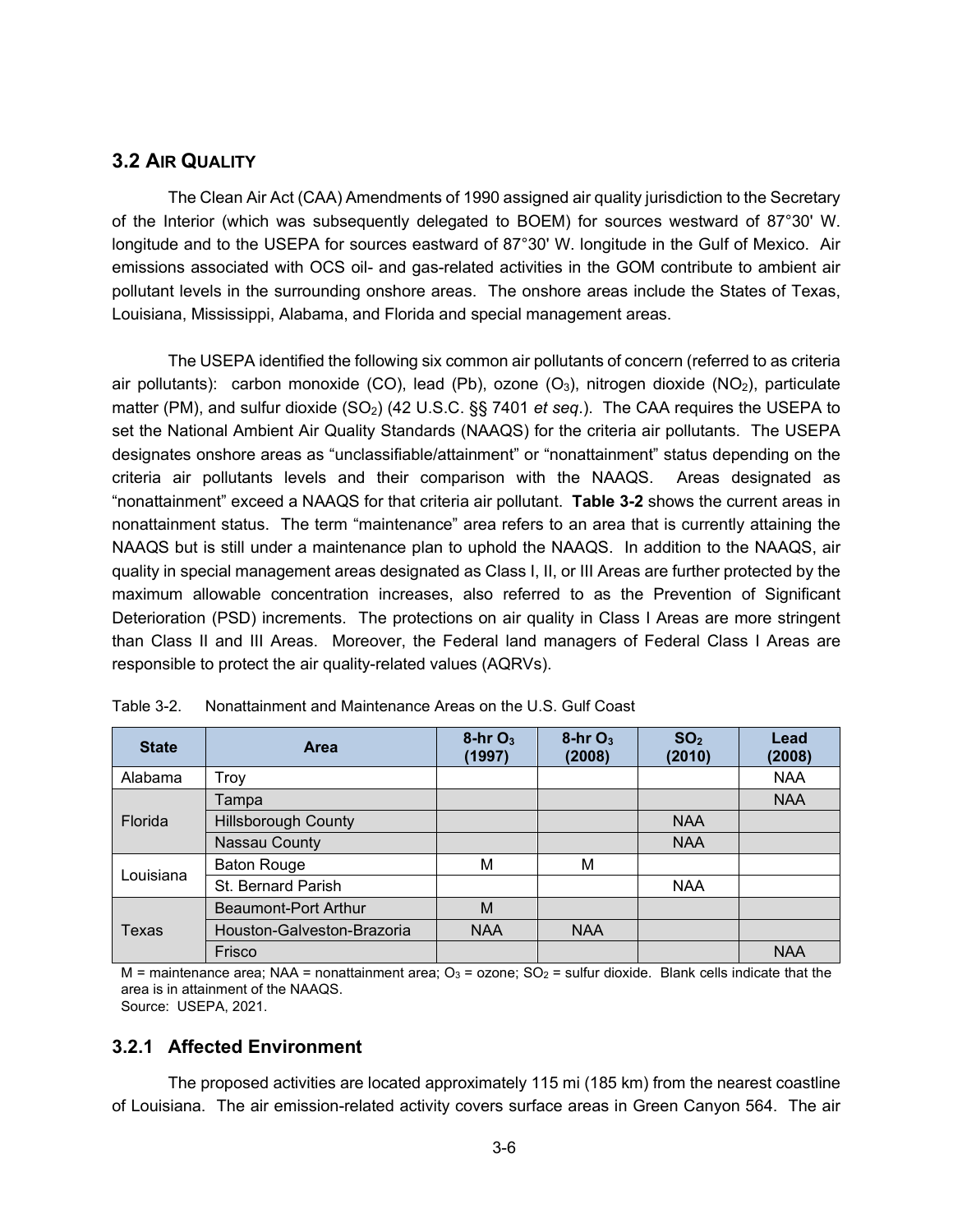quality over Federal OCS water is not classified. **Table 3-2** displays the current nonattainment and maintenance areas in the surrounding onshore areas; all other onshore areas are in unclassifiable/attainment status. Any annual air pollutant(s) level(s) that exceed an emission exemption amount in 30 CFR § 550.303(d) will require additional air quality analyses per 30 CFR § 550.303(e)-(i). If there is an exceedance in an emission exemption amount, air quality modeling will estimate onshore air concentration(s) from the highest emissions (except for volatile organic compounds [VOC]) emitted from the development and production activities.

A comparison between the modeled onshore air concentration(s) and significance level(s) (or NAAQS if no significance levels exist for the averaging period) determines if the impacts to the onshore ambient air concentrations are significant. Any air pollutants above the significance levels (or exemption amount for VOCs or NAAQS if no significance levels exist) are defined as having a significant contribution to the violation of the NAAQS. If the emissions are significant, the emissions shall be reduced through the application of best available control technology (BACT). Also, air quality modeling must be performed for the maximum allowable concentration increases (refer to 30 CFR § 550.303(i)(A)).

The proposed activities will be located approximately 143 mi (244 km) from the nearest Class I Area of the Breton National Wildlife Refuge (NWR) and Wilderness Area. For sources within 31 mi (50 km) from a Class I Area, VISCREEN modeling is an appropriate way of evaluating visibility (1 of 3 AQRVs) impacts. For sources within 124 mi (200 km) from a Class I Area with permanent annual emissions greater than 250 tons per year (tpy), the Q/D (certain annual emissions divided by the distance from the Class I Area) concept is an appropriate way of evaluating visibility impacts. If the calculated Q/D is greater than 10, further AQRV analysis is appropriate. Air quality modeling will estimate impacts to the AQRVs of the Class I Area (Federal Land Managers Air Quality Working Group [FLAG], 2010). The modeled values are compared to the AQRVs to determine if there may be significant adverse impacts to the Class I Area of the Breton NWR and Wilderness Area. Any modeled values above the AQRV thresholds are defined as having a significant adverse impact to the Class I Area. If the Q/D is less than 10, no further AQRV impact analysis is needed.

In offshore areas where hydrogen sulfide  $(H<sub>2</sub>S)$  may be encountered, SLAB/AERMOD modeling will be performed if concentrations are greater than 500 parts per million (ppm) as addressed in 30 CFR § 550.245. H<sub>2</sub>S can convert to  $SO_2$ . H<sub>2</sub>S is not expected to be encountered in the activity area.

The air quality in the GOM is impacted by emissions from many sources. These include emissions generated by the existing OCS oil and gas program, including emissions from support vessels that service the offshore program, commercial shipping, as well as other sources. Coastal areas may be affected by emissions generated within the onshore nonattainment areas that circulate offshore and back to shore with the sea breeze. The emissions related to the Proposed Action represent a small percentage of the total emissions occurring in the GOM from all sources.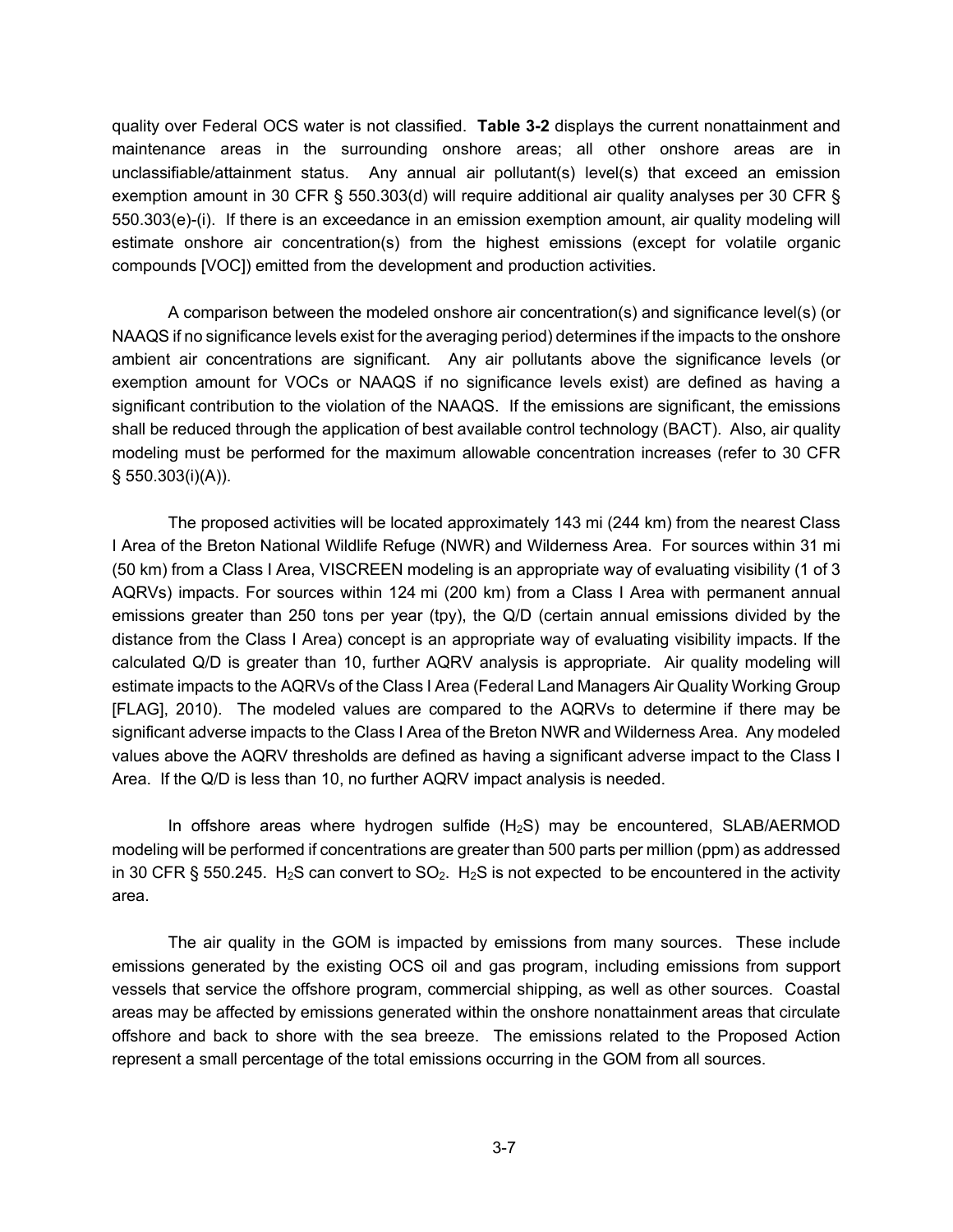For Green Canyon 564, prior plan submittals have been approved. Both the Proposed Action and the previously authorized plan(s) include emissions from the oil and gas facility that BOEM regulates on the block and associated oil and gas vessel emissions from within a 25-mi (40-km) radius. The maximum year estimated emission from the Proposed Action are roughly 100%percent of the estimated emissions already-approved from prior plans, depending on the activity and year. These calculations are estimates only of proposed emissions. Nevertheless, the comparison shows that the Proposed Action is a large contributor to the already approved emissions.

# <span id="page-37-0"></span>**3.2.2 Impact Analysis**

The IPFs associated with the proposed activities in Green Canyon 564 that could impact the air quality include (1) air emissions emitted from routine activities (drilling and production related equipment, vessels, and flaring/venting), (2) air emissions emitted from accidental or emergency flaring/venting, and (3) air emissions emitted from an accidental oil spill. An air quality analysis was conducted on the air emission estimates presented in the S-8070 to assess potential impacts to the surrounding onshore areas. The air quality over the Federal OCS water is not classified, but air pollutant concentration(s) could exceed the NAAQS. For this SEA, impacts were evaluated and assigned levels of environmental impact caused by IPFs as listed below.

- **Negligible** No measurable impact(s).
- **Minor** Most impacts on the affected resource could be avoided with proper mitigation; if impacts occur, the affected resource would recover completely without mitigation once the impacting stressor is eliminated.
- **Moderate** Impacts on the affected resource are unavoidable. The viability of the affected resource is not threatened although some impacts may be irreversible, or the affected resource would recover completely if proper mitigation is applied or proper remedial action is taken once the impacting stressor is eliminated.
- **Major** Impacts on the affected resource are unavoidable. The viability of the affected resource may be threatened although some impacts may be irreversible, and the affected resource would not fully recover even if proper mitigation is applied or remedial action is implemented once the impacting stressor is eliminated.

**Table 3-3** lists the potential IPFs and associated impact levels for each alternative. Overall, routine and accidental impacts to air quality from the proposed activities are expected to be minor.

|                                                            | <b>Magnitude of Potential Impact</b> |                      |                      |  |
|------------------------------------------------------------|--------------------------------------|----------------------|----------------------|--|
| <b>Impact-Producing Factor</b>                             | <b>Alternative 1</b>                 | <b>Alternative 2</b> | <b>Alternative 3</b> |  |
| <b>Routine Impacts</b>                                     |                                      |                      |                      |  |
| <b>NA</b><br>Minor<br><b>Negligible</b><br><b>Drilling</b> |                                      |                      |                      |  |
| Production                                                 | <b>Negligible</b>                    | Minor                | <b>NA</b>            |  |

<span id="page-37-1"></span>

| Table 3-3. | Summary of Impact Levels for Air Quality |
|------------|------------------------------------------|
|            |                                          |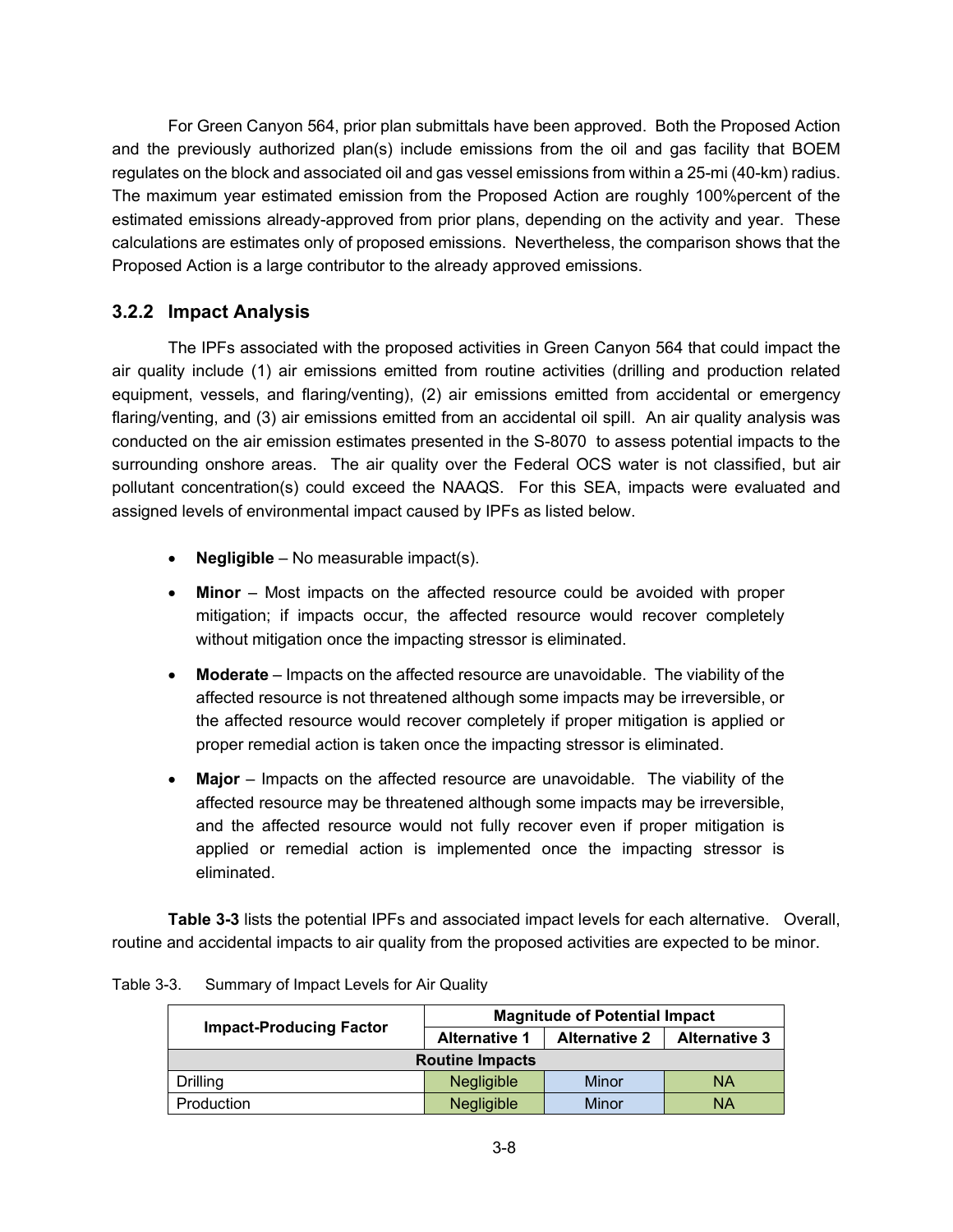| <b>Impact-Producing Factor</b>                   | <b>Magnitude of Potential Impact</b> |                      |                      |  |
|--------------------------------------------------|--------------------------------------|----------------------|----------------------|--|
|                                                  | <b>Alternative 1</b>                 | <b>Alternative 2</b> | <b>Alternative 3</b> |  |
| Vessel Support during Drilling and<br>Production | Negligible                           | Minor                | <b>NA</b>            |  |
| Routine Flaring and Venting                      | Negligible                           | <b>Minor</b>         | <b>NA</b>            |  |
| <b>Accidental Impacts</b>                        |                                      |                      |                      |  |
| <b>Emergency Flaring and Venting</b>             | Negligible                           | <b>Minor</b>         | <b>NA</b>            |  |
| Oil Spill                                        | <b>Negligible</b>                    | Minor                | <b>NA</b>            |  |
| <b>Cumulative Impacts</b>                        |                                      |                      |                      |  |
| Incremental Contribution                         | Minor                                | <b>Minor</b>         | <b>NA</b>            |  |
| OCS Oil and Gas                                  | Moderate                             | Moderate             | <b>NA</b>            |  |
| Non-OCS Oil and Gas                              | Moderate                             | Moderate             | <b>NA</b>            |  |

A detailed discussion of the IPFs and types of impacts to air quality that could occur from the proposed activities is included in Chapter 4.1 of the 2017-2022 GOM Multisale EIS and 2018 GOM Supplemental EIS, from which this document tiers.

### **3.2.2.1 Alternative 1**

If selected, Alternative 1, No Action Alternative, would result in BHP not undertaking the proposed activities as described in the plan. Therefore, the site-specific IPFs to air quality would not occur. Activities related to previously issued leases and permits (as well as those that may be issued in the future under a separate decision) related to OCS oil- and gas-related activities would continue. The No Action Alternative would not significantly change the environmental impacts of all OCS oil- and gas-related activity as described in the 2017-2022 GOM Multisale EIS and 2018 GOM Supplemental EIS; however, any previously approved, facility-related activities would be ongoing, and routine, accidental, and previously authorized impacts could still occur.

### **3.2.2.2 Alternative 2**

If selected, Alternative 2, Proposed Action, would result in the operator undertaking the proposed activities, as requested in S-8070. As described in the analyses below, impacts to air quality from the Proposed Action are not significant to the onshore area. Impacts to visibility at the Class I Area of the Breton NWR and Wilderness Area are below the threshold, but the impacts to the remaining AQRVs (deposition and ozone effects) are uncertain. Previously approved, facility-related activities are considered in the impacts analyses, along with the Proposed Action activities, to ensure that exemption thresholds are not exceeded.

# <span id="page-38-0"></span>**3.2.3 Routine Activities**

Air quality over Federal OCS water would be affected by the emissions from the proposed operations, supporting service vessels, and aircraft. The calculated emission amounts for the proposed activities did not exceed any emission exemption amount per 30 CFR § 550.303(d). Table 3-4 shows the maximum calculated emission amounts for each air pollutant.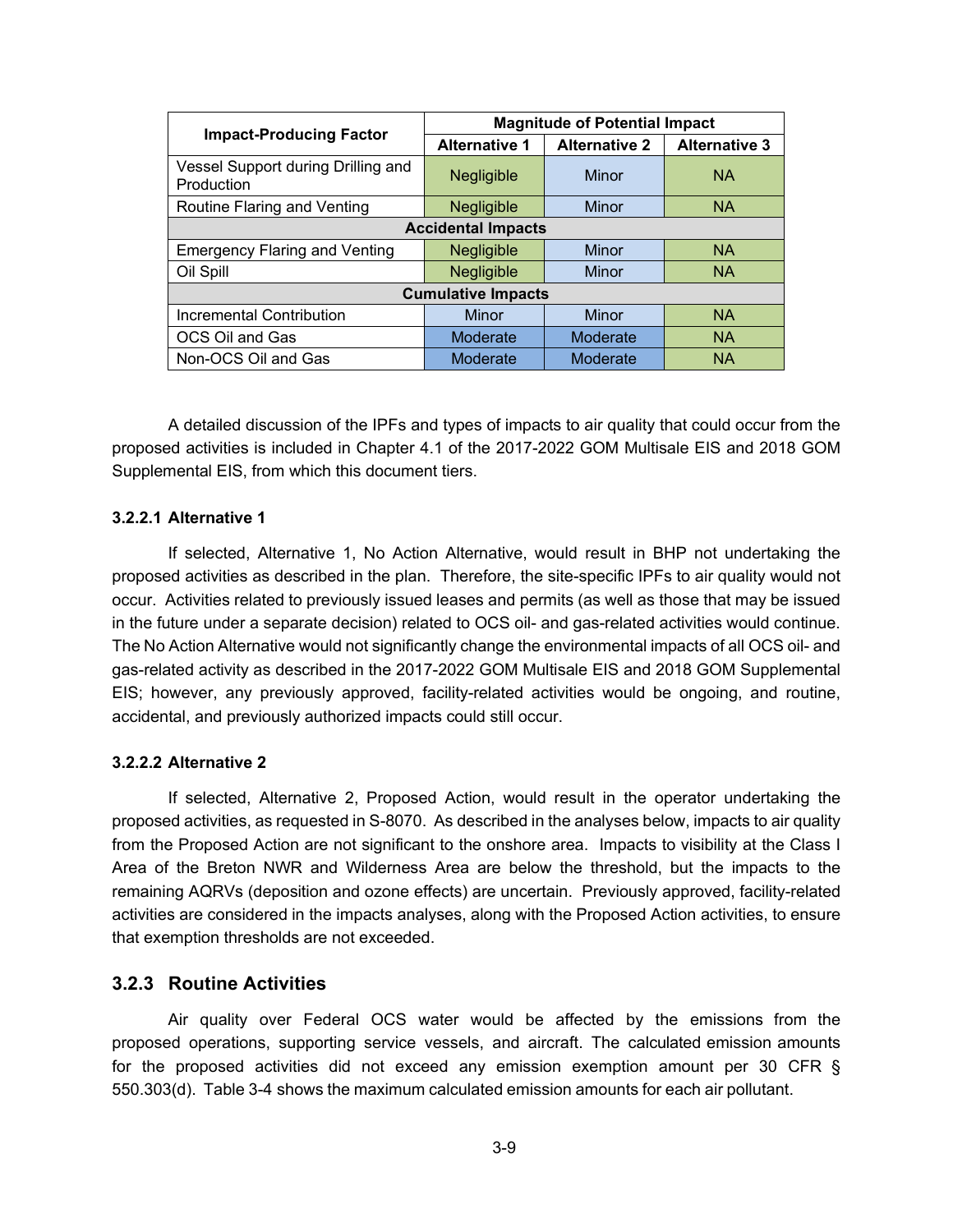Since all calculated emission amounts were below the emission exemption amount, the proposed activities are not expected to significantly affect onshore air quality.

| PM2.5 | <b>PM10</b> | r o<br>ovx | NO <sub>x</sub> | voc   | <b>^^</b><br>UU                                |
|-------|-------------|------------|-----------------|-------|------------------------------------------------|
| 64.27 | 66.26       | .60        | 2631.34<br>∠∪ບ  | 75.66 | 11 O '<br>$\overline{\phantom{a}}$<br><u>.</u> |

<span id="page-39-1"></span>Table 3-4. Estimated Annual Emission Amounts in Tons per Year (tpy)

The proposed activities will be located greater than 124 mi (200 km) from the Class I Area of the Breton NWR and Wilderness Area; therefore, further AQRV impact analyses was not conducted for visibility. The proposed activities are not expected to cause or contribute to a significant adverse effect on visibility. The remaining AQRVs (deposition and ozone effects) are uncertain because there was no modeling performed for these impacts. However, BOEM believes that such modeling data specific to this particular Proposed Action are not essential to a reasoned choice among alternatives. BOEM considered the cumulative impact of many plan approvals to deposition and ozone effects in Chapter 4.1 of the 2017-2022 GOM Multisale EIS and 2018 GOM Supplemental EIS, from which this document tiers. The 2018 GOM Supplemental EIS concluded that the impact on acid deposition from all the activities associated with a single lease sale would be minor to moderate and, while the 2018 GOM Supplemental EIS did not consider ozone effects as an AQRV, the impacts on ozone formation from this proposed activity are considered in the analysis of the IPFs in Table 3-2.

# <span id="page-39-0"></span>**3.2.4 Accidental Events**

### **Emergency Flaring and Venting**

If an accidental or emergency flaring or venting of gas occurs, PM,  $NO<sub>x</sub>$ , SO<sub>x</sub>, CO, VOCs, and/or methane (CH<sub>4</sub>) would be released to the atmosphere. These emissions can contribute to  $O_3$ formation. Additionally, any flared and vented gas may contain  $H_2S$  that may convert to  $SO_2$ . In general, emergency flaring and venting events are infrequent and of short duration. The emissions (PM,  $NO_x$ ,  $SO_x$ ,  $VOCs$ ,  $CH_4$ ,  $CO$ , and  $SO_2$ ) are more abundant near the site and will disperse as it travels.

### **Oil Spills**

If an oil spill occurs, VOCs from the surface oil slick will vaporize into the atmosphere. Increases in  $O_3$  concentrations could occur because VOCs are precursors to  $O_3$  formation. Additionally, if a fire occurs, PM and combustion product emissions will be emitted. In general, accidental oil spill and gas release events are infrequent and are usually contained within a few days. The emissions (VOCs, PM, and combustible emissions) are more likely to be abundant near the site of the release and will disperse with distance.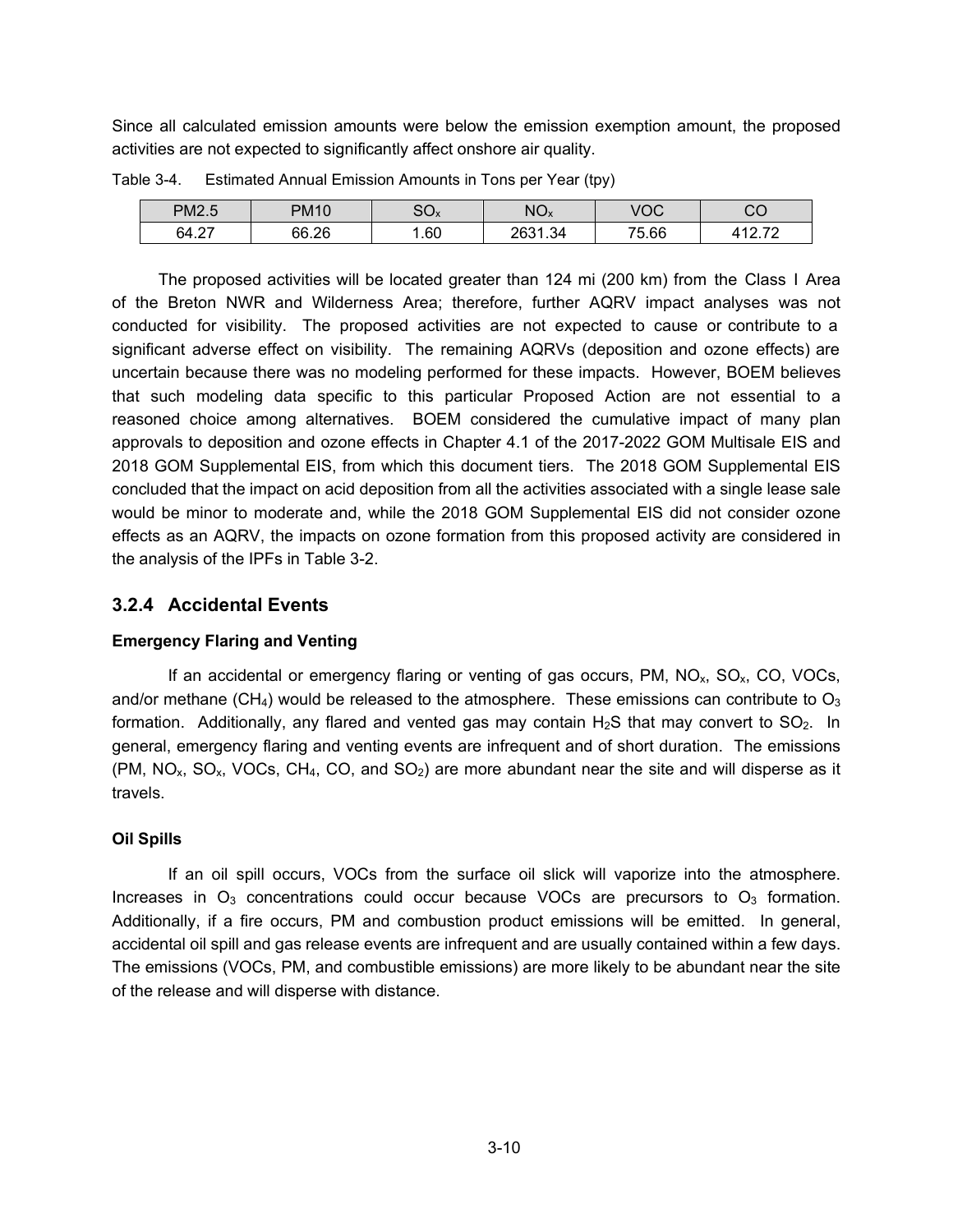# **Conclusion**

The potential impacts of the projected emissions to the surrounding onshore areas are below all applicable significance thresholds; therefore, they are expected to be minor. Overall, routine and accidental impacts to air quality from the proposed activities are expected to be minor.

# <span id="page-40-0"></span>**3.3 MARINE MAMMALS**

# <span id="page-40-1"></span>**3.3.1 Affected Environment**

The U.S. Gulf of Mexico marine mammal community is diverse and distributed throughout the northern GOM waters. The GOM's marine mammals are represented by members of the taxonomic order Cetacea, including suborders Mysticeti (i.e., baleen whales) and Odontoceti (i.e., toothed whales), as well as the order Sirenia (i.e., manatee). Twenty-one species of cetaceans and one species of Sirenia regularly occur in the GOM and are identified in the NMFS Stock Assessment Reports (Jefferson et al., 1992; Davis et al., 2000; Roberts et al., 2016; Hayes et al., 2018, 2019, 2020, and 2021).

The project is located in Green Canyon Block 564 in water depths ranging from 4,187 – 4,188 ft (1,276  $-1,277$  m).

# **Threatened or Endangered Marine Mammal Species**

Two cetacean species, the sperm whale (*Physeter macrocephalus*) and the GOM Rice's whale[11](#page-40-2) (*Balaenoptera ricei*), regularly occur in the GOM and are listed as endangered under the ESA. The Final Rule to list the sperm whale as endangered throughout its range became effective on December 2, 1970 (*Federal Register*, 1970). The Final Rule to list the GOM Rice's whale as endangered was issued and became effective on May 15, 2019 (*Federal Register*, 2019). The West Indian manatee is also listed as threatened under the ESA (*Federal Register*, 2017).

# **Non-ESA-Listed Marine Mammal Species**

Nineteen toothed cetaceans (including beaked whales and dolphins) regularly occur in the GOM but are not ESA-listed (Hayes et al., 2021). Despite being non-listed, the Marine Mammal Protection Act of 1972 (MMPA) protects all marine mammals regardless of ESA status.

<span id="page-40-2"></span><sup>11</sup> On August 23, 2021, NMFS published a direct final rule in the Federal Register (86 FR 47022): Endangered and Threatened Wildlife and Plants; Technical Corrections for the Bryde's Whale (Gulf of Mexico Subspecies). NMFS revises the common name to the Rice's whale, the scientific name to *Balaenoptera ricei*, and the description of the listed entity to the entire species. The changes to the taxonomic classification and nomenclature do not affect the species' listing status under the ESA or any protections and requirements arising from its listing. This rule is effective October 22, 2021, without further action.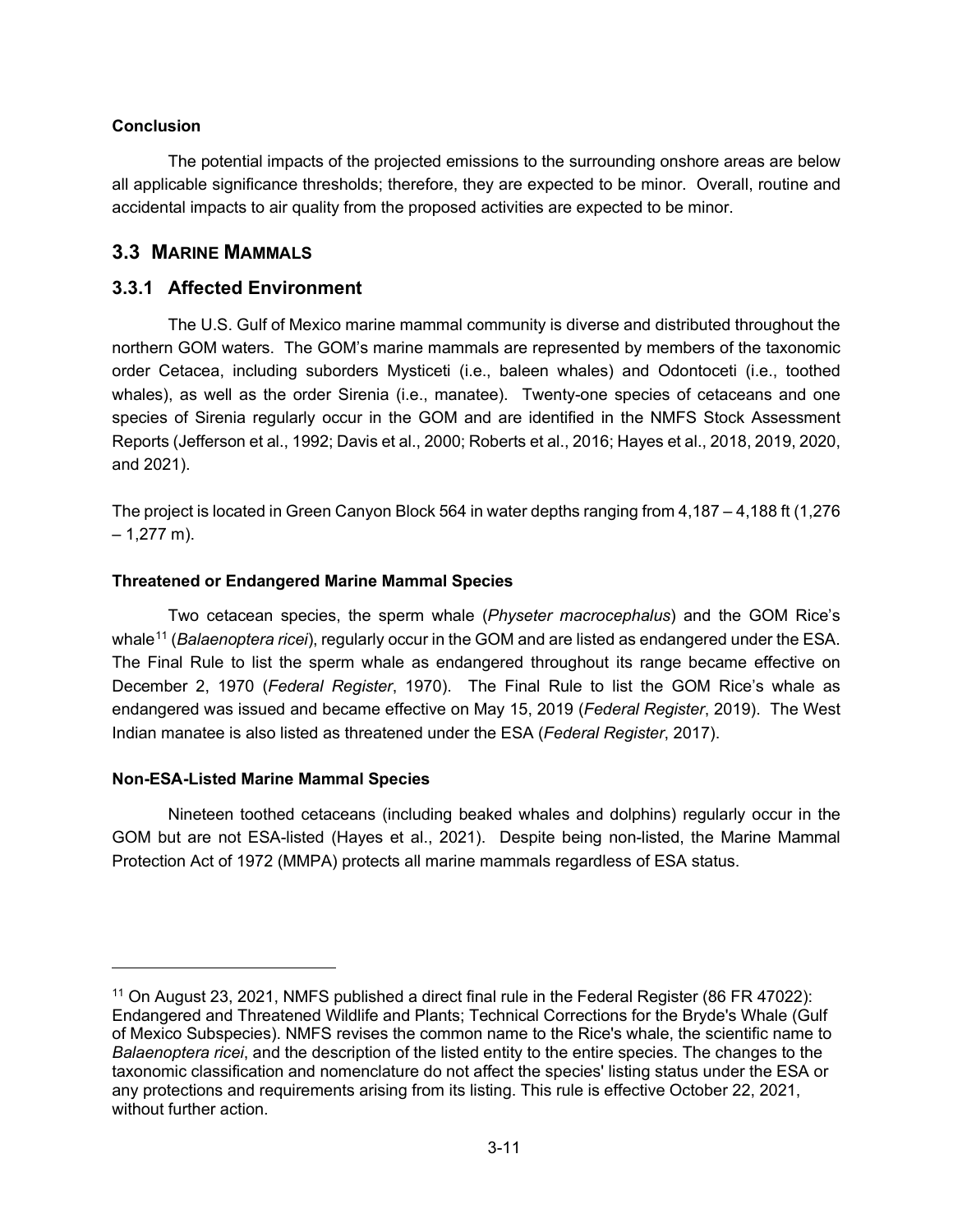## **Unusual Mortality Event (UME)**

Under the MMPA, an UME is defined as "a stranding that is unexpected; involves a significant die-off of any marine mammal population; and demands immediate response." There are currently no active UMEs in the GOM. A list of active and closed UMEs with updated information can be found online (NMFS, 2021a or 2017b) [https://www.fisheries.noaa.gov/national/marine-life-distress/active](https://www.fisheries.noaa.gov/national/marine-life-distress/active-and-closed-unusual-mortality-events)[and-closed-unusual-mortality-events.](https://www.fisheries.noaa.gov/national/marine-life-distress/active-and-closed-unusual-mortality-events)

# <span id="page-41-0"></span>**3.3.2 Impact Analysis**

The IPFs with the proposed activities in the project area (Green Canyon Block 564) that could affect marine mammals include (1) noise (drilling and/or production and vessel/aircraft noise and use of impact driving equipment); (2) vessel strike, (3) entanglement and entrapment, (4) marine trash and debris, and (5) oil/chemical spills and oil spill response. For this SEA, impacts were evaluated and assigned levels of environmental impact caused by IPFs as listed below. **Table 3-5** provides a summary of the impact analysis for marine mammals.

- **Negligible** An individual or group of animals would be subject to nominal to slight measurable impacts. No mortality or injury to any individual would occur, and no disruption of behavioral patterns would be expected. The disturbance would last only as long as the human-caused stimulus was perceptible to the individual or group.
- **Minor** An individual or group of animals would be subject to a human-caused stimulus and would be disturbed, resulting in an acute behavioral change. No mortality or injury to an individual or group would occur.
- **Moderate** An individual or group of animals would be subject to a human-caused stimulus and would be disturbed, resulting in a chronic behavioral change. Individuals may be impacted but at levels that do not affect the fitness of the population. Some impacts to individual animals may be irreversible.
- **Major** An individual or group of animals would be subject to a human-caused stimulus, resulting in physical injury or mortality, and would include sufficient numbers that the continued viability of the population is diminished, including annual rates of recruitment or survival. Impacts would also include permanent disruption of behavioral patterns that would affect a species or stock.

|                                | <b>Magnitude of Potential Impact</b> |                      |                      |  |
|--------------------------------|--------------------------------------|----------------------|----------------------|--|
| <b>Impact-Producing Factor</b> | <b>Alternative 1</b>                 | <b>Alternative 2</b> | <b>Alternative 3</b> |  |
| <b>Routine Activities</b>      |                                      |                      |                      |  |
| <b>Noise</b>                   | <b>None</b>                          | Minor to             |                      |  |
|                                |                                      | Moderate             | <b>NA</b>            |  |
| <b>Accidental Events</b>       |                                      |                      |                      |  |
| <b>Vessel Strike</b>           | <b>None</b>                          | Minor                | <b>NA</b>            |  |
| Marine Trash and Debris        | None                                 | Minor                | <b>NA</b>            |  |

<span id="page-41-1"></span>

| Table 3-5. Summary of Impact Levels to Marine Mammals |  |  |  |  |  |  |
|-------------------------------------------------------|--|--|--|--|--|--|
|-------------------------------------------------------|--|--|--|--|--|--|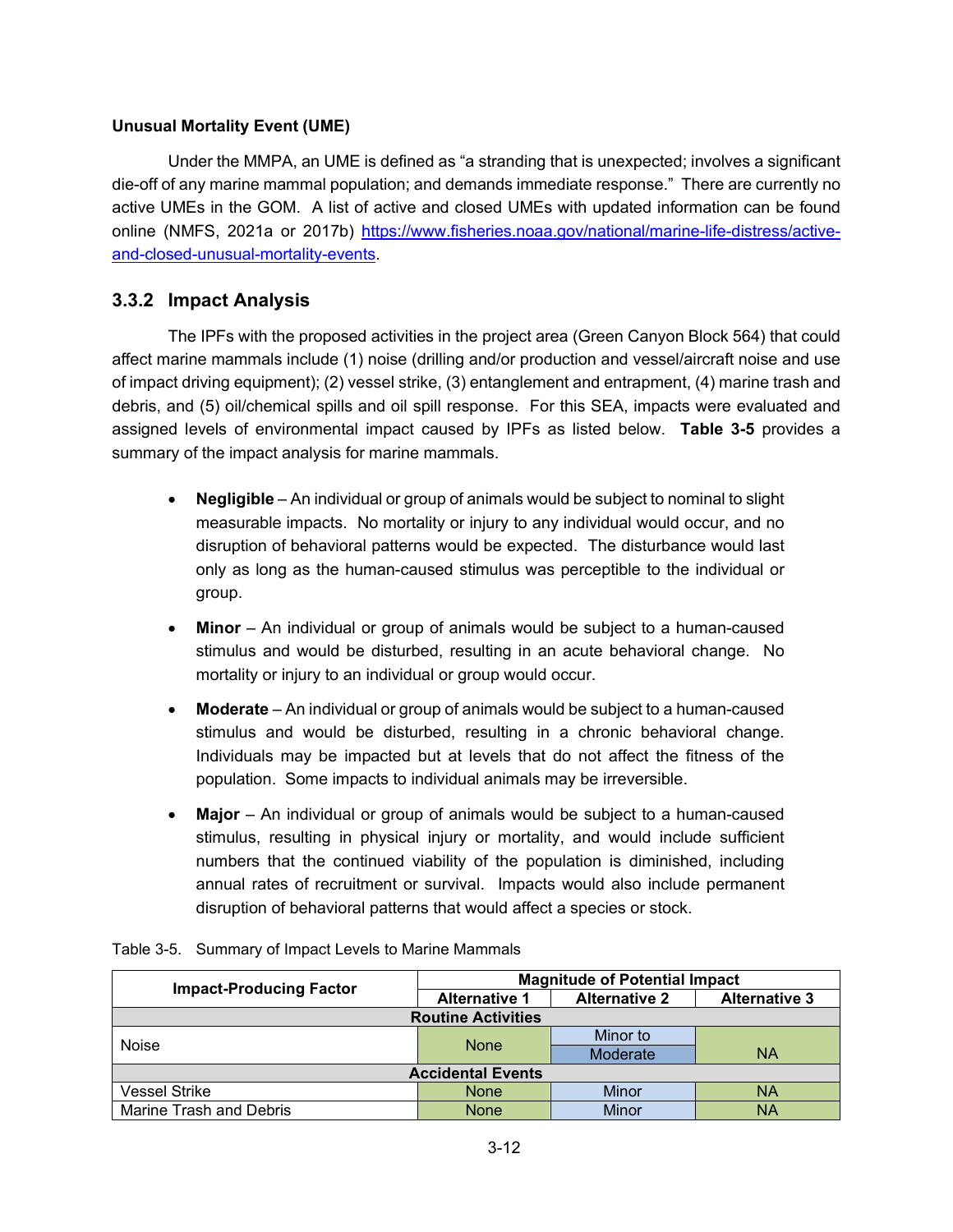| <b>Impact-Producing Factor</b>     | <b>Magnitude of Potential Impact</b> |                      |                      |  |
|------------------------------------|--------------------------------------|----------------------|----------------------|--|
|                                    | <b>Alternative 1</b>                 | <b>Alternative 2</b> | <b>Alternative 3</b> |  |
| Oil/Chemical Spills and Oil-Spill  | None                                 | Negligible to        |                      |  |
| Response                           |                                      | Minor                | <b>NA</b>            |  |
| <b>Entanglement and Entrapment</b> | None                                 | Negligible           | ΝA                   |  |

### **3.3.2.1 Alternative 1**

If selected, Alternative 1, No Action Alternative, would result in the operator not undertaking the proposed activities as described in the plan. Therefore, the direct or indirect activity-specific IPFs to marine mammals would not occur. Activities related to previously issued leases and permits (as well as those that may be issued in the future under a separate decision) related to OCS activities would not increase. The No Action Alternative would not contribute to the environmental impacts of overall OCS oil- and gas-related activity as described in the 2017-2022 GOM Multisale EIS and 2018 GOM Supplemental EIS, and routine and accidental impacts would still occur from other activities.

### **3.3.2.2 Alternative 2**

If selected, Alternative 2, Proposed Action, would result in the operator undertaking the proposed activities as requested and conditioned in the plan. The operator will adhere to the NMFS 2020 BO (as amended) Appendix B: "Gulf of Mexico Marine Trash and Debris Awareness and Elimination Survey Protocols," NMFS 2021 Amended ITS Appendix C: "Gulf of Mexico Vessel Strike Avoidance and Injured/Dead Aquatic Protected Species Reporting Protocols," Slack-line Precautions COA, and Reporting Requirements COA (BHP, 2021). Compliance with the regulations, applicable conditions of approval (COAs), NMFS 2020 BO (as amended), and 2021 Amended ITS Appendices should negate or lessen the chance of significant impacts on marine mammals under this alternative.

# <span id="page-42-0"></span>**3.3.3 Routine Activities**

### **Noise**

Water-transmitted noise can potentially cause disturbance, masking of sounds, physiological stress, and hearing impairment on marine mammals (Richardson et al., 1995; Ellison et al., 2011). Vessel noise from the Proposed Action will produce low levels of noise, generally in the 150 to 170 dB re 1 µPa-m at frequencies below 1,000 Hz. Vessel noise is transitory and generally does not propagate at great distances from the vessel. The operator will adhere to the NMFS 2021 Amended ITS Appendix A: "Seismic Survey Mitigation and Protected Species Observer Protocols," which appreciably reduces the potential for noise effects on marine mammals.

There is little information on the behavioral responses by marine mammals to drilling noise in the GOM. According to Southall et al. (2007 and 2019), for behavioral responses to non-impulsive noise sources (e.g., drill noise), data indicate considerable variability in received levels associated with behavioral responses. The source levels from drilling (154 dB and below, as cited by Greene, 1986 in Richardson et al., 1995) are below the Level A harassment threshold of 180 dB and Level B (behavioral) harassment threshold of 160 dB set by NMFS under the MMPA (NMFS, 2018). In addition to various pieces of support equipment used in construction, such as vessels and cranes, pile driving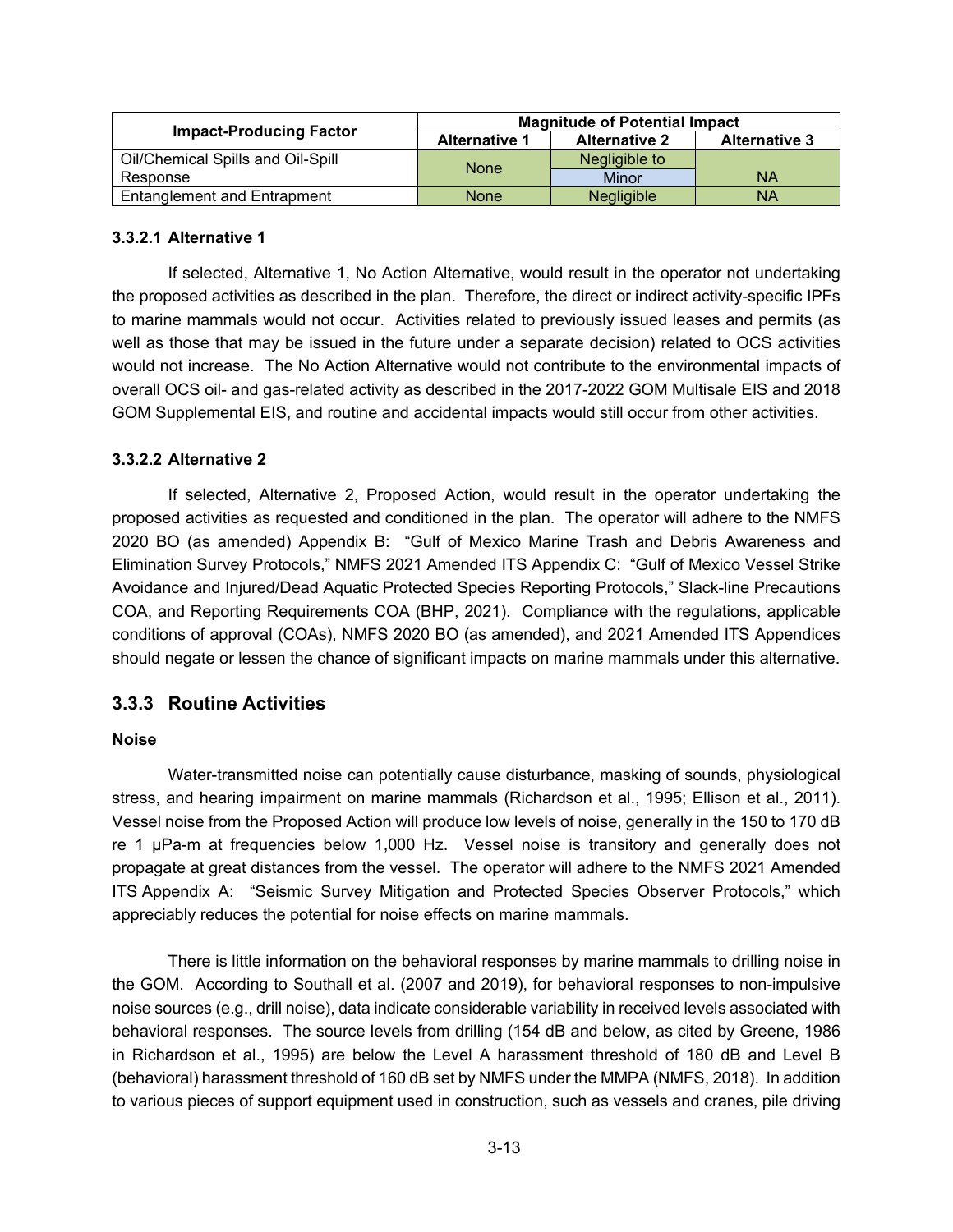is the primary method by which fixed structures are attached to the seafloor and provide stability for other support structures. There are two primary, pile driving operations on the OCS: (1) the setting of casing conductors (also known as drive pipe) for drilling operations; and (2) pile emplacement for securing oil and gas structures and facilities to the sea bed. The highest reported source levels for pile driving are 204 dB (SEL) and 232 dB (peak). Since these occurrences would be temporary, subject to the step-down review process per the NMFS 2020 BO (as amended), and given the applicable required mitigation measures per the NMFS 2020 BO (as amended) and 2021 Amended ITS (Appendix A: "Seismic Survey Mitigation and Protected Species Observer Protocols"), marine mammals are not expected to be significantly affected by pile driving.

The noise from helicopter activity can cause a startle response and can interrupt marine mammal resting, feeding, breeding, or migrating behavior (Richardson et al., 1995). The Proposed Action is expected to have helicopter support with multiple transits between the MODU and airbase. Since these occurrences would be temporary and pass within seconds, and given the relevant guidelines and regulations, marine mammals are not expected to be adversely affected by routine helicopter traffic operating at prescribed required Federal Aviation Administration altitudes.

Marine mammals may exhibit some avoidance behaviors, but their behavioral or physiological responses (e.g., stress) to noise associated with the Proposed Action are unlikely to have populationlevel impacts. Therefore, impacts to marine mamm-als from noise associated with the proposed activities are expected to be minor.

### <span id="page-43-0"></span>**3.3.4 Accidental Events**

#### **Vessel Strike**

The proposed activities are expected to require several round-trip supply and crew vessel trips per week. Deep-diving whales may be more vulnerable to vessel strikes given the longer surface period required to recover from extended deep dives (Laist et al., 2001; van Waerebeek et al., 2007). The operator will comply with the NMFS 2021 Amended ITS Appendix C: "Gulf of Mexico Vessel Strike Avoidance and Injured/Dead Aquatic Protected Species Reporting Protocols," which appreciably reduces the likelihood of marine mammal vessel strikes associated with the proposed activity by requiring the use of visual observers, vessel speed restrictions, and vessel separation distances (BHP, 2021). The accepted reasonable and prudent measures agreement (RPA) for the Rice's whale requires vessel restrictions in the event any service vessel transits the Rice's whale area to get to the lease block. Any BOEM/BSEE-authorized or -permitted activity occurring within the EPA is subject to a step-down review with NMFS per the 2020 BO. Thus, given operator adherence to the NMFS 2020 BO (as amended), NMFS 2021 Amended ITS Appendix C, and the RPA, acute and chronic effects on marine mammals from vessel strike are expected to be minor.

#### **Marine Trash and Debris**

Many types of plastic materials end up as solid waste during drilling and production operations. Some of this material is accidentally lost overboard. The incidental ingestion and entanglement of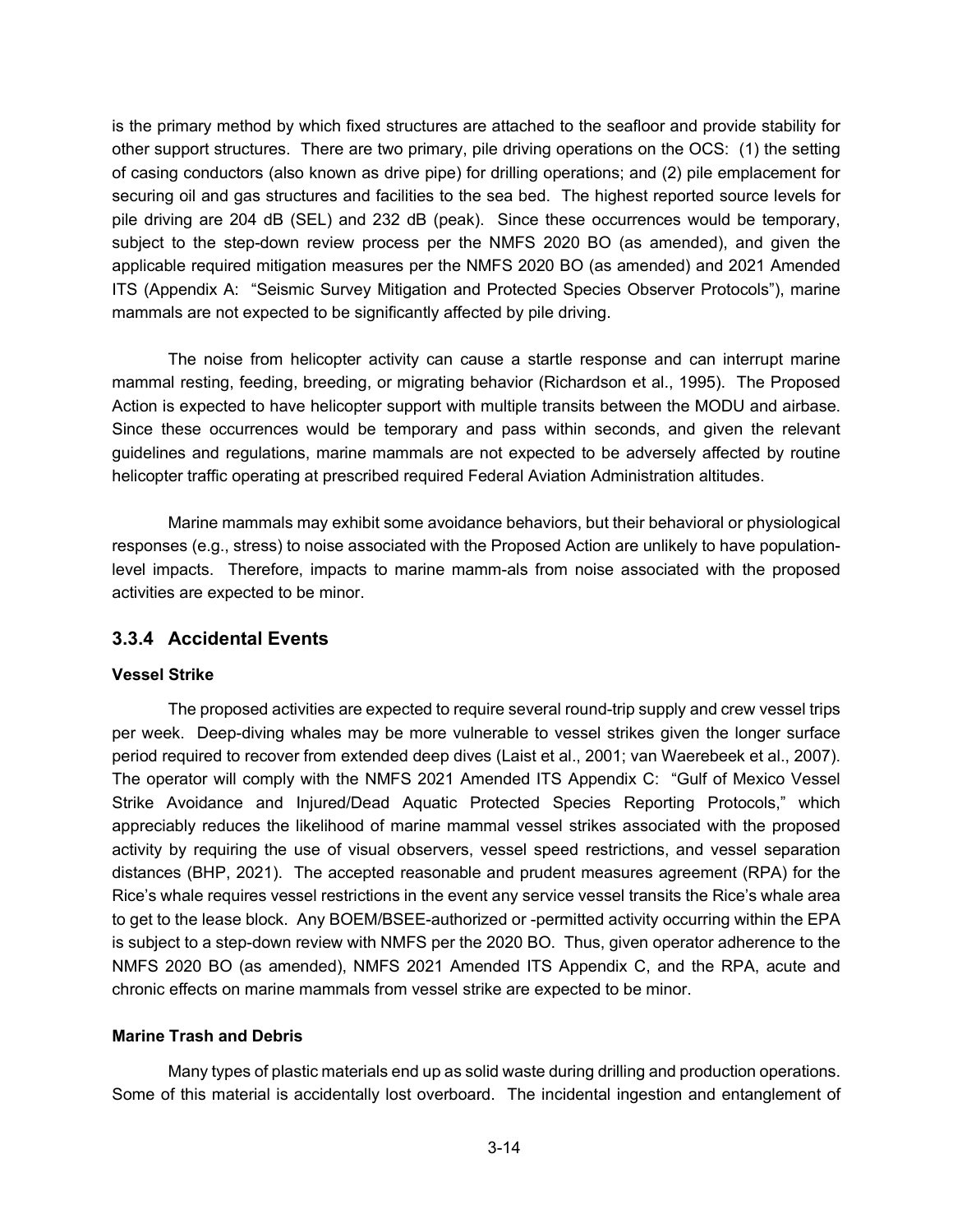marine debris could adversely affect marine mammals (Gregory, 2009; Gall and Thompson, 2015). The operator will adhere to the NMFS 2020 BO (as amended) Appendix B: "Gulf of Mexico Marine Trash and Debris Awareness and Elimination Survey Protocols," which appreciably reduces the likelihood of marine mammals encountering marine debris from the proposed activity (BHP, 2021). Thus, effects on marine mammals from marine trash and debris are expected to be minor.

#### **Oil/Chemical Spills and Oil-Spill Response**

The range of toxicity and degree of sensitivity to hydrocarbons and the effects of ongoing/post-response activities on cetaceans are unknown. Oil from an oil spill can cause soft tissue irritation, fouling of baleen plates, respiratory stress from the inhalation of toxic fumes, food reduction or contamination, direct ingestion of oil and/or tar, and temporary displacement from preferred habitats (Geraci and St. Aubin, 19A90; Lee and Anderson, 2005; NOAA, 2010a and 2010b; Schwacke et al., 2014). Long-term impacts on marine mammal populations are poorly understood but could include decreased survival and lowered reproductive success. Dispersants may contain ingredients that are known to irritate sensitive tissues of marine mammals (NRC, 2005). Chemical dispersion of oil may considerably reduce the impacts on marine mammals, primarily by reducing their exposure to petroleum hydrocarbons (French-McCay, 2004; NRC, 2005). Because the potential occurrence of a spill and contact with species is low due to applicable regulatory requirements (refer to **Chapter 1.5**) in this plan submittal, the effects on marine mammals from oil/chemical spills and oil-spill response are expected to be negligible.

### **Entanglement and Entrapment**

Entanglement and entrapment can result in death or injury of marine mammals (Moore et al., 2009; Van Der Hoop et al., 2012). Entangled marine mammals may drown or starve due to being restricted by gear, suffer physical trauma and systemic infections, and/or be hit by vessels due to an inability to avoid them. Entanglement can also cause injury that can lead to secondary infection, or cause death (Moore, 2014). Entanglement as a stressor is possibly created by seismic survey equipment such as ocean bottom nodes, hydrophones, geophones and other cables; other survey activities including sediment sampling and installation of mooring buoys; and marine debris generated from these activities. Moon pools are too small to allow a GOM marine mammal to enter and are therefore unlikely to entrap them. The operator will adhere to the NMFS 2020 BO (as amended) and 2021 Amended ITS Slack-line Precautions COA, Moon Pool Monitoring COA, and Reporting Requirements COA, which appreciably reduce the likelihood of marine mammals being entangled or entrapped in gear from the proposed activity (BHP, 2021). With applicable required mitigation measures per the NMFS 2020 BO (as amended) and 2021 Amended ITS and other mitigation measures such as the protected species stipulation, marine mammal entanglement in hydrophone cables and streamers, geophones, bottom cables, and other associated gear is unlikely to occur. Thus, because the possibility of entanglement and entrapment is low and since the operator will adhere to the Slack-line Precautions, Moon Pool Monitoring, and Reporting Requirements mitigation measures, the effects on marine mammals are expected to be negligible.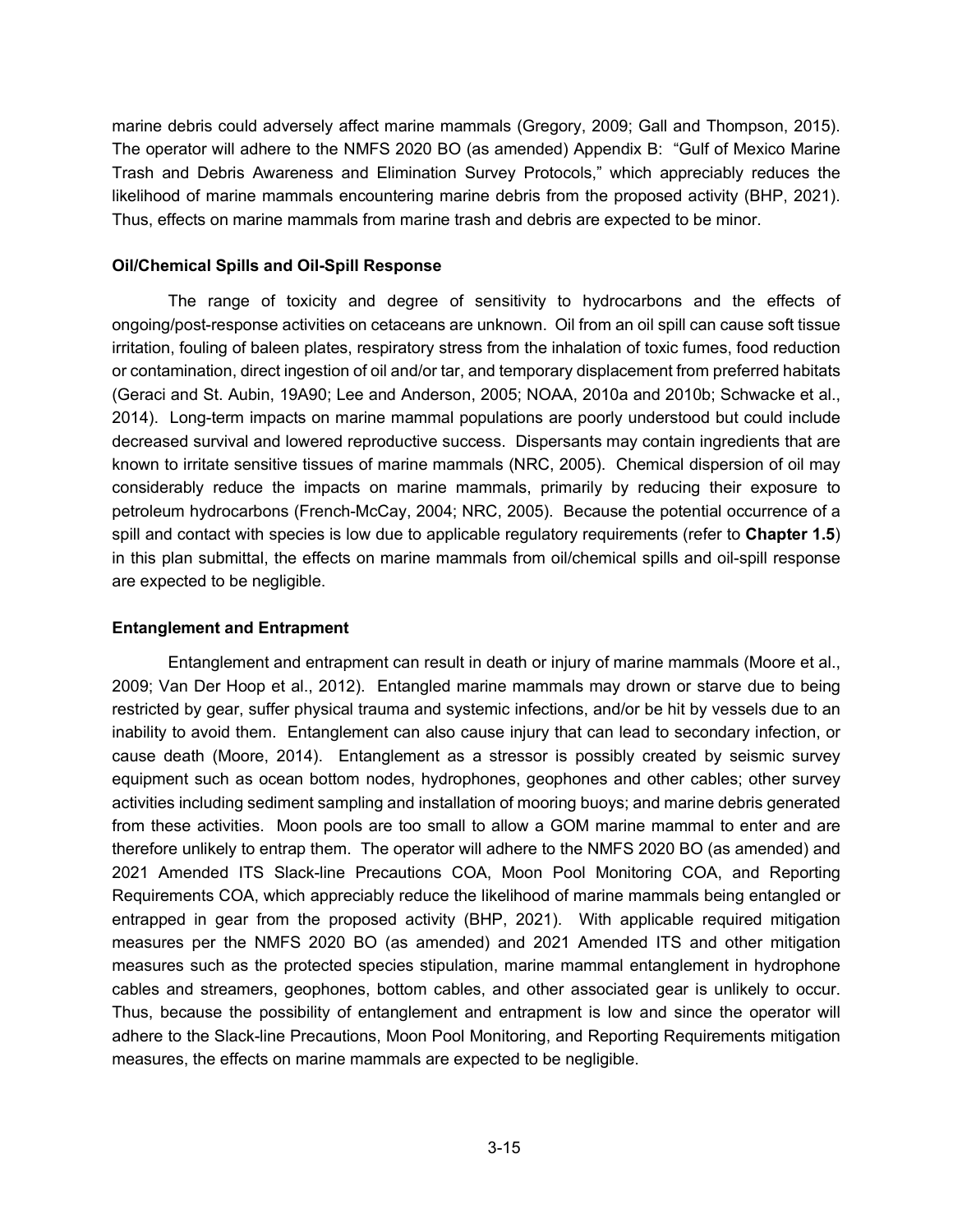## **Conclusion**

Long-term or permanent displacement of the animals from preferred habitats and the destruction or adverse modification of any habitats are not expected to occur due to the scope, timing, and the short-term nature of the proposed activities. Furthermore, the conditions of approval and monitoring requirements are expected to prevent vessel strikes from increasing to the level of significance. The noise related to the proposed drilling operation is not expected to result in auditory effects, behavioral change, masking, or non-auditory effects to marine mammals that would rise to the population level. Based on the above analysis, BOEM finds that the potential for such effects from the Proposed Action is unlikely to rise to significant levels.

# <span id="page-45-0"></span>**3.4 SEA TURTLES**

# <span id="page-45-1"></span>**3.4.1 Affected Environment**

Five sea turtle species, all federally listed as threatened or endangered, are known to inhabit the waters of the GOM: leatherback (*Dermochelys coriacea*); green (*Chelonia mydas*); hawksbill (*Eretmochelys imbricata*); Kemp's ridley (*Lepidochelys kempii*); and loggerhead (*Carettra caretta*). These species are all highly migratory, and individual animals will migrate into nearshore waters as well as other areas of the North Atlantic Ocean, GOM, and Caribbean Sea. Critical habitat has been designated for the Northwest Atlantic Ocean Loggerhead sea turtle distinct population segment (DPS) in the GOM (*Federal Register*, 2014b).

The project is located in Green Canyon Block 564 in water depths ranging from 4,187 – 4,188 ft (1,276 – 1,277 m).

# <span id="page-45-2"></span>**3.4.2 Impact Analysis**

Sea turtles are susceptible to many natural and human impacts, including impacts while on land, in the benthic environment, and in the pelagic environment due to their life history. The IPFs associated with the proposed activities in Green Canyon Block 564 that could affect sea turtles include (1) noise (drilling and/or production and vessel/aircraft noise and use of impact-driver equipment), (2) vessel strike, (3) entanglement and entrapment, (4) marine trash and debris, and (5) oil/chemical spills and oil-spill response. For this SEA, impacts were evaluated and assigned levels of environmental impact caused by IPFs as listed below. **Table 3-6** provides a summary of impact to sea turtles.

- **Negligible** An individual or group of animals would be subject to nominal to slight measurable impacts. No mortality or injury to any individual would occur, and no disruption of behavioral patterns would be expected. The disturbance would last only as long as the human-caused stimulus was perceptible to the individual or group.
- **Minor** An individual or group of animals would be subject to a human-caused stimulus and would be disturbed, resulting in an acute behavioral change. No mortality or injury to an individual or group would occur.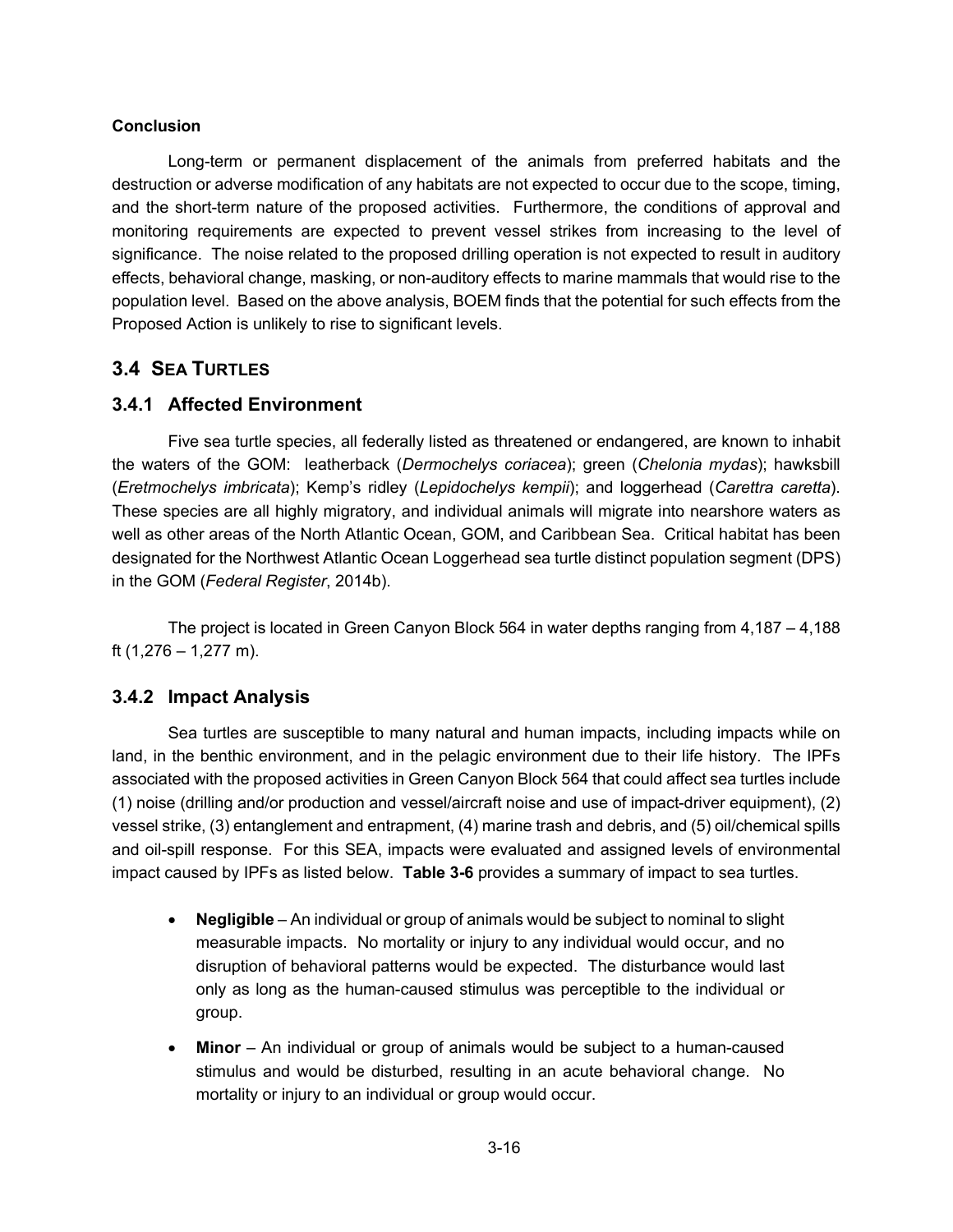- **Moderate** An individual or group of animals would be subject to a human-caused stimulus and would be disturbed, resulting in a chronic behavioral change. Individuals may be impacted but at levels that do not affect the fitness of the population. Some impacts to individual animals may be irreversible.
- **Major** An individual or group of animals would be subject to a human-caused stimulus, resulting in physical injury or mortality, and would include sufficient numbers that the continued viability of the population is diminished, including annual rates of recruitment or survival. Impacts would also include permanent disruption of behavioral patterns that would affect a species or stock.

|                                    | <b>Magnitude of Potential Impact</b> |                      |                      |  |
|------------------------------------|--------------------------------------|----------------------|----------------------|--|
| <b>Impact-Producing Factor</b>     | <b>Alternative 1</b>                 | <b>Alternative 2</b> | <b>Alternative 3</b> |  |
|                                    | <b>Routine Activities</b>            |                      |                      |  |
| <b>Noise</b>                       |                                      | Negligible to        |                      |  |
|                                    | <b>None</b>                          | Minor                | <b>NA</b>            |  |
| <b>Accidental Events</b>           |                                      |                      |                      |  |
| <b>Vessel Strike</b>               | <b>None</b>                          | Negligible to        |                      |  |
|                                    |                                      | <b>Minor</b>         | <b>NA</b>            |  |
| Marine Trash and Debris            | <b>None</b>                          | Negligible           | <b>NA</b>            |  |
| Oil/Chemical Spills and Oil-Spill  | <b>None</b>                          | Negligible to        |                      |  |
| Response                           |                                      | Minor                | <b>NA</b>            |  |
|                                    | <b>None</b>                          | Negligible to        |                      |  |
| <b>Entanglement and Entrapment</b> |                                      | Minor                | <b>NA</b>            |  |

#### <span id="page-46-0"></span>Table 3-6. Summary of Impact Levels to Sea Turtles

#### *3.4.2.1* **Alternative 1**

If selected, Alternative 1, No Action alternative, would result in the operator not undertaking the proposed activities as described in the plan. Therefore, direct or indirect activity-specific IPFs to sea turtles would not occur. Activities related to previously issued leases and permits (as well as those that may be issued in the future under a separate decision) related to the OCS activities would not increase. The No Action Alternative would not contribute to the environmental impacts of overall OCS oil- and gas-related activity as described in the 2017-2022 GOM Multisale EIS and 2018 GOM Supplemental EIS, and routine and accidental impacts would still occur from other activities.

### *3.4.2.2* **Alternative 2**

If selected, Alternative 2, Proposed Action, would result in the operator undertaking the proposed activities as requested and conditioned in the plan, and applicable regulations. The operator will adhere to NMFS 2020 BO (as amended) Appendix B: "Gulf of Mexico Marine Trash and Debris Awareness and Elimination Survey Protocols," NMFS 2021 Amended ITS Appendix C: "Gulf of Mexico Vessel Strike Avoidance and Injured/Dead Aquatic Protected Species Reporting Protocols," NMFS 2020 BO (as amended) Appendix J: "Sea Turtle Handling and Resuscitation Guidelines," Slack-line Precautions COA, and Reporting Requirements COA (BHP, 2021). Compliance with the regulations, applicable COAs, NMFS 2020 BO (as amended), and NMFS 2021 Amended ITS Appendices should negate or lessen the chance of significant impacts on sea turtles under this alternative.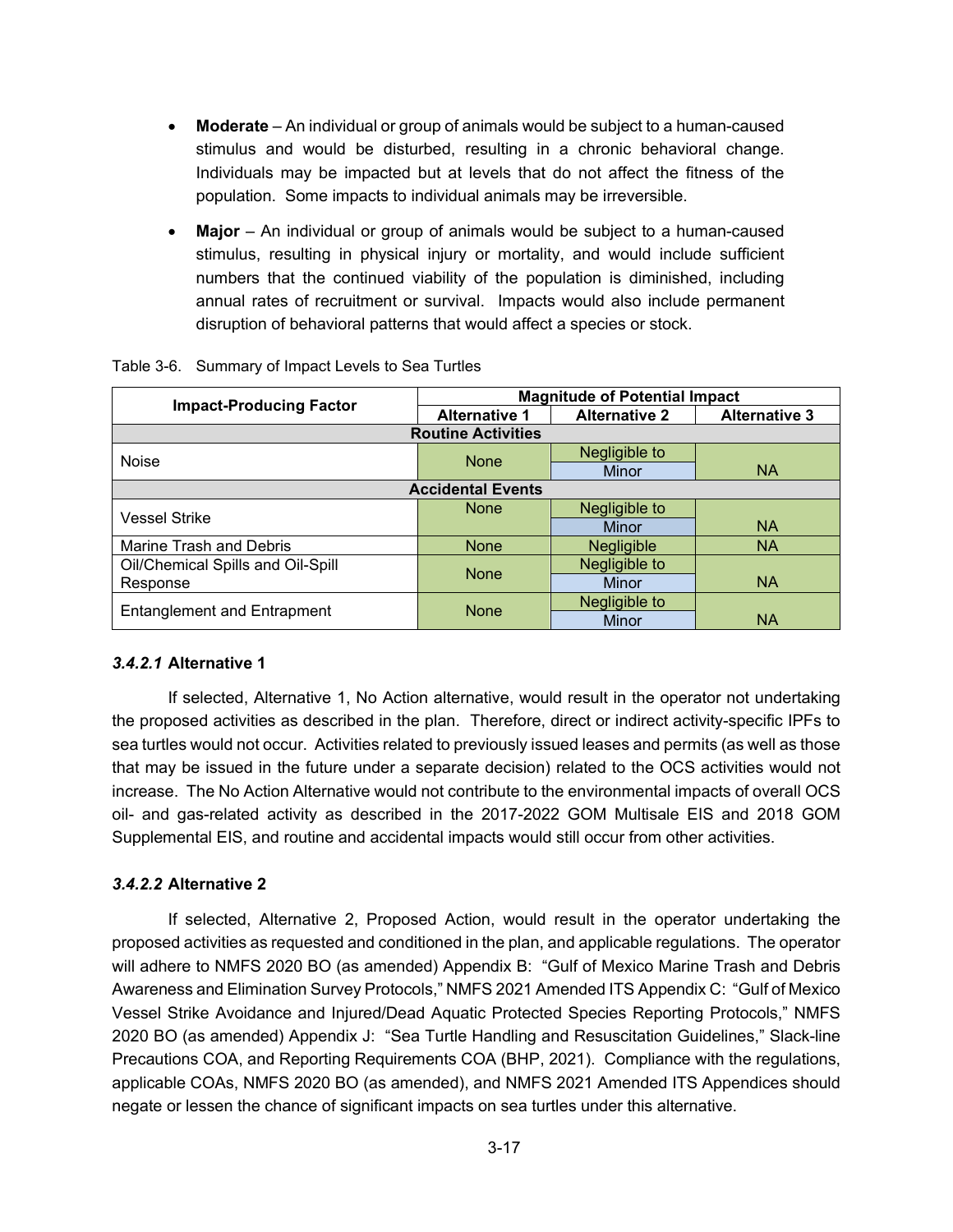# <span id="page-47-0"></span>**3.4.3 Routine Activities**

### **Noise (Vessels and Equipment)**

Vessel noise from the proposed activities would produce low levels of noise, generally in the 150 to 170 dB re 1 µPa-m at frequencies below 1,000 Hz. Vessel noise is transitory and generally does not propagate at great distances from the vessel. Though there are few studies on sea turtle bioacoustics, available information indicates that sea turtles are in the low-frequency (100 Hz to 2 kHz) hearing range (Bartol and Musick, 2003; Popper et al., 2014). The operator will adhere to the NMFS 2021 Amended ITS Appendix A: "Seismic Survey Mitigation and Protected Species Observer Protocols," which appreciably reduces the potential for noise effects on sea turtles.

In addition to various pieces of support equipment used in construction, such as vessels and cranes, pile driving is the primary method by which fixed structures are attached to the seafloor and provide stability for other support structures. There are two primary pile driving operations on the OCS: (1) the setting of casing conductors (also known as drive pipe) for drilling operations; and (2) pile emplacement for securing oil and gas structures and facilities to the sea bed. The highest reported source levels for pile driving are 204 dB (SEL) and 232 dB (peak). Pressure waves compress and decompress molecules of the surrounding medium as they pass, which can injure ears and is detectable by other vibration-sensitive body parts such as the carapace of sea turtles. Since these occurrences would be temporary, subject to the step-down review process per the NMFS 2020 BO (as amended) and given the applicable required mitigation measures per the NMFS 2020 BO (as amended) and 2021 Amended ITS (Appendix A: "Seismic Survey Mitigation and Protected Species Observer Protocols"), sea turtles are not expected to be significantly affected or permanently displaced by pile driving; thus, associated impacts are expected to be negligible to minor.

Drilling activities produce intermittent, sudden, and, at times, high-intensity sounds transmitted into the water as operations occur. However, sea turtles are not expected to be impacted by this disturbance (Popper et al., 2014). Sea turtles' currently known thresholds for auditory injury are fairly high for impulsive noise sources (Samuel et al., 2005; Nunny et al., 2008; Popper et al., 2014). The most likely impact of drilling or vessel noise on sea turtles is behavioral disturbance, but these impacts are not expected to be long-lasting or widespread. Therefore, impacts to sea turtles from noise associated with the proposed drilling activities are expected to be negligible.

# <span id="page-47-1"></span>**3.4.4 Accidental Events**

#### **Vessel Strike**

Sea turtles spend at least 3-6 percent of their time at the surface for respiration and perhaps as much as 26 percent of their time at the surface for basking, feeding, orientation, and mating (Lutcavage et al., 1997). There have been no known documented sea turtle collisions with drilling and service vessels in the GOM (typical cruising speed is 10 knots [11.5 miles per hour]); however, collisions with small or submerged sea turtles may go undetected. The operator will adhere to the NMFS 2021 Amended ITS Appendix C: "Gulf of Mexico Vessel Strike Avoidance and Injured/Dead Aquatic Protected Species Reporting Protocols," which minimizes the potential for vessel strikes by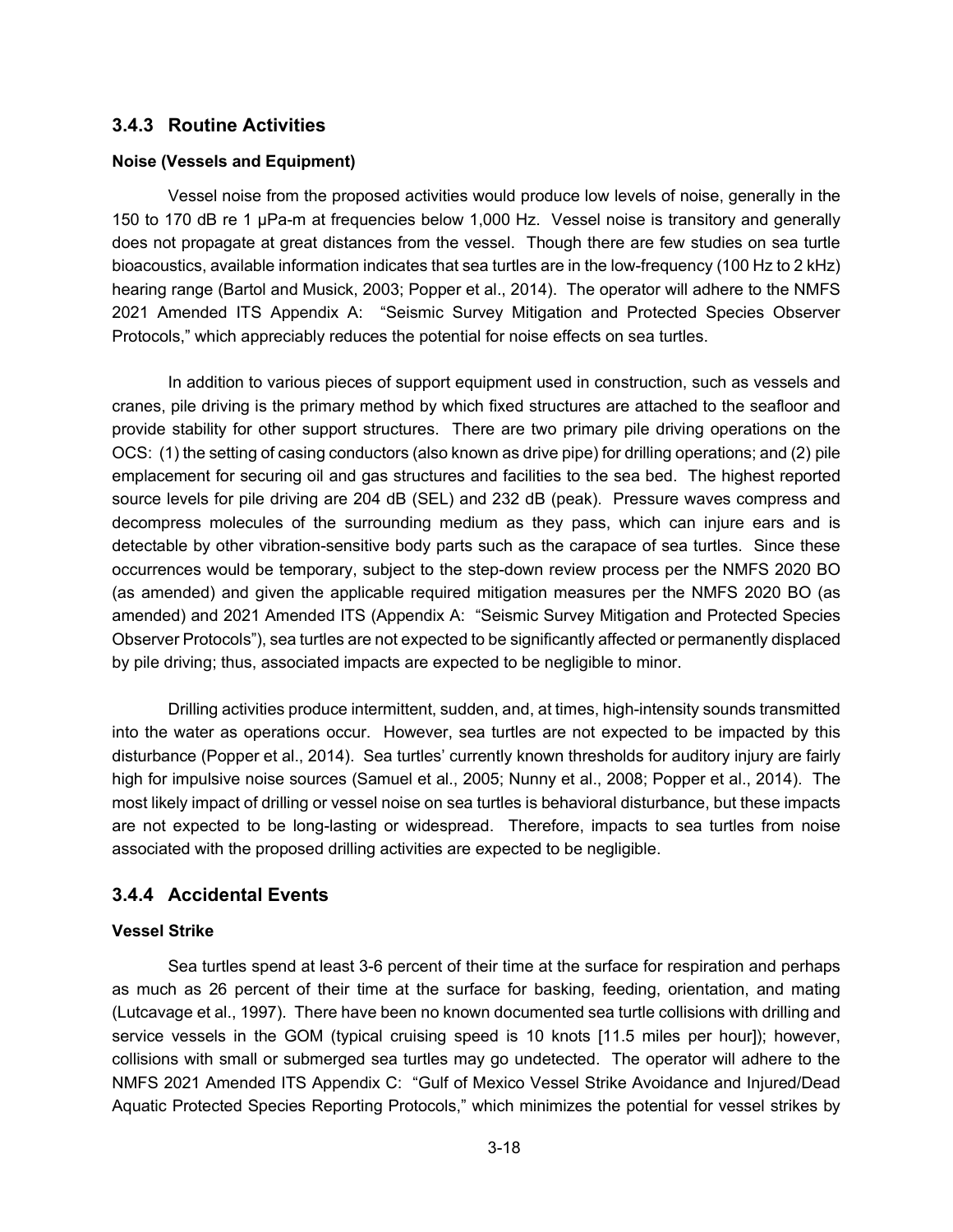requiring the use of visual observer (e.g., captain), vessel speed restrictions, and separation distances. Thus, effects on sea turtles from vessel strike are expected to be negligible but might be minor for undetected sea turtles underwater (e.g., vessel displacing water inadvertently moving sea turtles in wake).

### **Marine Trash and Debris**

Many types of plastic materials could end up as solid waste during drilling and production operations. Some of this material is accidentally lost overboard, where sea turtles could consume it or become entangled in it. The incidental ingestion or entanglement of marine debris could adversely affect sea turtles (Gall and Thompson, 2015; Schuyler et al., 2016). The operator will adhere to the NMFS 2020 BO (as amended) Appendix B: "Gulf of Mexico Marine Trash and Debris Awareness and Elimination Survey Protocols,*"* which appreciably reduces the likelihood of sea turtles encountering marine debris from the proposed activity. Thus, effects on sea turtles from marine trash and debris are expected to be negligible.

# **Oil/Chemical Spills and Oil-Spill Response**

The range of toxicity and degree of sensitivity to oil hydrocarbons and the effects of response activities on sea turtles are unknown. The oil from an oil spill can adversely affect sea turtles by causing soft tissue irritation, respiratory stress from inhalation of toxic fumes, food reduction or contamination, direct ingestion of oil and/or tar, and temporary displacement from preferred habitats (Lutz and Lutcavage, 1989; Milton et al., 2003; NOAA 2010). The long-term impacts on sea turtle populations are poorly understood but could include decreased survival and lowered reproductive success. Impacts from the dispersants are unknown in the absence of direct testing but may have similar irritants to tissues and sensitive membranes (NRC, 2005; Shigenaka et al., 2010; NOAA, 2015). BOEM will continue to monitor these resources for effects caused by the use of dispersants and will ensure that future BOEM environmental reviews take into account any new information that may emerge. Because the potential for an oil spill and contact with species are low due to applicable regulatory requirements (refer to **Chapter 1.5**) in this plan submittal, the potential effects on sea turtles from oil/chemical spills and oil-spill response are expected to be negligible using applicable scientifically credible information.

### **Entanglement and Entrapment**

Entanglement as a stressor is possibly created by seismic survey equipment such as diver lines, ocean bottom nodes, hydrophones, geophones and other cables; and other survey activities, including sediment sampling and installation of mooring buoys; and marine debris generated from these activities. Entanglement and entrapment can result in death or injury of sea turtles. Sea turtles have become entrapped in dredge equipment (NRC, 1990) and have the potential to become entrapped in any submerged structure that an individual is able to enter. Fish and other animals can enter moon pools and, in the case of sea turtles, surface within moon pools, potentially being entrapped. The operator will adhere to the NMFS 2020 BO (as amended) and 2021 Amended ITS Slack-line Precautions COA, Moon Pool Monitoring COA, and Reporting Requirements COA, which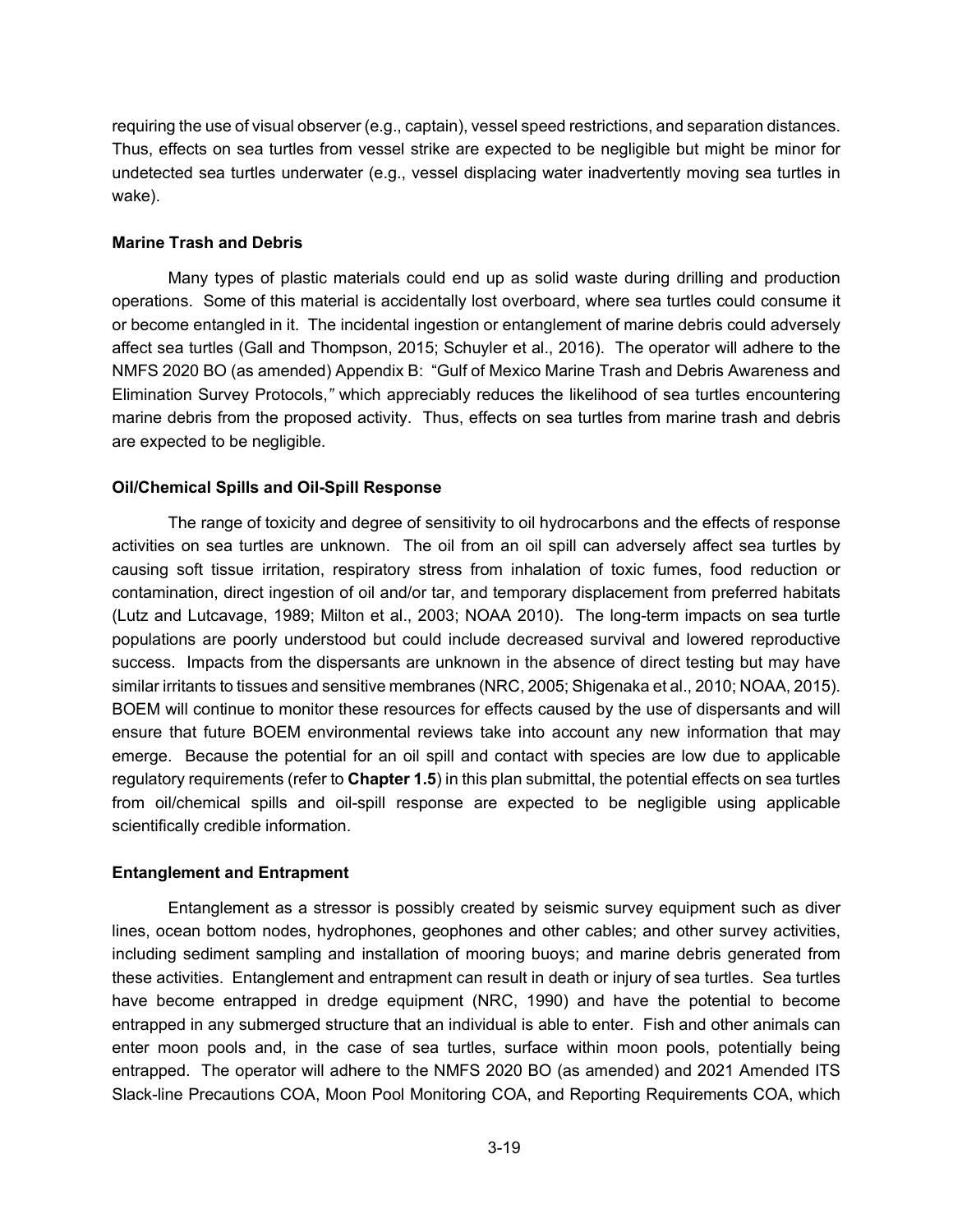appreciably reduce the likelihood of sea turtles being entangled or entrapped in gear from the proposed activity (BHP, 2021). With applicable required mitigation measures per the NMFS 2020 BO (as amended) and 2021 Amended ITS and other mitigation measures such as the protected species stipulation, sea turtle entanglement in diver lines, hydrophone cables and streamers, geophones, bottom cables, and other associated gear, in addition to sea turtle entrapment in moon pools (though typically remains open to water if used), is unlikely to occur. Thus, because the possibility of entanglement and entrapment is low and since the operator will adhere to the Slack-line Precautions, Moon Pool Monitoring, and Reporting Requirements COA, the effects on sea turtles are expected to be negligible to minor.

#### **Conclusion**

Long-term or permanent displacement of the animals from preferred habitats and the destruction or adverse modification of any habitats are not expected to occur due to the scope, timing, and short-term nature of the proposed activities. Furthermore, the conditions of approval and monitoring requirements are expected to prevent vessel strikes from increasing to a level that results in population-level effects. Further, the noise related to the proposed drilling operation is not expected to result in auditory effects, behavioral change, masking, or non-auditory effects to sea turtles in the GOM that would rise to the population level. BOEM finds that the potential effects of the proposed activity on sea turtles would not rise to a level of significance.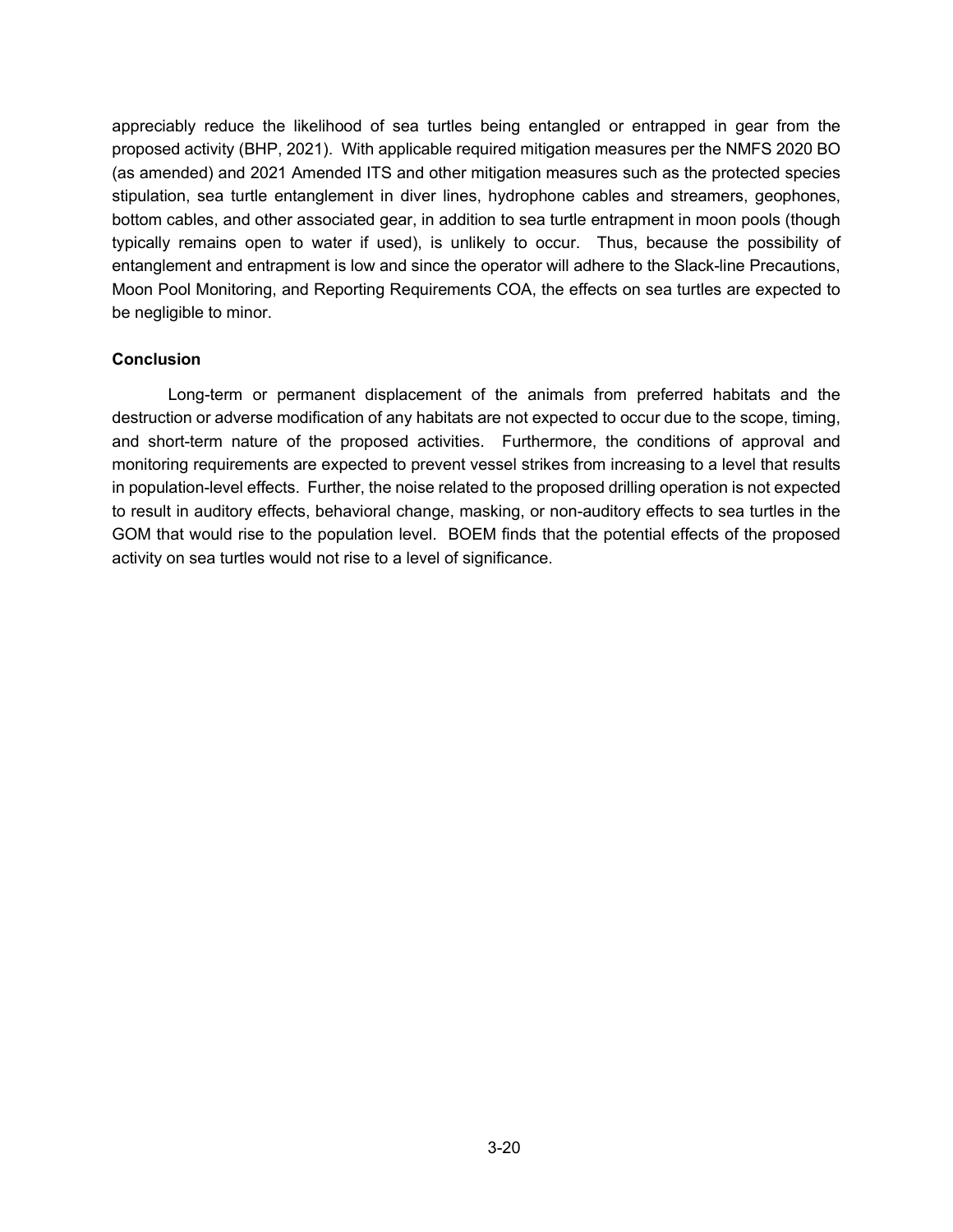# <span id="page-50-0"></span>**4 CONSULTATION AND COORDINATION**

#### **Coastal Zone Management Act**

Per 15 CFR part 930 subpart D (private activities that require a Federal permit or license) and subpart E (OCS plans), proposed activities must be "fully consistent" with enforceable policies of a State's coastal management program. BHP received consistency concurrence from the State of Louisiana on Septemember 11, 2015 under EP N-9883.

#### **Endangered Species Act**

The Endangered Species Act (ESA) of 1973 (16 U.S.C. §§ 1531 *et seq*.), as amended, establishes a national policy designed to protect and conserve threatened and endangered species and the ecosystems upon which they depend. Section  $7(a)(2)$  of the ESA requires each Federal agency to ensure that any action that it authorizes, funds, or carries out is not likely to jeopardize the continued existence of a listed species or result in the adverse modification of designated critical habitat.

BOEM and BSEE engaged in consultation under the ESA with NMFS and FWS. On March 13, 2020, NMFS issued a BO and related terms and conditions for OCS oil and gas activities in the GOM for the protection of ESA-listed species, including holding lease sales (requirements noted within Information to Lessees and lease stipulations). On April 26, 2021, NMFS issued the "Amended Incidental Take Statement and Revised Appendices to the Programmatic Biological Opinion on the Gulf of Mexico Oil and Gas Program." The NMFS 2020 BO (as amended) and 2021 Amended ITS also addresses any future lease sales and any approvals issued by BOEM and BSEE, under both existing and future OCS oil and gas leases in the GOM, over a 10-year period commencing March 2020. Applicable terms and conditions and reasonable and prudent measures from the NMFS 2020 BO (as amended) and 2021 Amended ITS will be applied at the lease sale stage. Other specific conditions of approval will also be applied to postlease approvals and have been applied in this instance.

In November 2020, BOEM and BSEE in the spirit of adaptive management and in agreement with NMFS, submitted revised procedures for the NMFS 2020 BO, in that, some activities previously requiring step-down review by NMFS to not be continued and apply programmatic standardized mitigation measures to protect resources. BOEM petitioned NMFS for rulemaking under the MMPA, to assist industry in obtaining incidental take coverage for marine mammals due to oil and gas and G&G surveys in the GOM. NMFS issued a final rule as a result of the petition on Tuesday, January 19, 2021 (86 FR 5322) with an effective date of April 19, 2021. On April 26, 2021, the NMFS 2020 BO was amended to incorporate adaptive management for step-down review, MMPA Rulemaking, and revised Appendices A, C, and I.

Based on BOEM's internal step-down review of January 6, 2022, this plan does not require a step-down review by NMFS. BOEM concludes the action or activity may affect listed species or critical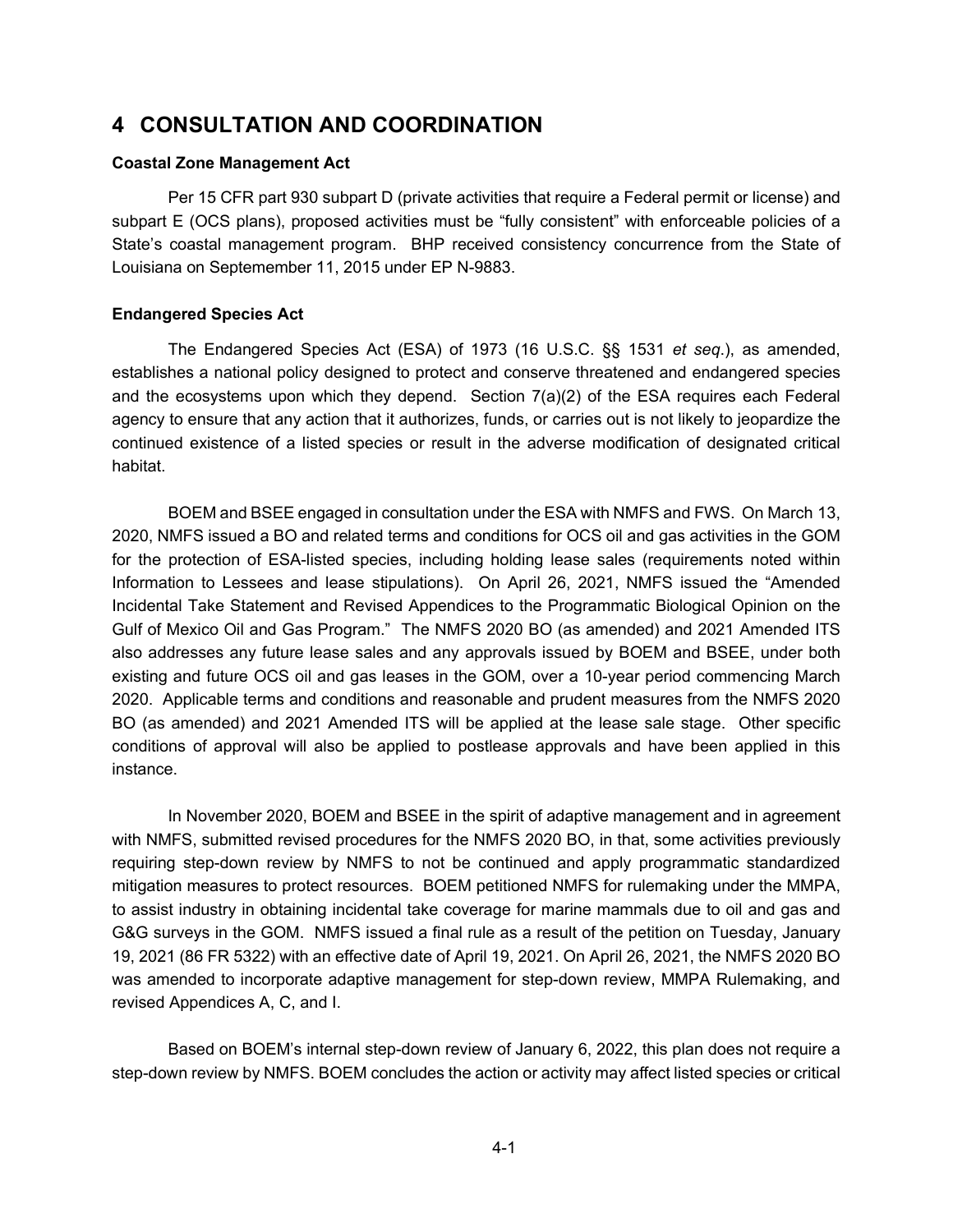habitat, but it is an action or activity whose effects have been covered programmatically by this programmatic biological opinion.

On April 20, 2018, the FWS issued a 10-year BO for BOEM and BSEE activities in the GOM, including lease sales and approvals of all "on the water" activities during this time. The FWS 2018 BO does not include any terms and conditions for the protection of endangered species that the Bureaus, lessees, or operators must implement. The FWS also noted that any future consultations may be informal, dependent upon the likelihood of take. This plan is being reviewed in accordance with both BOs, and the applicable terms and conditions and reasonable and prudent measures of the NMFS 2020 BO will be applied to the activities proposed under the plan.

#### **Marine Mammal Protection Act**

BOEM petitioned NMFS for rulemaking under the Marine Mammal Protection Act (MMPA) (16 U.S.C. §§ 1361 *et seq.*) to assist industry in obtaining incidental take coverage for marine mammals due to oil and gas G&G surveys in the GOM. The MMPA Incidental Take Regulation (ITR) was finalized on January 19, 2021, and implemented on April 19, 2021. The rule will be in place for 5 years.

#### **Magnuson-Stevens Fishery Conservation and Management Act**

Pursuant to Section 305(b) of the Magnuson-Stevens Fishery Conservation and Management Act, Federal agencies are required to consult with NMFS on any action that may result in adverse effects to EFH. The NMFS published the final rule implementing the EFH provisions of the Magnuson-Stevens Fisheries Conservation and Management Act (50 CFR part 600) on January 17, 2002. Certain OCS oil- and gas-related activities authorized by BOEM may result in adverse effects to EFH and therefore require EFH consultation. As such, BOEM prepared the *[Essential Fish Habitat](https://www.boem.gov/sites/default/files/environmental-stewardship/Environmental-Assessment/NEPA/Report-Essential-Fish-Habitat-Assessment-2016.pdf)  [Assessment for the Gulf of Mexico](https://www.boem.gov/sites/default/files/environmental-stewardship/Environmental-Assessment/NEPA/Report-Essential-Fish-Habitat-Assessment-2016.pdf)* technical report on behalf of BOEM and BSEE; it describes the routine activities on the Gulf of Mexico OCS, analyzes the effects of routine and accidental activities on EFH, and identifies mitigating measures (BOEM, 2016d). The 2017-2022 Programmatic EFH consultation with NMFS was concluded on September 14, 2017, with BOEM and BSEE concurrence with NMFS' conservation recommendations. The agreed upon conservation recommendations contain provisions for bottom-disturbing activities that would trigger an individual project-specific EFH consultation when they occur within specified distances of topographic features and live-bottom (Pinnacle Trend) features (refer to NTL 2009-G39).

#### **National Historic Preservation Act**

In accordance with the NHPA (54 U.S.C. §§ 300101 *et seq*.), Federal agencies are required to consider the effects of their undertakings on historic properties. The implementing regulations for Section 106 of the NHPA, issued by the Advisory Council on Historic Preservation (36 CFR part 800), specify the required review process. In accordance with 36 CFR § 800.8(c), BOEM uses the NEPA substitution process and documentation to comply with Section 106 of the NHPA. Because of the extensive geographic area analyzed in the 2017-2022 GOM Multisale EIS and 2018 GOM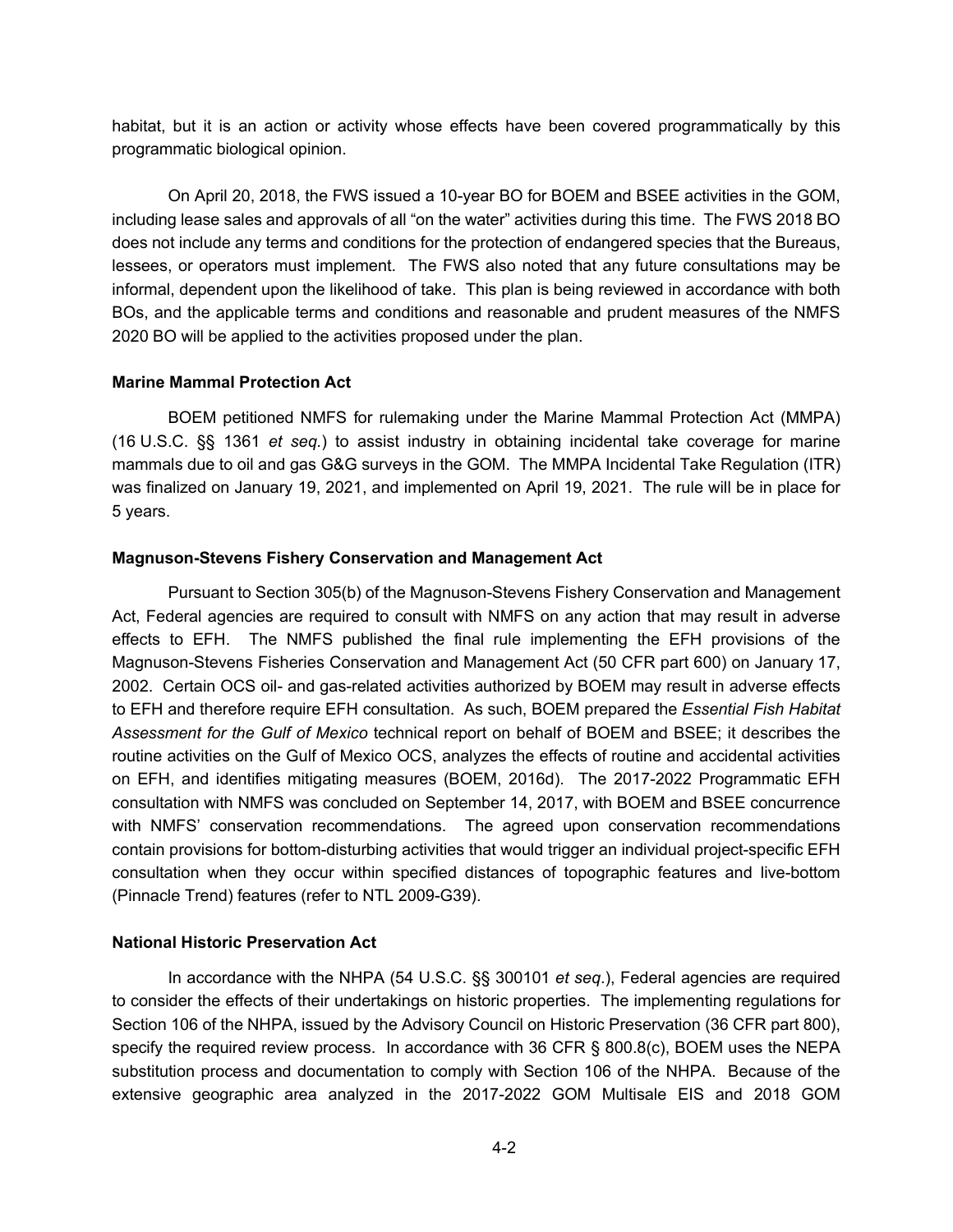Supplemental EIS, BOEM defers identification of historic properties and completion of the Section 106 review process until site-specific analysis of postlease activities can be completed prior to approving those activities. Due to the site-specific analysis described in this SEA and additional mitigation measures, if applicable, BOEM has determined that no significant impacts to historic properties are likely to occur as a result of the Proposed Action.

#### **Clean Air Act**

The CAA Amendments of 1977 designated 156 Class I Areas, consisting of national parks and wilderness areas that are offered special protection for air quality and the AQRVs. Breton National Wildlife Refuge and Wilderness Area in Louisiana is a Class I Area. The Class I Areas, compared to the Class II Areas, have lower Prevention of Significant Deterioration (PSD) air quality increments that new sources may not exceed and are protected against excessive increases in several AQRVs, including visibility impairment, acid (sulfur and nitrogen) deposition, and nitrogen eutrophication. The Regional Haze Rule (40 CFR § 51.308) has a goal of natural visibility conditions by 2064 at Class I Areas, and States must submit Regional Haze Rule State Implementation Plans that demonstrate progress towards that goal.

The proposed activities are located 152 mi (245 km) from the Breton NWR and Wilderness Area; therefore, coordination with FWS was not required.

#### **Clean Water Act**

The USEPA (Regions 4 and 6) regulates the discharge of routine operational waste streams generated from offshore oil- and gas-related activities. Section 403 of the CWA requires that NPDES permits be issued for discharges to State territorial waters, the contiguous zone, and the ocean in compliance with the USEPA's regulations for preventing unreasonable degradation of the receiving waters. There are two general NPDES permits that cover the GOM. Permit GMG290000, issued by USEPA Region 6, covers the WPA and CPA; Permit GEG460000, issued by USEPA Region 4, covers the EPA and a small part of the CPA.

The final NPDES General Permit No. GMG290000 for "New and Existing Sources and New Dischargers in the Offshore Subcategory of the Oil and Gas Extraction Point Source Category for the Western Portion of the Outer Continental Shelf of the Gulf of Mexico" was reissued by USEPA Region 6 on September 19, 2017, with an effective date of October 1, 2017, and an expiration date of September 30, 2022. Permittees covered by the previous version of the permit, which expired on September 30, 2017, were automatically covered by the reissued permit starting on October 1, 2017 (USEPA, 2017a; USEPA, 2017c).

#### **Government-to-Government Tribal Consultation**

In accordance with Executive Order 13175, "Consultation and Coordination with Indian Tribal Governments," Federal agencies are required to establish regular and meaningful consultation and collaboration with Tribal officials in the development of Federal policies that have Tribal implications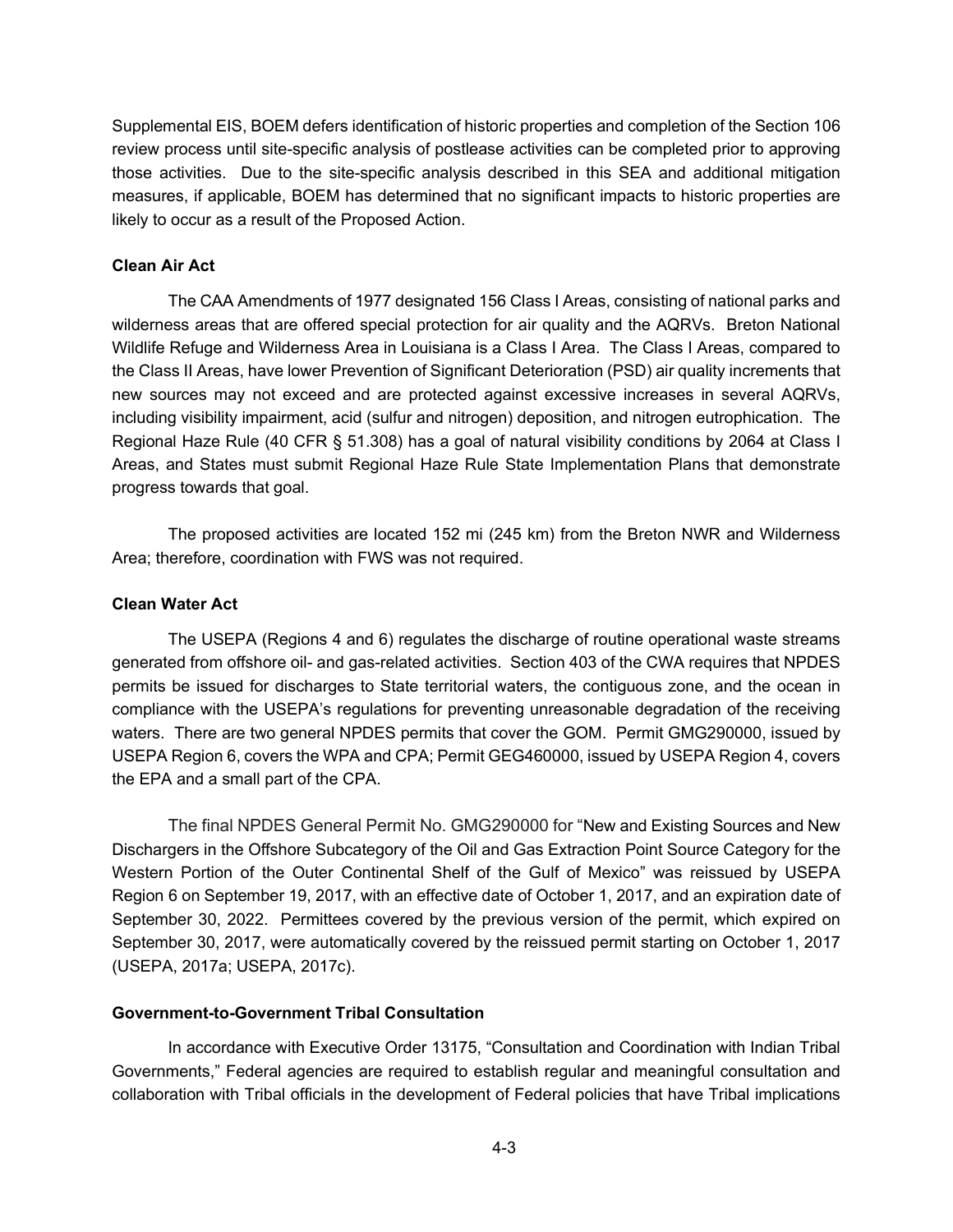to strengthen the United States' government-to-government relationships with Indian Tribes and to reduce the imposition of unfunded mandates upon Indian Tribes.

BOEM has formally invited Tribal Nations with current or ancestral ties to the Gulf of Mexico region to consult on the development of OCS oil- and gas-related activities, including the 2017-2022 National OCS Program and Programmatic EIS, 2017-2022 GOM Multisale EIS, 2018 GOM Supplemental EIS, and the *Gulf of Mexico OCS Proposed Geological and Geophysical Activities: Western, Central, and Eastern Planning Areas; Final Programmatic Environmental Impact Statement* (BOEM, 2017c). Tribes that BOEM has invited to consult on these activities include the Alabama-Coushatta Tribe of Texas, Caddo Nation of Oklahoma, Chitimacha Tribe of Louisiana, Choctaw Nation of Oklahoma, Coushatta Tribe of Louisiana, Jena Band of Choctaw Indians, Miccosukee Tribe of Indians of Florida, Mississippi Band of Choctaw Indians, Muscogee (Creek) Nation, Poarch Band of Creek Indians, Seminole Tribe of Florida, Seminole Nation of Oklahoma, and Tunica-Biloxi Indian Tribe of Louisiana.

No tribes have accepted invitations for government-to-government consultation on these activities; however, tribal representatives have requested to be notified if any pre-contact archaeological resources are identified and/or adversely impacted by BOEM-permitted activities. To date, no such discoveries or adverse impacts have occurred. Were they to occur during activities associated with the proposed plan, BOEM will notify and invite consultations with the above tribes as requested.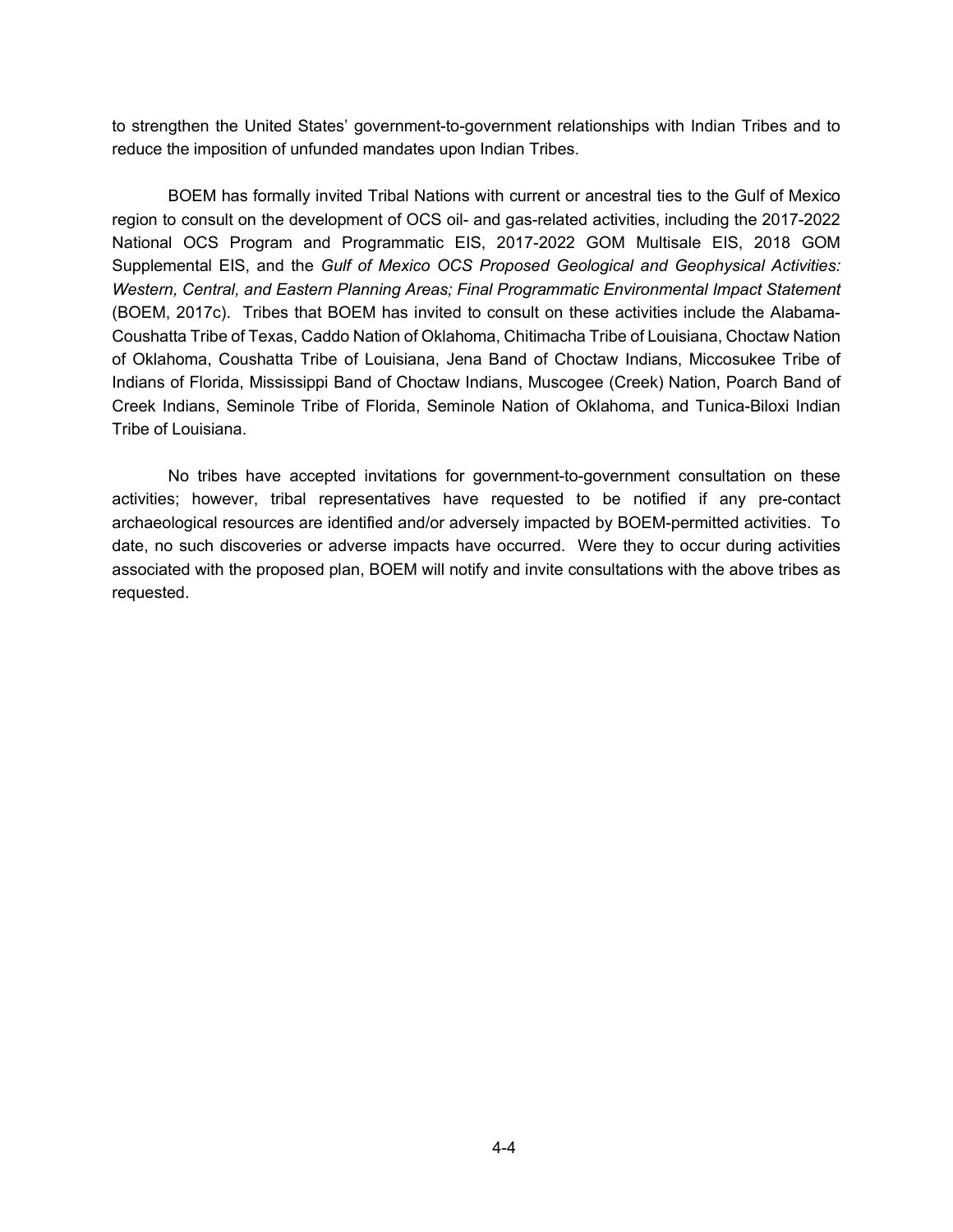# <span id="page-54-0"></span>**5 PUBLIC COMMENT**

BHP's S-8070 EP was deemed submitted (as per 30 CFR § 550.231) on February 17, 2022, and it was placed on [https://www.regulations.gov](https://www.regulations.gov/) for a 10-day public review. At the end of the comment period on March 1, 2022, no public comments were received.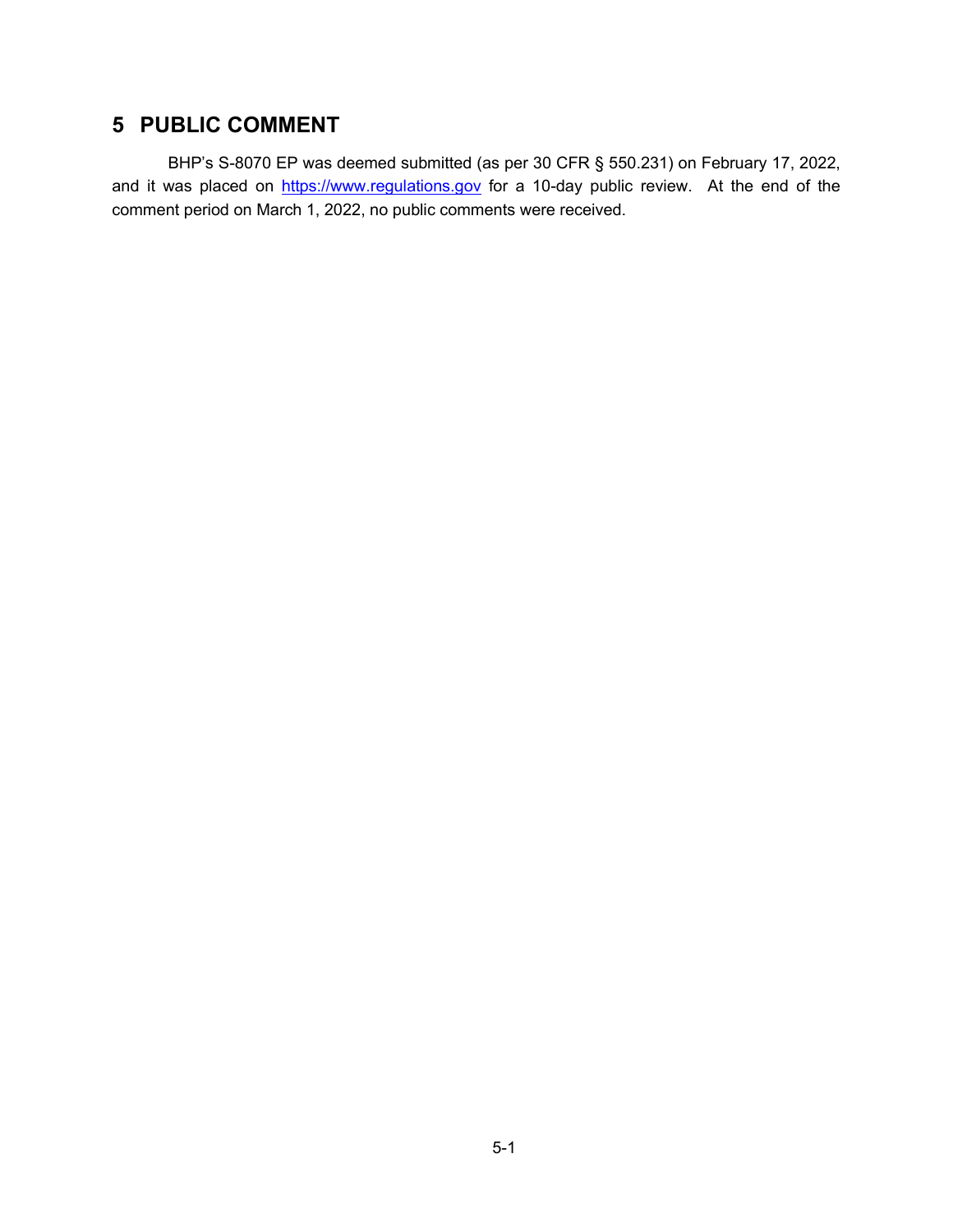# <span id="page-55-0"></span>**APPENDICES**

# <span id="page-55-1"></span>**A IMPACT-PRODUCING FACTOR DESCRIPTIONS**

Descriptions of the impact-producing factors (IPFs) are provided below. The information provided below are summaries of the information included in the main text of this SEA. Additional detailed information can also be found in the 2017-2022 GOM Multisale EIS and 2018 GOM Supplemental EIS (BOEM, 2017a and 2017b).

### **Routine Activities**

- (1) **Bottom disturbance** from well and anchor emplacement and drilling activities Physical disturbance to the seabed, benthic habitats, and/or communities. Typically, wells drilled in shallow water (0-300 m [0-984 ft]) create a splay of drilling muds and cuttings that spread 250 m (820 ft) from the well, and the coverage area would be approximately 500 m (1,640 ft) from the well in deepwater (300 to 1,524 m [984 to 5,000 ft]) and ultra deepwater (greater than 1,524 m [5,000 ft]) water depths.
- (2) **Noise** from drilling activities and vessel and helicopter transportation A subjective term reflective of societal values regarding what constitutes unwanted or undesirable intrusions of sound. Noise generated from these activities can be transmitted through both air and water, and may be of long or short duration, distance, and sound level. The intensity level and frequency of the noise emissions are highly variable, both between and among the various types of sound sources, along with the received sound levels to the resources. The primary sources of vessel noise are propeller cavitation, propeller singing, and rotating machinery; other sources include auxiliaries, flow noise from water dragging along the hull, and bubbles breaking in the wake (Richardson et al.,  $1995$ <sup>12</sup>. Drilling operations (these can include pile driving, generators, pumps, etc.) often produce noise that includes strong tonal components at low frequencies, including infrasonic frequencies in at least some cases<sup>13</sup>.
- (3) **Discharges and Wastes** from vessel operations and exploration activities Releases into the environment resulting from multiple sources. The primary operational wastes and discharges generated during offshore oil and gas

<span id="page-55-2"></span> $12$  The intensity of noise from service vessels is roughly related to ship size, laden or not, and speed. Large ships tend to be noisier than small ones, and ships underway with a full load (or towing or pushing a load) produce more noise than empty vessels. For example, a 16-m (52-ft) crewboat may have a 90-hertz (Hz) tone with a source level of 156 dB re: 1μPa, and a small ship may have a broadband source level of 170-180 dB re: 1μPa (Richardson et al., 1995). Helicopter sounds contain dominant tones (resulting from rotors) generally below 500 Hz (Richardson et al., 1995).

<span id="page-55-3"></span><sup>13</sup> Dynamically positioned MODUs (drillships and semisubmersibles) are noisier than anchored MODUs (Richardson et al., 1995). Sound and vibration paths to the water are through either the air or the risers, in contrast to the direct paths through the hull of a drillship. Sound from drilling activities has been measured from the 20- to 1,000-Hz band levels at a range of 1.8 km (1.1 mi) at levels of 113-126 dB re: 1μPa.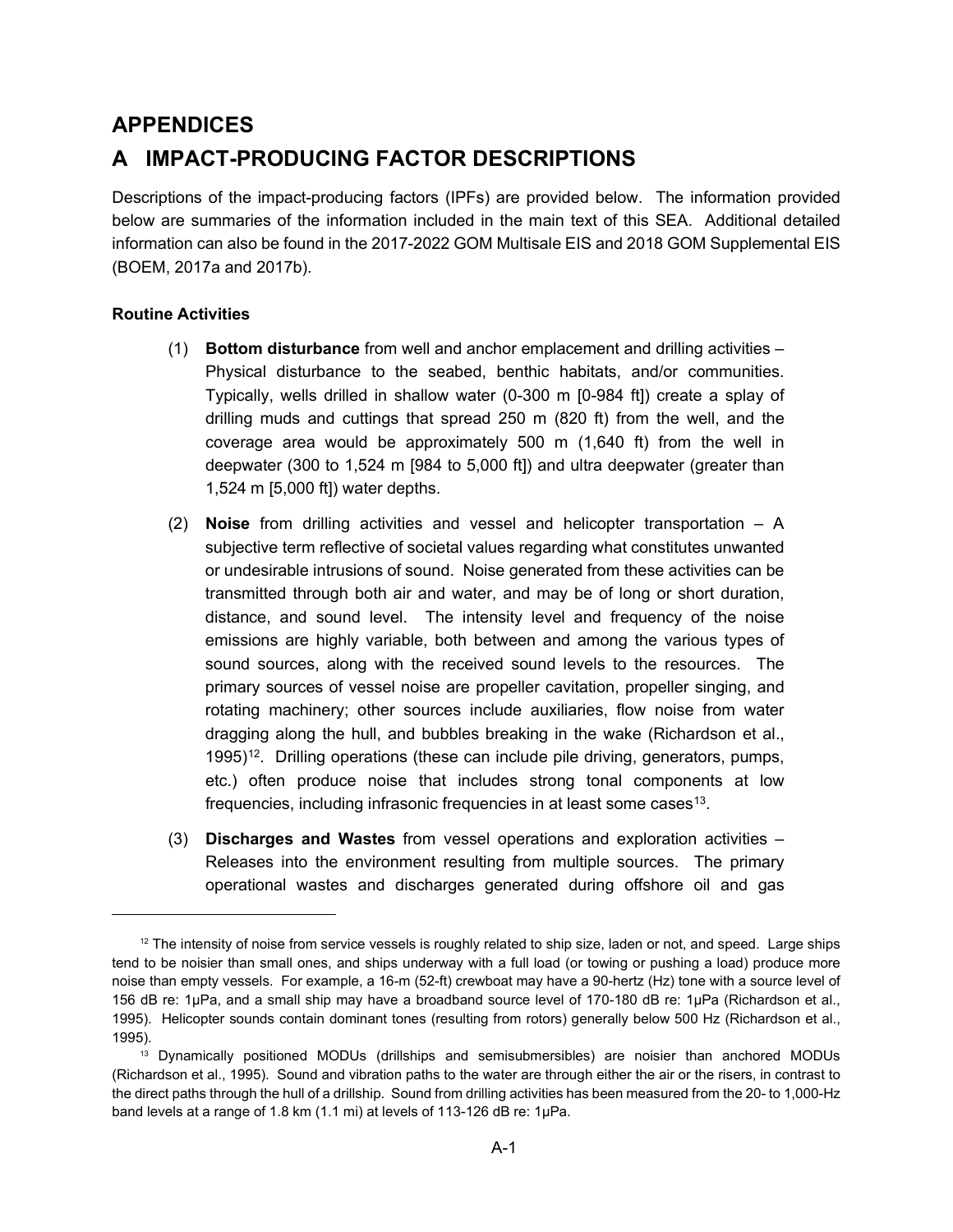exploration and development are drilling fluids, drill cuttings, various waters (e.g., bilge, ballast, fire, and cooling), deck drainage, sanitary wastes, and domestic wastes. During production activities, additional waste streams include produced water, produced sand, and well-treatment, workover, and completion fluids. Minor additional discharges occur from numerous sources. These discharges may include desalination unit discharges, blowout preventer fluids, boiler blowdown discharges, excess cement slurry, several fluids used in subsea production, and uncontaminated freshwater and saltwater.

- (4) **Space Use Conflicts** Wells, platforms, pipelines, subsea infrastructure, and other structures create obstructions to the recovery of marine minerals and other existing or future users (commercial and recreational fishing, aquaculture, renewable, artificial reefs, etc.) of the OCS. BOEM is required to consider the impact of the proposed activities on other users of the Gulf of Mexico OCS. For marine minerals, no-dredging zones are 500 ft (152 m) from any structure and 1,000 ft (305 m) from a pipeline. The well and platforms would be permanent obstructions, even if removed to 15 ft (5 m) below the substrate, as dredging cannot be performed within 500 ft (152 m) due to the risk to the dredge and infrastructure. The pipeline obstruction could be temporary in that pipelines can be removed upon abandonment. All military activities in the Gulf of Mexico OCS occur within military warning areas designated by the Federal Aviation Administration in coordination with the U.S. Department of Defense. Lessees and permittees conducting oil and gas operations within these warning areas are required to coordinate with the appropriate military command.
- (5) **Air Emissions** from equipment and vessels Emissions associated with drilling from OCS oil- and gas-related activities are attributed to gasoline, diesel, and natural gas fuel usage in engines such as propulsion engines, prime engines, mud pumps, draw works, and emergency power. Emissions associated with production from OCS oil- and gas-related activities are attributed to boilers, diesel engines, combustion flares, fugitives, glycol dehydrators, natural gas engines, turbines, pneumatic pumps, pressure/level controllers, storage tanks, cold vents, and others. Pollutants emitted during drilling activities include combustion gases (i.e., CO, NO<sub>x</sub>, PM, SO<sub>2</sub>, CO<sub>2</sub>, CH<sub>4</sub>, and N<sub>2</sub>O), as well as non-combustion sources  $(i.e., VOCs, PM, and CH<sub>4</sub>)<sup>14</sup>.$

#### **Accidental events**

(1) **Oil/Chemical Spills** (loss of well control and chemical/drilling fluid) **and Oil-Spill Response** – BSEE requires operators to report any spill greater than 1 barrel (bbl) (42 gallons [gal]) occurring on the OCS and maintains a database for all

<span id="page-56-0"></span><sup>&</sup>lt;sup>14</sup> CO – carbon monoxide; NO<sub>x</sub> – nitrogen oxide; PM – particulate matter; SO<sub>2</sub> – sulfur dioxide; CO<sub>2</sub> – carbon dioxide;  $CH_4$  – methane;  $N_2O$  – nitrous oxide; and  $VOC$  – volatile organic compound.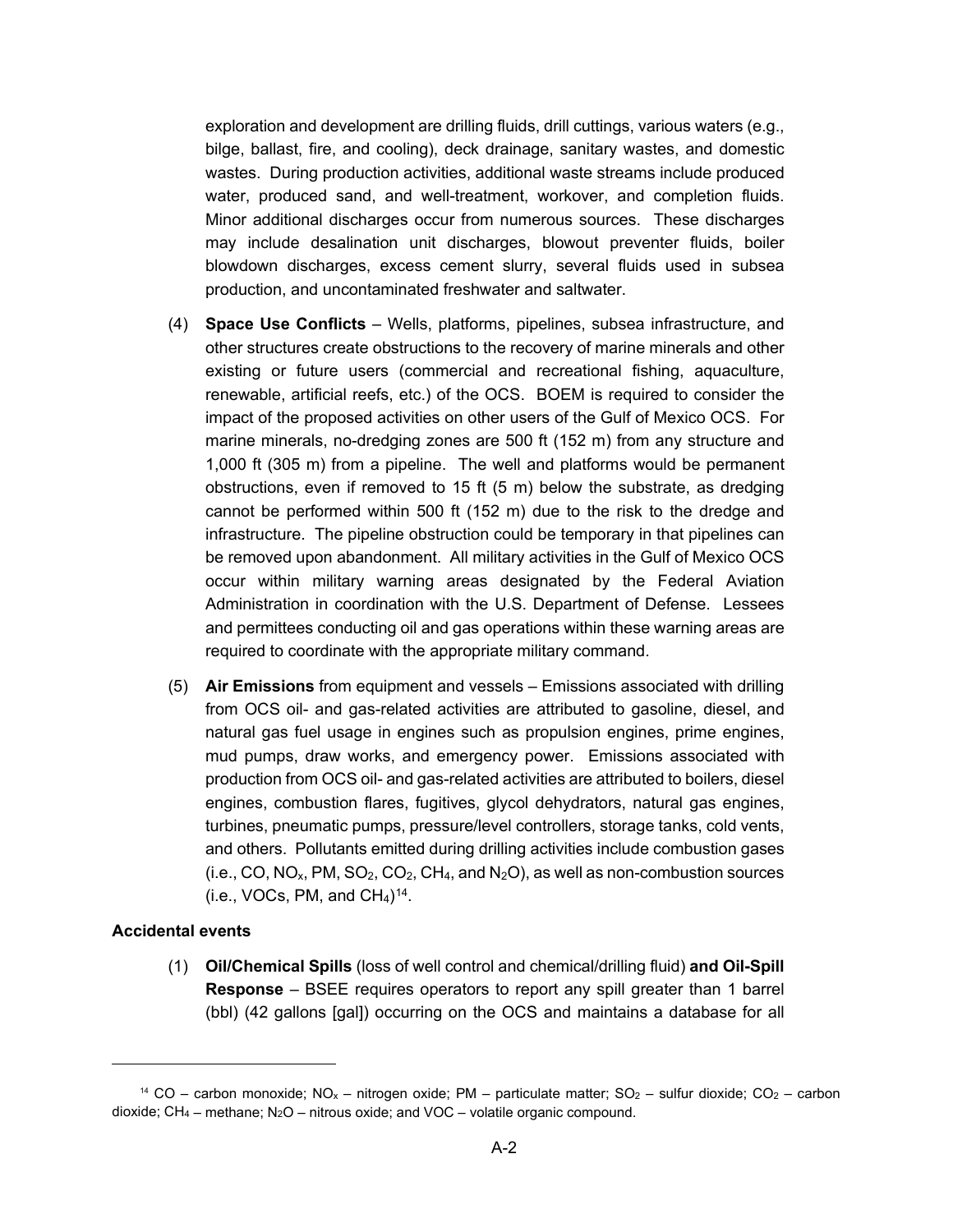reported incidents<sup>[15](#page-57-0)</sup>. All losses of well control are required to be reported to BSEE.

### *Loss of Well Control*

The current definition for loss of well control is as follows:

- uncontrolled flow of formation or other fluids (the flow may be to an exposed formation [an underground blowout] or at the surface [a surface blowout]);
- uncontrolled flow through a diverter; and/or
- uncontrolled flow resulting from a failure of surface equipment or procedures.

Not all loss of well control events would result in a blowout as defined above, but they are most commonly thought of as releases to the human environment. A loss of well control can occur during any phase of development, i.e., exploratory drilling, development drilling, well completion, production, or workover operations. A loss of well control can occur when improperly balanced well pressure results in sudden, uncontrolled releases of fluids from a wellhead or wellbore (PCCI Marine and Environmental Engineering, 1999; Neal Adams Firefighters, Inc., 1991).

The physical and chemical properties of oil greatly affect its transport and fate in the environment. Following a spill, the composition of the released oil can change substantially due to weathering processes such as evaporation, emulsification, dissolution, and oxidation. The ultimate fate of oil in the environment and its impacts are influenced not only by the magnitude, spatial extent, and duration of the event but also by the response methods that may be employed. Horizontal transport of oil is accomplished through spreading, advection, dispersion, and entrainment. Vertical transport involves dispersion, entrainment, Langmuir circulation (a series of shallow, slow, counter-rotating vortices at the ocean's surface aligned with the wind developed when wind blows steadily over the sea surface), sinking, overwashing, partitioning, and sedimentation.

### *Chemical and Drilling Fluid Spills*

Chemicals and synthetic-based drilling fluids are considered because they may be persistent (nondegradable) and are comparatively toxic. A study of chemical spills from OCS oil and gas activities determined that only two chemicals could potentially impact the marine environment – zinc

<span id="page-57-0"></span><sup>15</sup> Not included in BSEE's data records are spills less than 1 bbl. Spills of any size and composition are required to be reported to the U.S. Coast Guard's (USCG) National Response Center and are further documented in the USCG's Marine Information for Safety and Law Enforcement (2001-present) database and its predecessors. Also not included in BSEE's database are spills that have occurred in Federal waters from OCS barging operations and from other service vessels that support the OCS oil and gas industry. These data are included in the USCG's record of all spills; however, the USCG's database does not include the source of oil (OCS versus non-OCS) or in the case of spills from vessels, the type of vessel operations; such information is needed to determine if a particular spill occurred as a result of OCS operations. Spills from vessels are provided for tankers in worldwide waters and tankers and barges in U.S. coastal and offshore waters.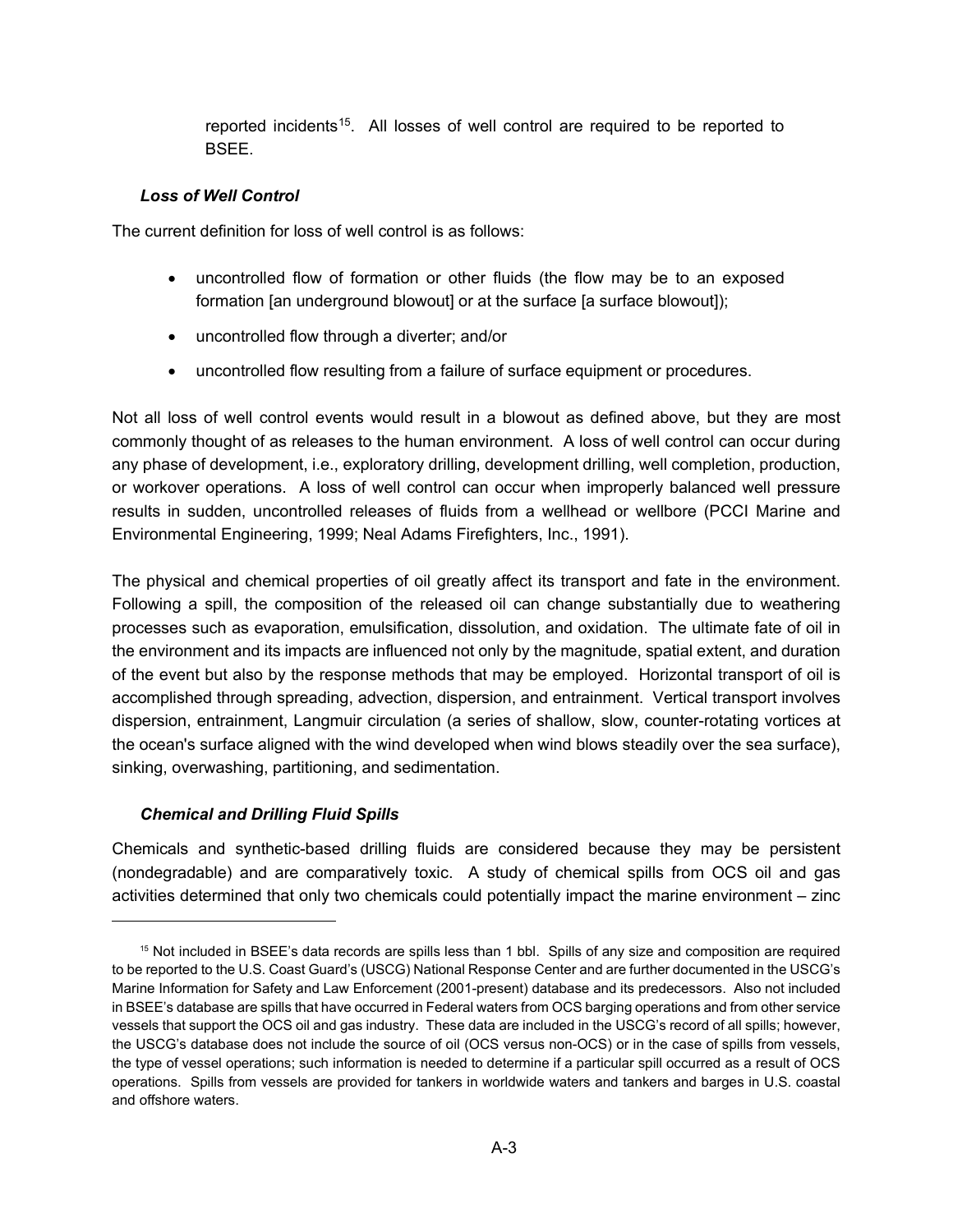bromide and ammonium chloride (Boehm et al., 2001). Other common chemicals spilled include methanol and ethylene glycol, which are used in deepwater and ultra deepwater operations where gas hydrates tend to form due to cold temperatures. These alcohol-based chemicals are nonpersistent (degradable) and exhibit comparatively low toxicity.

- (1) **Air emissions** from emergency flaring/venting and/or oil spills Activities that produce emissions include drilling operations, platform construction and emplacement, platform operations, flaring, fugitive emissions, evaporation of volatile organic compounds during transfers and spills, and support vessel emissions. Various onshore facility activities supporting offshore oil and gas operations, or receiving oil or gas from them, emit air pollutants. This includes emissions from helicopters, vessels, stationary engines (e.g., generators), and equipment leaks (i.e., fugitive emissions). The USEPA defined criteria pollutants released by OCS sources include CO,  $NO<sub>2</sub>$ ,  $PM<sub>10</sub>$ ,  $PM<sub>2.5</sub>$  and  $SO<sub>2</sub>$ .
- (2) **Vessel Strike (Vessel to Marine Species or Habitat) and Collisions (Vessel to Vessel; Vessel to Structure)** – BOEM's data show that, from 2007 through 2019, there were 181 OCS oil- and gas-related vessel collisions (BSEE, 2021). Most collision mishaps are the result of service vessels colliding with platforms or vessel collisions with pipeline risers. Fires resulted from hydrocarbon releases in several of the collision incidents. Diesel fuel is the product most frequently spilled, while oil, natural gas, corrosion inhibitor, hydraulic fluid, and lube oil have also been released as the result of a vessel collision. Approximately 10 percent of vessel collisions with platforms in the OCS caused diesel spills.

Vessels could strike marine mammals, sea turtles, and other marine animals during transit. To limit or prevent such strikes, the National Marine Fisheries Service (NMFS) provides all boat operators with whale-watching guidelines, which is derived from the Marine Mammal Protection Act (MMPA). These guidelines suggest safe navigational practices based on speed and distance limitations when encountering marine mammals. Requirements in the NMFS 2021 Amended ITS Appendix C: "Gulf of Mexico Vessel Strike Avoidance and Injured/Dead Aquatic Protected Species Reporting Protocols" address vessel strike prevention.

(3) **Marine Trash and Debris** – During construction or operation activities, equipment may be dropped to the seafloor. If this happens within the planned construction site, the bottom disturbance impacts are conservatively considered as part of the routine impacts; however, accidental drops may occur during transport. The discharge of marine debris by the offshore oil and gas industry and supporting activities is subject to a number of laws and treaties. These include the Marine Debris Research, Prevention, and Reduction Act; the Marine Plastic Pollution Research and Control Act; and the International Convention for the Prevention of Pollution from Ships (MARPOL) Annex V Prevention of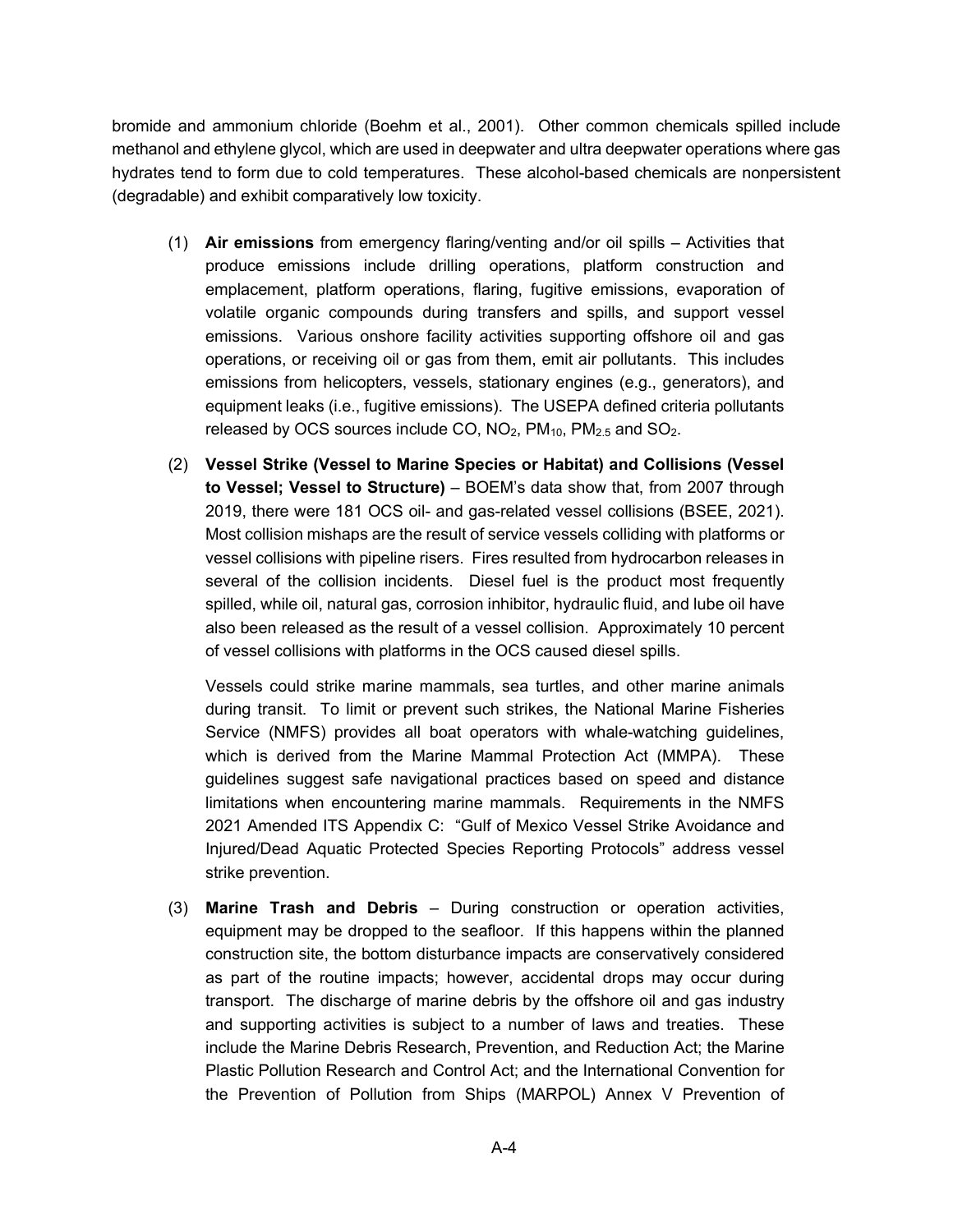Pollution by Garbage from Ships. Regulation and enforcement of these laws is conducted by a number of agencies such as the U.S. Environmental Protection Agency (USEPA), National Oceanic and Atmospheric Administration (NOAA), and U.S. Coast Guard (USCG). Requirements in the NMFS 2020 BO Appendix B: "Gulf of Mexico Marine Trash and Debris Awareness and Elimination Survey Protocols" address marine debris prevention.

(4) **Entanglement/Entrapment** – Marine animals may become entangled or entraped in facility (platform) or vessel moon pool, flexible lines, equipment, or gear used during construction, drilling, production/operation, and decommissioning activities. Lines in the water, moon pools, or accidental marine debris may pose an entanglement/entrapment risk. Entanglement and entrapment can lead to injury, infection, reduced mobility, increased susceptibility to predations, decreased feeding ability, fitness consequences (increased potential for vessel strike due to an inability to avoid), and/or mortality of marine wildlife. Requirements in the NMFS 2021 Amended ITS Slack-line Precautions COA, Moon Pool Monitoring COA, and Reporting Requirements COA address entanglement/entrapment prevention.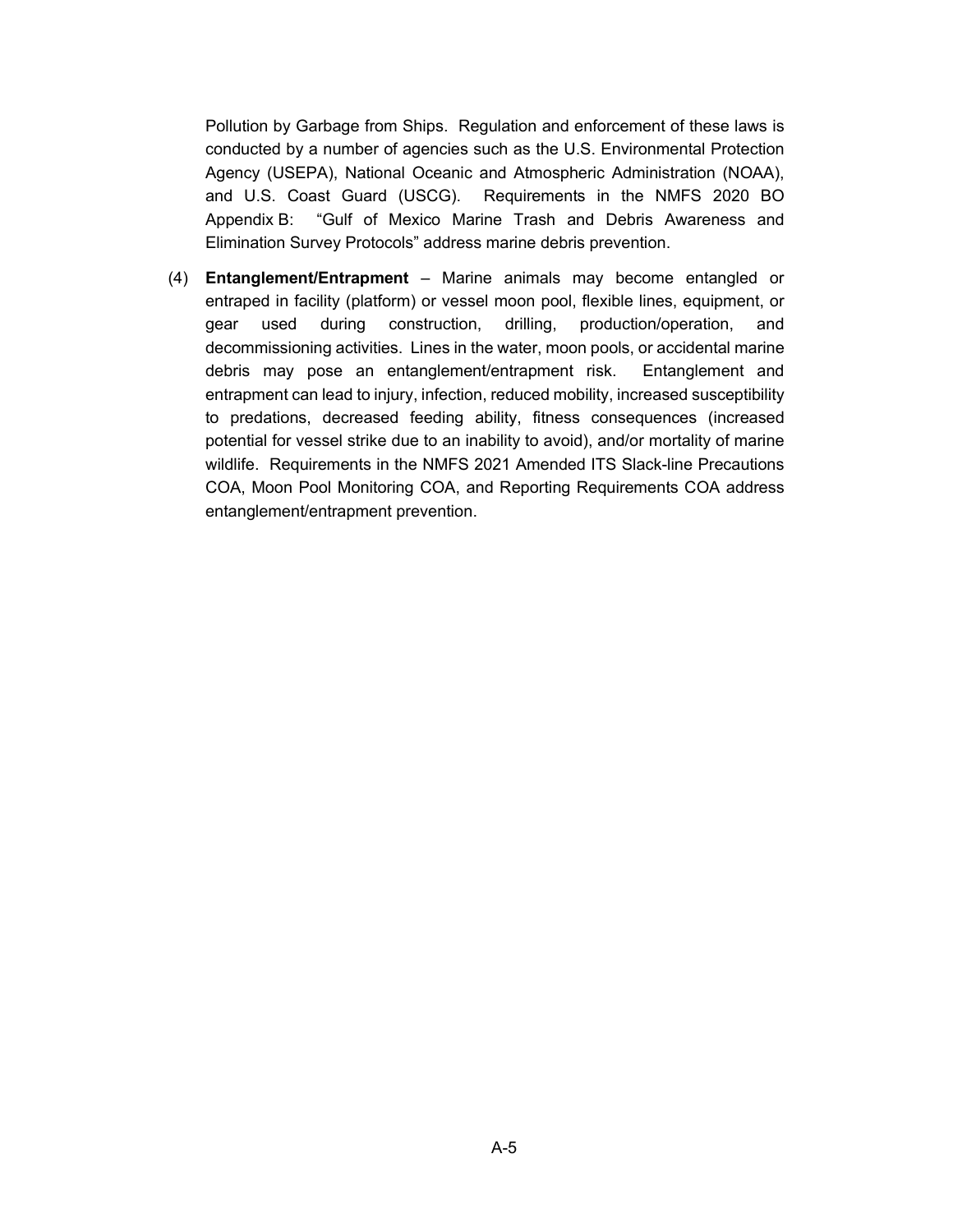# <span id="page-60-0"></span>**B LIST OF PREPARERS**

| Perry Boudreaux         | <b>Chief, Environmental Operations Section</b>                   |
|-------------------------|------------------------------------------------------------------|
| Alicia Caporaso         | Benthic Communities, Archaeological Resources; Benthic Ecology   |
|                         | Lead                                                             |
| <b>Bruce Cervini</b>    | NEPA; Senior Physical Scientist                                  |
| <b>Sindey Chaky</b>     | Environmental Justice and Human Uses; Senior Social Scientist    |
| Nicole Charpentier      | CZM; Environmental Protection Specialist                         |
| Annette Ehrhorn         | <b>NEPA; Senior Environmental Scientist</b>                      |
| <b>Tre Glenn</b>        | Marine Mammals, Sea Turtles, Protected Species Issues; Senior    |
|                         | <b>Protected Species Biologist</b>                               |
| Jose Hernandez          | Air and Water Quality; Physical Scientist                        |
| Andrea Heckman          | <b>NEPA</b> ; Environmental Scientist                            |
| Jack Irion              | Supervisor, Social Sciences Unit                                 |
| Quazi Islam             | NEPA; Senior Physical Scientist                                  |
| Douglas Jones           | Archaeological Resources; Marine Archaeologist                   |
| Hayley Karrigan         | Marine Mammals, Sea Turtles, Protected Species Issues; Protected |
|                         | <b>Species Biologist</b>                                         |
| Jessica Mallindine      | Marine Minerals; Marine Biologist                                |
| Denise G. Matherne      | <b>NEPA; Physical Scientist</b>                                  |
| <b>Stacie Merritt</b>   | Air and Water Quality; Physical Scientist                        |
| <b>Margaret Metcalf</b> | Supervisor, Physical Sciences Unit                               |
| Deborah Miller          | <b>Technical Editor</b>                                          |
| <b>Beth Nord</b>        | Marine Mammals, Sea Turtles, Protected Species Issues; Senior    |
|                         | <b>Protected Species Biologist</b>                               |
| Cholena Ren             | Air and Water Quality; Physical Scientist                        |
| <b>Catherine Rosa</b>   | CZM; Environmental Assessment Specialist                         |
| Casey Rowe              | NEPA; Senior Environmental Scientist                             |
| John Schiff             | Air and Water Quality; Physical Scientist                        |
| Kate Segarra            | Supervisor, Biological Sciences Unit                             |
| <b>Scott Sorset</b>     | Archaeological Resources; Marine Archaeologist                   |
| Mariana Steen           | Fish/Invertebrates and EFH; Marine Biologist                     |
| Sara Thompson           | <b>Senior Mission Analyst</b>                                    |
| Sarah Vaughn            | Air and Water Quality; Physical Scientist                        |
| Jeri Wisman             | Fish, Marine Mammals, Sea Turtles, Protected Species Issues;     |
|                         | Marine Biologist                                                 |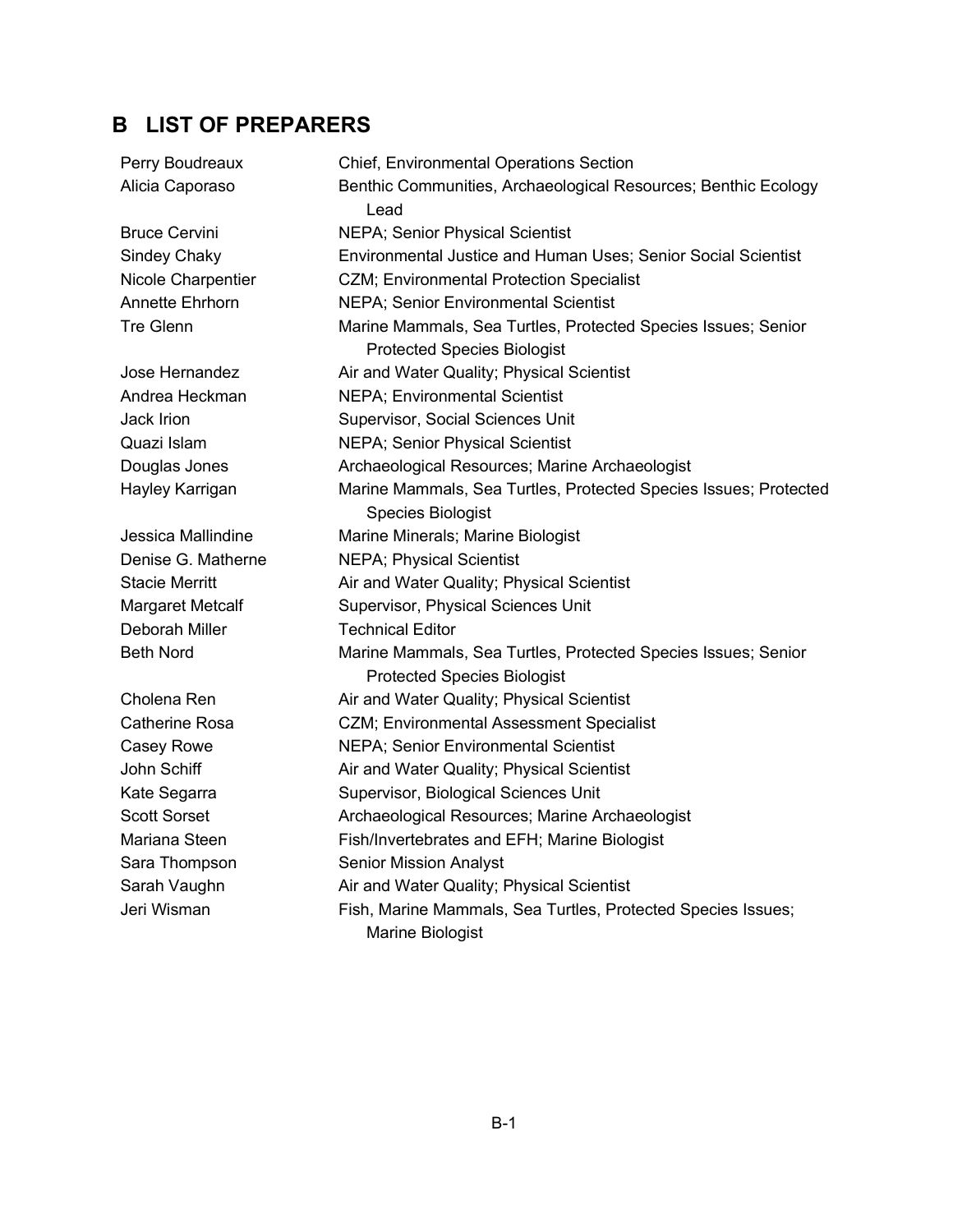# <span id="page-61-0"></span>**C REFERENCES**

Bartol SM, Musick JA. 2003. Sensory biology of sea turtles. In: Lutz PL, Musick JA, Wyneken J, editors. The biology of sea turtles (vol II). ed. Boca Raton (FL): CRC Press, Inc. p. 79-102.

BHP Billiton Petroleum (GOM) Inc. 2021. Supplemental Exploration Plan, S-8070. Green Canyon Block 564, Lease OCS-G 34993. Offshore Louisiana.

Boehm P, Turton D, Raval A, Caudle D, French D, Rabalais N, Spies R, Johnson J. 2001. Deepwater program: literature review, environmental risks of chemical products used in Gulf of Mexico deepwater oil and gas operations, Volume I: Technical Report. 343 p. OCS Study 2001-011. Obligation No.: 01-98-CT-30900.

BOEM. 2012. Gulf of Mexico OCS oil and gas lease sales, 2012-2017: Western Planning Area Lease Sales 229, 233, 238, 246, and 248: Central Planning Area Lease Sales 227, 231, 235, 241, and 247: final environmental impact statement. New Orleans (LA): U.S. Dept. of the Interior, Bureau of Ocean Energy Management, Gulf of Mexico OCS Region. OCS EIS/EIA BOEM 2012-019.

BOEM. 2016. Essential fish habitat assessment for the Gulf of Mexico. New Orleans (LA): U.S. Department of the Interior, Bureau of Ocean Energy Management. OCS Report BOEM 2016-016. 62 p.

BOEM. 2017a. Gulf of Mexico OCS oil and gas lease sales: 2017-2022; Gulf of Mexico Lease Sales 249, 250, 251, 252, 253, 254, 256, 257, 259, and 261: final multisale environmental impact statement: Volumes I, II, and III. New Orleans (LA): U.S. Department of the Interior, Bureau of Ocean Energy Management. OCS EIS/EA BOEM 2017-009.

BOEM. 2017b. Gulf of Mexico OCS lease sale, final supplemental environmental impact statement 2018: Volumes I and II. New Orleans (LA): U.S. Dept. of the Interior, Bureau of Ocean Energy Management, Gulf of Mexico OCS Region. OCS EIS/EA BOEM 2017-074.

BOEM. 2017c. Gulf of Mexico OCS proposed geological and geophysical activities: Western, Central, and Eastern Planning Areas; final programmatic environmental impact statement. New Orleans (LA): U.S. Department of the Interior, Bureau of Ocean Energy Management, Gulf of Mexico OCS Region. OCS EIS/EA BOEM 2017-051; [accessed March 2, 2022]. [https://www.boem.gov/regions/gulf-mexico-ocs-region/resource-evaluation/gulf-mexico-geological](https://www.boem.gov/regions/gulf-mexico-ocs-region/resource-evaluation/gulf-mexico-geological-and-geophysical-gg)[and-geophysical-gg.](https://www.boem.gov/regions/gulf-mexico-ocs-region/resource-evaluation/gulf-mexico-geological-and-geophysical-gg)

BOEM. 2021a. Gulf of Mexico catastrophic spill event analysis: high-volume, extendedduration oil spill resulting from loss of well control on the Gulf of Mexico outer continental shelf: 2nd revision. New Orleans (LA): U.S. Department of the Interior, Bureau of Ocean Energy Management, Gulf of Mexico OCS Region. OCS Report BOEM 2021-007. 364 p.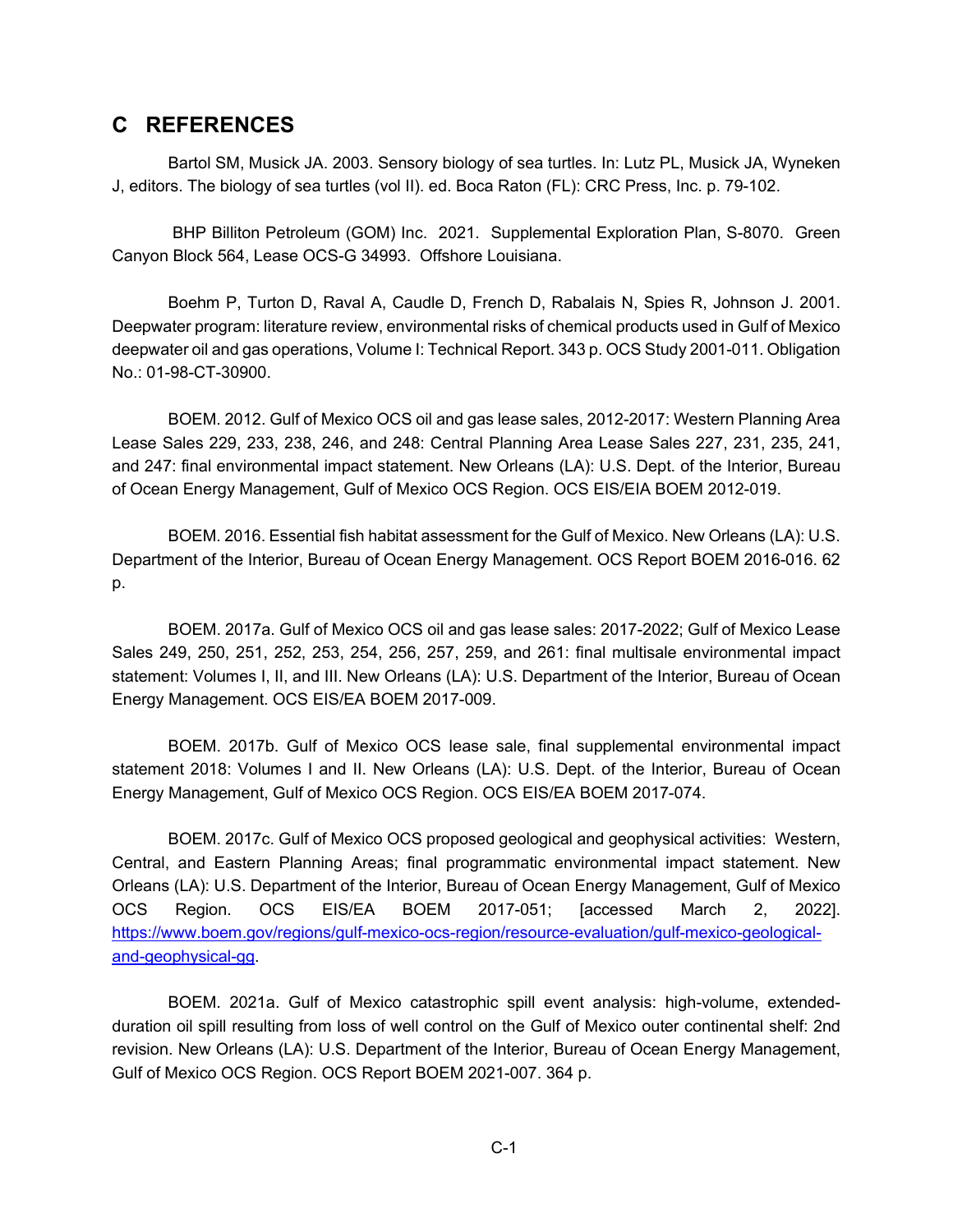BOEM. 2021b. Biological environmental background report for the Gulf of Mexico OCS region. New Orleans (LA): U.S. Department of the Interior, Bureau of Ocean Energy Management, Gulf of Mexico OCS Regional Office. OCS Report BOEM 2021-015. 298 p.

Buchholz K, Krieger A, Rowe J, Etkin DS, McCay DF, Gearon MS, Grennan M, Turner J. 2016. Worst case discharge analysis (volume I). Bureau of Safety and Environmental Enforcement. [accessed March 2, 2022] [http://www.bsee.gov/Inspection-and-Enforcement/Accidents-and-](http://www.bsee.gov/Inspection-and-Enforcement/Accidents-and-Incidents/Listing-and-Status-of-Accident-Investigations)[Incidents/Listing-and-Status-of-Accident-Investigations.](http://www.bsee.gov/Inspection-and-Enforcement/Accidents-and-Incidents/Listing-and-Status-of-Accident-Investigations)

BSEE. 2016. Bureau of Safety and Environmental Enforcement: annual report, 2016. U.S. Department of the Interior, Bureau of Safety and Environmental Enforcement; [accessed March 2, 2022]. [https://www.bsee.gov/sites/bsee.gov/files/bsee\\_2016\\_annual\\_report\\_v6b.pdf.](https://www.bsee.gov/sites/bsee.gov/files/bsee_2016_annual_report_v6b.pdf)

BSEE. 2021. Offshore incident statistics. U.S. Department of the Interior, Bureau of Safety and Environmental Enforcement; [accessed March 2, 2022]. [https://www.bsee.gov/stats-facts/offshore](https://www.bsee.gov/stats-facts/offshore-incident-statistics)[incident-statistics.](https://www.bsee.gov/stats-facts/offshore-incident-statistics)

Davis RW, Evans WE, Würsig B. 2000. Cetaceans, sea turtles, and seabirds in the northern Gulf of Mexico: distribution, abundance and habitat associations. Volume II: technical report. New Orleans (LA): U.S. Department of the Interior, U.S. Geological Survey, Biological Resources Division. U.S. Department of the Interior, Minerals Management Service, Gulf of Mexico OCS Region. USGS/BRD/CR-1999-0006 and OCS Study MMS 2000-003. 346 p.

Ellison WT, Southall BL, Clark CW, Frankel AS. 2011. A new context-based approach to assess marine mammal behavioral responses to anthropogenic sounds. Conservation Biology. [accessed March 2, 2022];26(1):21-28. [https://conbio.onlinelibrary.wiley.com/doi/pdf/10.1111/j.1523-](https://conbio.onlinelibrary.wiley.com/doi/pdf/10.1111/j.1523-1739.2011.01803.x) [1739.2011.01803.x.](https://conbio.onlinelibrary.wiley.com/doi/pdf/10.1111/j.1523-1739.2011.01803.x) doi:10.1111/j.1523-1739.2011.01803.x.

*Federal Register.* 1967. U.S. Department of the Interior, Office of the Secretary. Native fish and wildlife: endangered species. March 11, 1967. [accessed March 2, 2022];32 FR 4001:p. 4001. *[https://www.govinfo.gov/content/pkg/FR-1967-03-11/pdf/FR-1967-03-11.pdf.](https://www.govinfo.gov/content/pkg/FR-1967-03-11/pdf/FR-1967-03-11.pdf)* 

*Federal Register*. 1970. Conservation of endangered species and other fish or wildlife: List of endangered foreign fish or wildlife. Final rule. July 30, 1970. 35 FR 18319:p. 18319-18322.

*Federal Register.* 1973. U.S. Department of the Interior, Fish and Wildlife Service, Bureau of Sport Fisheries and Wildlife. 38 CFR part 106. Conservation of endangered species and other fish or wildlife: amendments to lists of endangered fish and wildlife. June 4, 1973. [accessed March 2, 2022];38 FR 14678:p. 14678. *[https://ia803101.us.archive.org/22/items/federal-register-1973-06-](https://ia803101.us.archive.org/22/items/federal-register-1973-06-04/FR-1973-06-04.pdf) [04/FR-1973-06-04.pdf.](https://ia803101.us.archive.org/22/items/federal-register-1973-06-04/FR-1973-06-04.pdf)*

*Federal Register*. 1985. U.S. Department of the Interior, Fish and Wildlife Service, 50 CFR part 17. Endangered and threatened wildlife and plants; determination of endangered and threatened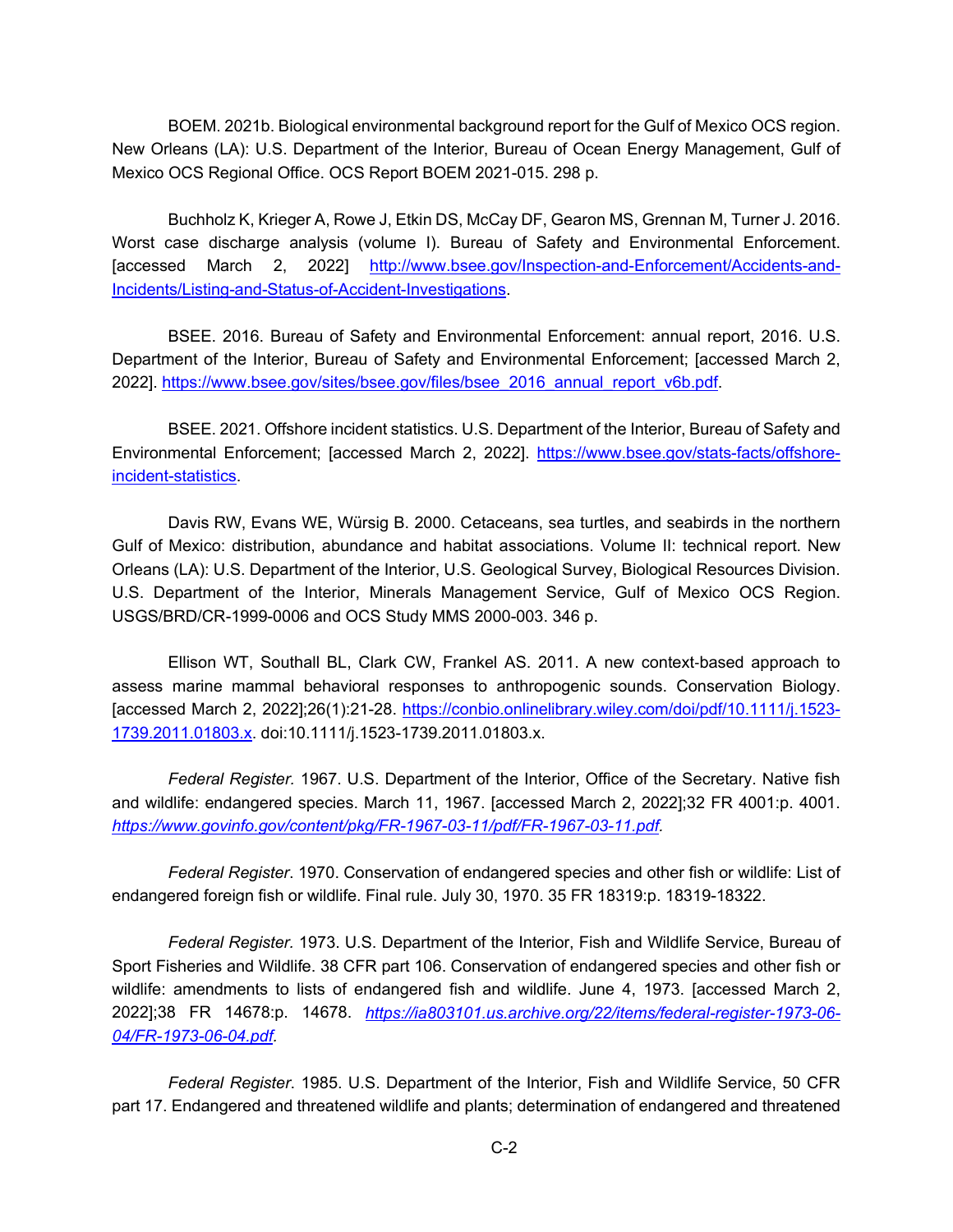status for the piping plover; final rule. December 11, 1985. [accessed March 2, 2022];50 FR 50726:p. 50726-50734. [https://www.govinfo.gov/content/pkg/FR-1985-12-11/pdf/FR-1985-12-11.pdf.](https://www.govinfo.gov/content/pkg/FR-1985-12-11/pdf/FR-1985-12-11.pdf)

*Federal Register*. 2008. U.S. Department of Commerce, National Oceanic and Atmospheric Administration. 50 CFR part 223. Endangered and threatened species: final listing determinations for elkhorn and staghorn corals: final Rule. November 26, 2008. [accessed March 2, 2022];71 FR 26852:p. 26852-26861. [https://www.govinfo.gov/content/pkg/FR-2006-05-09/pdf/06-4321.pdf.](https://www.govinfo.gov/content/pkg/FR-2006-05-09/pdf/06-4321.pdf)

*Federal Register*. 2014a. U.S. Department of the Interior, Fish and Wildlife Service. 50 CFR part 17. Endangered and threatened wildlife and plants; threatened species status for the rufa red knot; final rule. December 11, 2014. [accessed March 2, 2022];79 FR 73706:p. 73706-73748. https://www.govinfo.gov/content/pkg/FR-2014-12-11/pdf/FR-2014-12-11.pdf.

*Federal Register*. 2014b. U.S. Department of Commerce. National Oceanic and Atmospheric Administration. National Marine Fisheries Service. 50 CFR part 226. Endangered and threatened species; critical habitat for the northwest Atlantic Ocean loggerhead sea turtle distinct population segment (DPS) and determination regarding critical habitat for the north Pacific Ocean loggerhead DPS; final rule. July 10, 2014. [accessed March 2, 2022];79 FR 39856:p. 39856-39912. [https://www.govinfo.gov/content/pkg/FR-2014-07-10/pdf/FR-2014-07-10.pdf.](https://www.govinfo.gov/content/pkg/FR-2014-07-10/pdf/FR-2014-07-10.pdf)

*Federal Register*. 2017a. U.S. Department of the Interior, Fish and Wildlife Service. 50 CFR part 17. Endangered and threatened wildlife and plants; reclassification of the West Indian manatee from endangered to threatened; final rule. April 5, 2017. [accessed March 2, 2022];82 FR 16668:p. 16668-16704. [https://www.federalregister.gov/documents/2017/04/05/2017-](https://www.federalregister.gov/documents/2017/04/05/2017-06657/endangered-and-threatened-wildlife-and-plants-reclassification-of-the-west-indian-manatee-from) [06657/endangered-and-threatened-wildlife-and-plants-reclassification-of-the-west-indian-manatee](https://www.federalregister.gov/documents/2017/04/05/2017-06657/endangered-and-threatened-wildlife-and-plants-reclassification-of-the-west-indian-manatee-from)[from.](https://www.federalregister.gov/documents/2017/04/05/2017-06657/endangered-and-threatened-wildlife-and-plants-reclassification-of-the-west-indian-manatee-from)

*Federal Register*. 2017b. Environmental Protection Agency. Notice of Final National Pollutant Discharge Elimination System (NPDES) General Permit for the Eastern Portion of the Outer Continental Shelf (OCS) of the Gulf of Mexico (GEG460000); Availability of Finding of No Significant Impact. December 27, 2017. [accessed March 2, 2022]; 82 FR 61293:p. 61293-61293. <https://www.govinfo.gov/content/pkg/FR-2017-12-27/pdf/2017-27947.pdf.>

*Federal Register*. 2019. Department of Commerce. National Oceanic and Atmospheric Administration. 50 CFR 622. Endangered and threatened wildlife and plants; endangered status of the Gulf of Mexico Bryde's Whale. April 15, 2019. [accessed March 2, 2022];84 FR 15446:p. 15446-15488. [https://www.govinfo.gov/content/pkg/FR-2019-04-15/pdf/2019-06917.pdf.](https://www.govinfo.gov/content/pkg/FR-2019-04-15/pdf/2019-06917.pdf)

French-McCay DP. 2004. Oil spill impact modeling: development and validation. Environmental Toxicology and Chemistry: An International Journal. [accessed March 2, 2022];23(10):2441-2456. [https://setac.onlinelibrary.wiley.com/doi/pdf/10.1897/03-382.](https://setac.onlinelibrary.wiley.com/doi/pdf/10.1897/03-382) doi:10.1897/03-382.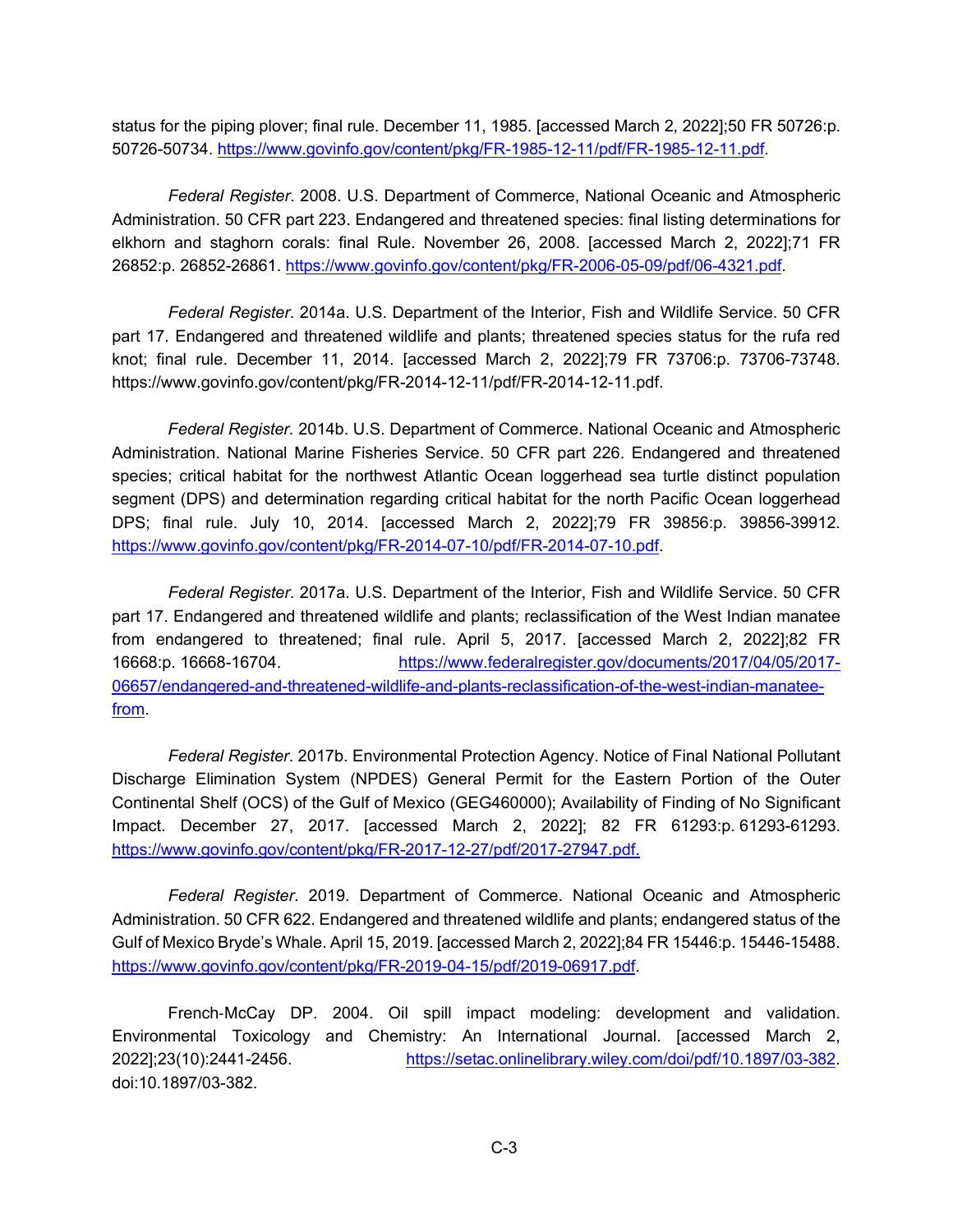Frey RW. 1975. The study of trace fossils: a synthesis of principles, problems, and procedures in ichnology. New York (NY): Springer-Verlag. 562 p.

Gall SC, Thompson RC. 2015. The impact of debris on marine life. Marine Pollution Bulletin. [accessed March 2, 2022];92(1-2):170-179. [https://classroom.oceanteacher.org/pluginfile.php/18568/mod\\_resource/content/2/the%20impact%20](https://classroom.oceanteacher.org/pluginfile.php/18568/mod_resource/content/2/the%20impact%20of%20debris%20on%20marine%20life.pdf) [of%20debris%20on%20marine%20life.pdf.](https://classroom.oceanteacher.org/pluginfile.php/18568/mod_resource/content/2/the%20impact%20of%20debris%20on%20marine%20life.pdf) doi:10.1016/j.marpolbul.2014.12.041.

Geraci JR, St. Aubin DJ. 1980. Offshore petroleum resource development and marine mammals: a review and research recommendations. Marine Fisheries Review. [accessed March 2, 2022];42(11):1-12. [https://spo.nmfs.noaa.gov/sites/default/files/pdf-content/mfr42111.pdf.](https://spo.nmfs.noaa.gov/sites/default/files/pdf-content/mfr42111.pdf)

Geraci JR, St. Aubin DJ. 1990. Sea mammals and oil: confronting the risks. San Diego (CA): Academic Press, Inc. 282 p.

Greene CR. 1986. Underwater sounds from the semisubmersible drill rig SEDCO 708 drilling in the Aleutian Islands. In: Underwater drilling: measurement of sound levels and their effects on belukha whales. Washington (DC): American Petroleum Institute, Health and Environmental Sciences Department; p. ii-69.

Gregory MR. 2009. Environmental implications of plastic debris in marine settings entanglement, ingestion, smothering, hangers-on, hitch-hiking and alien invasions. Philosophical Transactions of the Royal Society B: Biological Sciences. [accessed March 2, 2022];364(1526):2013- 2025. [https://eportfolios.macaulay.cuny.edu/branco2014/files/2014/08/Gregory-2009.pdf.](https://eportfolios.macaulay.cuny.edu/branco2014/files/2014/08/Gregory-2009.pdf) doi:10.1098/rstb.2008.0265.

Hayes SA, Josephson E, Maze-Foley K, Rosel PE, Byrd B, Chavez-Rosales S, Cole TVN, Engleby L, Garrison LP, Hatch J, et al. 2018. U.S. Atlantic and Gulf of Mexico marine mammal stock assessments - 2017: (second edition). Woods Hole (MA): U.S. Department of Commerce, National Oceanic and Atmospheric Administration, National Marine Fisheries Service, Northeast Fisheries Science Center. NOAA Technical Memorandum NMFS-NE-245; [accessed March 2, 2022]. [https://repository.library.noaa.gov/view/noaa/22730.](https://repository.library.noaa.gov/view/noaa/22730)

Hayes SA, Josephson E, Maze-Foley K, Rosel PE, Byrd B, Chavez-Rosales S, Cole TVN, Garrison LP, Hatch J, Henry A, et al. 2019. U.S. Atlantic and Gulf of Mexico marine mammal stock assessments - 2018. Woods Hole (MA): U.S. Department of Commerce, National Oceanic and Atmospheric Administration, National Marine Fisheries Service, Northeast Fisheries Science Center. NOAA Technical Memorandum NMFS-NE-258; [accessed March 2, 2022]. [https://repository.library.noaa.gov/view/noaa/20611.](https://repository.library.noaa.gov/view/noaa/20611)

Hayes SA, Josephson E, Maze-Foley K, Rosel PE, Byrd B, Chavez-Rosales S, Cole TVN, Garrison LP, Hatch J, Henry A, et al. 2020. US Atlantic and Gulf of Mexico marine mammal stock assessments - 2019. Woods Hole (MA): U.S. Department of Commerce, National Oceanic and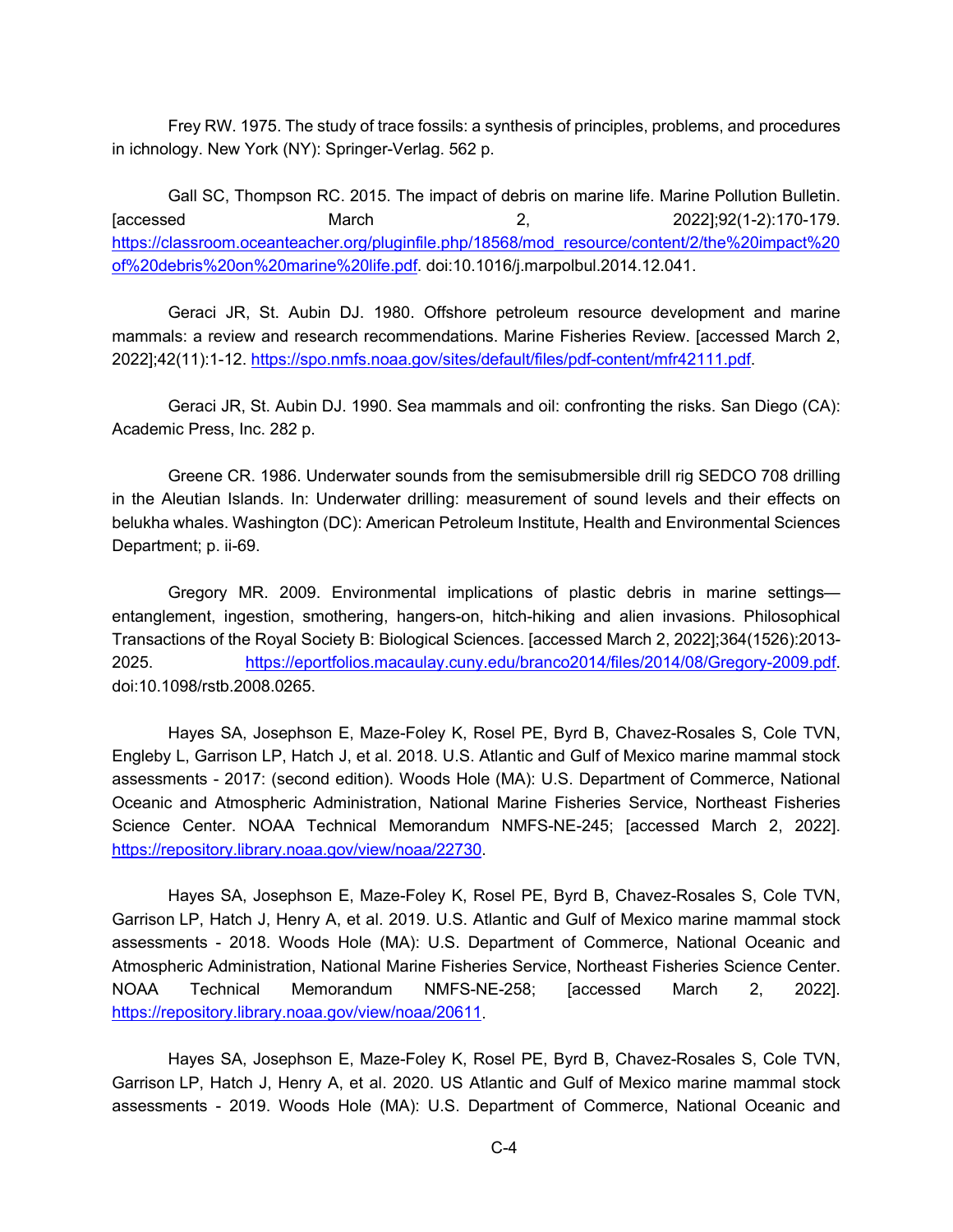Atmospheric Administration, National Marine Fisheries Service, Northeast Fisheries Science Center. NOAA Technical Memorandum NMFS-NE-264. 479 p.

Jefferson TA, Leatherwood S, Shoda LKM, Pitman RL. 1992. Marine mammals of the Gulf of Mexico: a field guide for aerial and shipboard observers. College Station (TX): Texas A&M University Printing Center. 92 p.

Laist DW, Knowlton AR, Mead JG, Collet AS, Podesta M. 2001. Collisions between ships and whales. Marine Mammal Science. [accessed March 2, 2022];17(1):35-75. [https://www.mmc.gov/wp](https://www.mmc.gov/wp-content/uploads/shipstrike.pdf)[content/uploads/shipstrike.pdf.](https://www.mmc.gov/wp-content/uploads/shipstrike.pdf) doi:10.1111/j.1748-7692.2001.tb00980.x.

Lee RF, Anderson JW. 2005. Significance of cytochrome P450 system responses and levels of bile fluorescent aromatic compounds in marine wildlife following oil spills. Marine Pollution Bulletin. 50(7):705-723.

Lutcavage ME, Plotkin P, Witherington B, Lutz PL. 1997. Human impacts on sea turtle survival. In: Lutz PL, Musick JA, editors. The biology of sea turtles (vol 1). Boca Raton (FL): CRC Press, Inc. Chapter 15; p. 387-409.

Lutz PL, Lutcavage M. 1989. The effects of petroleum on sea turtles: applicability to Kemp's ridley. In: Caillouet Jr. CW, Landry Jr. AM, editors. Proceedings of the First International Symposium on Kemp's Ridley Sea Turtle Biology, Conservation and Management, 1-4 October 1985, Galveston, Texas. ed.: Texas A&M University Sea Grant Program, Galveston. TAMU-SG89-105. [accessed March 2, 2022]. p. 52-54. https://www.researchgate.net/publication/299455031 Proceedings of the First International Symp osium on Kemp's Ridley Sea Turtle Biology Conservation and Management.

Milton S, Lutz P, Shigenaka G. 2003. Oil toxicity and impacts on sea turtles. In: Shigenaka G, editor. Oil and sea turtles: biology, planning and response. Seattle (WA): U.S. Department of Commerce, National Oceanic and Atmospheric Administration, Office of Response and Restoration. Chapter 4. [accessed March 2, 2022]. p. 35-47. [https://response.restoration.noaa.gov/sites/default/files/Oil\\_Sea\\_Turtles\\_2021.pdf.](https://response.restoration.noaa.gov/sites/default/files/Oil_Sea_Turtles_2021.pdf)

Moore E, Lyday S, Roletto J, Litle K, Parrish JK, Nevins H, Harvey J, Mortenson J, Greig D, Piazza M, et al. 2009. Entanglements of marine mammals and seabirds in central California and the north-west coast of the United States 2001–2005. Marine Pollution Bulletin. 58(7):1045-1051. DOI:10.1016/j.marpolbul.2009.02.006.

Moore MJ. 2014. How we all kill whales. ICES Journal of marine Science. [accessed March 2, 2022];71(4):760-763. [https://academic.oup.com/icesjms/article-pdf/71/4/760/29148358/fsu008.pdf.](https://academic.oup.com/icesjms/article-pdf/71/4/760/29148358/fsu008.pdf) doi:10.1093/icesjms/fsu008.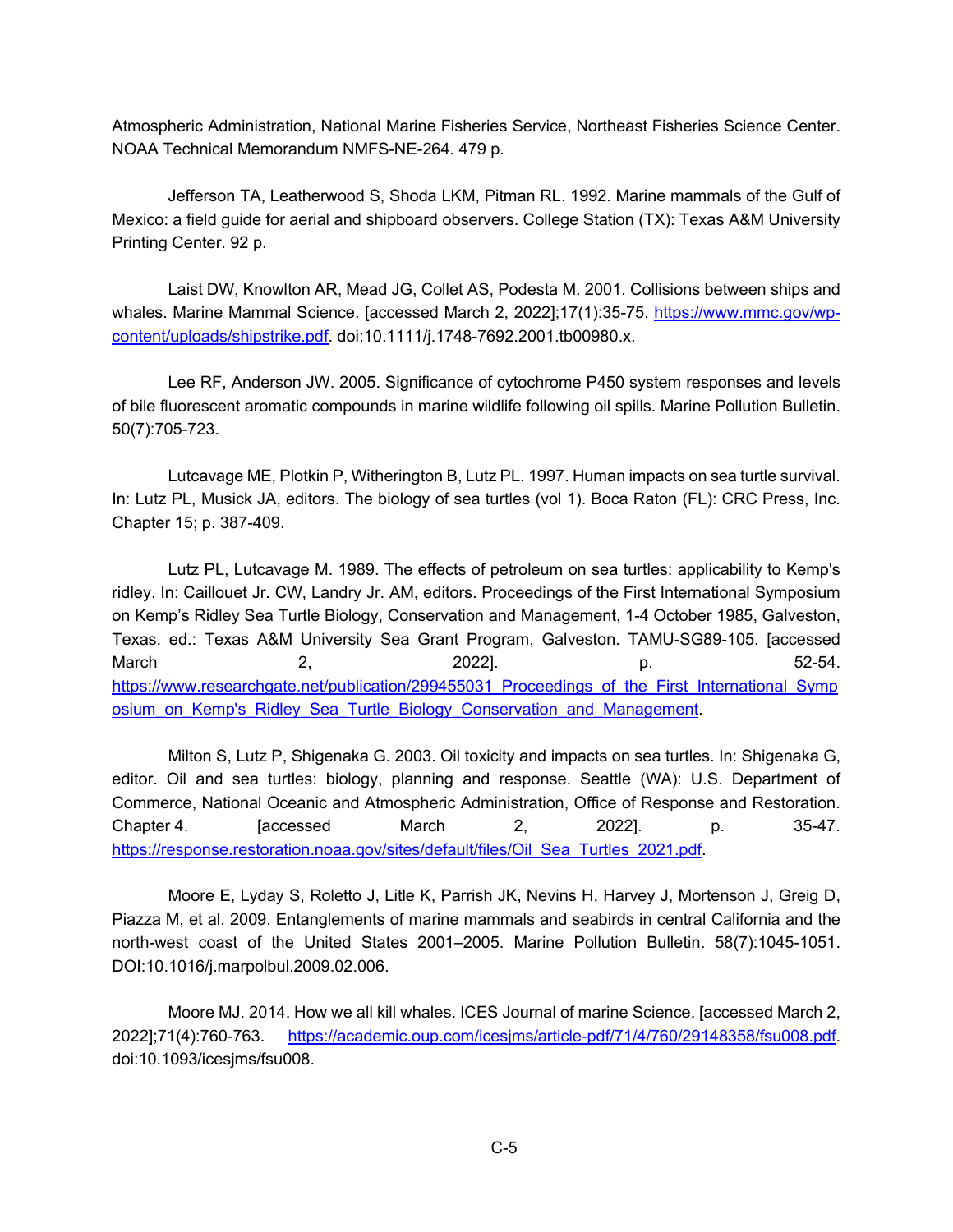NMFS. 2018. 2018 revision to: Technical guidance for assessing the effects of anthropogenic sound on marine mammal hearing (version 2.0): underwater thresholds for onset of permanent and temporary threshold shifts Silver Spring (MD): U.S. Department of Commerce, National Oceanic and Atmospheric Administration, National Marine Fisheries Service, Office of Protected Resources. NOAA Technical Memorandum NMFS-OPR-59 178 p.

NMFS. 2020. Biological opinion on the federally regulated oil and gas program activities in the Gulf of Mexico. Silver Spring (MD): U.S. Department of Commerce, National Oceanic and Atmospheric Administration, National Marine Fisheries Service, Office of Protected Resources. FPR-2017-9234; [accessed March 2, 2022]. [https://www.fisheries.noaa.gov/resource/document/biological-opinion](https://www.fisheries.noaa.gov/resource/document/biological-opinion-federally-regulated-oil-and-gas-program-activities-gulf-mexico)[federally-regulated-oil-and-gas-program-activities-gulf-mexico](https://www.fisheries.noaa.gov/resource/document/biological-opinion-federally-regulated-oil-and-gas-program-activities-gulf-mexico) .

NMFS. 2021a. Amended incidental take statement on BOEM Gulf of Mexico oil and gas program. Silver Spring (MD): U.S. Department of Commerce, National Marine Fisheries Service, Endangered Species Act Interagency Cooperation Division Office of Protected Resources. Tracking No. FPR-2017-9234. 245 p.

NMFS. 2021b. Active and closed unusual mortality events. Silver Spring (MD): U.S. Department of Commerce, National Oceanic and Atmospheric Administration, National Marine Fisheries Service; [accessed March 2, 2022]. [https://www.fisheries.noaa.gov/national/marine-life](https://www.fisheries.noaa.gov/national/marine-life-distress/active-and-closed-unusual-mortality-events)[distress/active-and-closed-unusual-mortality-events.](https://www.fisheries.noaa.gov/national/marine-life-distress/active-and-closed-unusual-mortality-events)

NOAA. 2010a. NOAA's oil spill response: effects of oil on marine mammals and sea turtles. Silver Spring (MD): U.S. Department of Commerce, National Oceanic and Atmospheric Administration; [accessed March 2, 2022]. [https://www.bhic.org/media/pdf/OilEffectsOnMammals.pdf.](https://www.bhic.org/media/pdf/OilEffectsOnMammals.pdf)

NOAA. 2010b. *Deepwater Horizon* oil spill: characteristics and concerns. Silver Spring (MD): U.S. Department of Commerce, National Oceanic and Atmospheric Administration, National Ocean Service, Office of Response and Restoration, Emergency Respons Division. [accessed March 2, 2022] [https://repository.library.noaa.gov/view/noaa/41.](https://repository.library.noaa.gov/view/noaa/41)

NOAA. 2020. Marine aquaculture in NOAA Fisheries' Southeast Region. St. Petersburg (FL): U.S. Department of Commerce, National Oceanic and Atmospheric Administration, National Marine Fisheries Service, Southeast Regional Office; [accessed March 2, 2022]. [https://www.fisheries.noaa.gov/southeast/aquaculture/marine-aquaculture-noaa-fisheries-southeast](https://www.fisheries.noaa.gov/southeast/aquaculture/marine-aquaculture-noaa-fisheries-southeast-region)[region.](https://www.fisheries.noaa.gov/southeast/aquaculture/marine-aquaculture-noaa-fisheries-southeast-region)

NRC. 1990. Decline of the sea turtles: causes and prevention. Washington (DC): National Academies Press; [accessed March 2, 2022]. [https://www.nap.edu/catalog/1536/decline-of-the-sea](https://www.nap.edu/catalog/1536/decline-of-the-sea-turtles-causes-and-prevention)[turtles-causes-and-prevention.](https://www.nap.edu/catalog/1536/decline-of-the-sea-turtles-causes-and-prevention)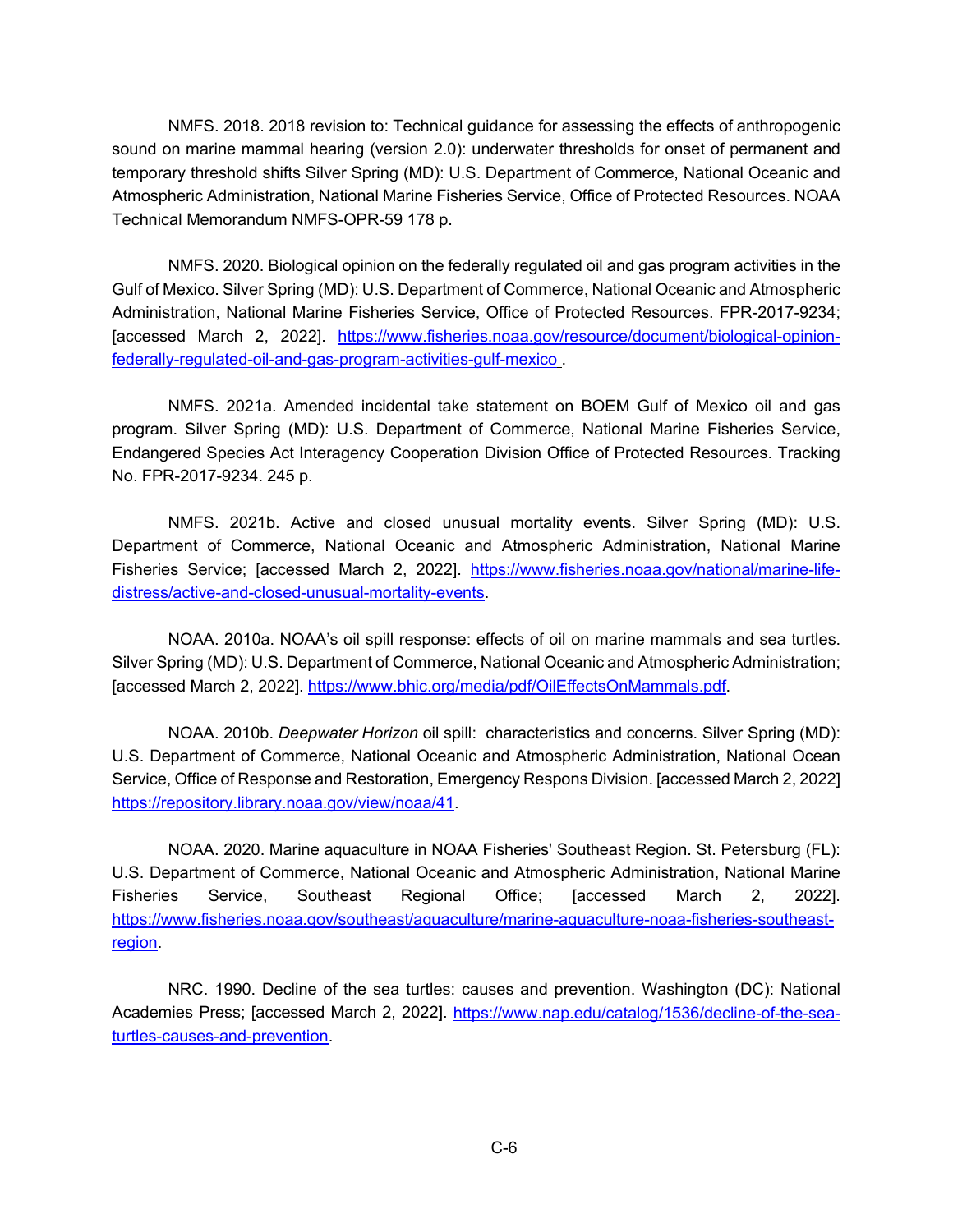NRC. 2003. Oil in the sea III: inputs, fates, and effects. Washington (DC): National Academies Press; [accessed March 2, 2022]. [https://www.nap.edu/catalog/10388/oil-in-the-sea-iii-inputs-fates](https://www.nap.edu/catalog/10388/oil-in-the-sea-iii-inputs-fates-and-effects)[and-effects.](https://www.nap.edu/catalog/10388/oil-in-the-sea-iii-inputs-fates-and-effects)

NRC. 2005. Oil spill dispersants: efficacy and effects. Washington (DC): National Research Council of the National Academies, Division on Earth and Life Studies, Ocean Studies Board, Committee on Understanding Oil Spill Dispersants: Efficacy and Effects; [accessed March 2, 2022]. [https://www.nap.edu/catalog/11283/oil-spill-dispersants-efficacy-and-effects.](https://www.nap.edu/catalog/11283/oil-spill-dispersants-efficacy-and-effects)

Neal Adams Firefighters, Inc. 1991. Joint Industry Program for Floating Vessel Blowout Control. Prepared for the U.S. Dept. of the Interior, Minerals Management Service. TA&R Project 150.

Nelson, H.F and E.E. Bray, 1970. Stratigraphy and history of the Holocene sediments in the Sabine-High Island Area, Gulf of Mexico. In: Morgam, J.P., ed. Deltaic sedimentation; modern and ancient. Special Publication No. 15. Tulsa, OK: SEPM.

Nunny R, Graham E, Bass S. 2008. Do sea turtles use acoustic cues when nesting? In: Kalb H, Rohde AS, Gayheart K, Shanker K, editors. Proceedings of the Twenty-Fifth Annual Symposium on Sea Turtle Biology and Conservation, 18-22 January 2005, Savannah, Georgia. Miami (FL): U.S. Department of Commerce, National Oceanic and Atmospheric Administration, National Marine Fisheries Service, Southeast Fisheries Science Center. NOAA Technical Memorandum NMFS-SEFSC-582. [accessed March 2, 2022]. p. 83. [https://repository.library.noaa.gov/view/noaa/4414.](https://repository.library.noaa.gov/view/noaa/4414)

PCCI Marine and Environmental Engineering. 1999. Oil spill containment, remote sensing and tracking for deepwater blowouts: status of existing and emerging technologies: final report. Alexandria (VA): PCCI Marine and Environmental Engineering; [accessed March 2, 2022]. [https://www.bsee.gov/sites/bsee.gov/files/osrr-oil-spill-response-research/311aa.pdf.](https://www.bsee.gov/sites/bsee.gov/files/osrr-oil-spill-response-research/311aa.pdf)

Popper AN, Hawkins AD, Fay RR, Mann DA, Bartol S, Carlson TJ, Coombs S, Ellison WT, Gentry RL, Halvorsen MB, et al. 2014. Sound exposure guidelines. Sound exposure guidelines for fishes and sea turtles: a technical report prepared by ANSI-Accredited Standards Committee S3/SC1 and registered with ANSI -- ASA S3/SC14 TR-2014. Cham (CH): Springer; ASA Press; p. 33-51.

Richardson WJ, Greene Jr. C, Malme CI, Thomson DH. 1995. Marine mammals and noise. San Diego (CA): Academic Press. 576 p.

Roberts JJ, Best BD, Mannocci L, Fujioka E, Halpin PN, Palka DL, Garrison LP, Mullin KD, Cole TV, Khan CB, et al. 2016. Habitat-based cetacean density models for the U.S. Atlantic and Gulf of Mexico. Scientific Reports. [accessed March 2, 2022];6(22615):1-12. [https://www.nature.com/articles/srep22615.](https://www.nature.com/articles/srep22615)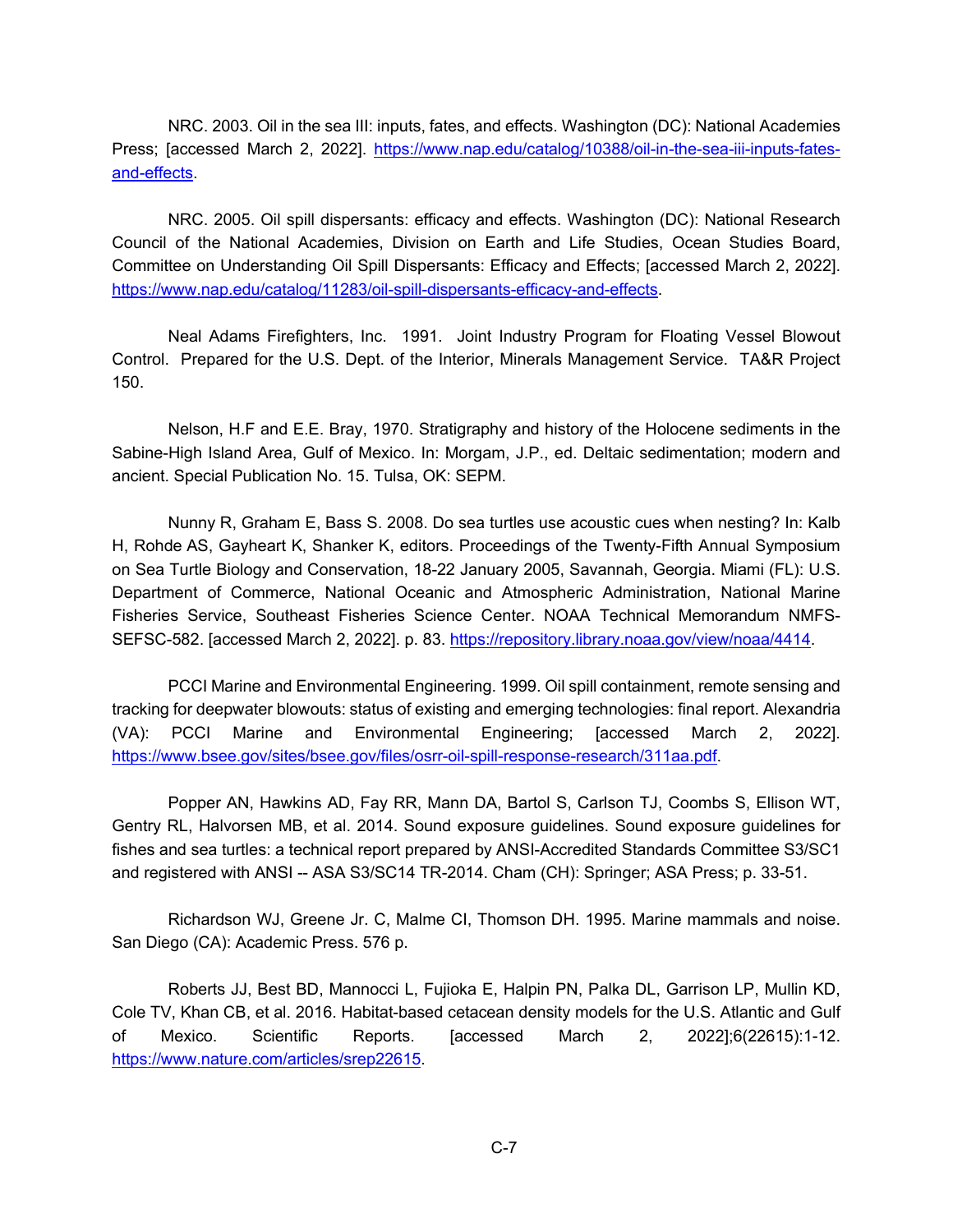Samuel Y, Morreale SJ, Clark CW, Greene CH, Richmond ME. 2005. Underwater, lowfrequency noise in a coastal sea turtle habitat. The Journal of the Acoustical Society of America. [accessed March 2, 2022];117(3):1465-1472. <https://asa.scitation.org/doi/10.1121/1.1847993> . doi:10.1121/1.1847993.

Schuyler QA, Wilcox C, Townsend KA, Wedemeyer‐Strombel KR, Balazs G, van Sebille E, Hardesty BD. 2016. Risk analysis reveals global hotspots for marine debris ingestion by sea turtles. Global Change Biology. 22(2):567-576.

Schwacke LH, Smith CR, Townsend FI, Wells RS, Hart LB, Balmer BC, Collier TK, DeGuise S, Fry MM, Guillette Jr. LJ, Lamb SV, S.M. Lane SM, McFee WE, Place NJ, Tumlin MC, Ylitalo GM, Zolman ES, Rowles TK. 2014. Response to Comment on "Health of Common Bottlenose Dolphins (*Tursiops truncatus*) in Barataria Bay, Louisiana, following the Deepwater Horizon Oil Spill. Environmental Science & Technology 48(7):4209-4211.

Shigenaka G, Milton S, Lutz P, Hoff RZ, Yender RA, Mearns AJ. 2010. Oil and sea turtles: biology, planning and response. Silver Spring (MD): U.S. Department of Commerce, National Oceanic and Atmospheric Administration, Office of Response and Restoration; [accessed March 2, 2022]. [https://response.restoration.noaa.gov/oil-and-chemical-spills/oil-spills/resources/oil-and-sea](https://response.restoration.noaa.gov/oil-and-chemical-spills/oil-spills/resources/oil-and-sea-turtles.html)[turtles.html](https://response.restoration.noaa.gov/oil-and-chemical-spills/oil-spills/resources/oil-and-sea-turtles.html) .

Southall BL, Bowles AE, Ellison WT, Finneran JJ, Gentry RL, Greene Jr. CR, Kastak D, Ketten DR, Miller JH, Nachtigall PE, et al. 2007. Marine mammal noise exposure criteria: initial scientific recommendations. Aquatic Mammals Journal. 33(4):411-522. DOI:10.1578/AM.33.4.2007.411.

Southall BL, Finneran JJ, Reichmuth C, Nachtigall PE, Ketten DR, Bowles AE, Ellison WT, Nowacek DP, Tyack PL. 2019. Marine mammal noise exposure criteria: updated scientific recommendations for residual hearing effects. Aquatic Mammals. [accessed March 2, 2022];45(2):125-232. [https://sea-inc.net/wp-content/uploads/2019/10/Southall-et-al\\_2019\\_MM-](https://sea-inc.net/wp-content/uploads/2019/10/Southall-et-al_2019_MM-Noise-critieria-update-with-errata_Aq-Mammals.pdf)[Noise-critieria-update-with-errata\\_Aq-Mammals.pdf.](https://sea-inc.net/wp-content/uploads/2019/10/Southall-et-al_2019_MM-Noise-critieria-update-with-errata_Aq-Mammals.pdf) doi:10.1578/AM.45.2.2019.125.

USEPA. 2017a. National Pollutant Discharge Elimination System Permit (NPDES) for new and existing sources and new dischargers in the offshore subcategory ofthe oil and gas extraction point source category for the western portion of the outer continentalshelf of the Gulf of Mexico (GMG290000). U.S. Environmental Protection Agency; [accessed March 2, 2022]. https://www.epa.gov/sites/production/files/2017-09/documents/2017 final qp for fr\_091817.pdf.

USEPA. 2017b. Region 4, final National Pollutant Discharge Elimination System (NPDES) general permit No. GEG460000 for offshore oil and gas activities in the eastern Gulf of Mexico. Atlanta (GA): U.S. Environmental Protection Agency, Region 4; [accessed March 2, 2022]. [https://www.epa.gov/sites/default/files/2017-12/documents/final\\_permit\\_offshoreoilgas\\_geg460000\\_-](https://www.epa.gov/sites/default/files/2017-12/documents/final_permit_offshoreoilgas_geg460000_-_122017-sm.pdf) [\\_122017-sm.pdf.](https://www.epa.gov/sites/default/files/2017-12/documents/final_permit_offshoreoilgas_geg460000_-_122017-sm.pdf)